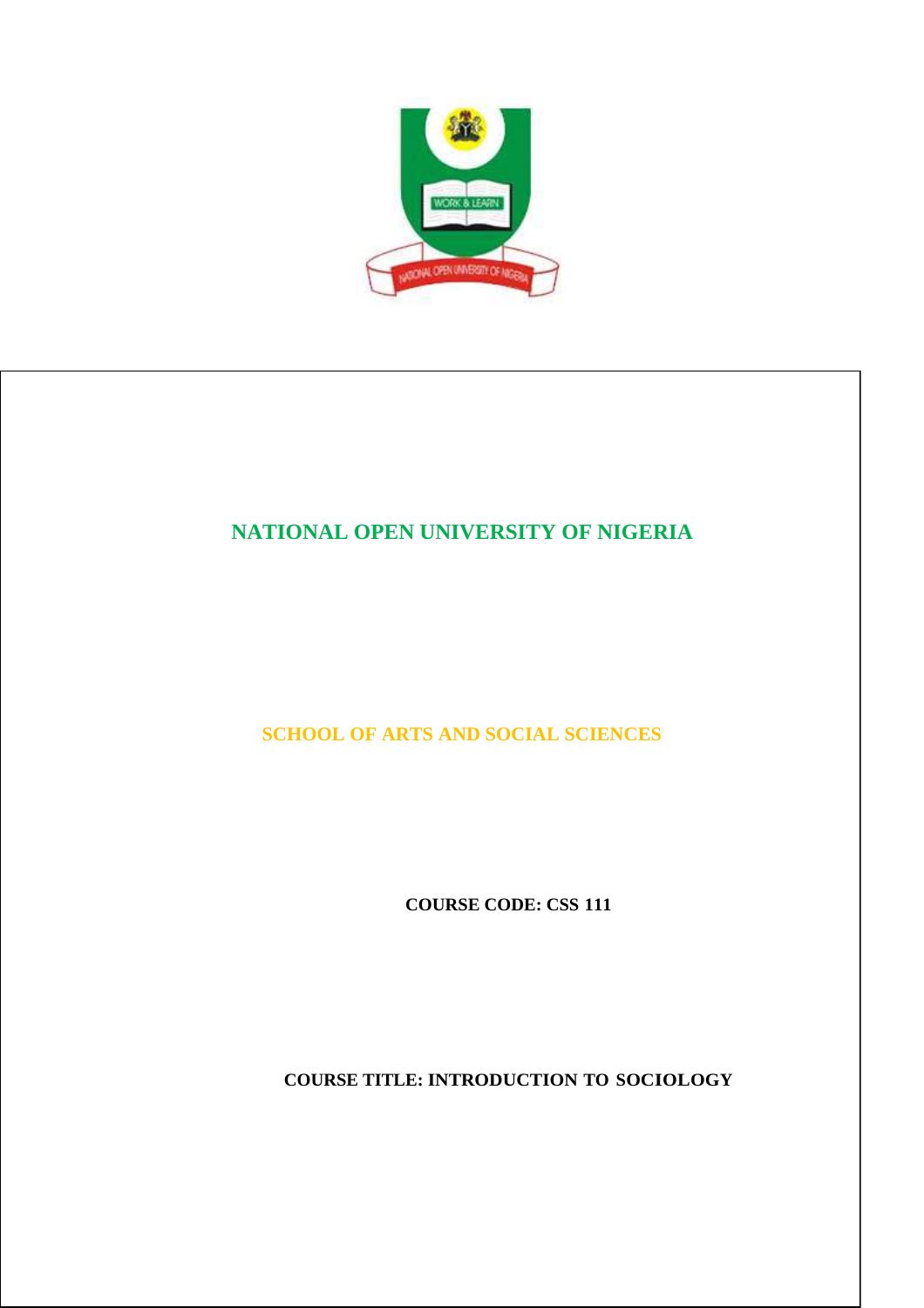

# CSS 111 INTRODUCTION TO SOCIOLOGY

Course Developer/Writer Solomon Ojo

University of Ibadan

Course Co-ordinator Dr. (Mrs.) I. Udofot

National Open University of Nigeria

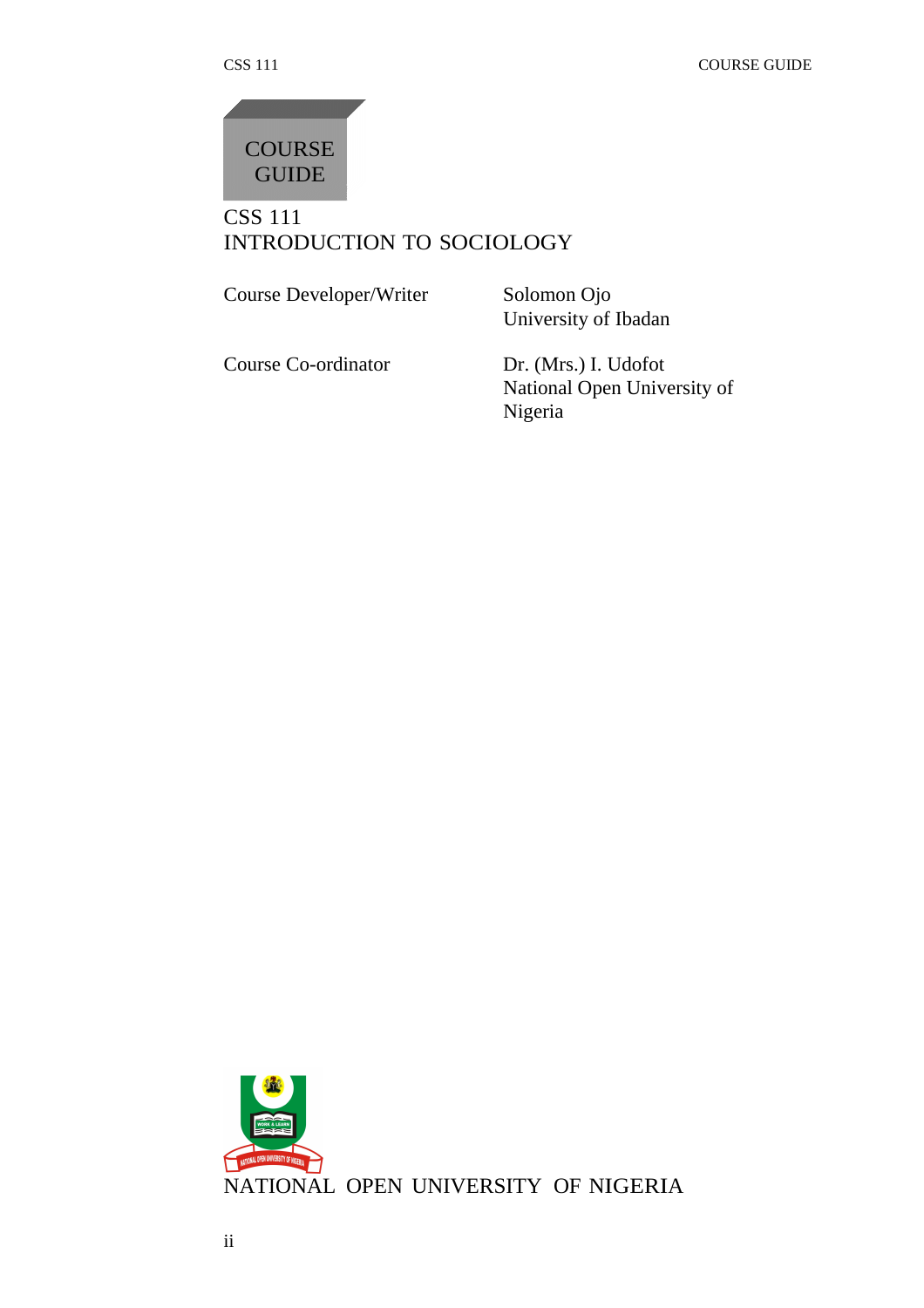National Open University of Nigeria Headquarters 14/16 Ahmadu Bello Way Victoria Island Lagos

Abuja office No. 5 Dar es Salaam Street, Off Aminu Kanu Crescent Wuse II, Abuja Nigeria

e-mail: centralinfo@nou.edu.ng URL: www.nou.edu.ng

Published by: National Open University of Nigeria 2008

First Printed 2004

ISBN: 978-058-348-3

All Rights Reserved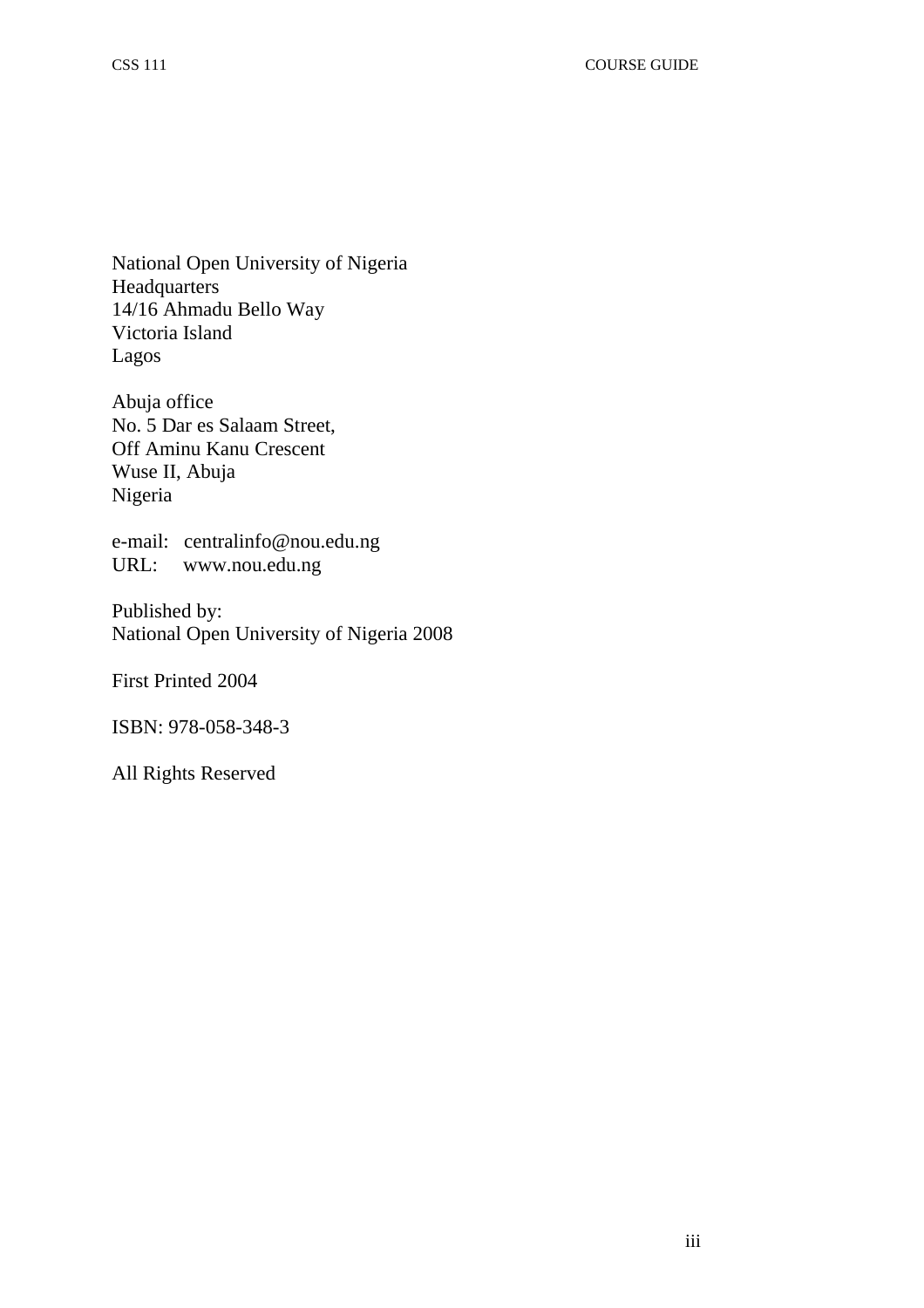# CONTENTS PAGES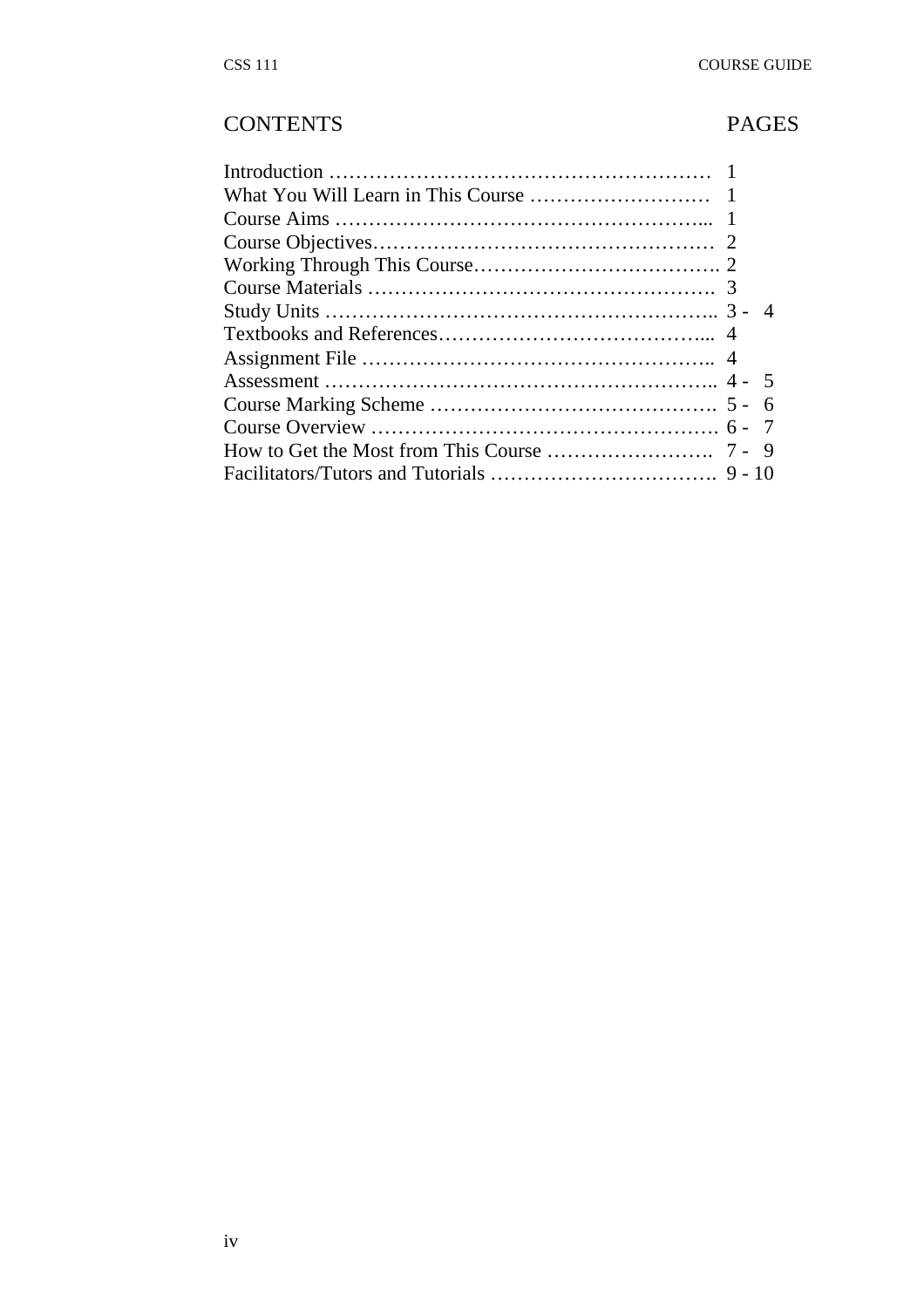# **Introduction**

GSl15: Introduction to Sociology is a one year, twenty credit, foundation level course. It will be available to all students to take towards the core module of their BSc. and BSc. (Hons.) in Co-operative Management. This course is suitable for any foundation student in the school of Business and Administration.

The course will consist of twenty units, which involves Definition of Sociology (consisting of its origin, its scope, its uses and its methods, etc.), leadership, social change, conformity, power, marriage and family. This material has been developed for Nigerian students.

There are compulsory prerequisites for this course. This Course Guide tells you briefly what the course is about, what you are expected to know in each unit, what course materials you will be using and how you can work your way through these materials. It also emphasises the need for tutor-marked assignments. Detailed information on tutor-marked assignments is found in the separate file, which will be sent to you later. There are periodic tutorial classes that are linked to the course.

# What You Will Learn in This Course

The overall aim ofGSl15: Introduction to Sociology is to introduce the students to the basic concept in Sociology, Social issues in Sociology and general introduction of Sociology. During this course, you will learn about the definition of Sociology, its origins, its scopes, uses and methods. The course will also expose you to some practical social issues in our society in particular and the world in general. These social issues include family and marriage; power and authority, socialisation and leadership.

Your understanding in this course will prepare you fully for other social sciences, and hence you will be grounded in Social Sciences. Specifically, this course will make you to have a better understanding of your main programme, Co-operative Management.

# Course Aims

The aim of the course can be summarised as follows: this course aims to give you an understanding of basic concepts in Sociology, Social issues in Sociology and general introduction of Sociology.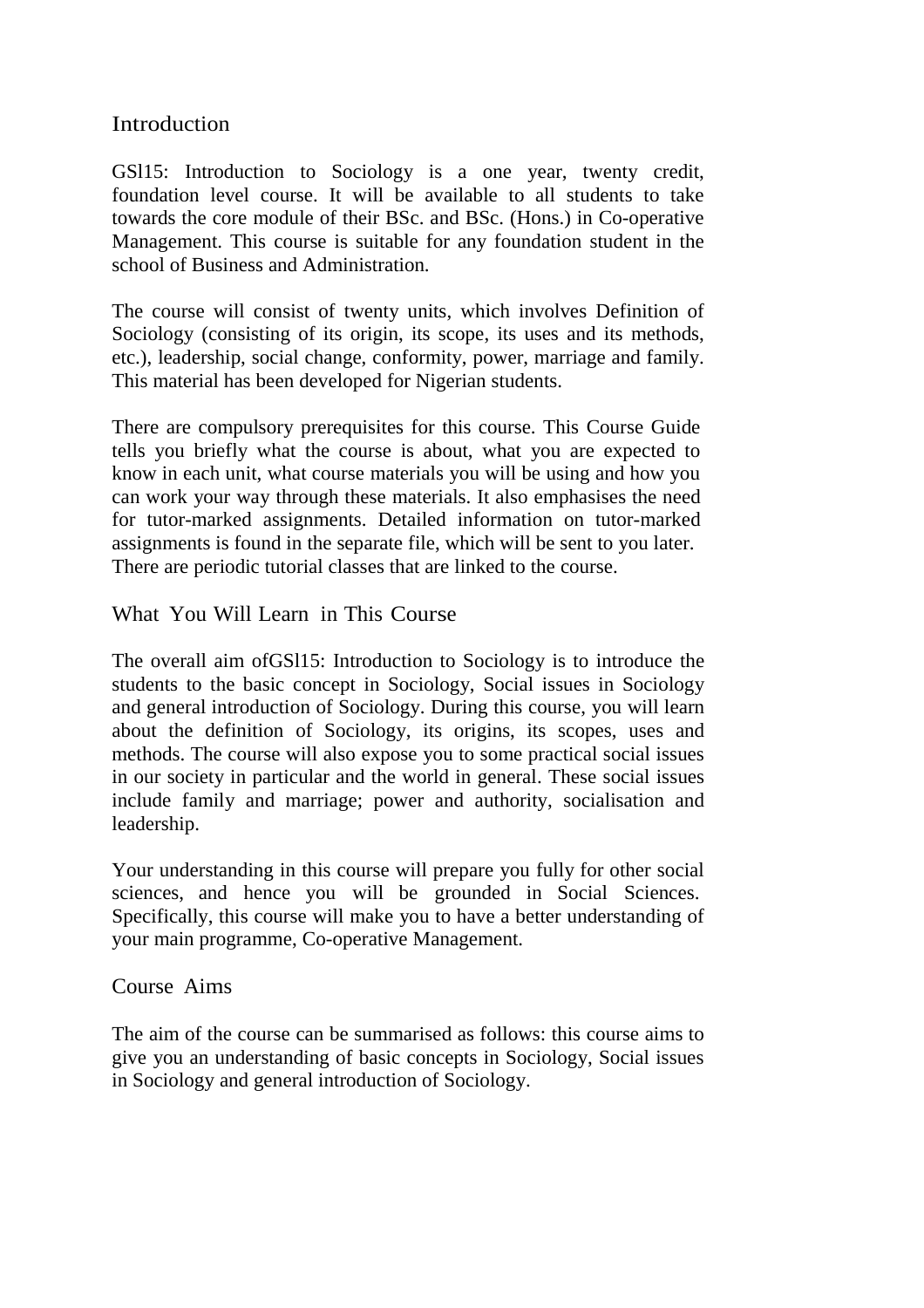# Course Objectives

To achieve the aims set above, there are set overall objectives. In addition, each unit also has specific objectives. The unit objectives are always included at the beginning of a unit; you should read them before you start working through the unit. You may want to refer to them during your study of the unit to check on your progress. You should always look at the unit objectives after completing a unit. In this way, definitely, you can be sure that you have done what was required of you by the unit.

Stated below are the wider objectives of this course as a whole. Definitely, by meeting these objectives, you should therefore know that you have achieved the aims of the course as a whole.

On successful completion of the course, you should be able to:

- Know the definition of sociology, its scope, its origin, its methods and its uses.
- Know the meanings of family and marriage, their activities and relationships.
- Know the concepts of socialisation, conformity and deviance.
- know the concepts of leadership, power and authority, and their relationships.
- Know the concepts of group, social organisation and social interactions.
- Know the concepts of social stratification, social differentiation and social mobility.
- know the processes and importance of collective behaviour, public opinion and social change.

## Working through This Course

To complete this course, you are required to read the study units, read recommended books and read other materials provided by the National Open University of Nigeria (NOUN). Each unit contains some selfassessment exercises, and at points in the course, you are required to submit assignments for assessment purposes. At the end of this course is a final examination. Stated below are all the components of the course and what you have to do.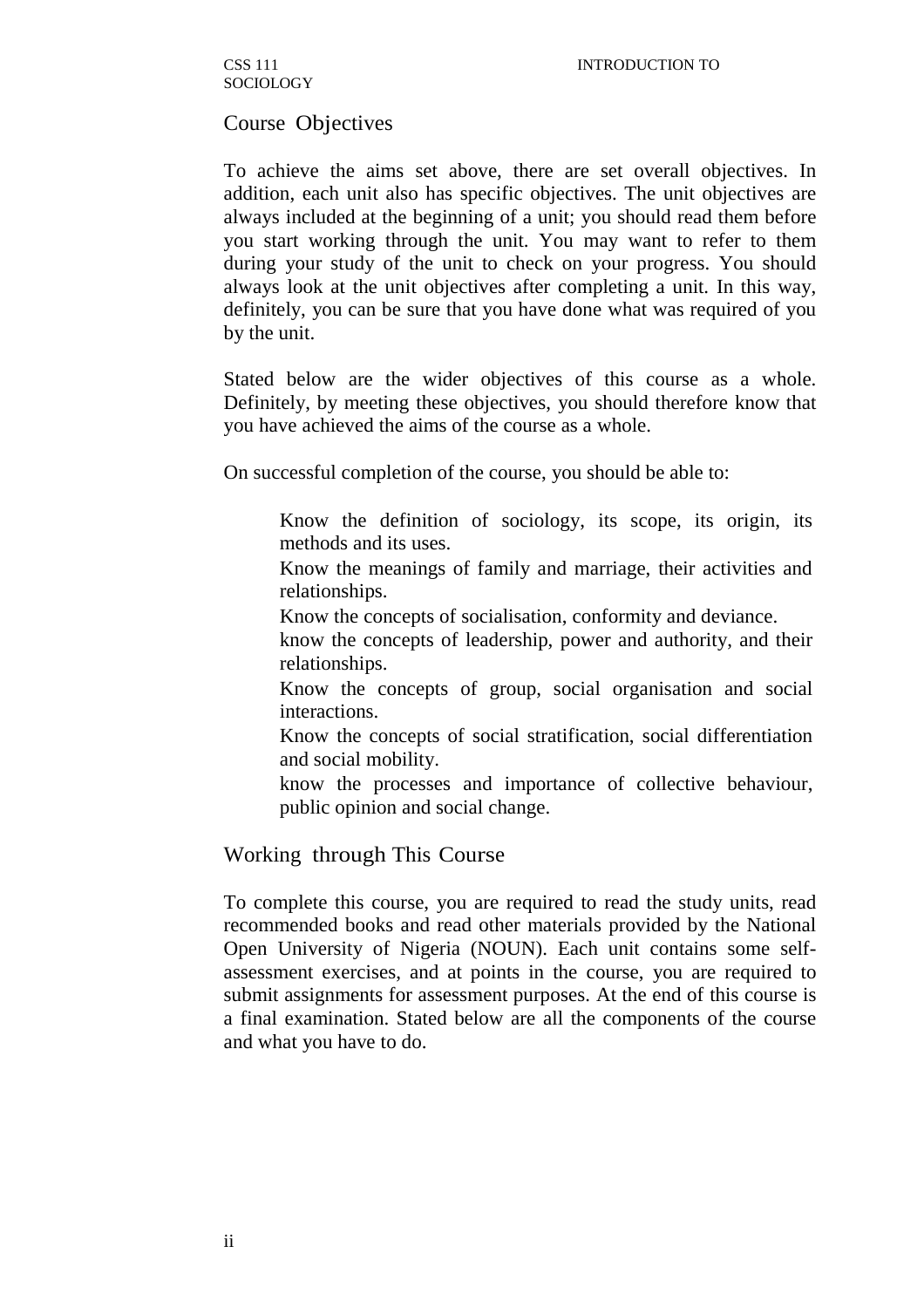# Course Materials

Major components of the course are:

- 1. Course Guide
- 2. Study Units
- 3. Textbooks
- 4. Assignment File
- 5. Presentation

In addition, you must obtain the text materials. They are provided by the N0UN; so therefore, obtain your copy. You may also be required to purchase your own copy from the bookshops. You may contact your tutor if you have problems in obtaining the text materials.

Study Units

There are twenty study units in this course, as follows:

Module 1

- Unit 1 Definition of Sociology
- Unit 2 Family
- Unit 3 Marriage
- Unit 4 Society and Culture
- Unit 5 Socialisation

# Module 2

- Unit 2 Deviance
- Unit 3 Power
- Unit 4 Authority
- Unit 5 Leadership

# Module 3

- Unit 1 Social Organisations
- Unit 2 Group
- Unit 3 Social Differentiation
- Unit 4 Religion
- Unit 5 Social Interactions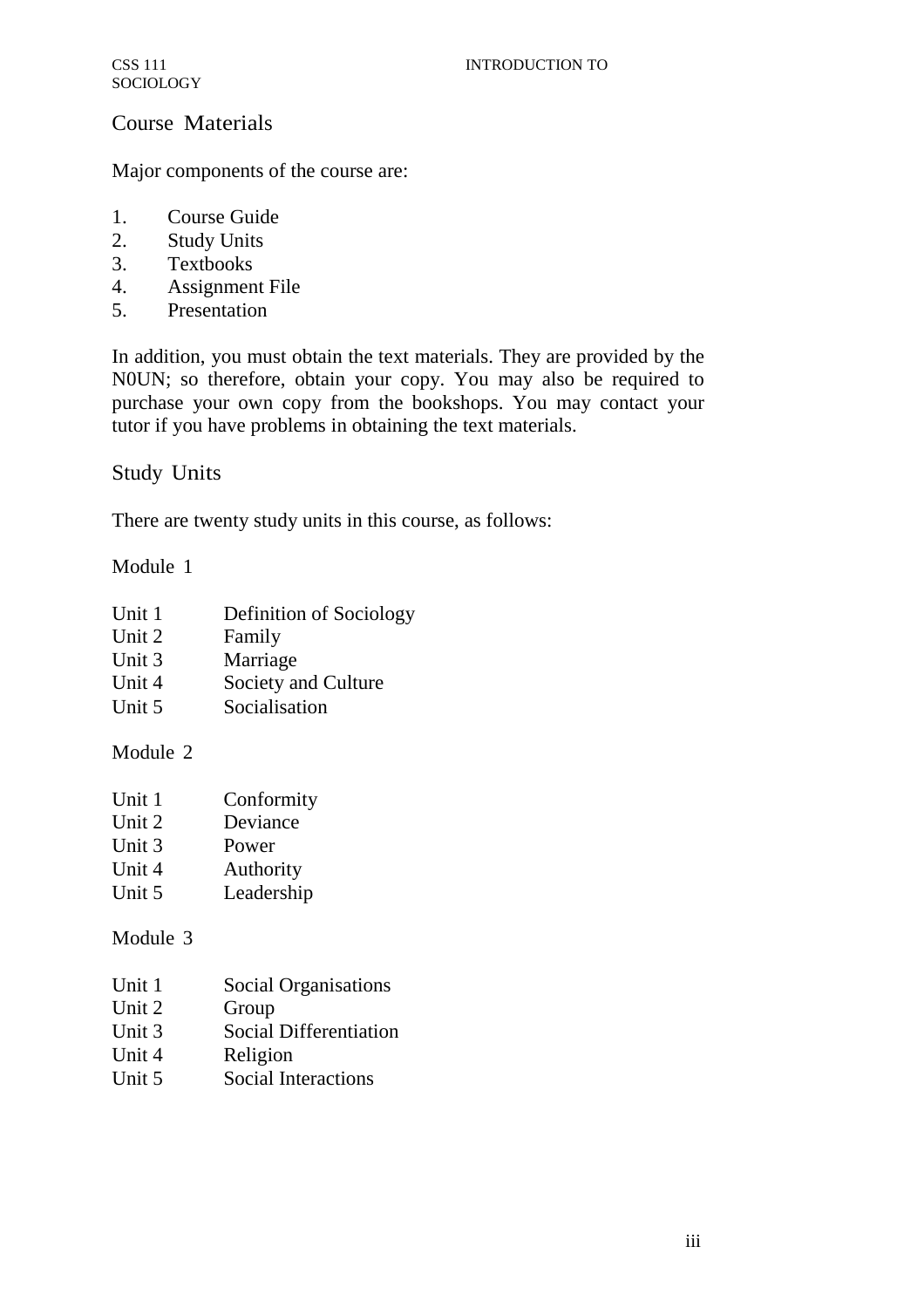CSS 111 SOCIOLOGY

Module 4

| Unit 1 | Social Stratification         |
|--------|-------------------------------|
| Unit 2 | Social Mobility               |
| Unit 3 | Collective Behaviour          |
| Unit 4 | Public Opinion and Propaganda |
| Unit 5 | Social Change                 |

Each unit contains a number of self-tests. In general, these self-tests question you on the materials you have just covered or require you to apply it in some ways and, thereby, help you to gauge your progress and to reinforce your understanding of the material. Together with tutormarked assignments, these exercises will assist you in achieving the stated learning objectives of the individual units and of the course.

## Textbooks and References

You are required to purchase these textbooks stated below. They are compulsory for you:

- Gelles, R. J & Levine, A. (1996). *Sociology: An Introduction.* (6th ed.) McGraw Hill
- Giddens, A. (1993). *Sociology: An introduction.* Polity Press in Association with Blackwell Publishers, (2nd ed.)

## Assignment File

The Assignment file will be posted to you in due course. In this file, you will find all the details of the work you must submit to your tutor for marking. The marks you obtain for these assignments will count towards the final mark you obtain for this *course.* Further information on assignment will be found in the Assignment File, itself and later in this Course Guide in the section on assessment.

There are more than thirty Assignments for this course. Each unit is loaded with a minimum of two Assignments. In any way, there are many Assignments for this course and they cover every unit.

## Assessment

There are two aspects to the assessment of the course. First are the tutormarked assignments; second, there is a written examination.

In tackling these assignments, you are expected to apply information, knowledge and experience gathered during the course. The assignments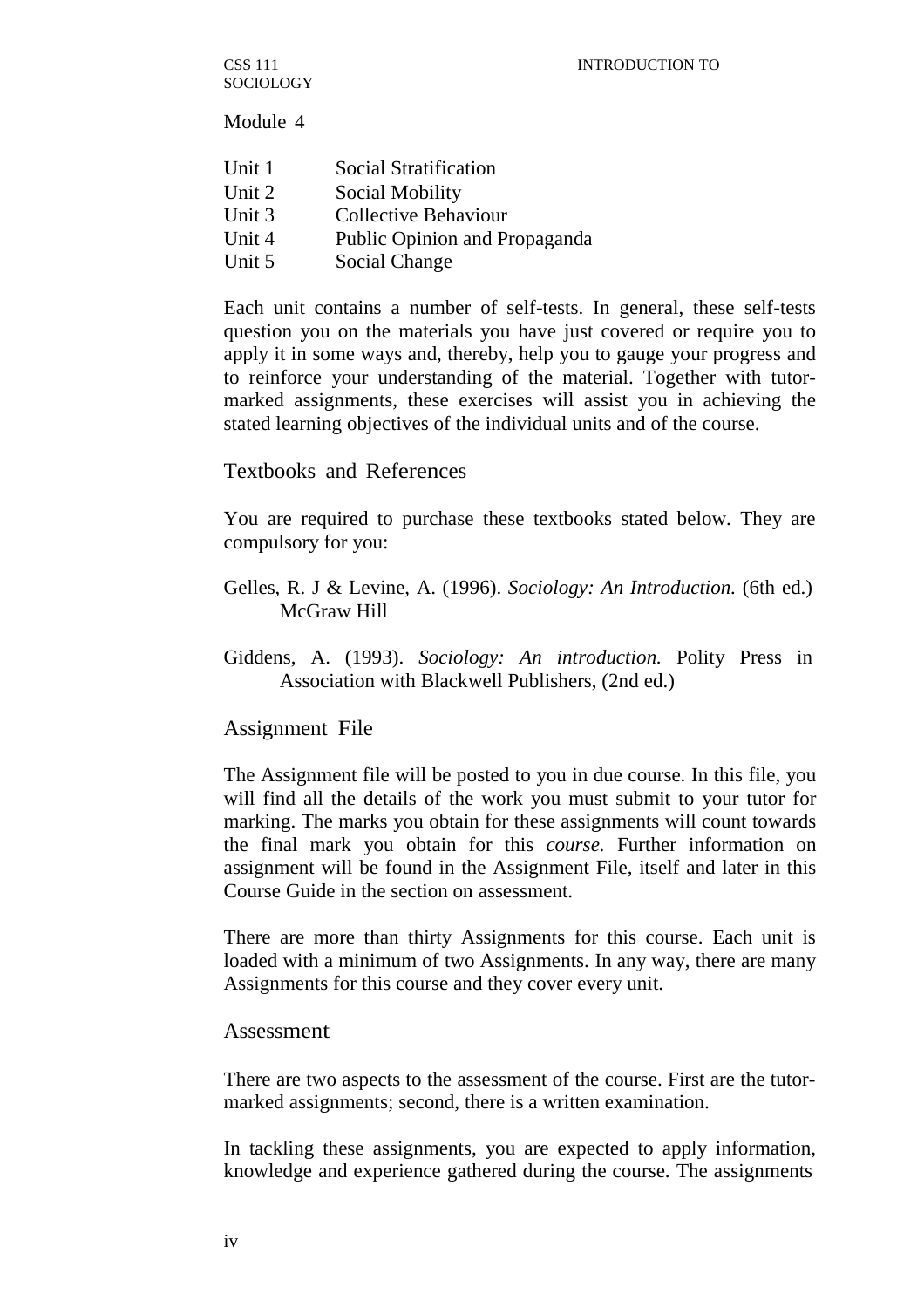must be submitted to your tutor for formal assessment in accordance with the deadlines stated in the Assignment File. The work you submit to your tutor for assessment will count for 50% of your total course mark.

At the end of the course, you will need to sit for a final written examination of three hours' duration. This examination will also count for 50% of your total course mark.

There are twenty tutor-marked assignments in this course. You only need to submit all the assignments. The best five (i.e. the highest five of the twenty marks) will be counted. Each assignment counts 20 marks but on the average when the five assignments are put together, then each assignment will now count 10% towards your total course mark. This indicates that the total marks for the best five (5) assignments which would have been 100 marks will now be 50% of your total course mark.

Assignment questions for the units in this course are contained in the Assignment File. You will be able to complete your assignments from the information and materials contained in your set books, reading and study units. However, it is desirable in all degree level-education to demonstrate that you have read and researched more widely than the required minimum. Using other references will give you a broader viewpoint and may provide a deeper understanding of the subject.

When each assignment is completed, send it, together with a TMA (tutor-marked assignment) form, to your tutor. Make sure that each assignment reaches your tutor on or before the deadline given in the,

Assignment File. If, for any reason, you cannot complete your work on time, contact your tutor before the assignment is due to discuss the possibility of an extension. Extensions will not be granted after the due' date unless there are exceptional circumstances.

The final examination for GS 115 will be of three hours' duration and have a value of 50% of the total course grade. The examination will consists of questions which reflect the practice exercises and tutormarked problems you have previously encountered. All areas of the course will be assessed.

Use the time between finishing the last unit and sitting the examination to revise the entire course. You might find it useful to review your tutormarked assignments and comment on them before the examination.

The final examination covers information from all parts of the course.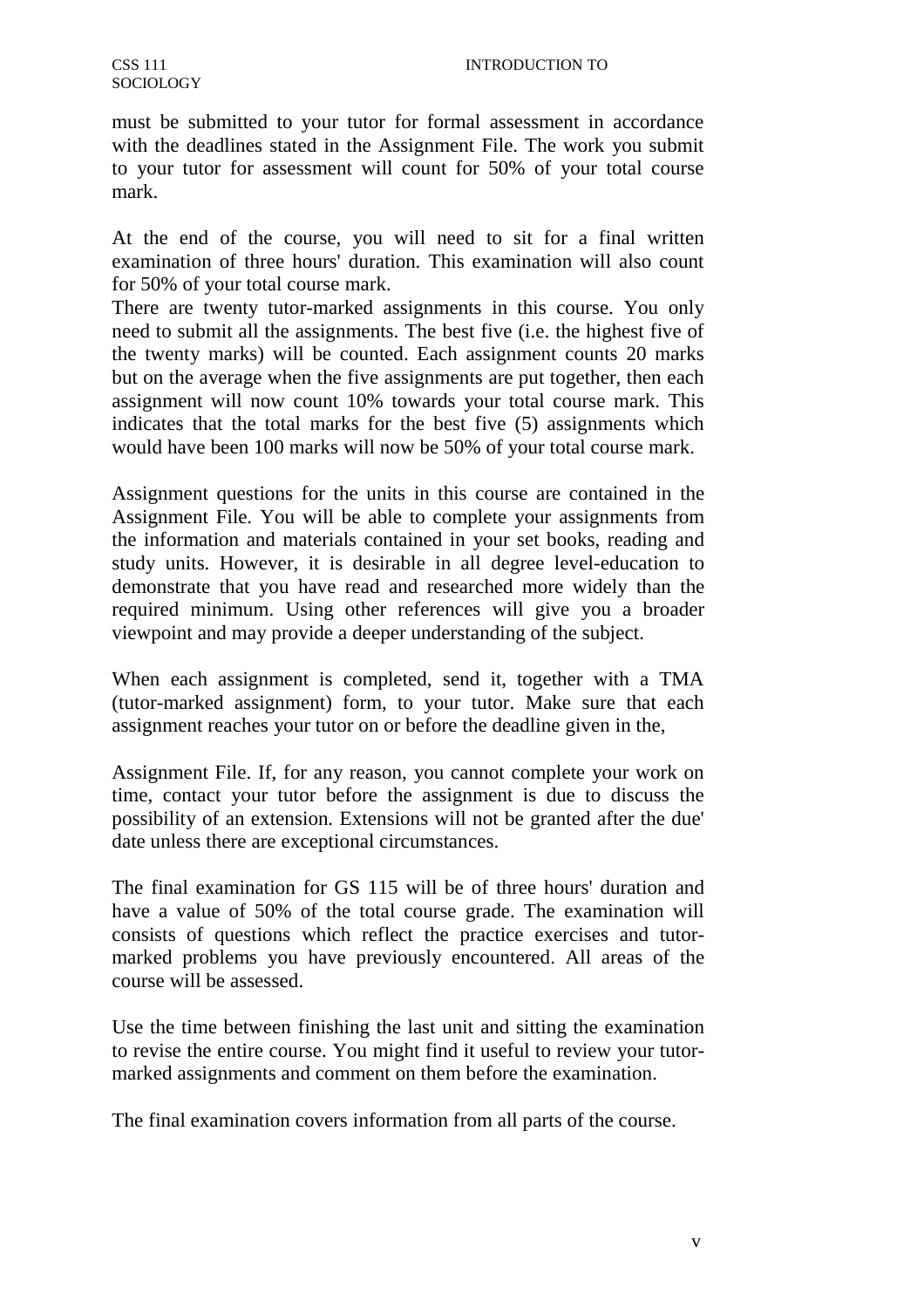# Course Marking Scheme

The following table lays out how the actual course marking is broken down:

Table 1: *Course marking scheme*

| <b>Assessment Marks</b> |                                                     |
|-------------------------|-----------------------------------------------------|
| Assignment 1-20         | 20 assignments, best five marks of twenty count     |
|                         | $\omega$ 10% each (on the averages) = 50% of course |
|                         | marks                                               |
| Final examination       | 50% of overall course marks                         |
| Total                   | 100% of course marks                                |

Course Overview

This table brings together the units, the number of weeks you should take to complete them, and the assignments that follow them.

|  |  | Table 2: Course Organiser |  |  |
|--|--|---------------------------|--|--|
|--|--|---------------------------|--|--|

| Unit           | Title of Work                 | Weeks<br>Activity | Assessment<br>(end of unit) |
|----------------|-------------------------------|-------------------|-----------------------------|
|                | Course Guide                  |                   |                             |
|                | Module 1                      |                   |                             |
| $\mathbf{1}$   | Definition of Sociology       | 3                 | Assignment 1                |
| $\overline{2}$ | Family                        | 3                 | Assignment 2                |
| $\overline{3}$ | Marriage                      | 3                 | Assignment 3                |
| $\frac{4}{5}$  | Society and Culture           | $\mathfrak{Z}$    | Assignment 4                |
|                | Socialization                 | $\overline{4}$    | Assignment 5                |
|                |                               |                   |                             |
|                | Module 2                      |                   |                             |
|                |                               |                   |                             |
| $\mathbf{1}$   | Conformity                    | 3                 | Assignment 6                |
| $\frac{2}{3}$  | Deviance                      | 6                 | Assignment 7                |
|                | Power                         | 3                 | Assignment 8                |
| $\overline{4}$ | Authority                     | 3                 | Assignment 8                |
| 5              | Leadership                    | 3                 | Assignment 10               |
|                |                               |                   |                             |
|                | Module 3                      |                   |                             |
|                |                               |                   | Assignment 11               |
| 1              | Social Organizations          | 4                 | Assignment 12               |
| $\overline{2}$ | Group                         | $\overline{4}$    | Assignment 13               |
| 3              | <b>Social Differentiation</b> | 3                 | Assignment 14               |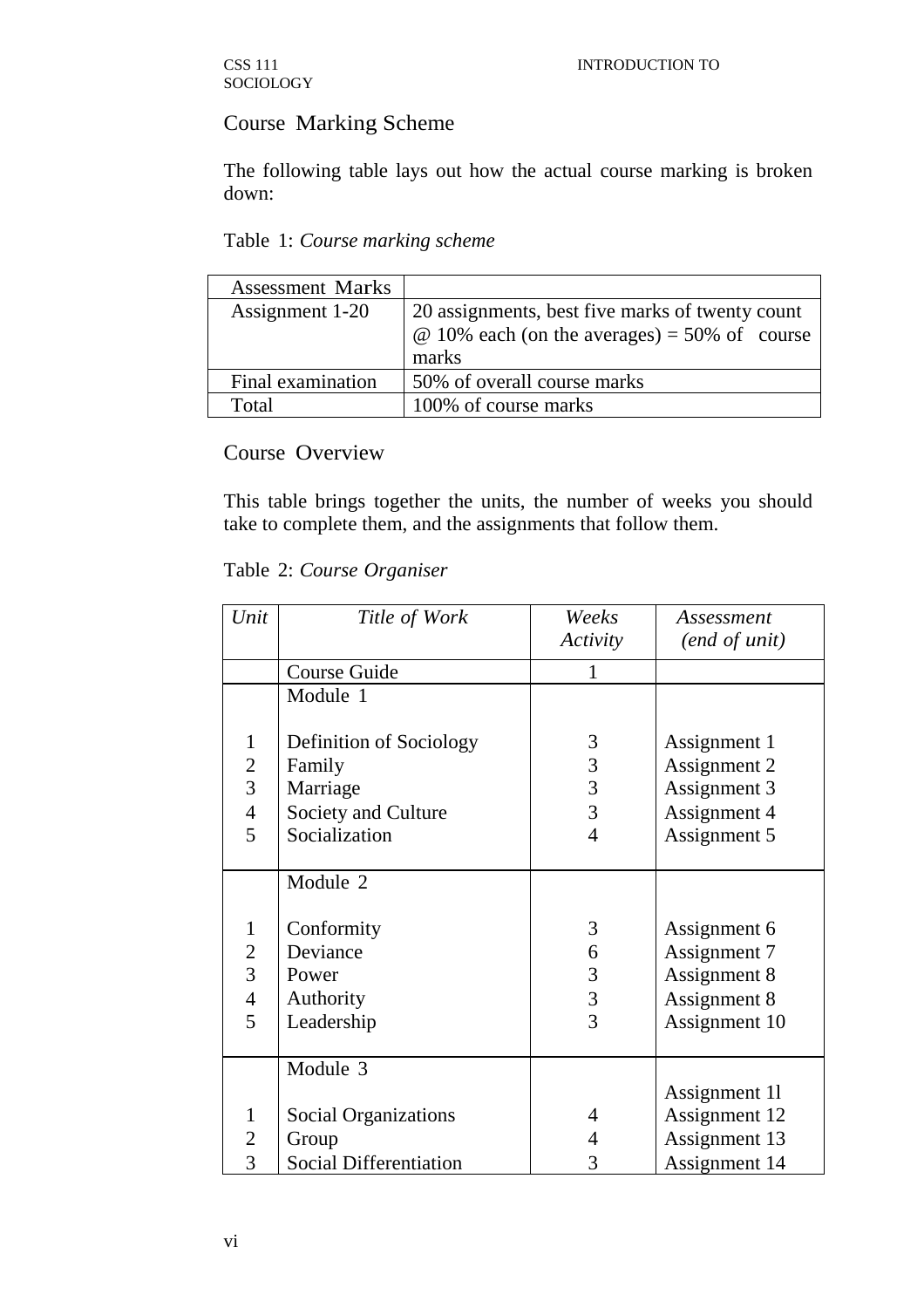| 4              | Religion                    | 3              | Assignment 15 |
|----------------|-----------------------------|----------------|---------------|
| 5              | <b>Social Interaction</b>   |                |               |
|                | Module 4                    |                |               |
| 1              | Social Stratification       | 4              | Assignment 16 |
| $\overline{2}$ | Social Mobility             | 3              | Assignment 17 |
| 3              | <b>Collective Behaviour</b> | 4              | Assignment 18 |
| 4              | <b>Public Opinion</b>       | 3              | Assignment 19 |
| 5              | Social Change               | 4              | Assignment 20 |
|                | Revision                    | $\overline{2}$ |               |
|                | Total                       |                |               |

How to Get the Most from This Course

In distance learning, the study units replace the university lecture. This is one of the great advantages of distance learning; you can read and work through specially designed study materials at your own pace, and at a time and place that suit you best. Think of it as reading the lecture instead of listening to a lecturer. .In the same way that a lecturer might set you some reading to do, the study units tell you when to read, your text materials or set books. You are provided exercises to do at appropriate points, just as a lecturer might give you an in-class exercise.

Each of the study units follows a common format. The first item is an introduction to the subject matter of the unit and how a particular unit is integrated with the other units and the course as a whole. Next to this is a set of learning objectives. These objectives let you know what you should be able to do by the time you have completed the unit. These learning objectives are meant to guide your study. The moment a unit is finished, you must go back and check whether you have achieved the objectives. If this is made a habit, then you will significantly improve your chances of passing the course.

The main body of the unit guides you through the required reading from other sources. This will usually be either from your set books or from a Reading Section.

The following is a practical strategy for working through the course. If you run into any trouble, telephone your tutor or post the question on the web GS OLE's discussing board. Remember that your tutor's job is to help you. When you need help, don't hesitate to call and ask your tutor to provide it.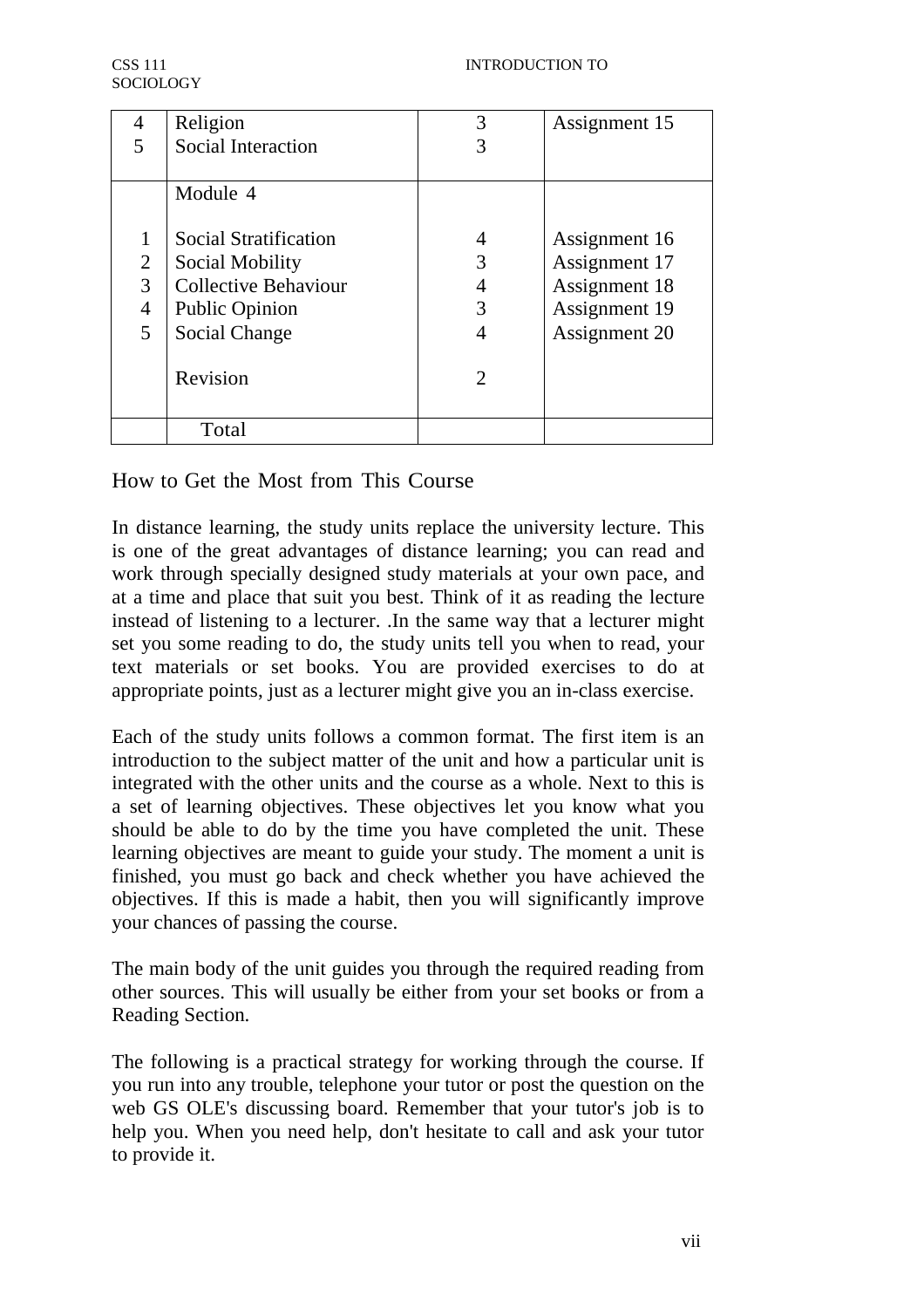- 1. Read this Course Guide thoroughly
- 2. Organize a Study Schedule. Refer to the 'Course Overview' for more details. Note the time you are expected to spend on each unit and how the assignments relate to the units. Important information, e.g. details of your tutorials, and the date of the first day of *the* Semester is available from the WebGS OLE. You need to gather together all this information in one place, such as your diary or a wall calendar. Whatever method you choose to use, you should decide on and write in your own dates for each unit.
- 3. Once you have created your own study schedule, do everything you can to stick to it. The major reason that students fail is that they get behind with their course work. If you get into difficulties with your schedule, please let your tutor know before it is too late for help.
- 4. Turn to Unit 1 and read the introduction and the objectives for the unit.
- 5. Assemble the study materials. Information about what you need for a unit is given in the 'overview' at the beginning of each unit. You will almost always need both the study unit you are working on and one of your set books on your desk at the same time.
- 6. Work through the unit. The content of the unit itself has been arranged to provide a sequence for you to follow. As you work through the unit you will be instructed to read from your set books.
- 7. Keep an eye on the WebGS OLE. Up-to-date course information will be continuously posted there.
- 8. Well before the relevant due dates (about 4 weeks before due dates), access the Assignment File on the WebGS OLE and down-load your next required Assignment. Keep in mind that you will learn a lot by doing the assignment carefully. They have been designed to help you meet the objectives of the course and, therefore, will help you pass the examination. Submit all assignments not later than the due date.
- 9. Review the objectives for each study unit to confirm that you have achieved them. If you feel unsure about any of the objectives, review the study materials or consult your tutor.
- 10. When you are condifent that you have achieved a unit's objectives, you can then start on the next unit. Proceed unit by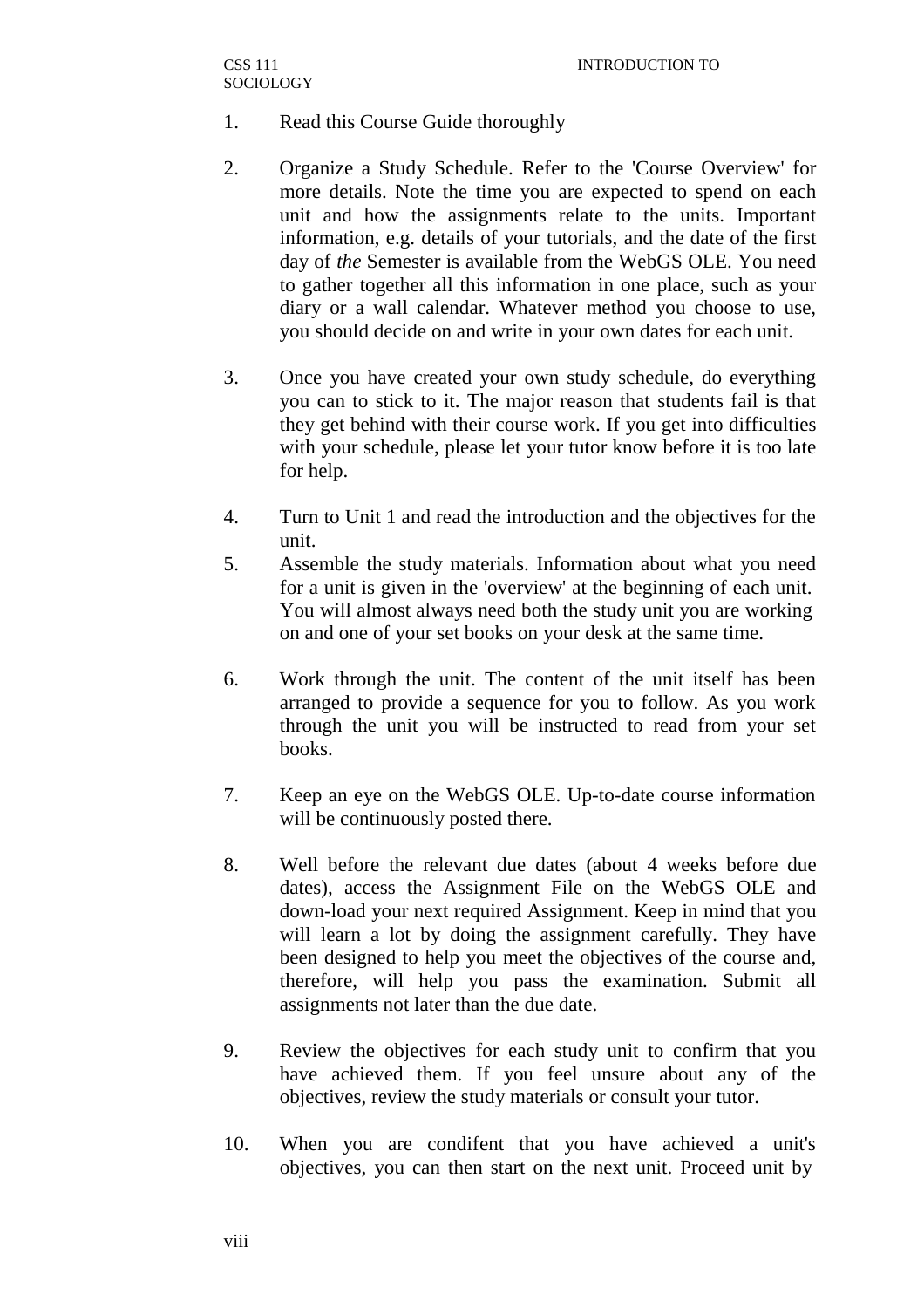unit through the course and try to pace your study so that you keep yourself on schedule.

- 11. When you have submitted an assignment to your tutor for marking, do not wait for its return before' starting on the next unit. Keep to your schedule. When the assignment is returned, pay particular .attention to your tutor's comments, both on the tutor-marked assignment form and also written on the assignment. Consult your tutor as soon as possible if you have any questions or problems.
- 12. After completing the last unit, review the course and prepare yourself for the final examination. Check that you have achieved the unit objectives (listed at the beginning of each unit) and the course objectives (listed in this Course Guide).

# Facilitators/Tutors and Tutorials

There are 40 hours of tutorials (twenty 2-hour sessions) provided in support of this course. You will be notified of the dates, times and location of these tutorials, together with the name and phone number of your tutor, as soon as you are allocated a tutorial group.

Your tutor will mark and comment on your assignments, keep a close watch on your progress and on any difficulties you might encounter and provide assistance to you during the course. You must mail your tutormarked assignments to your tutor well before the due date (at least two working days are required). They will be marked by your tutor and returned to you as soon as possible.

Do not hesitate to contact your tutor by telephone, e-mail, or discussion board. If you need help the following might be circumstances in which you would find help necessary. Contact your tutor if

you do not understand any part of the study units or the assigned readings.

you have difficulty within the exercises.

you have a question or problem with an assignment, with your tutor's comments on an assignment or with the grading of an assignment.

You should try your best to attend the tutorials. This is the only chance to have face to face contact with your tutor and ask questions which are answered instantly. You can raise any problem encountered in the course of your study. To gain the maximum benefit from course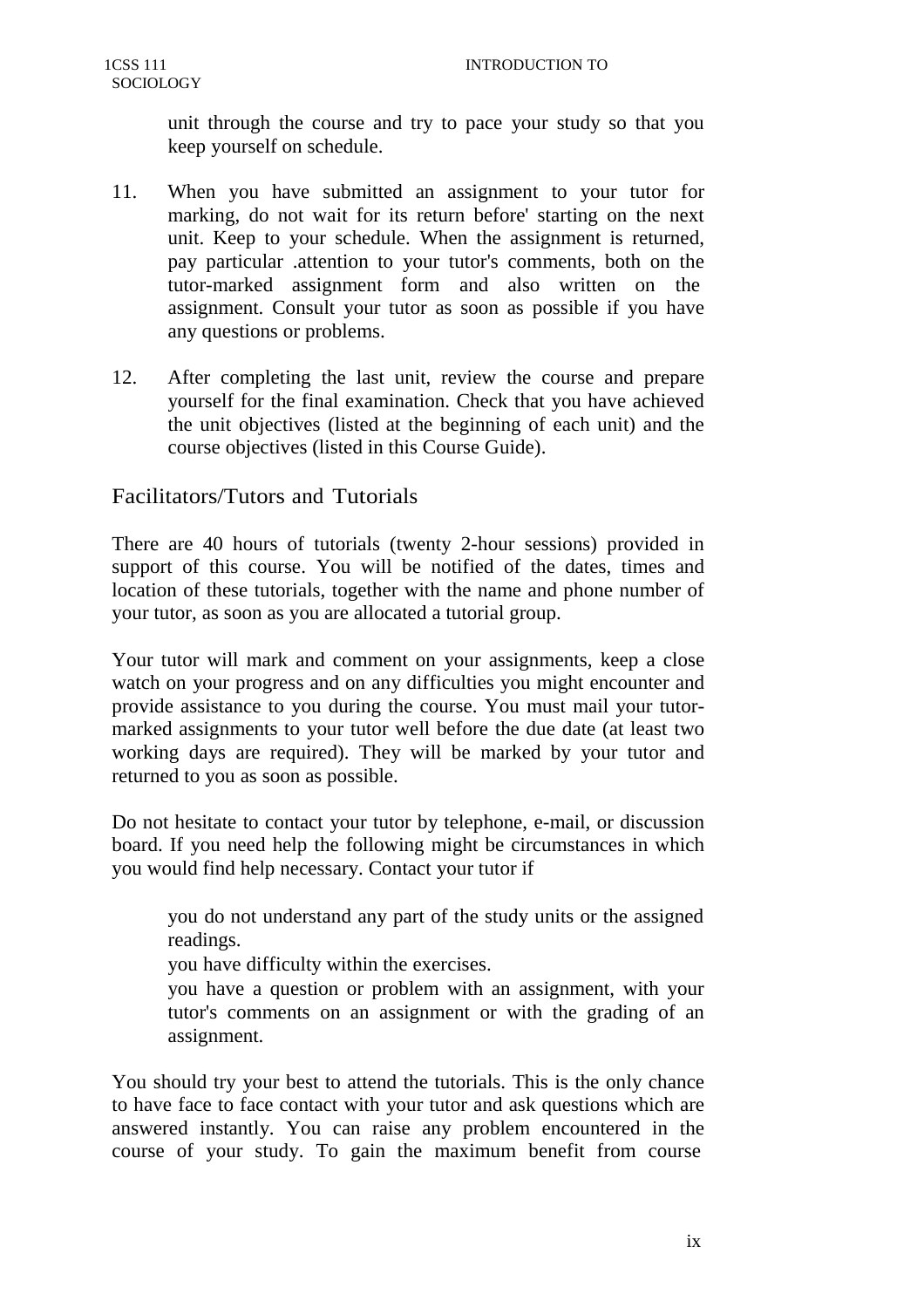tutorials, prepare a question list before attending them. You will learn a lot from participating in discussion actively.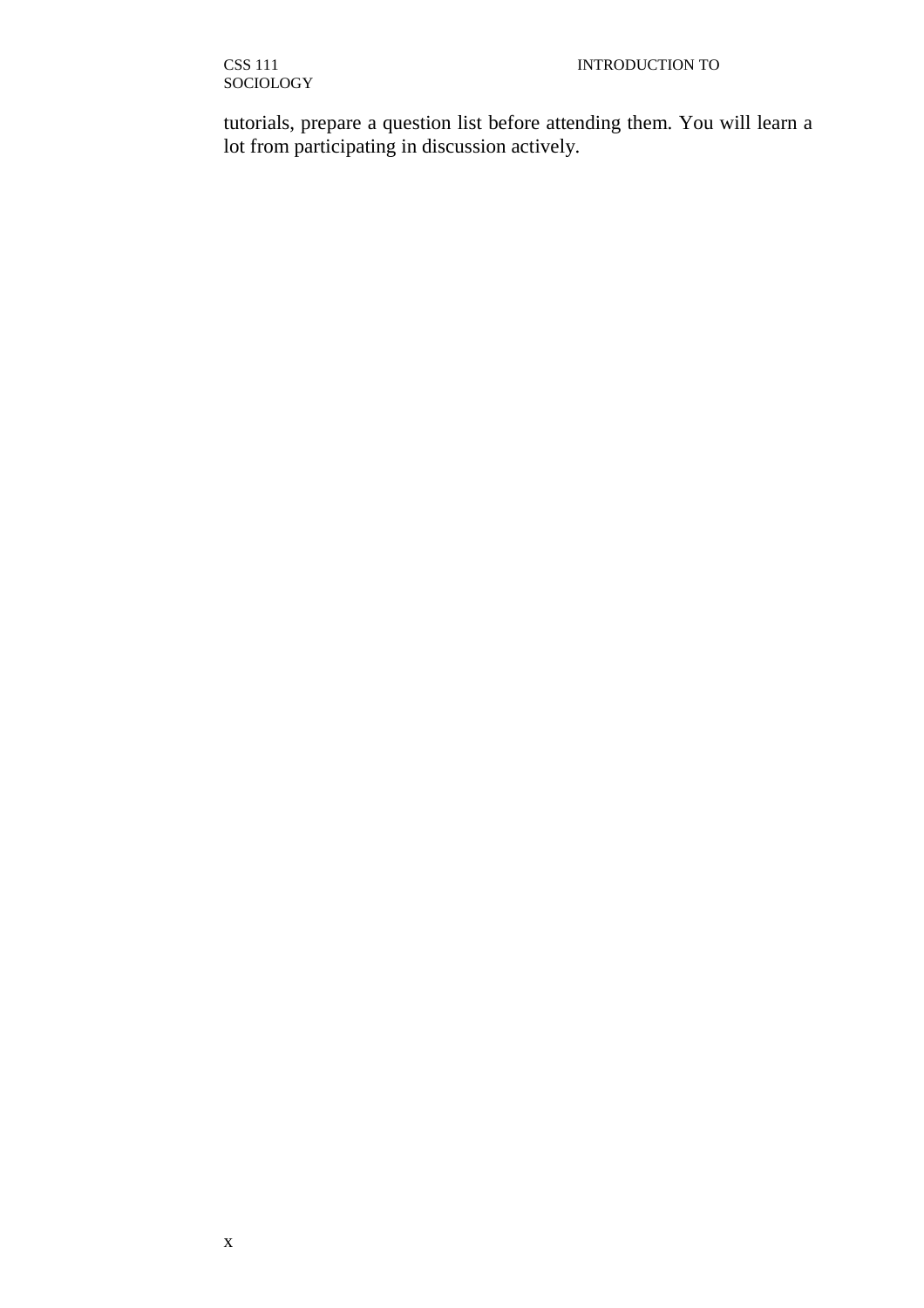| 1CSS 111<br><b>SOCIOLOGY</b> | <b>INTRODUCTION TO</b>                                         |
|------------------------------|----------------------------------------------------------------|
| Course Code                  | <b>CSS 101</b>                                                 |
| Course Title                 | Introduction to Sociology                                      |
| Course Developer/Writer      | Solomon Ojo<br>University of Ibadan                            |
| Course Co-ordinator          | Dr. (Mrs.) I. Udofot<br>National Open University of<br>Nigeria |

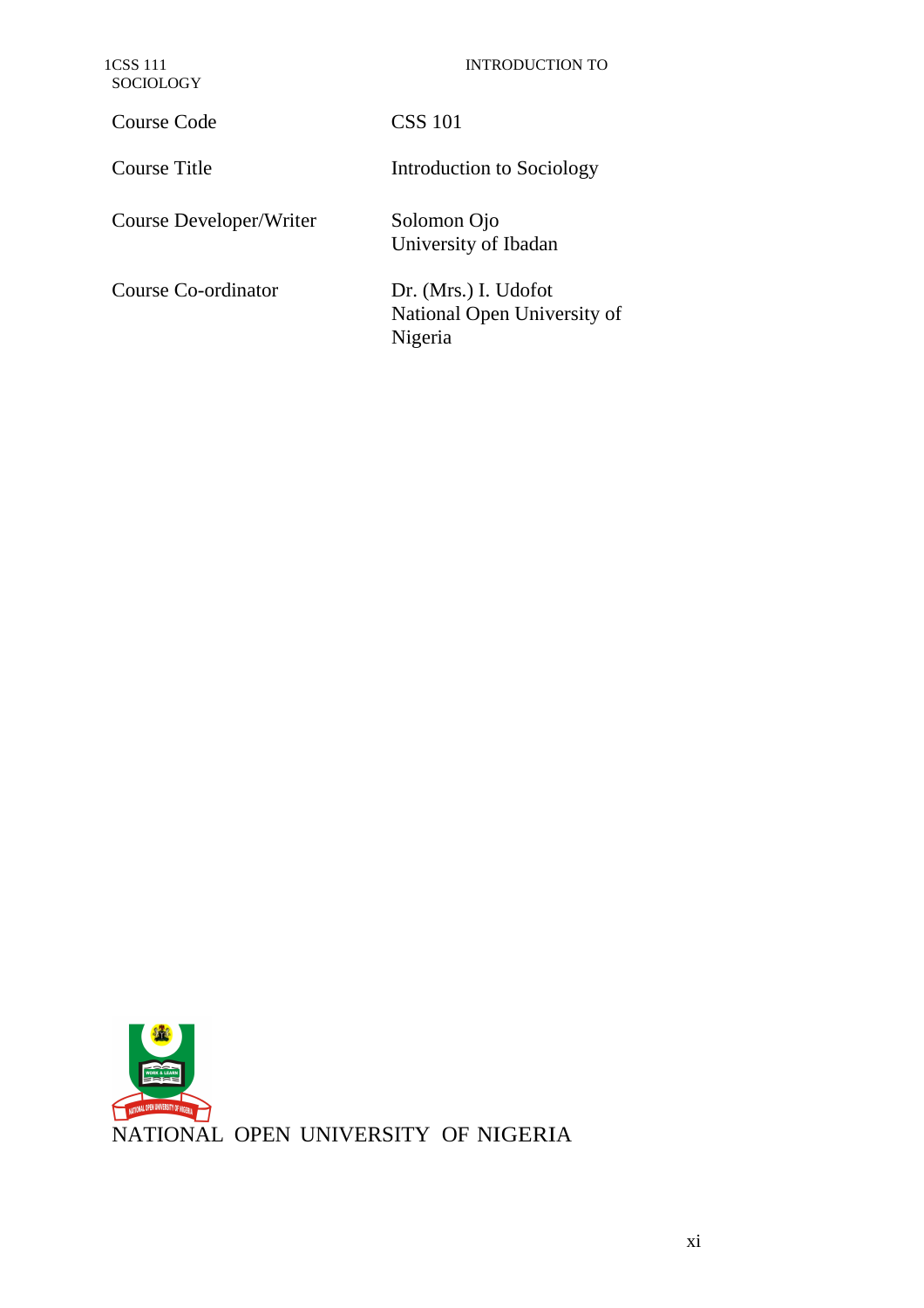National Open University of Nigeria **Headquarters** 14/16 Ahmadu Bello Way Victoria Island Lagos

Abuja office No. 5 Dar es Salaam Street, Off Aminu Kanu Crescent Wuse II, Abuja Nigeria

e-mail: centralinfo@nou.edu.ng URL: www.nou.edu.ng

Published by: National Open University of Nigeria 2008

First Printed 2004

ISBN: 978-058-348-3

All Rights Reserved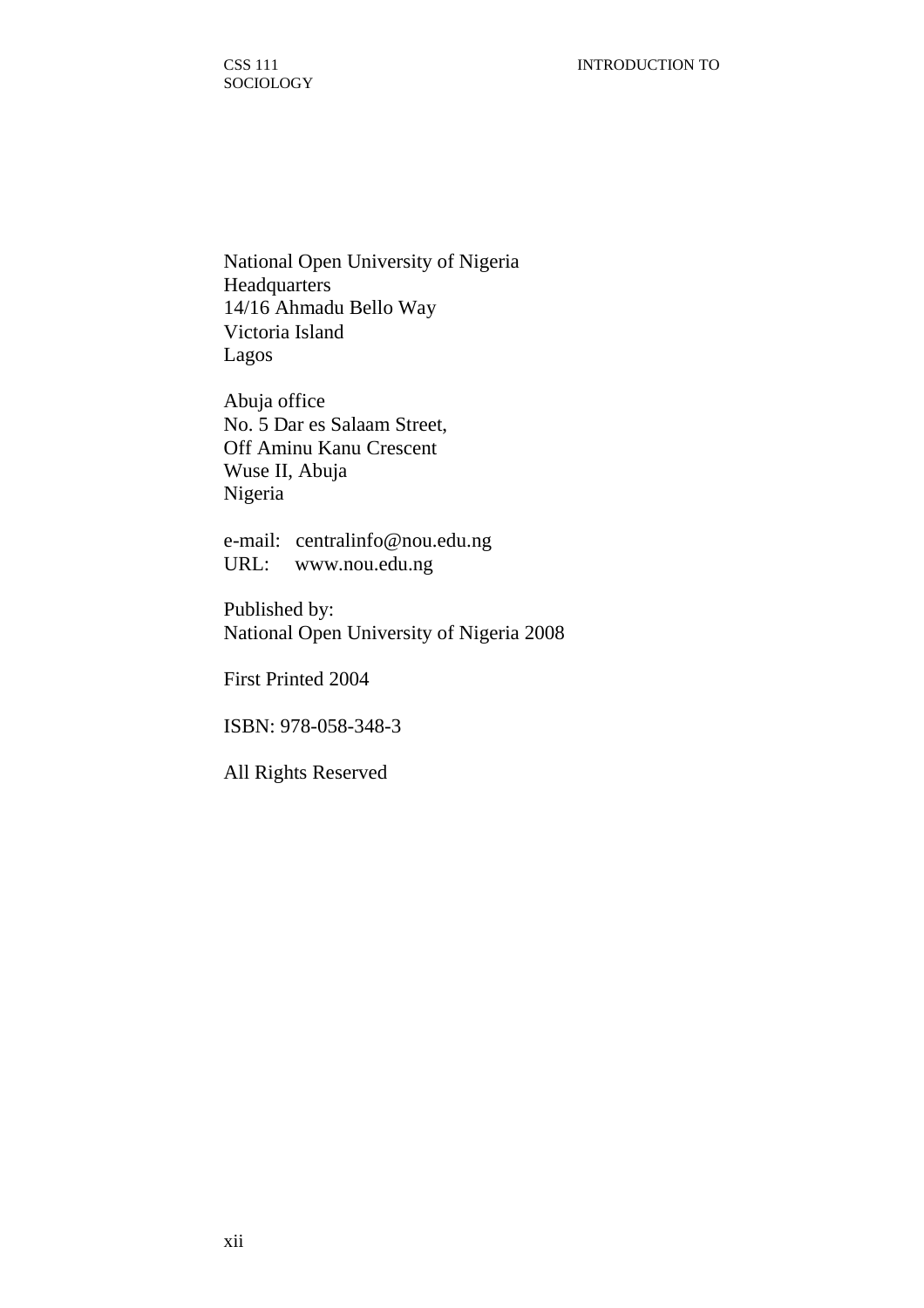# CONTENTS PAGES

| Unit 1 | $1 - 7$   |  |
|--------|-----------|--|
| Unit 2 | $8 - 12$  |  |
| Unit 3 |           |  |
| Unit 4 | $16 - 21$ |  |
| Unit 5 | $22 - 25$ |  |
|        |           |  |
| Unit 1 |           |  |
| Unit 2 |           |  |
| Unit 3 |           |  |
| Unit 4 |           |  |
| Unit 5 |           |  |
|        |           |  |
| Unit 1 |           |  |
| Unit 2 | $54 - 65$ |  |
| Unit 3 |           |  |
| Unit 4 |           |  |
| Unit 5 |           |  |
|        |           |  |
| Unit 1 | $77 - 79$ |  |
| Unit 2 | $80 - 84$ |  |
| Unit 3 | $85 - 88$ |  |
| Unit 4 | $89 - 92$ |  |
| Unit 5 |           |  |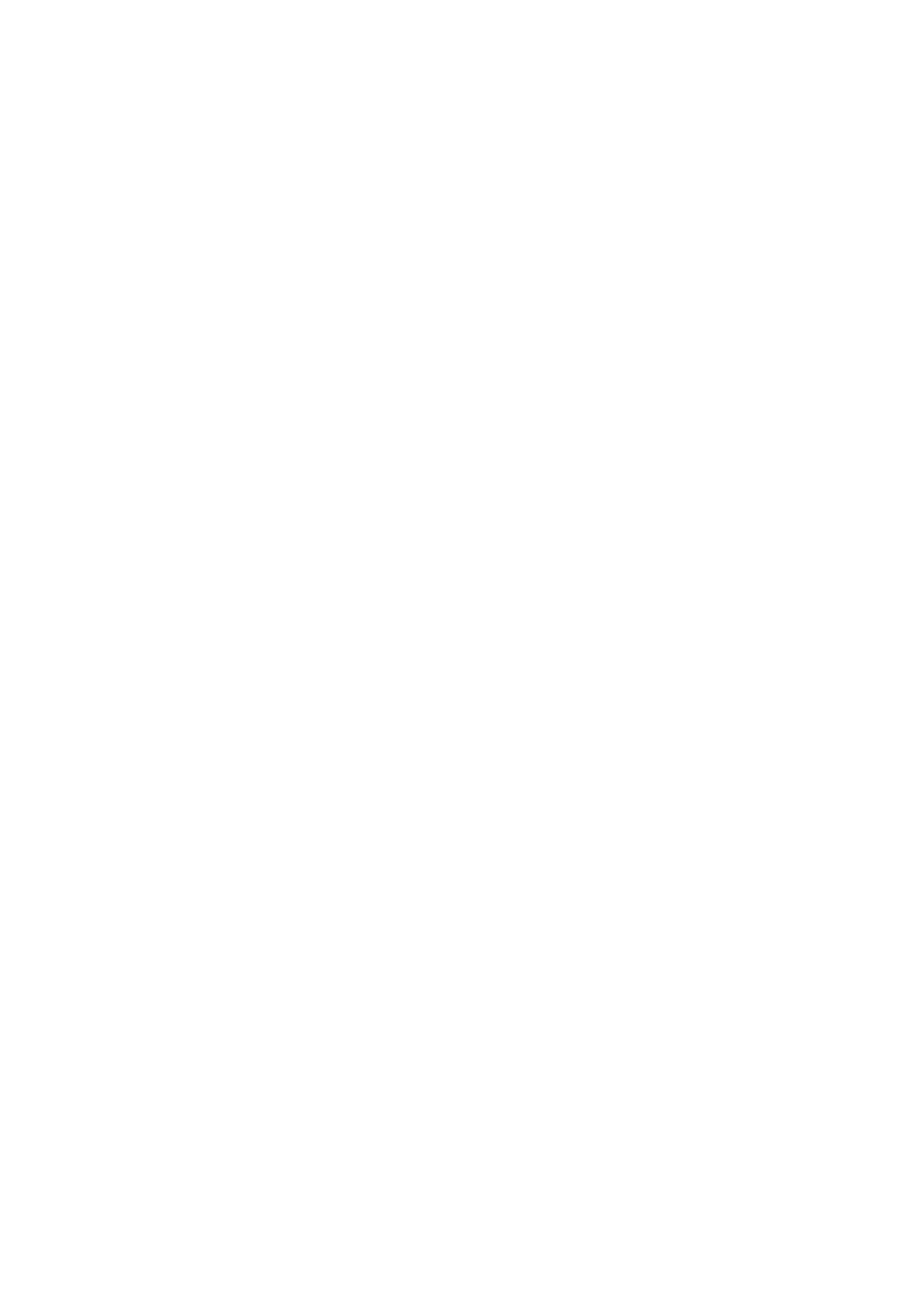# MODULE 1

- Unit 1 Definition of Sociology
- Unit 2 Family
- Unit 3 Marriage
- Unit 4 Society and Culture
- Unit 5 Socialisation

# UNIT 1 DEFINITION OF SOCIOLOGY

# **CONTENTS**

- 1.0 Introduction
- 2.0 Objectives
- 3.0 Main Content
	- 3.1 Definition of Sociology
	- 3.2 Origin of Sociology
	- 3.3 Scope of Sociology
	- 3.4 Methods of Sociology
	- 3.5 Practical Significance of Sociology
	- 3.6 Social Issues in Sociology
- 4.0 Conclusion
- 5.0 Summary
- 6.0 Tutor-Marked Assignment
- 7.0 References/Further Readings

# 1.0 INTRODUCTION

You will bear with me that the world today is characterised by high levels of worry, concern and anxiety, for the future and yet full of promises that the future holds. In reality, the world nowadays is known to be characterised by tensions, social divisions, day by day conflicts, international terrorism, assassinations, including the destructive operations of modem technology on the existing natural environment. Despite all these concerns, the people still have the assurance and possibilities of controlling their destiny and ensuring that their lives are shaped for the better, which might have been unachievable to the earlier generations. Why this obvious difference? In what directions will change take in the future? These questions and more are the major focus of Sociology. It is in the interest of Sociology to ensure playing a significant role in these modem times (i.e. understanding why people change from a particular way to another). This is what actually makes the field of Sociology to be much concerned with people's actions over time.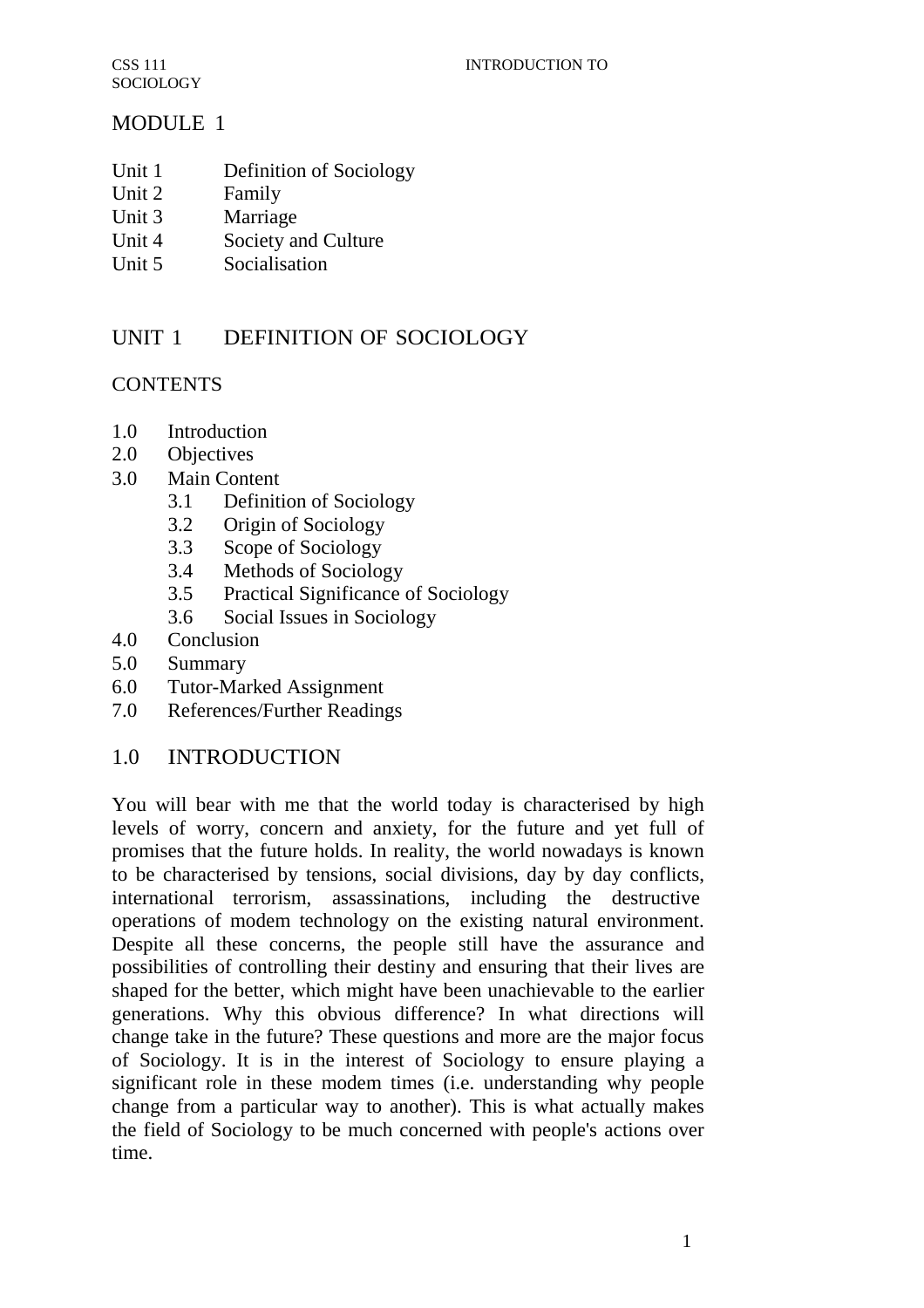# 2.0 OBJECTIVES

It is hoped that by the end of this unit, you should be able to:

define extensively what Sociology is; explain the origins of Sociology; explain the scope of Sociology; express the methods used by Sociologist in their study of human. Behaviour; understand the practical significance of Sociology; and describe social issues that are of interest to Sociology.

# 3.0 MAIN CONTENT

## 3.1 Definition of Sociology

Sociology is like every other social science such as Psychology, Economics, Geography, Political Science, etc., but its approach, assumptions and methods are to some extent different from others.

Sociology is the systematic study of the groups and societies in which people live, how social structures and cultures are created and maintained or changed, and how they affect our behaviour.

As we noted earlier on, Sociology is part of the family of social sciences that includes psychology, anthropology, geography, political science and parts of history. All Social Sciences are concerned with human behaviour. Although they share the same basic subject matter, each Social Science focuses on a different aspect of behaviour, for example, psychologist are most interested in the internal sources of behaviour; sociologist in the external sources of behaviour. Psychologists study the workings of the nervous system and the effects of neurotransmitters, hormones, or stress on individual. Sociologists look at the workings of society and the effects that social class, gender roles, age, new technologies, changing attitude towards reckless behaviour, or political revolutions have on people. Psychologists focus on personality -on the behaviour and attitudes that are characteristics of person regardless of the situations. Sociologist focus on roles -on the behaviour and attitudes that are characteristic of people in a given social position or situation regardless of their individual personalities. Anthropology shares Sociology's interest in the impact of social structure and culture on behaviour; but anthropologists usually study non-western societies, preliterate societies, local communities, or small groups. Sociologist, too, study communities and small groups, but they also examine modem industrial societies and large-scale .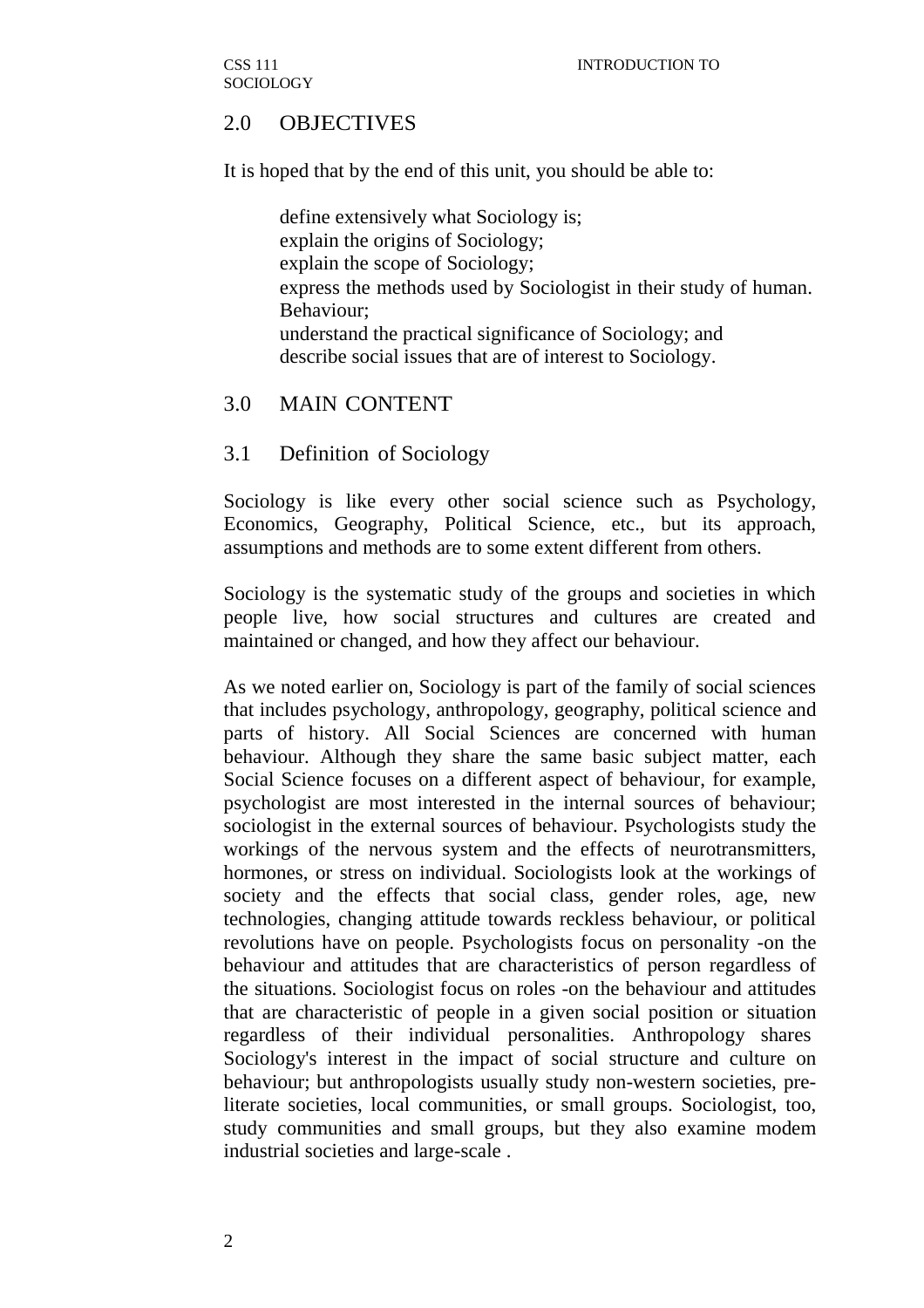Economists and political scientists single out particular kinds of social activity; sociologists look at the nature of social action itself and at the manner in which different kinds of activities fit together to create the larger pattern of society.

Sociologists are primarily interested in areas where social structure and culture intersect. One of these is social institutions. Social institutions are established patterns of action and thought that organize important social activities -the family, education, religion, the political and economic systems. These institutions provide ready-made answers to the recurring problems of life; how to make community decisions (the political system), how to produce and distribute goods and services (the economic system), how to arrange house-holds and provide child-care (the family), and so on.

# SELF-ASSESSMENT EXERCISE 1

Define sociology and relate it to other social sciences.

3.2 Origin of Sociology

Considering the origins of sociology, one would then have to look at the contributions made by some founding fathers. The contributions of Max Weber, and August Compe shall be considered.

Max Weber (1864-1920)

Max Weber was one of the founding fathers of Sociology whose work has been a great influence on the study of Sociology. In his own contribution, sociology is a science of social action. He made a clear distinction between action and social action.

To him, action has to do with all human behaviour in so far as the actor attaches a subjective meaning to it; but for that of social action, the actor does not only and usually attach a subjective meaning, the action itself must also be seen to take account of the behaviour of others (1968: 1,4).

Emily Durkheirn (18S8 - 19l7)

This is one of the early Sociologists. Emily Durkheim dealt with two types of social solidarity. By 'Solidarity', Durkheim meant the moral beliefs and ideas which formed the 'common-sense' underlying social life. Mechanical solidarity (characteristic of pre-industrial societies) was said to be based on agreement and identity between people; organic solidarity derived from agreement to tolerate a range of differences,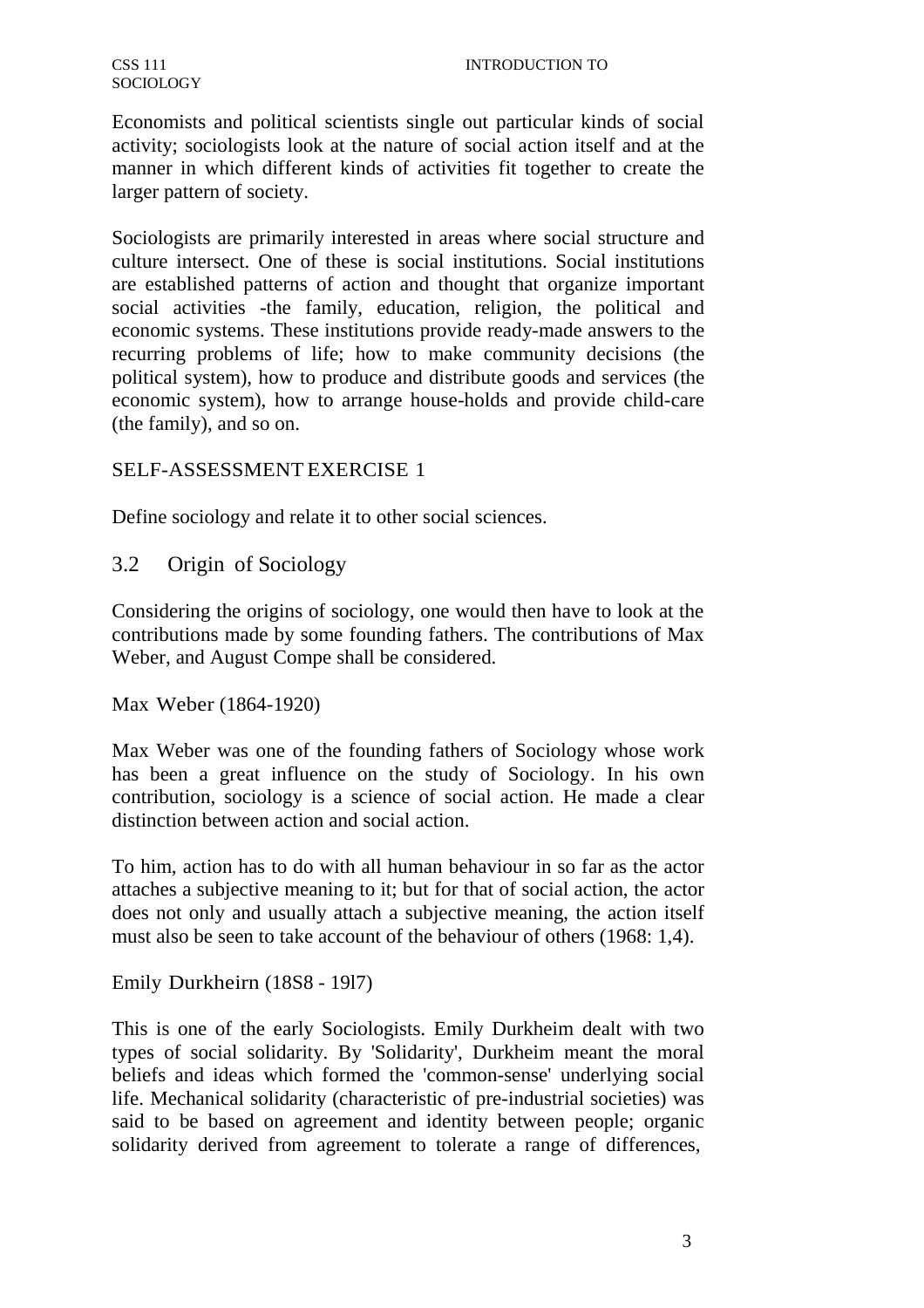conflict being moderated through a variety of institutional arrangements, such as courts, political parties, etc.

#### SELF-ASSESSMENT EXERCISE 2

Describe the contributions of Max Weber and Emily Durkheim to Sociology.

## 3.3 Scope of Sociology

The scope of study of sociology is extremely wide beginning from studying and understanding interactions among individuals up to the scientific analysis of global social processes such as globalisation and information technology; globalisation and sustainable economic development.

## 3.4 Methods of Sociology

In understanding human behaviour, Sociologists use methods which are mainly scientific in discovering facts about human beings. The major scientific tools usually being used in sociological research are:

Survey Archival research Participant observation

#### Surveys

The survey is a method of systematically collecting data from people about their behaviour, attitudes and beliefs. Subjects for surveys are carefully selected to represent the group of people about whom the investigator intends to draw conclusions. The subjects in a survey can be interviewed in persons, as they were or on the telephone; or they might complete a self-administered paper -and -pencil or computerised questionnaire. Whatever the mode of data collection, the questions in a survey are carefully constructed to yield the precise information that the investigator is seeking. Usually, surveys require respondents to choose between response alternatives that are supplied by the researchers.

## Archival Research

The questions and results of some comprehensive national surveys are published so that other researchers, not involved in the study can conduct their own analyses of the data. Results published in this manner are said to be archived, and research using these results are called archival research. Archival research in actual fact, uses existing records,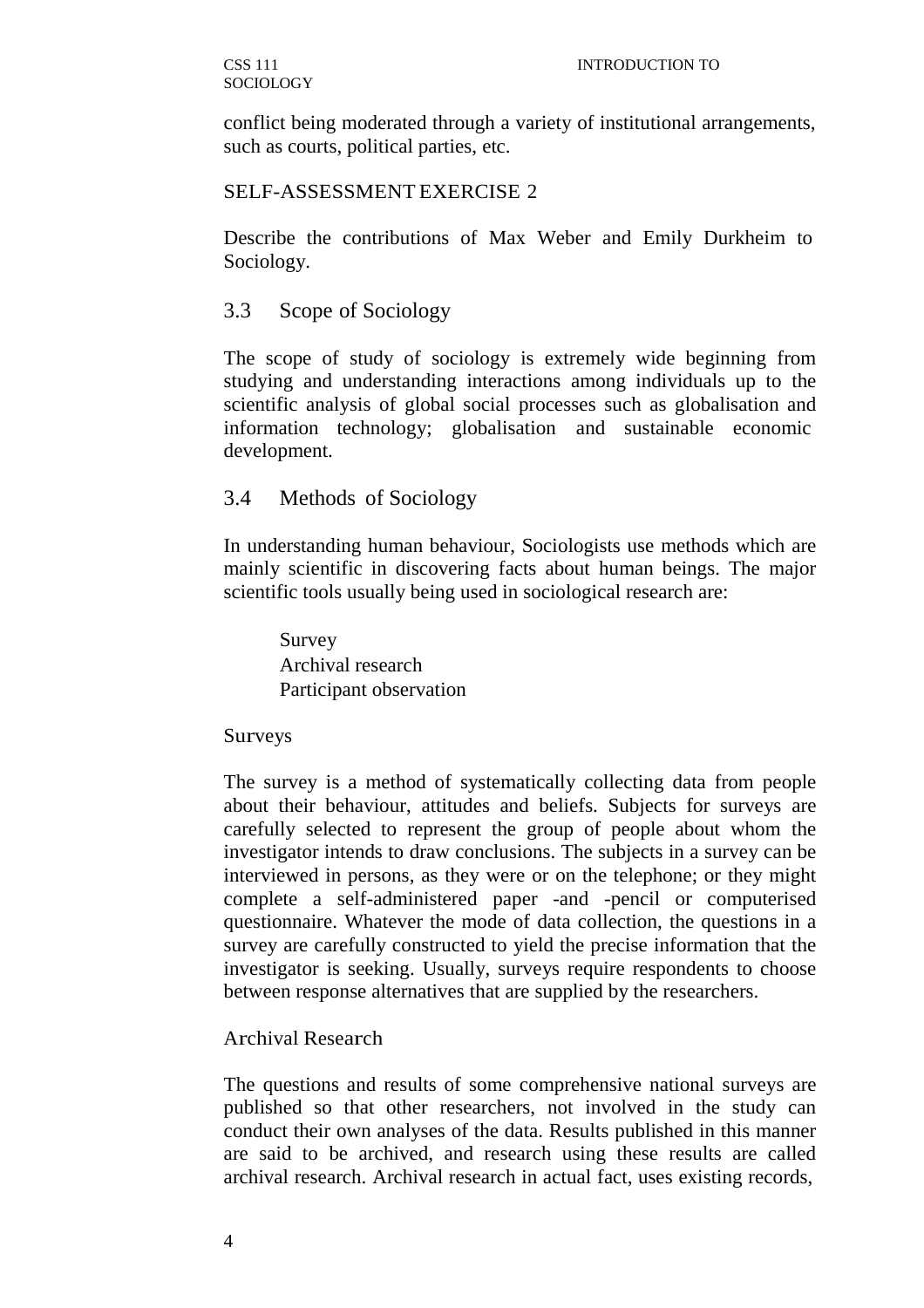gathered originally for some other purpose, as data. An archival study might examine census figures; birth records; scores on tests administered in schools, clinics or businesses; criminal records; or personal documents such as diaries or letters.

## Participant Observation

The term "participant observer" was coined by Eduard Linteman (1924), a university of Chicago Sociologist, to refer to individuals who belong to a group and report on that group to investigators. Today, the term still is used, but now it refers to a researcher who interacts with group members for the purpose of studying them. The extent of participants observers' involvement with their subjects varies from study to study, as do the means they use to gain entry into their subjects worlds. Researchers may spend extended periods of time with the people they study, sharing many life experiences with them, or the data may be gathered over a relatively short time by means of one or a few intensive interviews. Some investigators have gained access to groups deceptively, by passing themselves off as regular group members. Others identify themselves as researchers from the outset, hoping that those they plan to study will grant them access to information usually reserved for insiders.

# SELF-ASSESSMENT EXERCISE 3

Explain the methods of Sociology.

# 3.5 Practical Significance of Sociology

The practical significance of Sociology is stated below:

It provides more adequate and clearer understanding of social situations.

It gives practical implications in terms of assessing the results of policy initiatives.

It makes possible the promotion of cultural awareness on the different groups in society.

It promotes deep self-understanding, etc.

## SELF-ASSESSMENT EXERCISE 4

State the practical significance of Sociology.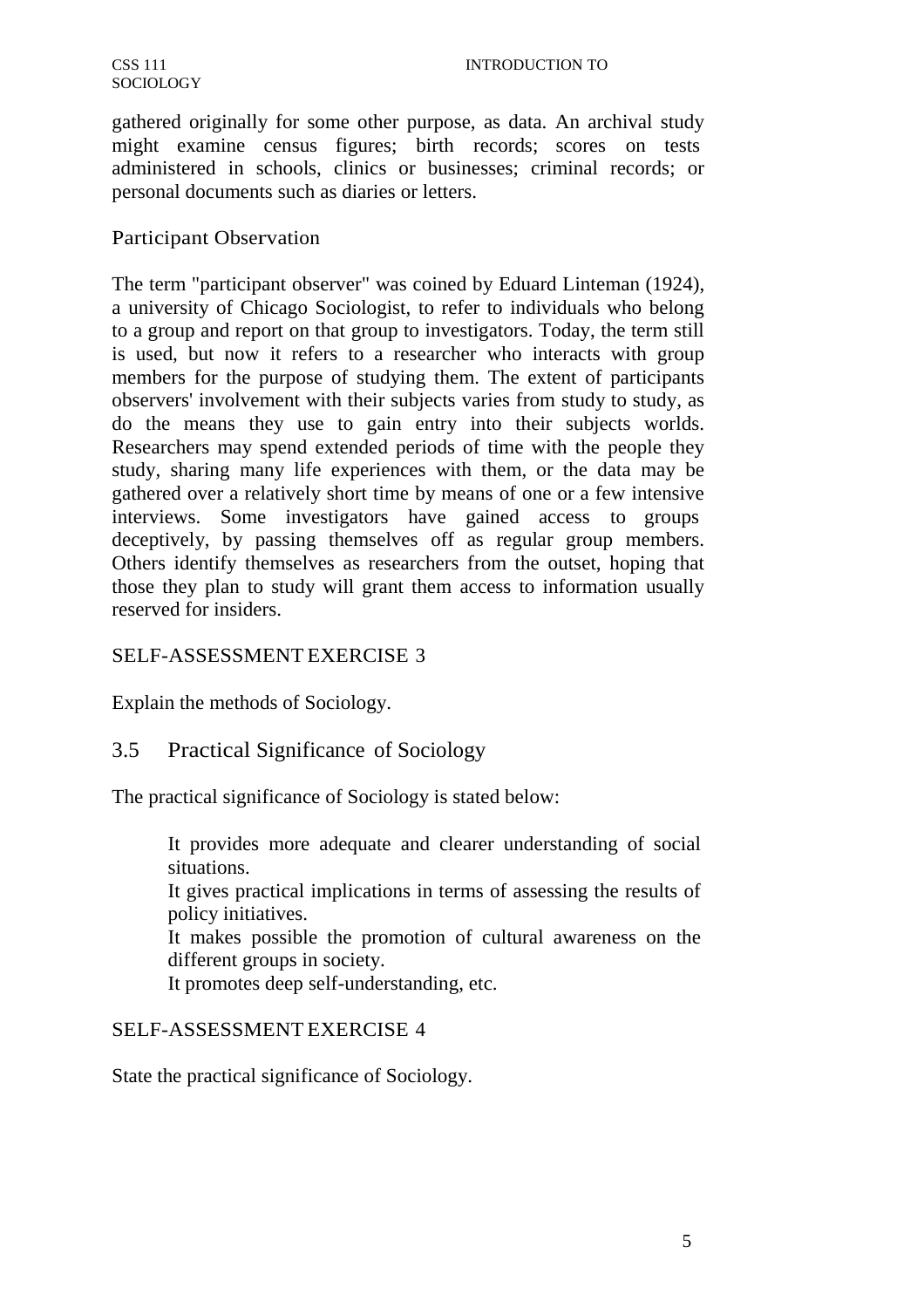CSS 111 **SOCIOLOGY** 

## 3.6 Social Issues in Sociology

There are many social issues that are of great interest to Sociology. Some of these social issues do result into problems, and they are stated below:

Rape Armed Robbery .Assassination AIDS/HIV Terrorism Prostitution War **Conflicts** Area boys' syndrome, etc.

#### 40 CONCLUSION

It is essential to note that Sociology developed as a result of attempts to understand the far-reaching changes that took place in human societies which followed the growth of industries and large cities. You should now know that the distinctive feature of Sociology is its focus on how Society influences human behaviour and vice-versa. Some Sociologists study human behaviour of a more general behaviour (why do fishing communities worship gods of the sea?), crime (why do some young people steal from shops?), and family problems (are all modem societies associated with the breakdown of the pattern of a large families?). Others are interested in human behaviour of a more specific nature such as the response of audiences at pop song concerts, or queuing for buses or the shopping behaviour of people of a particular income group.

## 5.0 SUMMARY

In this unit, we have dealt with the definition of Sociology, its origins, scope, uses, methods and some of the social issues Sociologists are interested in.

#### 6.0 TUTOR-MARKED ASSIGNMENT

- 1. What do you understand by the term of "Sociology" and what is the relationship to other social sciences?
- 2. (a) Describe the scope of Sociology.
	- (b) Explain the methods of Sociology.
	- (c) Describe the practical significance of Sociology.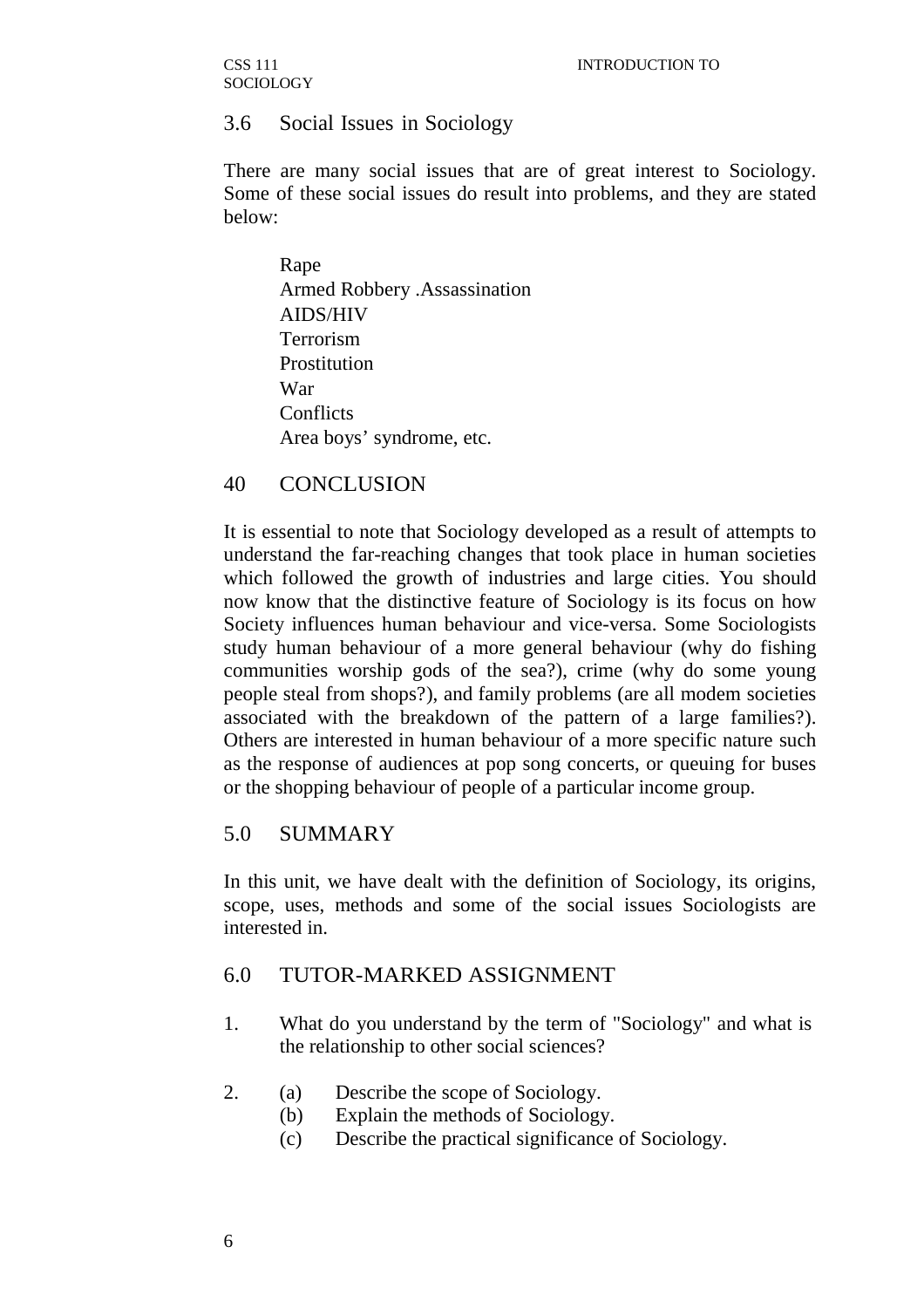# 7.0 REFERENCES/FURTHER READINGS

Gelles, R. J. and Levine, A. (1996). Sociology: *An Introduction (6th ed.)* McGraw-Hill.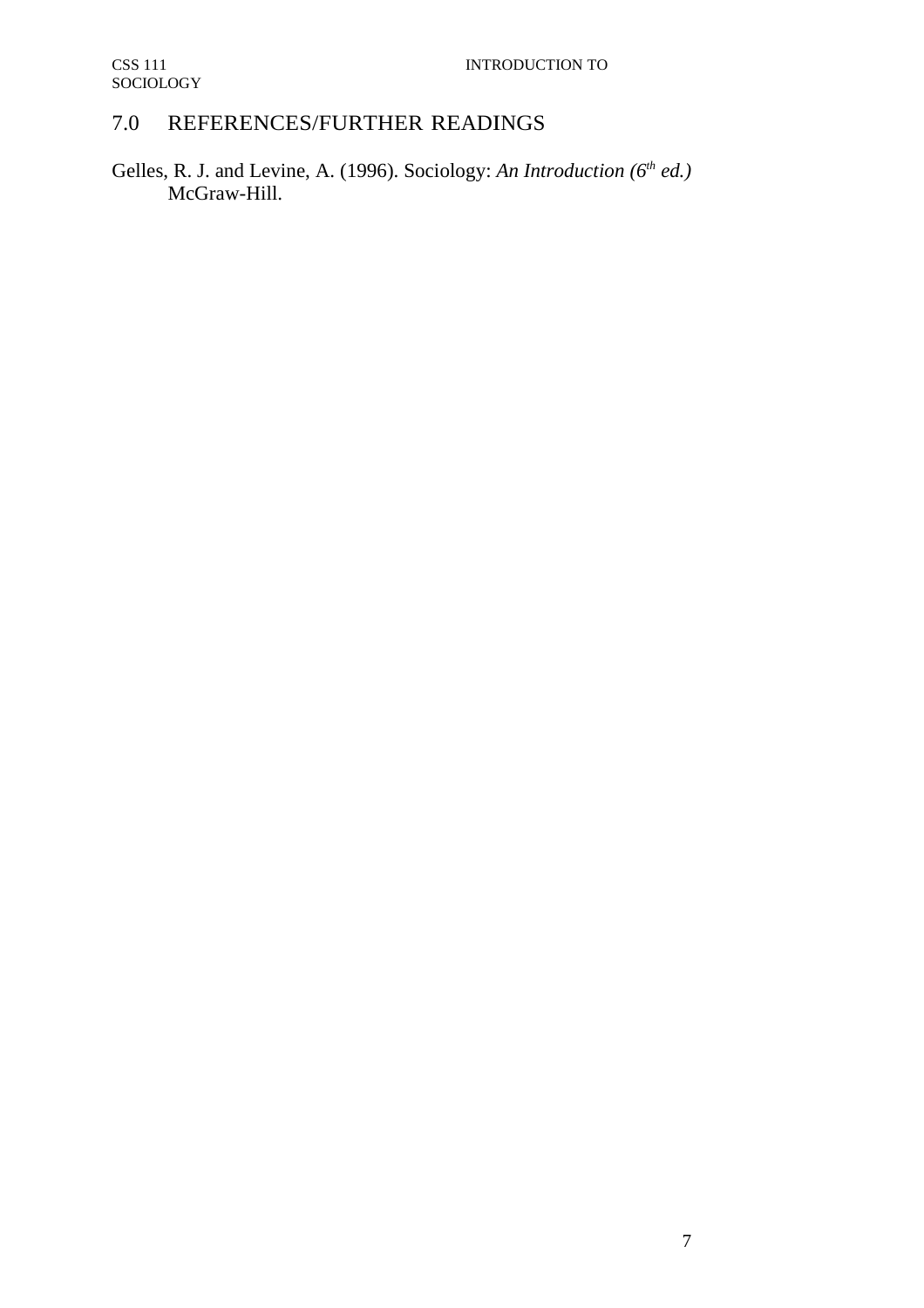# UNIT 2 FAMILY

#### **CONTENTS**

- 1.0 Introduction
- 2.0 Objectives
- 3.0 Main Content
	- 3.1 Definition of Family
	- 3.2 Types of Family
		- 3.2.1 Nuclear Family
		- 3.2.2 Extended Family
		- 3.2.3 Polygamous Family
		- 3.2.4 Monogamous Family
	- 3.3 Activities in Family
	- 3.4 Functions of Family
- 4.0 Conclusion
- 5.0 Summary
- 6.0 Tutor-Marked Assignment
- 7.0 Reference/Further Readings

#### 1.0 INTRODUCTION

Many Sociologists have regarded the family as the cornerstone of society. It forms the basic unit of social organisation and it is difficult to imagine how human society could function without it. Although the composition of the family varies -for example, in many societies two or more wives are regarded as the ideal arrangement -such differences can be seen as variations on a basic theme. In general, therefore, the family has been seen as a universal social institution, an inevitable part of human society. On balance, it has been regarded as a good thing, both for the individual and society as a whole.

For some time, it has been thought natural and normal for households to be based around families.

# 2.0 OBJECTIVES

At the end of this unit, you should be able to:

describe what is family; describe the types of family; understand the activities with family; and describe the functions of family.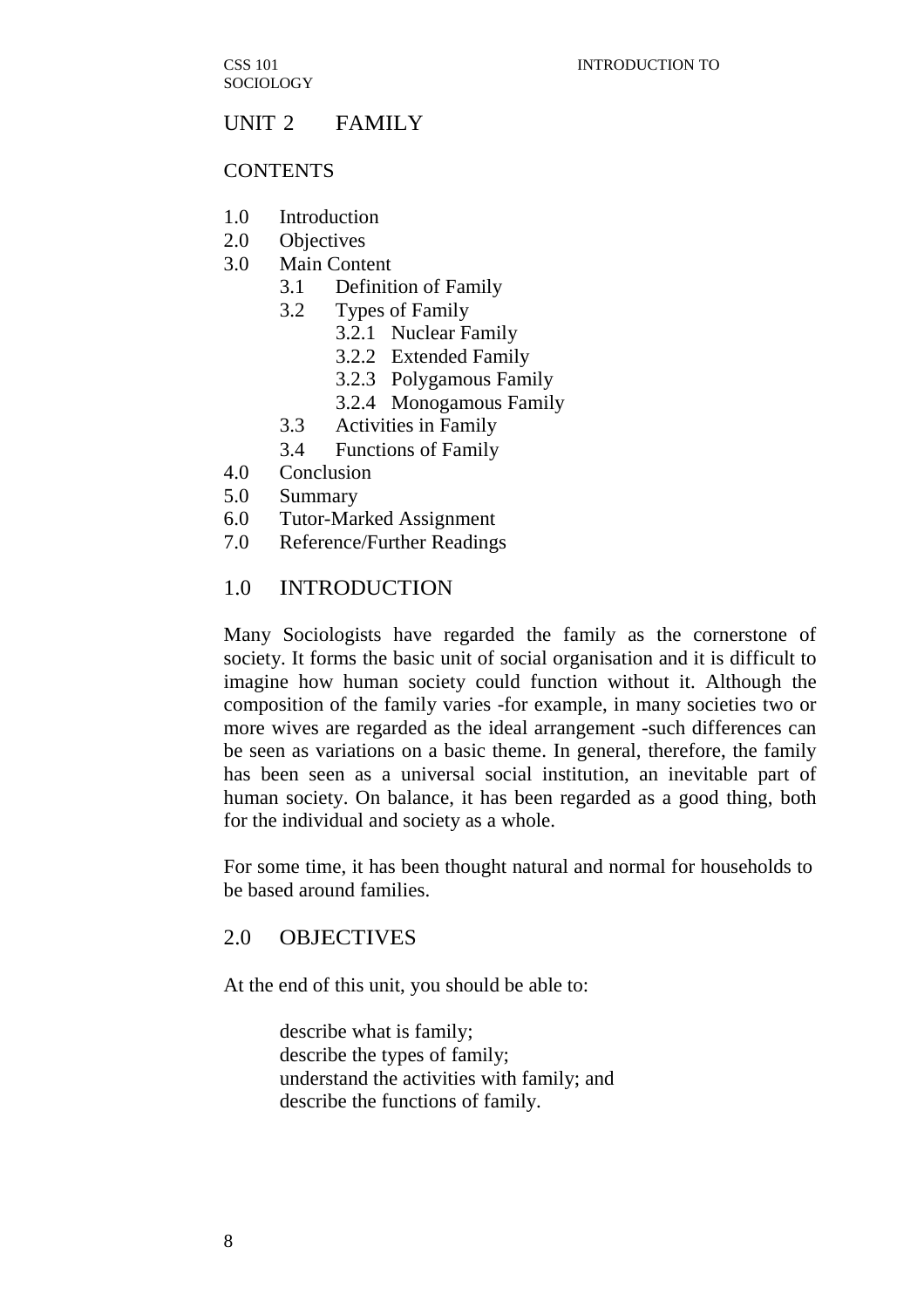# 3.0 MAIN CONTENT

# 3.1 Definition of Family

In a study entitled social structure, George Peter Murdock examined the institution of the family in a wide range of societies. Murdock (1949) took a sample of250 societies ranging from/small hunting and gathering bands to large -scale industrial societies. He claimed that some form of family existed in every society and concluded, on the evidence of this sample, that the family is universal.

Murdock (1949) defines the family as follows:

The family is a social group characterised by common residence, economic co-operation and reproduction. It includes adults of both sexes, at least two of whom maintain a socially approved sexual relationship, and one or more children, own or adopted, of the sexually cohabiting adults.

Thus the family lives together, pools its resources and works together, and produces offspring. At least, two of the adult members conduct a sexual relationship according to the norms of their particular society. Such norms vary from society to society. For example, among the Banaro of New Guinea, the husband does not have sexual relations with his wife until she has born a child by a friend of his father. The parentchild relationship, therefore, is not necessarily a biological one. Its importance is primarily social, children being recognised as members of a particular family whether or not the adult spouses have biologically produced them.

# 3.2 Types of Family

# 3.2.1 Nuclear Family

The concept of family refers to different levels of social organisation in different cultures. For example, in Euro-American societies, a family consists of a man, his wife, and children. This type of family is called the nuclear family. It is also known as the *Elementary family.* There is also the *conjugal family* or the family of procreation where one is a father or mother, or husband or wife. In these societies (i.e. Euro-American societies) the father's or mother's natal family (sometimes referred to as family of orientation) that is, the family where a man or woman was born, is regarded as a different family. The nuclear family appears to be as a result of industrialization and modem development. In Nigeria, today, this type of family is now a common practice.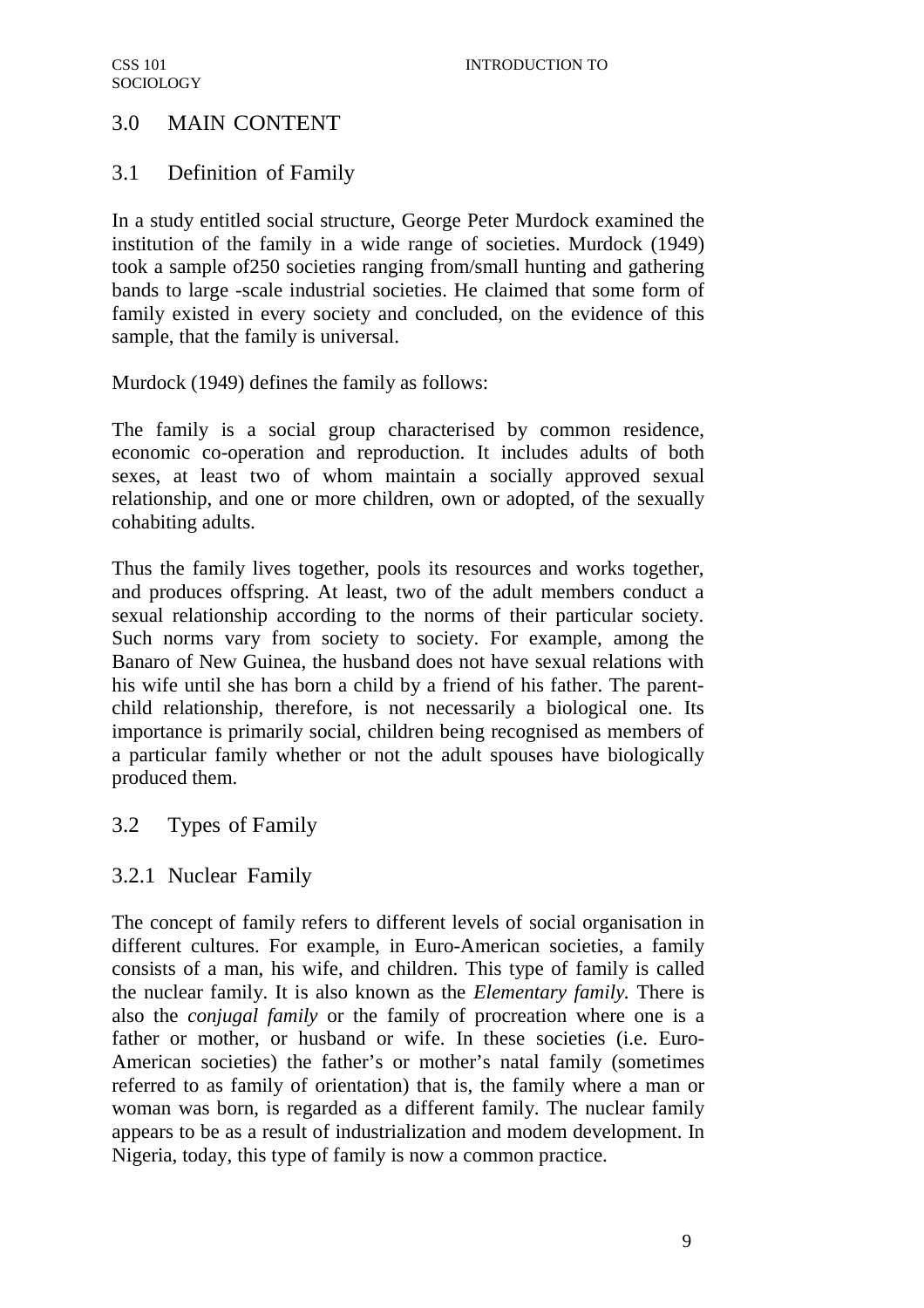CSS 101 **SOCIOLOGY** 

# 3.2.2 Extended Family

This is a type of family that have been in existence for a number of years for now. An extended family consists of two or more nuclear families. For example, a man's family (conjugal family) is joined to his father's family through him to form one extended family. Hence, a man and his wife and children together with his father and mother and their other children (if any) form one extended family.

# 3.2.3 Polygamous Family

This is a type of family practice where a man is married to more than one wife. In this type of family, a man may be married to two, three, four or even more than that. This is a type of practice that has been in existence for a very long time and it is still seen among us today, particularly among the rich people, kings, etc.

## 3.2.4 Monogamous Family

This type of family is referred to as one man one wife, that is, a man is said to have only one wife as a legal wife and no other one. These days in Nigeria, monogamous family practice is a common sight everywhere. Majority of men prefer to be involved in this than polygamous family.

## SELF-ASSESSMENT EXERCISE 1

- i. Differentiate between nuclear and extended family.
- ii. What do you understand by conjugal family?
- iii. Explain the terms 'Monogamous family' and 'Polygamous family'.

## 3.3 Activities in Family

Every member of a family has some functions to perform in maintaining the unit. The father is seen as the leader who directs the affairs of the unit, but usually takes vital decisions after consultation with the wife and children. It is the role of the father to ensure that the family is protected from danger, the father ensures that the physical well-being of his family is assured and maintained. The physical well-being has to do with food, clothes and shelter. He is not only the provider of all these, he also ensures that he provides and maintains moral and philosophical training of the children.

Apart from the father, the mother also is involved in some vital activities. It is the woman who performs the role of a house-wife and sexual consort and bears and suckles children. She sees to the daily feeding of the family members.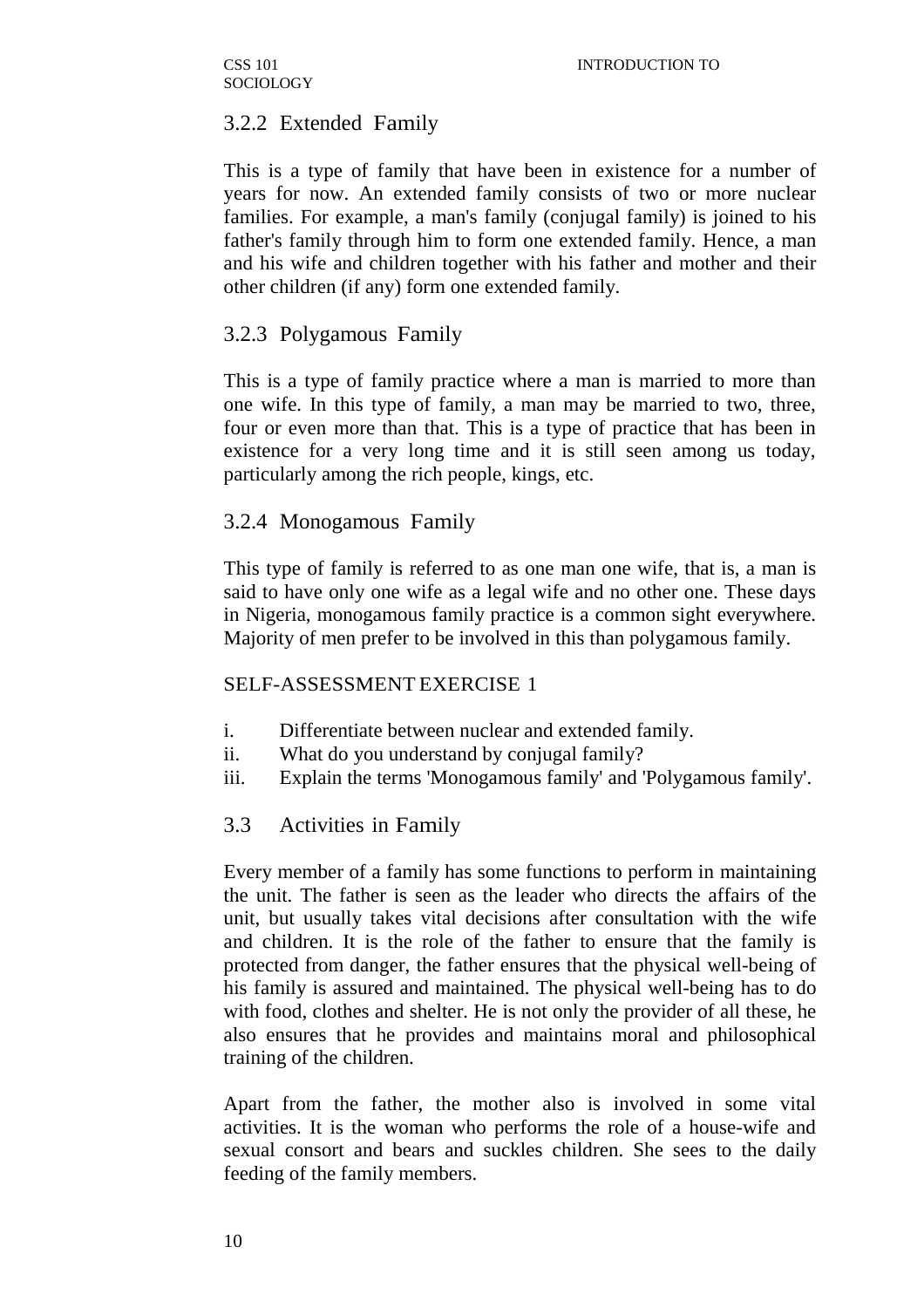In this line, the children are made to observe the division of labour within the family and of the mutual role dependence and they also contribute whatever they can in order to see to the daily maintenance of the family.

As seen from above, the activities in the family has been to regard men as superior to his wife. This can easily be observed in many African societies where a man expects respects and obedience from his wife and children.

## SELF-ASSESSMENT EXERCISE 2

Explain the activities in a family.

3.4 Functions of the Family

George Peter Murdock gives the universal functions of the family as stated below:

1. Functions for Society

From his analysis of 250 societies, Murdock argues that the family performs four basic functions in all societies, which he terms the sexual, reproductive, economic and educational.

They are essential for social life since without the sexual and reproductive functions there would be no members of society, without the economic function (for example, the provision and preparation of food), life would cease, and without education (a term Murdock uses for socialisation) there would be no culture. Human society without culture could not function.

Clearly, the family does not perform these functions exclusively. However, it makes important contributions to them all and no other institution has yet been devised to match its efficiency in this respect.

2. Functions for Individuals and Society

The family's functions for society are inseparable from its functions for its individual members. It serves both at one and the same time and in much the same way. The sexual function provides a good example of this. Husband and wife have the right of sexual access to each other and in most societies there are rules forbidden or limiting sexual activities outside marriage. This provides sexual gratification for the spouses. It also strengthens the family since the powerful and often binding emotions which accompany sexual activities limit husband and wife.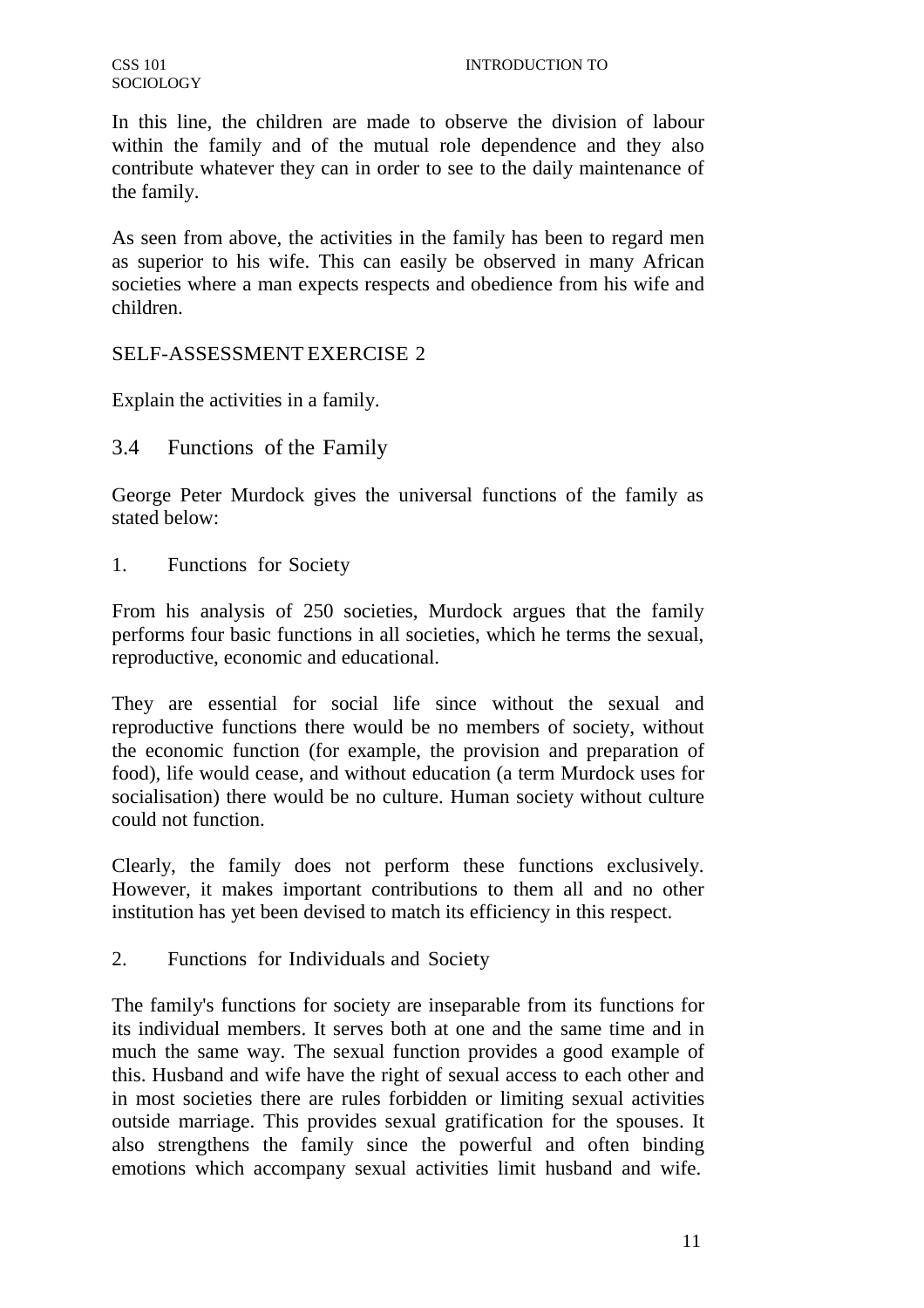CSS 101 SOCIOLOGY

The sexual function also helps to stabilize society. The rules which largely contain sexual activity within the family preventing the probable disruptive effects on the social order that would result if the sex drive were allowed "free play". The family thus provides both control and expression of sexual drives and in doing so perform important functions not only for its individual members, but also for the family as an institution and for society as a whole.

# 4.0 CONCLUSION

There are shared assumptions that relationship between family members is prototype for all other social relations, that the family unit is the fundamental building block for all societies, and that the family is society's shock-absorber of social change. One cannot, for instance, expect a person to do more for a stranger or an acquaintance than what he/she would do for a family member.

# 5.0 SUMMARY

In this unit, we have been able to deal with the word 'family' in detail. We have dealt with the definition of family, the types of family, activities in the family and functions of the family. The concept of family has been expressed to mean a social group characterised by common residence, economic co-operation and reproduction. Family has been said to perform different and important functions which include economic functions, educational functions, reproductive functions, sexual function, socialisation functions, etc.

# 6.0 TUTOR-MARKED ASSIGNMENT

- 1. What do you understand by the term "family"? Explain activities in family.
- 2. Explain the functions of family.

# 7.0 REFERENCES/FURTHER READINGS

Murdock, G.P. (1949). *Social Structure,* Macmillan: New York.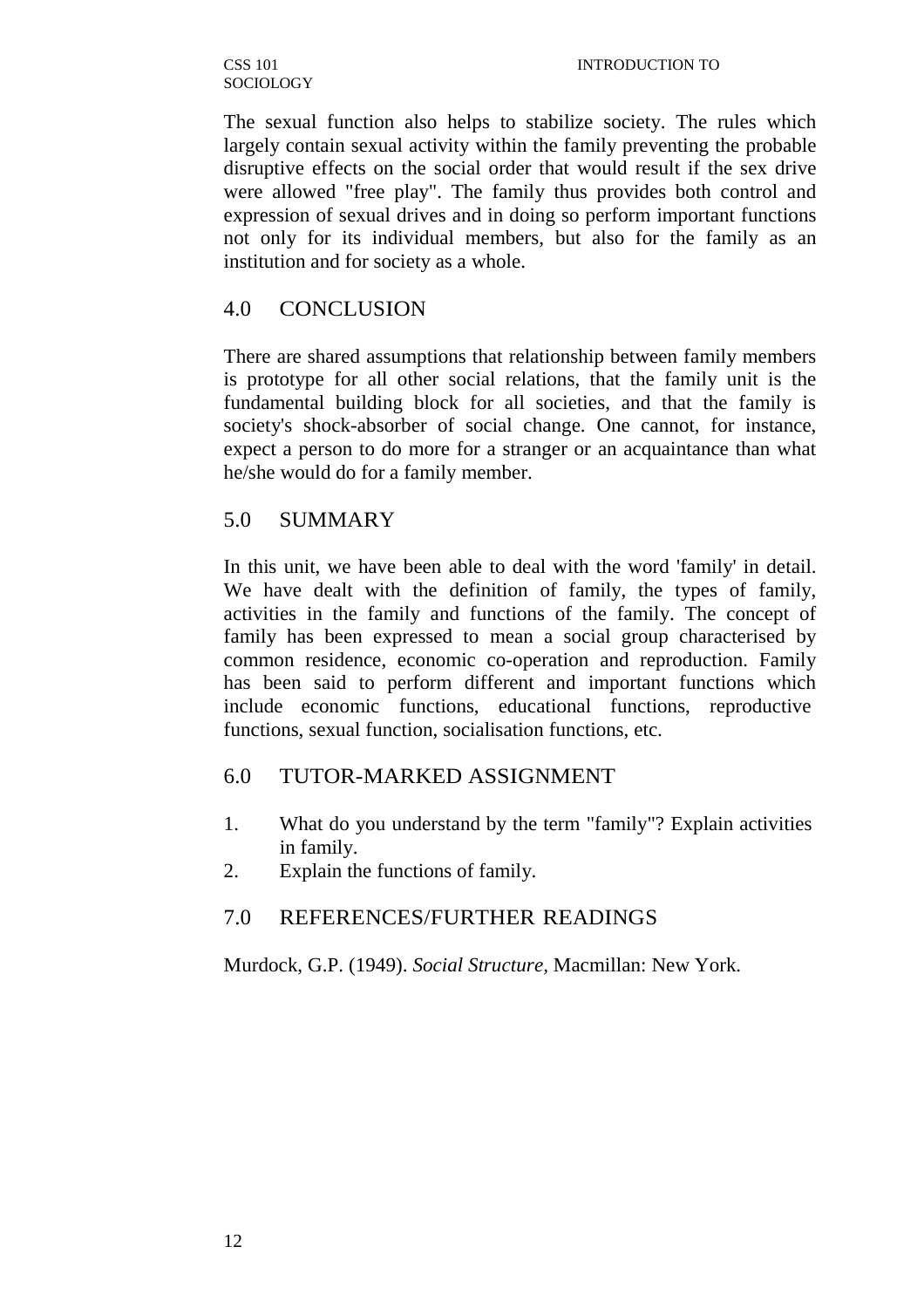# UNIT 3 MARRIAGE

## **CONTENTS**

- 1.0 Introduction
- 2.0 Objectives
- 3.0 Main Content
	- 3.1 Meaning of Marriage
	- 3.2 Types of Marriage
- 4.0 Conclusion
- 5.0 Summary
- 6.0 Tutor-Marked Assignment
- 7.0 Reference/Further Readings

# 1.0 INTRODUCTION

In all societies, arrangements exist for the social recognition of who may legitimately mate with whom, which we call marriage. While the social recognition of mating itself may be of some importance, its importance is probably outweighed in most societies by that of legitimating the children that may result that is, giving them social recognition, an identity, a name, membership of a socially recognised group and some indication of who must assume the obligation to support them and their mother. Marriage is probably best regarded as an anticipatory provision for the needs of the mother-child unity, which we regard as the basic unit of the kingship system.

While all societies have a system of marriage (and make a social distinction between legitimate and illegitimate children) there are wide variations in different marriage systems. The more important variables concern the number of mates each marriage partner may have; the locality of the marriage; the arrangements that exist for the transfer of wealth at the marriage; and the terms, if any, on which a marriage may be dissolved.

# 2.0 OBJECTIVES

At the end of this unit, you should be able to:

describe what is actually meant by marriage; and describe the types of marriage.

# 3.0 MAIN CONTENT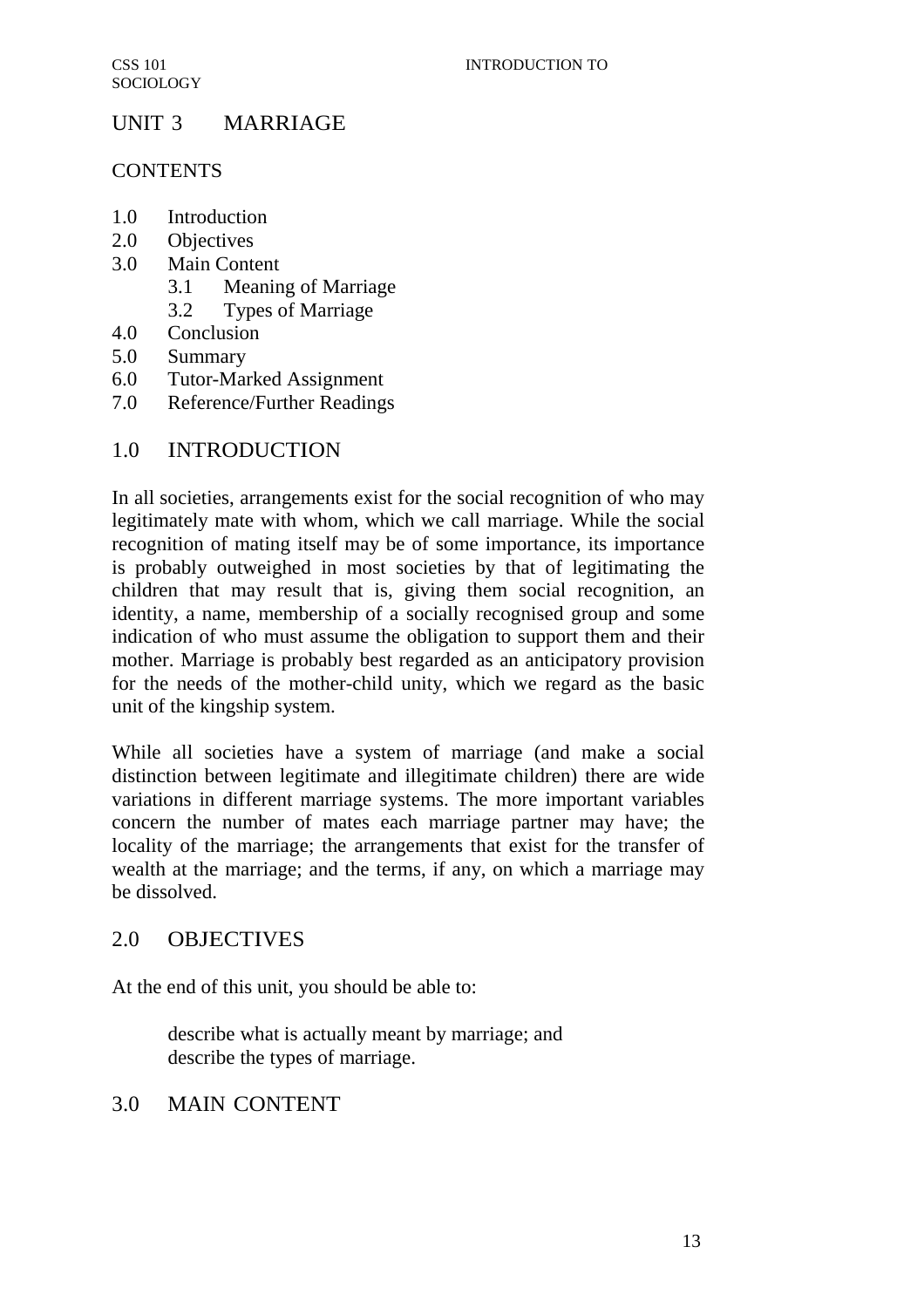# 3.1 Meaning of Marriage

Marriage is traditionally conceived to be legally recognised relationship, between an adult mate and female, that carries certain rights and obligations. However, in contemporary societies, marriage is sometimes interpreted more liberally, and the phrase 'living as married' indicates that for many purposes it makes no sense to exclude cohabitation. It should be noted, however, that even this more liberal definition usually excludes homosexual couples. Although cohabitation is increasingly accepted, and is now the normal prelude to marriage.

## SELF-ASSESSMENT EXERCISE 1

Describe your understanding of marriage.

# 3.2 Types of Marriage

There are two basic types of marriage, so far as numbers are concerned: Monogamy and Polygamy. Monogamous norms restrict the individual to one spouse at a time. Polygamous norms permit plural marriage and take the form either of polygamy (one husband and two or more wives) or of polyandry (one wife and two or more husbands). There is a fourth type of marriage, usually called "group marriage" in which there are both plural wives and husbands in the marital unit. The last form is rare, and in all known cases the marital rights of one pair in the group take precedence over others. Monogamy is permitted in all societies, although polygamy is the preferred form in most societies.

These different kinds of marital arrangements frequently may be interpreted in terms of conditions outside the marriage structure itself. Polygamy is often associated with a shortage of men, although this is not necessarily the case; multiple wives are sometimes a form of conspicuous consumption -a sign of affluence. Because of warfare and the more hazardous occupational pursuits of males, primitive societies often have a predominance of females. This, however, does not place the male in the enviable position that some of you (males) students might assume.

# SELF-ASSESSMENT EXERCISE 2

Describe the major types of marriage.

# 4.0 CONCLUSION

In most societies, marriages are arranged by older relatives, with an eye to expanding their network of kin. The most important criteria in mate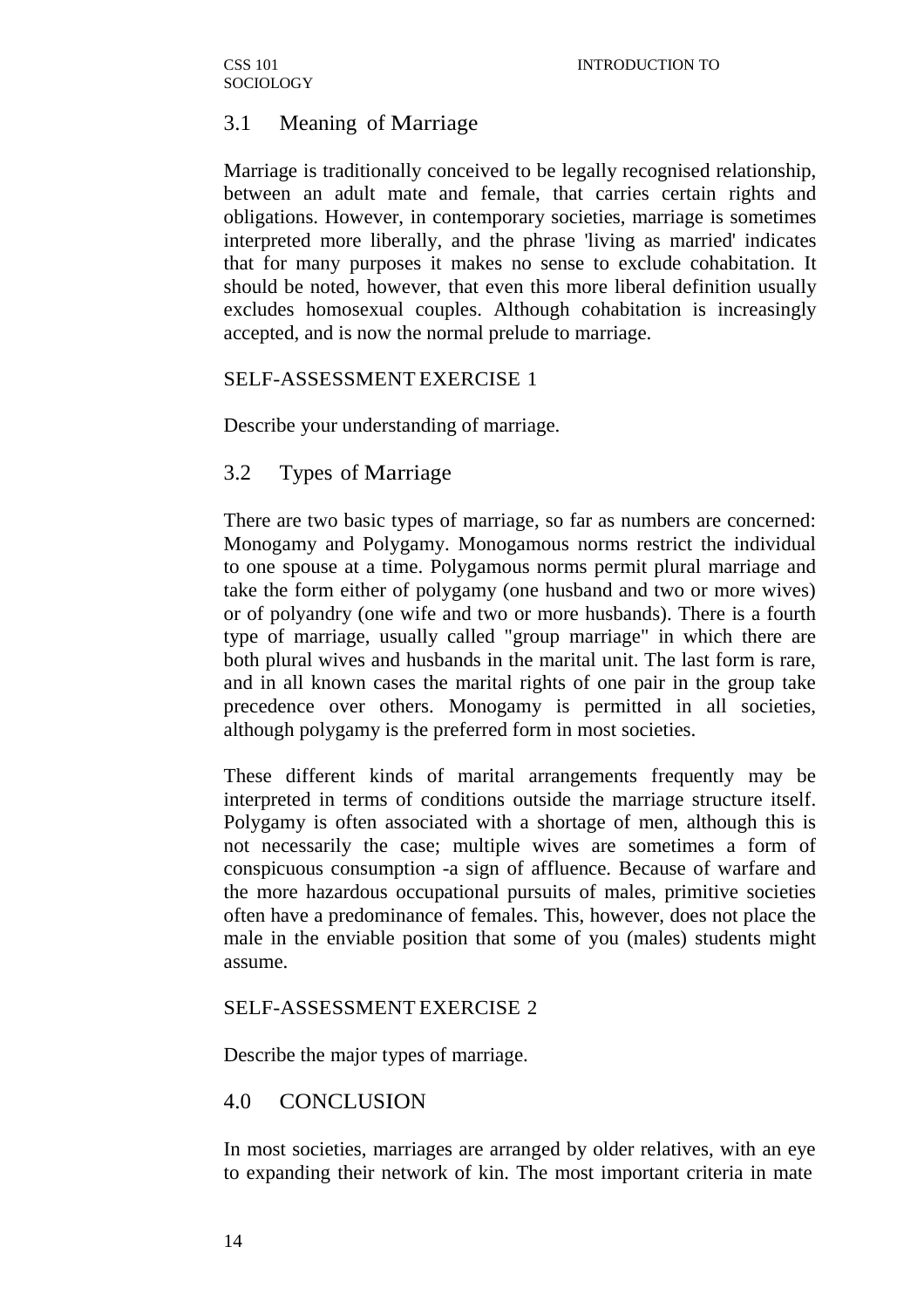selection are economic security and family background, not mutual attraction. Research suggests that in arranged marriages, the couples' romantic attachment to one another grows over the years, whereas couples who married for love report that their attraction to one another dropped precipitously after the first two to five years of marriage.

# 5.0 SUMMARY

In this unit, we have been able to give the meaning of marriage and types of marriage. Marriage is seen as a legally recognised relationship between an adult male and female, that carries certain rights and obligations. The two major types of marriage are monogamy and polygamy. Monogamy norms restrict the individual to one spouse at a time. Polygamous norms permit plural marriage and take the form either of polygyny (one husband and two or more wives) or of polyandry (one wife and two or more husbands).

# 6.0 TUTOR-MARKED ASSIGNMEBT

- 1. What do you understand by the term "Marriage"?
- 2. State and explain two major types of marriage.

# 7.0 REFERENCES/FURTHER READINGS

Giddens. A, (1993). *Sociology: An introduction.* Polity Press in Association with Blackwell Publishers. (2nd ed.).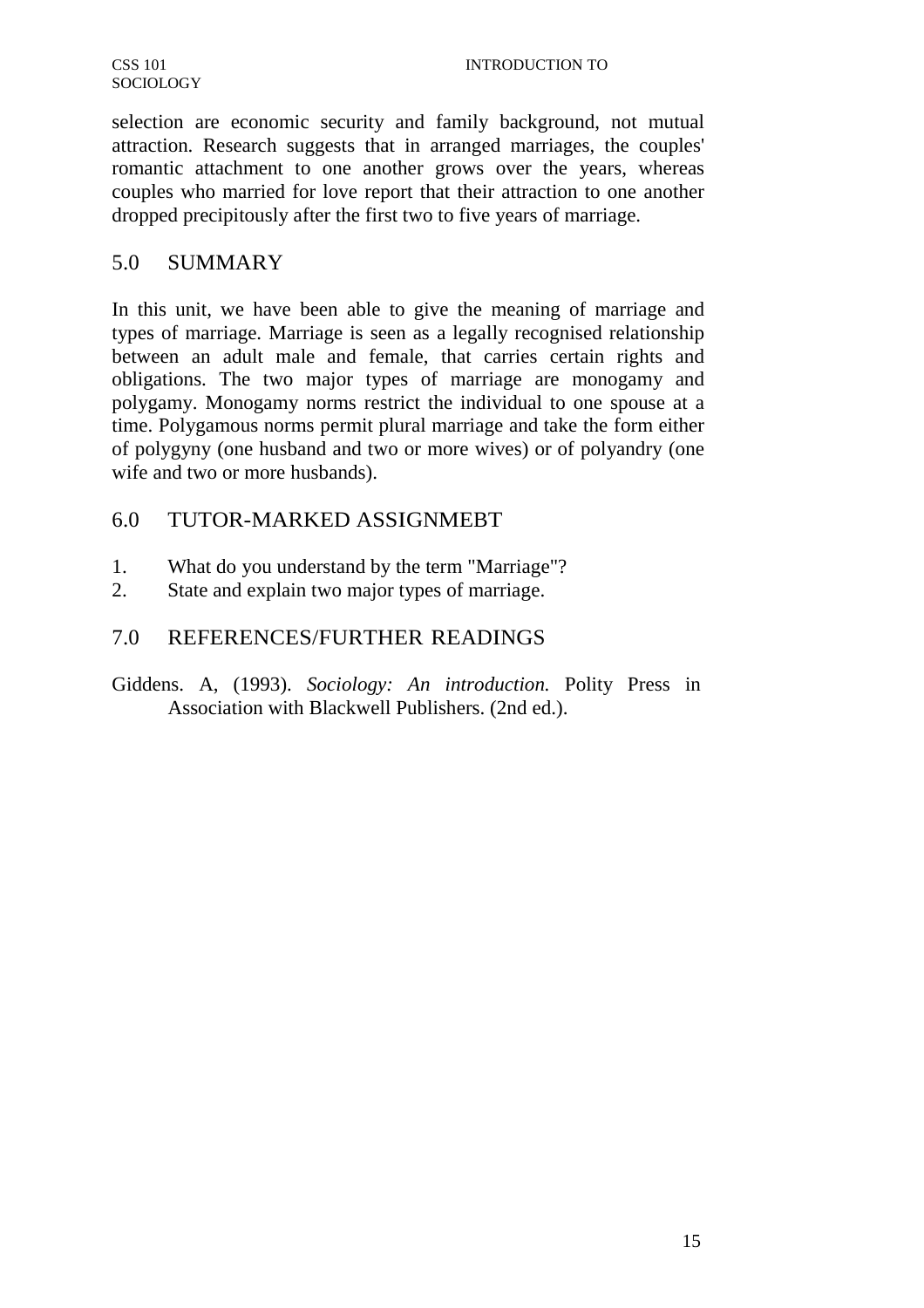# UNIT 4 SOCIETY AND CULTURE

#### **CONTENTS**

- 1.0 Introduction
- 2.0 Objectives
- 3.0 Main Content
	- 3.1 What is Society?
	- 3.2 Definition of Culture
	- 3.3 Society and Human Behaviour
	- 3.4 Elements of Culture
	- 3.5 Importance of Culture
- 4.0 Conclusion
- 5.0 Summary
- 6.0 Tutor-Marked Assignment
- 7.0 References/Further Readings

## 1.0 INTRODUCTION

Since the influence of society on human behaviour is the central interest of sociologists, it is important to know how sociologists see the relationships between individuals and society as a whole. This kind of concern is like the situation when, for example, a young person commits suicide and some people conclude that "it is the fault of society". In other words, this individual's behaviour was influenced by society. But what exactly is society.

Furthermore, the concept of culture together with that of society, is one of the most widely used notions in sociology. When we use the term culture in ordinary daily conversation, we often think of culture as equivalent to the 'higher things of the mind' -art, literature, music and painting. As sociologists use it, the concept includes such activities, but also far more. Culture has been seen as the ways of life of the members of a society, or of groups within a society. It concludes how they dress, their pattern of work, etc.

# 2.0 OBJECTIVES

This unit is expected to expose you to the:

definitions of culture and society; relationship between society and human behaviour; elements of culture; and importance of culture.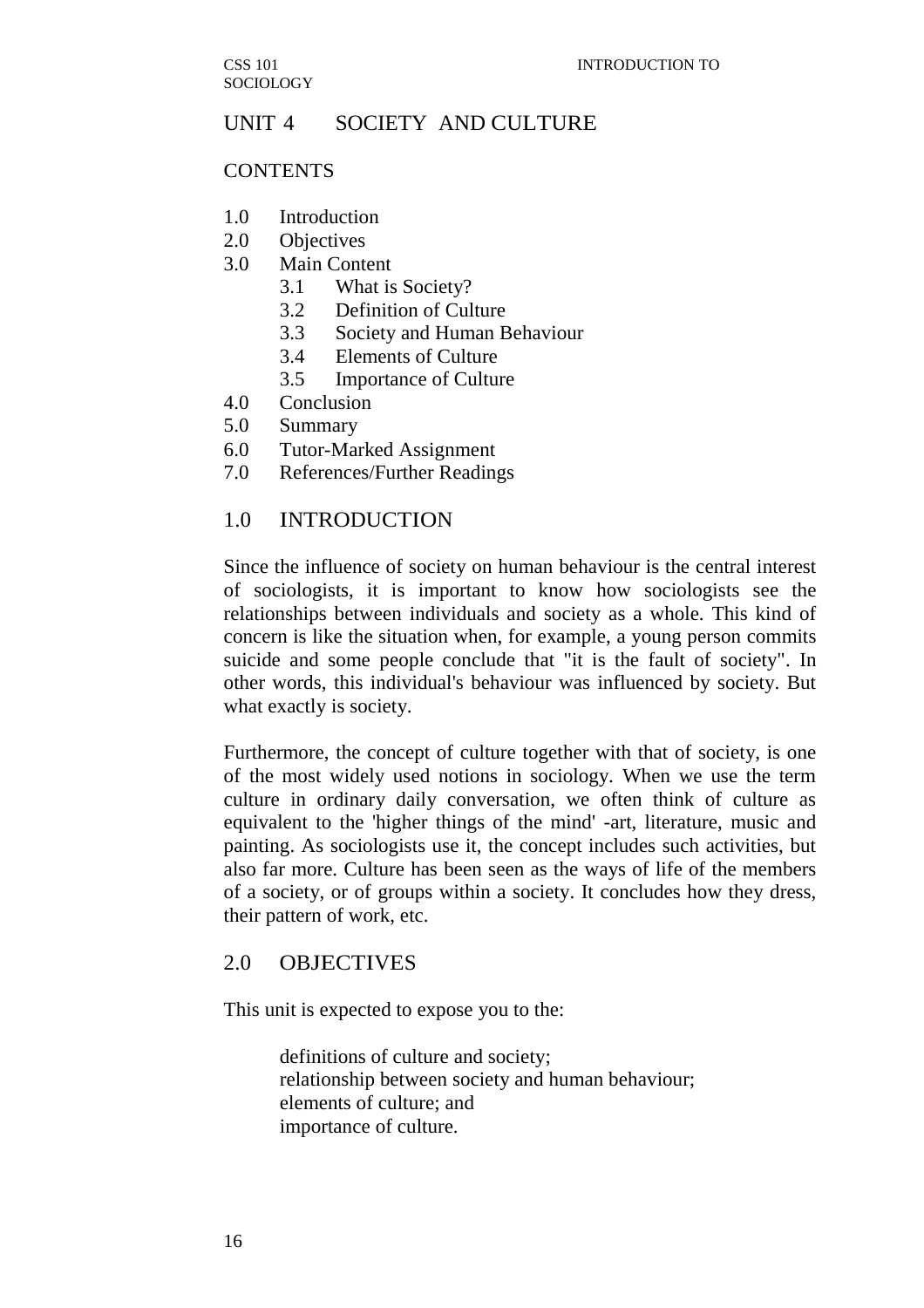# 3.0 MAIN CONTENT

# 3.1 What is Society?

It may be tempting to think that a society is simply a collection of individual person. Much of the time, we 1ike to think of ourselves as individuals who are different to everyone else, and that we are not affected by what other people say or do. However, this does not seem to reflect what people and societies are really alike. How much of the time are you totally alone, doing exactly what you want without any influence from others?

Most of the time what we do is influenced directly or indirectly by the various kinds of groupings with whom we interact. For example, much of what we do reflect the fact that we are involved in social relationship! with other members of our family. As children we were influenced by what we learned from our parents grandparents, brothers, sisters and so on. Then, throughout life our feelings and behaviour are often shape (by what other members of our family are doing. For many of us, much of our behaviour is also shaped by the fact that we go out to work. The organisation we work for sets the context for our behaviour. It requires u: to do certain things: It provides us with sets of colleagues and acquaintances with whom we may spend par of our non-working hours.

Also our behaviour is affected by other kinds of groupings. We may be members of sports clubs, or work for a charity. We are also affected by being part of National Open University of Nigeria. As you read this you may be an individual: but you bring to your studies what you learned at school; you may be tired as a result of what your employers asked you to do; you are connected to other students and tutors in the Open University of Nigeria; and you may be planning to get through this work quickly so that you can spend some time with your children.

The point of all this is to emphasise that what we do as individuals is best seen in the context of our membership of what sociologists call social institutions or social units. A social unit mayor may not have a clear organisation. It can be an organised institution with clear rules and buildings, e.g., a business firm; 0 it could be something without any formal organisation, e.g., the expatriate community in Nigeria. These unit can have different purposes, e.g. making money or providing all the kinds of physical and emotional SUPPOI that good families provide. Sometimes, a social unit can itself be part of other units, or may have sub-division within It. For instance, refugee camp, there are subdivisions: the Liberian refugees, the Sierra-Leone refugee and other refugees from war-tom countries in Africa. There are further sub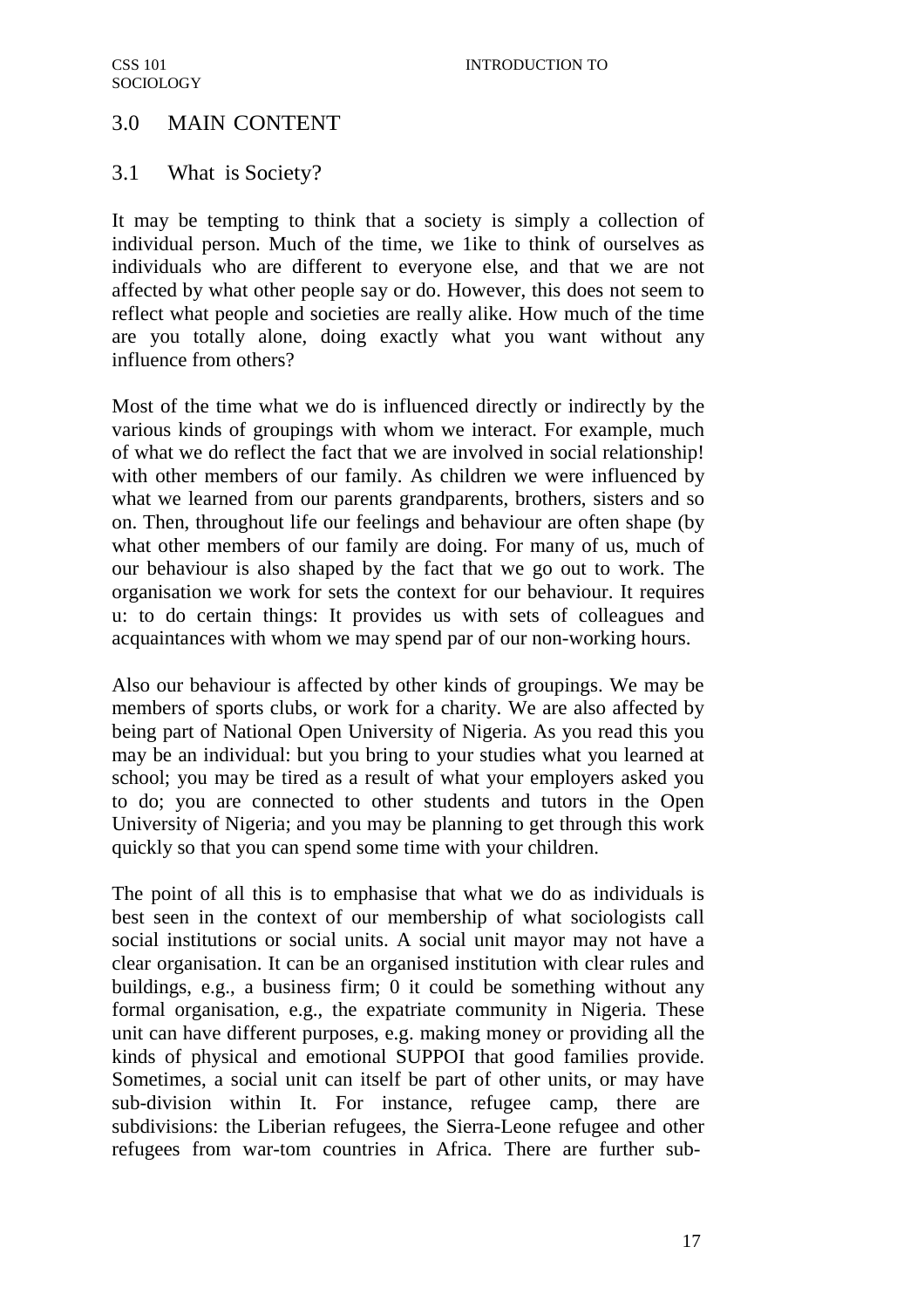divisions within this refuge camp: the male and female groups; the Christian, Muslim, traditionalist; the young and the old, etc.

## SELF-ASSESSMENT EXERCISE 1

Write down some of the various kinds of social units that you are involved in?

# 3.2 Definition of Culture

Culture refers to shared, consensual and learned pattern of behaviour. Suppose that A and B are sitting together and B is telling a story about the origin of the people that A and B consider themselves to be. This story is one that is known by all of B's generation. What is told to A by B is culture. Suppose also that B has thought about this story and has some different ideas about the elements of the story but B has never told this to anyone else. So long as B keeps this to herself, it is not a part of the culture of the people of A and B. Therefore, culture is said to be shared and learned. The consensual element means simply that many share it and agree to its meaning and importance.

Culture is the embodiment of the people, it is also of the things they share and do together. Language, family structure, how and when they plant, how they live out their lives, how they die, what they hold to be sacred. In fact, virtually everything the people hold in common is a part of their culture. Tools, paths, techniques, for using tools, these are also part of the culture.

# SELF-ASSESSMENT EXERCISE 2

- i. What do you understand by culture?
- ii. Describe the culture of your place.

# 3.3 Society and Human Behaviour

We have been able to explore what was meant by society, and saw that in one sense society is made up of its constituent parts, but what we now explore is the effect which society as a whole has on those parts: how society influences the behaviour of social units and individual people. We have discussed how each social unit and each person has functions to perform and roles to play. But how can the functions and roles be accomplished? As an example, let's consider the social unit known as Federal Road Safety. How does it as a social unit achieves its role of promoting and facilitating smooth traffic system in the country. At the outset, the government set up working parties to decide on what sort of organisation should be established to deal with general issues of traffic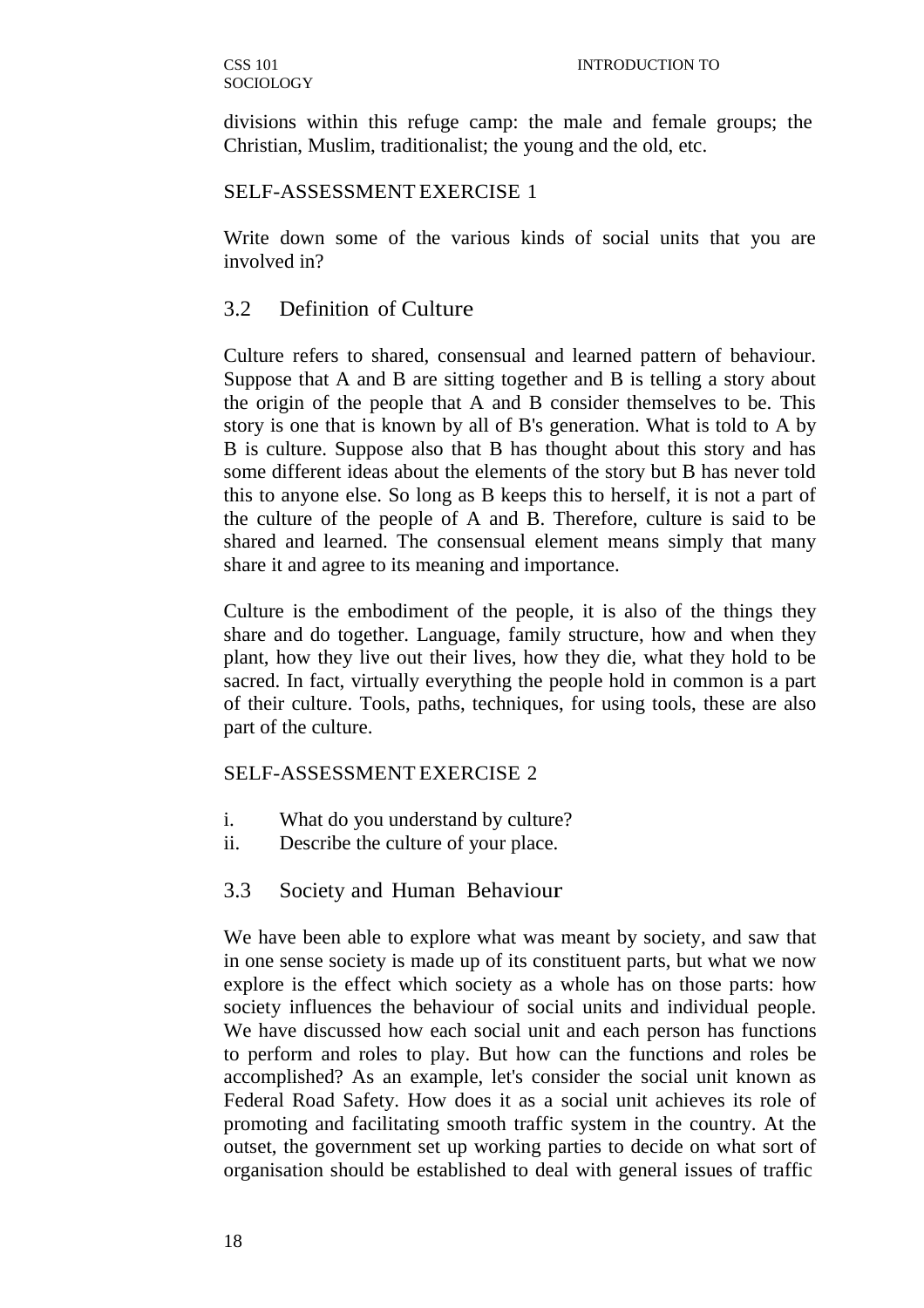system in the country, what this organisation should or should not do, and what power and resources it needed. Eventually, after much discussion within the Federal Government of Nigeria the ordinance setting up the Federal Road Safety was enacted in more than twelve years ago. The ordinance sets up rules and regulations concerning the purposes, powers, resources, duties and the operation of th~ corporation. These rules and regulations, because they are imposed by an ordinance, possess legal power. The Federal Road Safety Corps (FRSC), a social unit, has to observe the rules contained in the ordinance when it performs the functions of ensuring smooth traffic system.

But we have seen that it is the people who work or live in social units that perform tasks on behalf of these units. The staff of the corporation has to observe the terms of the ordinance when they work. Working -a kind of human behaviour -is thus shaped by the rules operating within its social unit. In the ordinance, the terms and conditions of appointment of the Chief Executive of the corporation are stated. These terms and condition state the role of the Chief Executive and how this role should be carried out. So, the working behaviour of the Chief Executive is not only governed by the rules of the corporation as a whole, but also by the rules governing this particular post. Likewise, there are other documents specifying the roles and rules of other posts in the corporation. People taking up the posts will work according to the roles and rules of the corporation in general and of the posts in particular. Can you identify the roles and the rules of the units in which you work? Can you identify the roles and rules specific to your position in the organisation concerned?

## 3.4 Elements of Culture

Culture is made up of different elements, and these elements include: norms, values, beliefs, technology, etc,

### Norms

Rules that govern behaviour, expectations we hold for how to behave in a given situation. These rules that govern our behaviour can be quite informal (rules about how we dress, stand when talking to others, how we address one another) to formalised laws..

### Beliefs

These are often associated with religion. They refer to those things that we hold to be true. Beliefs and values blend together. Our national ideologies are also beliefs. Many contemporary Americans believe that people were not created, but evolved from other forms of life over a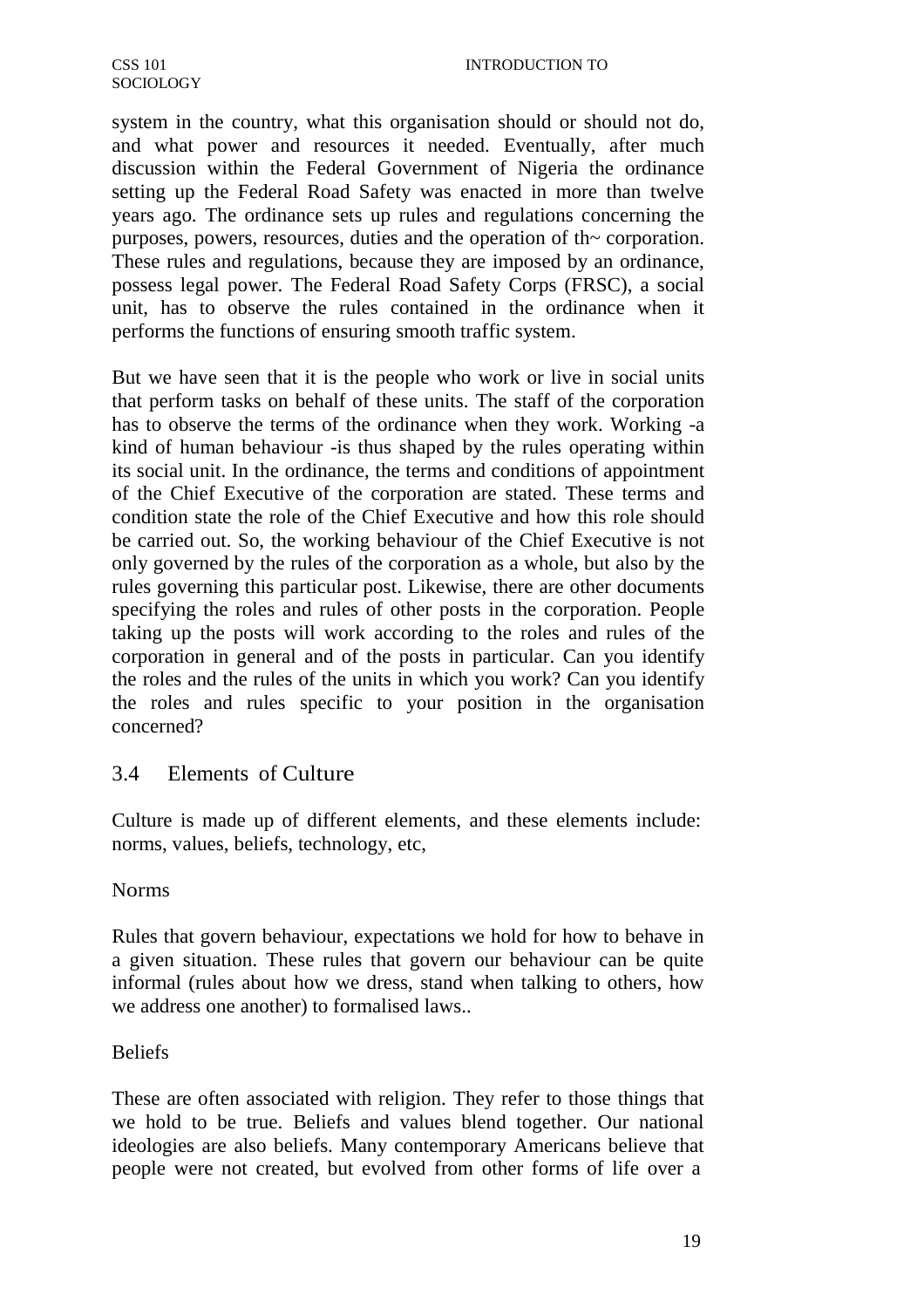very, very long period of time. If you are a fundamental Christian perhaps you believe the world was created in 7 days and that it was created by God. Both of these are belief systems (involving certain assumptions about what is and how things have come to be), that shape the lives of the true believers. They shape their lives by supporting their notions of what is important, what is real and how we are to belief at all times. True, most of us do not think of this all of the time, but there are times when we are reminded of our beliefs and their importance and then act accordingly. It is also the case that for most that these beliefs remain in the background, but do shape our day to day behaviour.

#### Technology

These are the material good of the culture. In what we are doing, the computers are the technology. Technology is often more than the tools, since it involves the techniques as well as the tools themselves. The programming languages that make all of the things we do on the computers work are techniques, the wires that link us together are tools, but how we link those wires for what purposes are techniques. Consider that 'gun-powder' was known to the Chinese for centuries (a tool), but that it was only used to make noises al festivals. It took the Europeans to change these tools with a different set of techniques into a weapon 01 destruction.

### 3.5 Importance of Culture

The following are the importance of culture:

sets behaviour standards for a given setting defines the structure of relationships defines importance of setting, relationship, things (VALVES) defines who we are and what we hold to be true (BELIEFS)

#### 4.0 CONCLUSION

The concept of culture, together with that of society, is one of the most widely used notions in sociology Culture consists of the values the members of a given group hold, the norms they follow, and the material goods they create. Values are abstract ideals, whole norms are definite principles or rules which people are expected to observe. Norms represent the 'dos' and don't's of social life.

Culture refers to the ways of life of the members of a society, or of groups within a society. It is said to include how they dress, their marriage customs and family life, their patterns of work, religious ceremonies and leisure pursuits. It also covers the goods they create and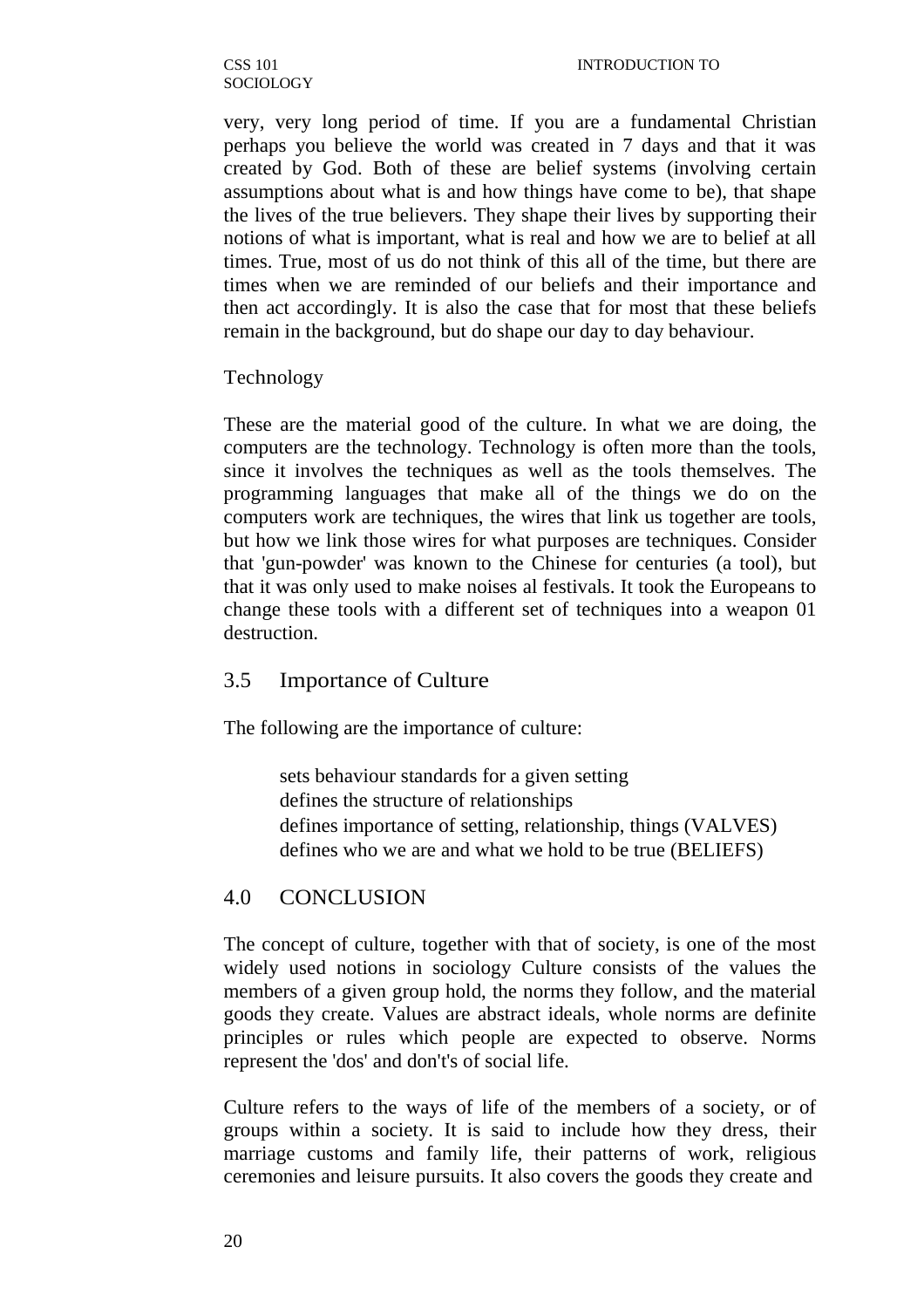which become meaningful for them -bows and arrows, computers, books, dwellings.

# 5.0 SUMMARY

In this unit, we have dealt with what is meant by society, definition of culture, relationship between society and human behaviour and importance of culture. Culture has been referred to as shared, consensual and learned pattern of behaviour. Society has been seen as human relationships which may be organised or dis; direct or indirect; or even co-operative or unco-operative.

# 6.0 TUTOR-MARKED ASSIGNMENT

- 1. What do you understand by the terms "Culture" and "Society"?
- 2. a. Explain the elements of culture
- b. Describe the importance of culture.

# 7.0 REFERENCES/FURTHER READINGS

- Gelles, R..J. & Levine, A. (1996). *Sociology: An Introduction.* (6th ed.) McGraw Hill.
- Giddens, A. (1993). *Sociology: An Introduction.* Polity Press in Association with Blackwell Publishers, (2nd ed.).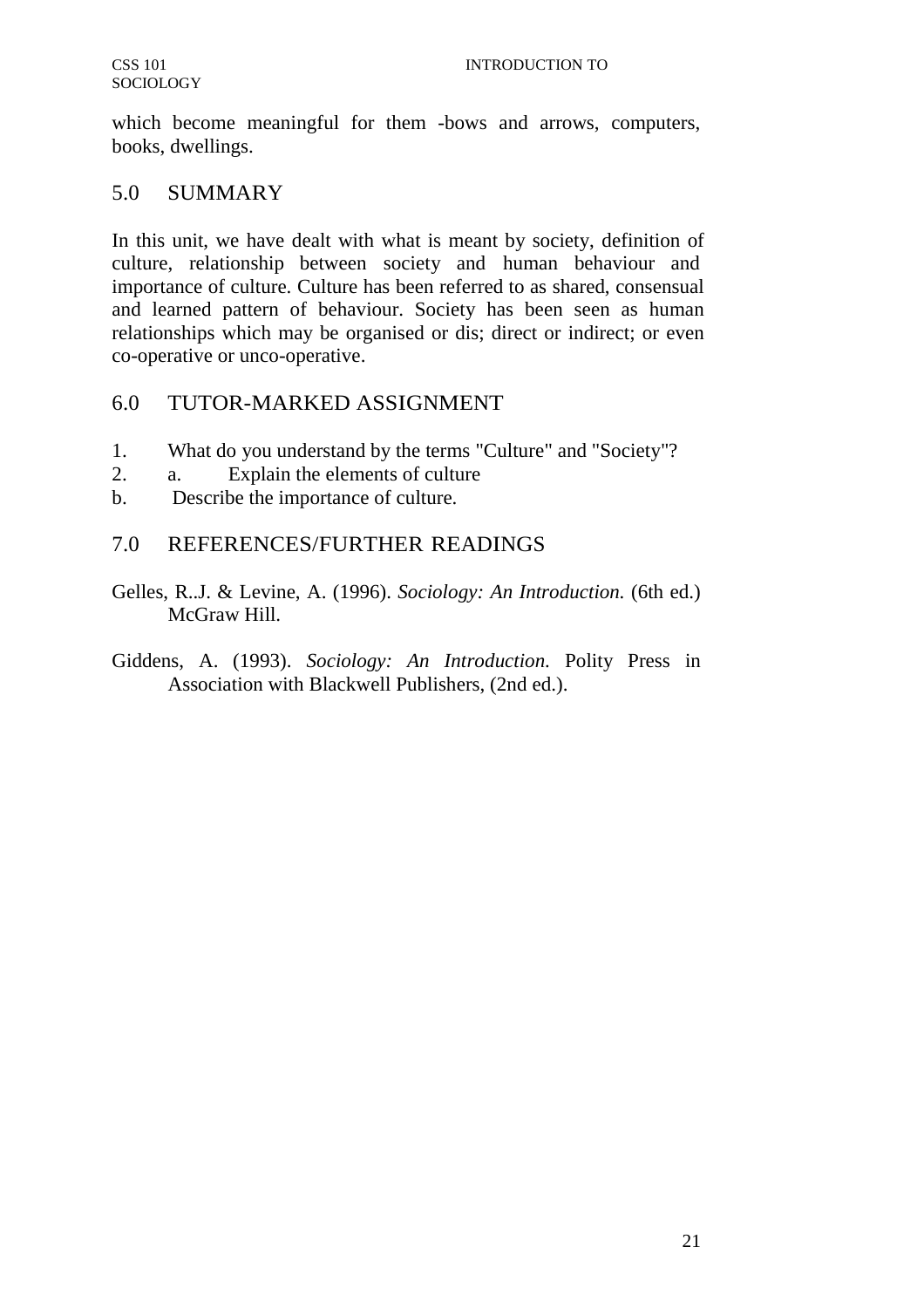# UNIT 5 SOCIALIZATION

#### **CONTENTS**

- 1.0 Introduction
- 2.0 Objectives
- 3.0 Main Content
	- 3.1 What is Socialization?
	- 3.2 Agents of Socialization
- 4.0 Conclusion
- 5.0 Summary
- 6.0 Tutor-Marked Assignment
- 7.0 References/Further Readings

### 1.0 INTRODUCTION

For the beginner, there may be a tendency to confuse socialization with other processes of change. It is essential, therefore, to emphasize that there is a difference between them. Two aspects of socialization distinguish it from those other processes of change. Firstly, socialization refers only to the *changes in behaviour and attitude* having their origins in interactions with other persons. Secondly, socialization includes only those which occur through learning. Other changes, such as those resulting from physical growth, are not part of the socialization process. Other illustrations of socialization include learning the folksways and customs of one's society and regional groups and the religious beliefs and moral values of one's society and family.

### 2.0 OBJECTIVES

At the end of this unit, you should be able to:

describe in detail what is referred to as socialization; and describe the agents of socialization.

### 3.0 MAIN CONTENT

### 3.1 What is Socialization?

Socialization into society involves being socialised into various subgroups within the society (e.g. the family, school, peer group association, work place, etc). Being looked at from the perspective of the individual being socialised, the function of socialization is to secure entrance into and acceptance by his society and its sub- groups. But as a matter of life, looking at it from the societal perspective, socialization is the process by which different individuals are prepared to play many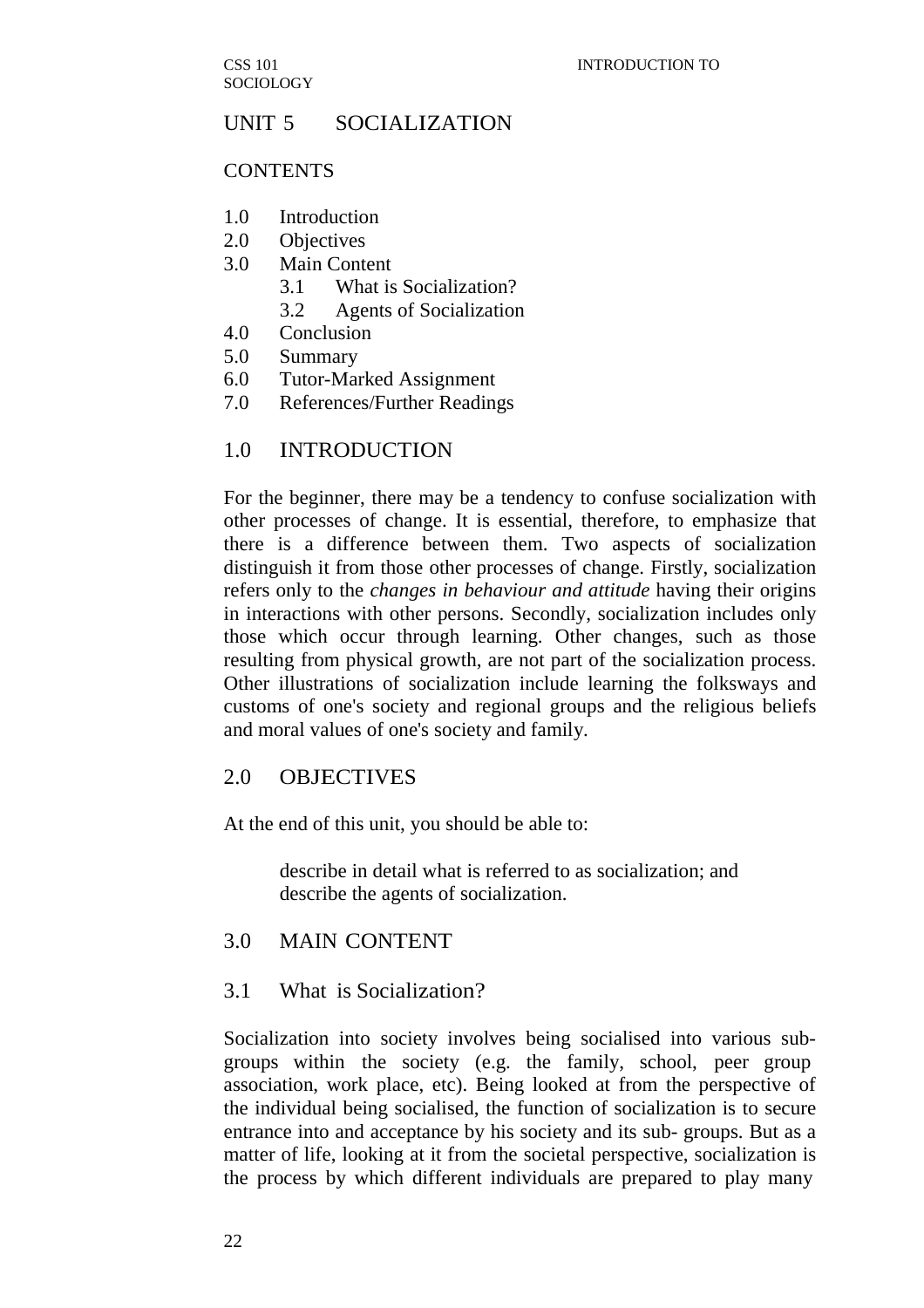different and varied roles and interact in such a way that the interrelated individuals and groups can functions as a whole -as a society.

This is not to imply that those undergoing socialisation experiences consciously tell themselves that they are doing what they are doing for the reason enumerated. Whatever the intended immediate results may be, the overall result is to make those involved sufficiently alike so that they can function as interacting members of a group, and sufficiently different so that the various behaviour pattern's needed to maintain the society are produced.

By definition, *socialisation is an interactional process in which an individual's behaviour and attitude are modified* to conform with the members' expectation of the groups to which he or she belongs.

## SELF-ASSESSMENT EXERCISE 1

What is your understanding of Socialisation?

# 3.2 Agents of Socialization

The following are agents of socialisation:

Family Peer and own preferences Television and Mass Media **Schools** 

## Family

This is one of the agents of socialization. Parents are the most important socializing agents for the child at the very early stages of his development. Parents and the child's siblings form the only significant group on whom the child depends physically and psychologically. In reality, parents and siblings of the child under socialization are usually referred to as significant others, on whom the child can observe, imitate and identify with. In actual fact, the value, attitudes, the norms, folks ways and beliefs of a society are learned by the child from his interaction with his parents and siblings.

Peer and Own Preferences

This is another important agent of socialization for a child. As the child matures, he begins to interact with his friends (i.e. friends in the neighbourhood, church/mosque and other important places). The child begins to learn new things which he might not have learnt from his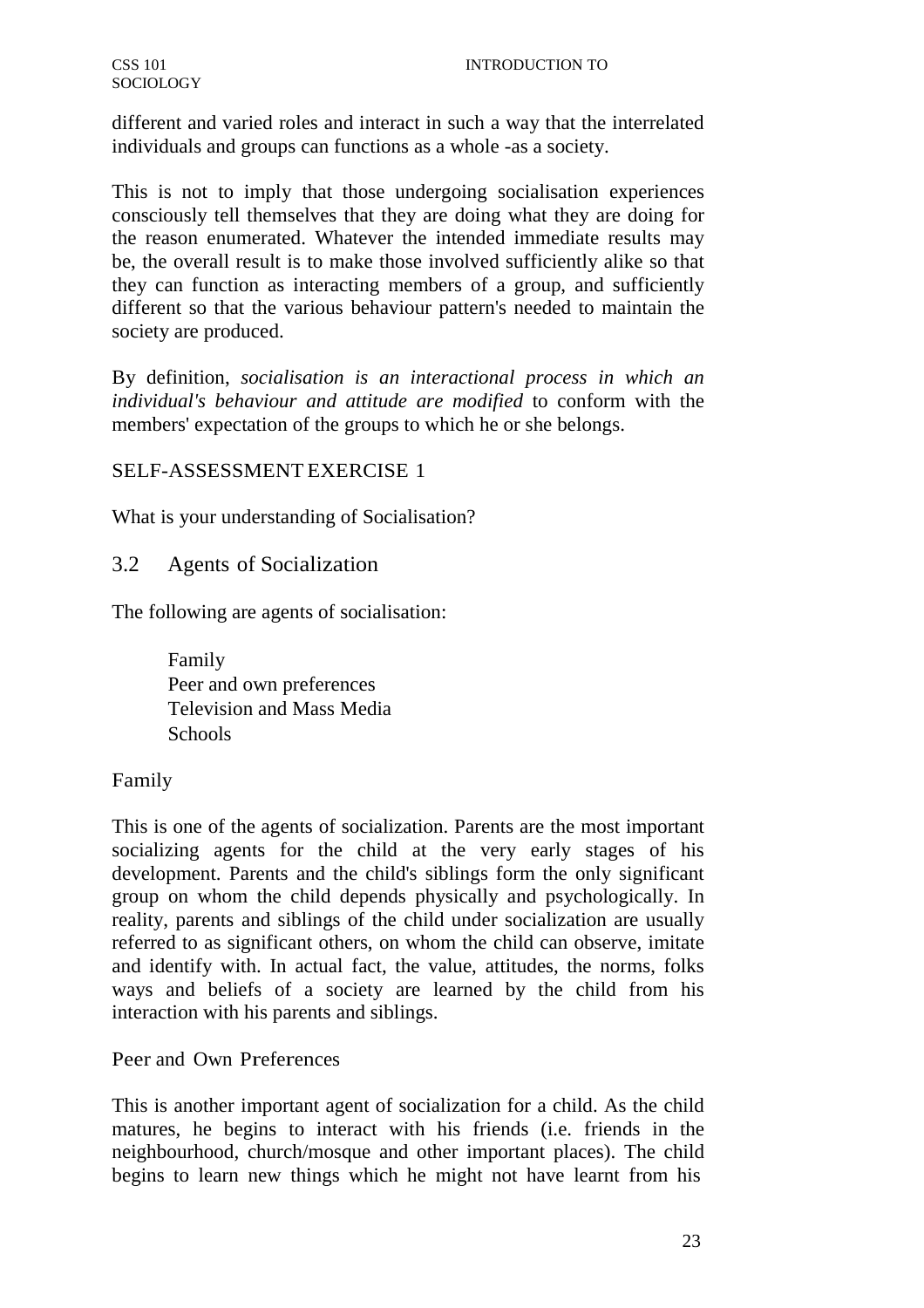parents and siblings. A lot of things (good or bad) are learned from these interactions. Can you remember what your peer group taught you while you were maturing from childhood to adulthood? Just have a flashback, you will definitely remember what you were taught by your peer group members.

Television and Mass Media It is a fact that television and other mass media such as radio, print advertisement, films, etc. do go a long way to socialize children. As a matter of fact, the increasing industrialization and ubanisation have greatly influenced the impact of television and mass media on child's socialization; for example, in Nigeria today, newspaper, magazines and other printed materials have increased tremendously just as radio and television have. These have become important media through which certain types of socialization take place.

#### Schools

As the child grows older and mature, then the family role alone becomes inadequate for the socialisation of the individual. Therefore, it becomes more and more necessary for professionally trained personnel (such as teachers) to be involved in the socialisation process of the individuals.

The role of schools in the socialisation process is now becoming more and more prominent and recognised. .As you can observe these days in Nigeria, children are sent to school much earlier, particularly with the introduction of day care centres where children, even six weeks old are sent while their mothers are at work. Not only this, nowadays in Nigeria, there are improved educational opportunities opened to individuals for adequate training.

#### SELF-ASSESSMENT EXERCISE 2

Explain the agents of socialisation.

#### 4.0 CONCLUSION

You can now bear with me that socialisation is inevitable in our daily lives. There is no how an individual will not pass through these stages of socialisation in one way or the other. We want to assure that the symbols and their associated definitions which are normally included in the culture of the group or society usually form the major part of what is learned in the process of socialisation. Through socialisation, the individual learns language(s) and other communication symbols. Such an individual learns how to interpret or label objects, other people with whom he interacts with, himself, and the situation.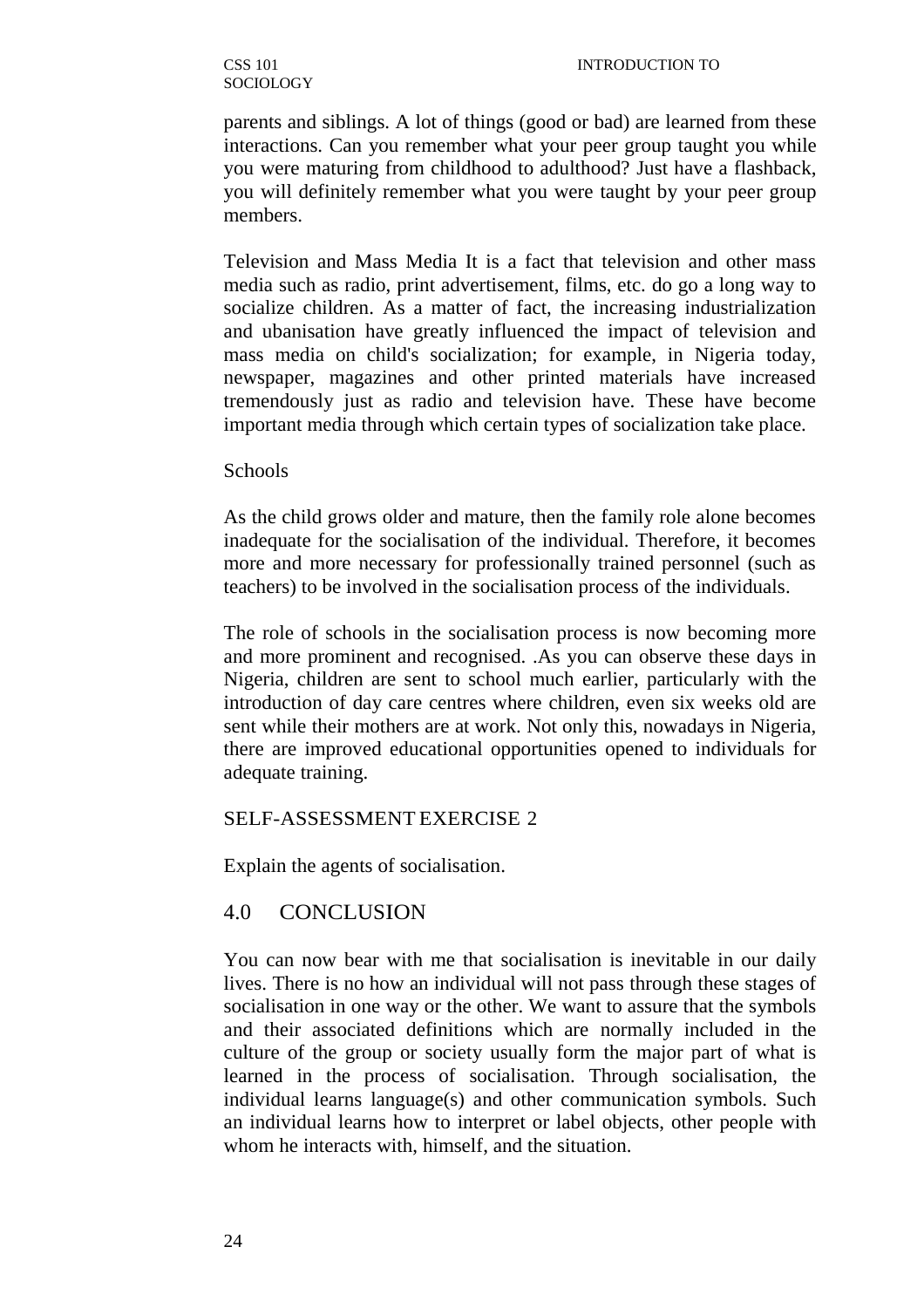It is good to conclude that throughout an individual's life, the individual continues to learn to take on behaviour appropriate to the expectations associated with whatever new positions he occupies (e.g. as an infant, a toddler, a boy, a youth, an adolescent, an adult, a middle-age man or an adult, a student or a worker, etc.

# 5.0 SUMMARY

In this unit, we have been able to describe fully what is meant by socialisation. Efforts have also been made to explain the agents of socialisation. Now, better understanding of the concept of socialisation and its agents should have been developed. Therefore, you should now know that socialisation is a life-long process and an uneven process with many advisors (e.g. parents.. schools, media, etc).

# 6.0 TUTOR-MARKED ASSIGNMENT

- 1. What do you understand by the term "Socialisation"?
- 2. What are the agents of Socialisation?

# 7.0 REFERENCES/FURTHER READINGS

- Gelles, R.J & Levine, A. (1996). *Sociology:* An *Introduction.* (6th ed.) McGraw, Hill.
- Giddens. A. (1993). *Sociology:* An *Introduction.* Polity Press in association with Blackwell Publishers. (2nd ed.).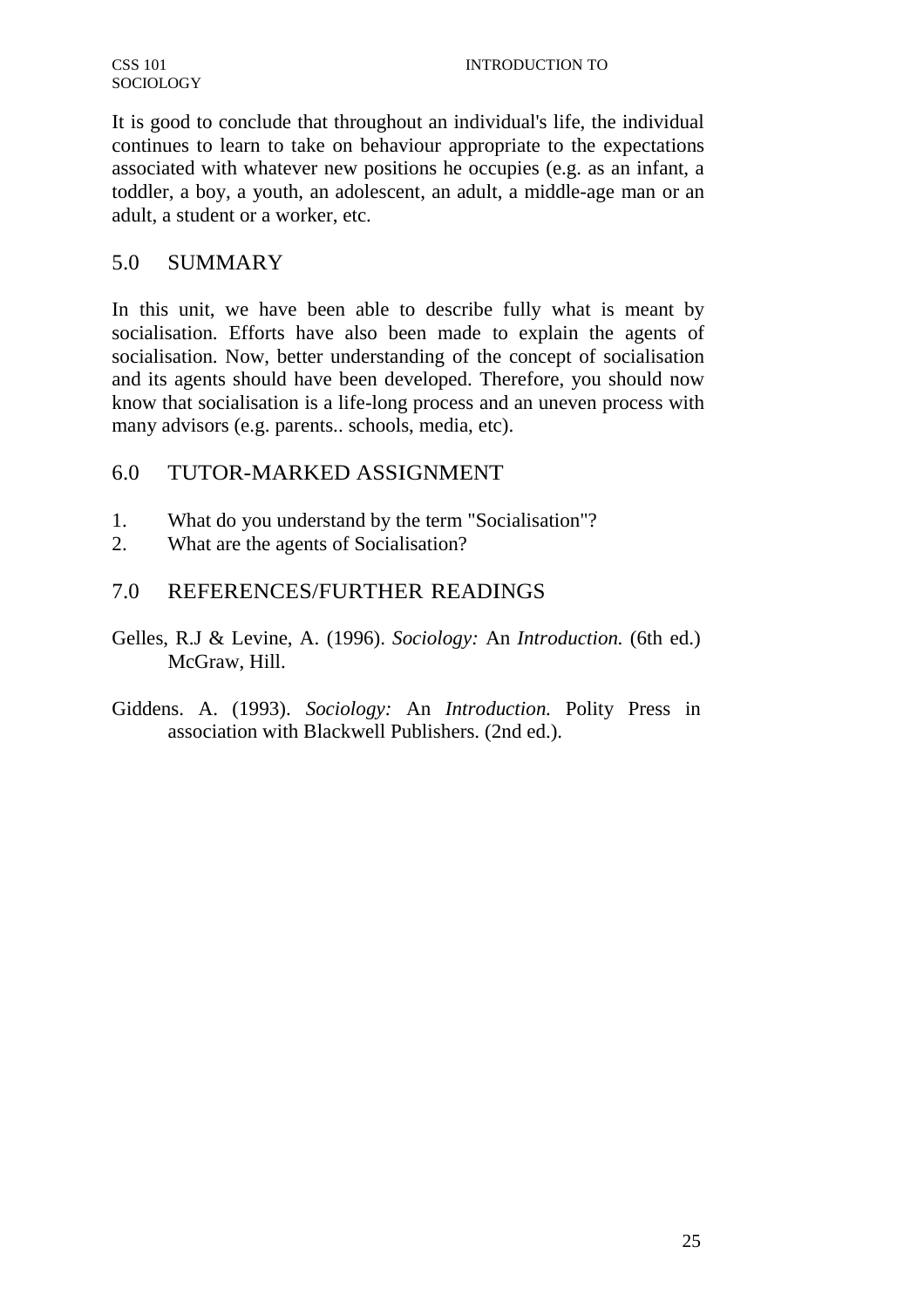CSS 101 **SOCIOLOGY** 

### MODULE 2

- Unit 1 Conformity
- Unit 2 Deviance
- Unit 3 Power
- Unit 4 Authority
- Unit 5 Leadership

# UNIT 1 CONFORMITY

### **CONTENTS**

- 1.0 Introduction
- 2.0 Objectives
- 3.0 Main Content
	- 3.1 What is Conformity?
	- 3.2 Why do people Conform?
	- 3.3 When do people Conform?
- 4.0 Conclusion
- 5.0 Summary
- 6.0 Tutor-Marked Assignment
- 7.0 Refernces/Further Readings

## 1.0 INTRODUCTION

Conformity is usually generated by a group's spoken or unspoken norms. Conformity occurs as a result of real or imagined, though unspoken, group pressure. When everyone around you stands up to applaud a performance you thought was mediocre or average, you may conform by standing as well. No one tells you to do this. Therefore, we can say the group's behaviour simply creates a silent but influential pressure on its members.

## 2.0 OBJECTIVES

At the end of this unit, you should be able to:

describe what is meant by conformity; describe the reasons why people conform; and describe when people conform.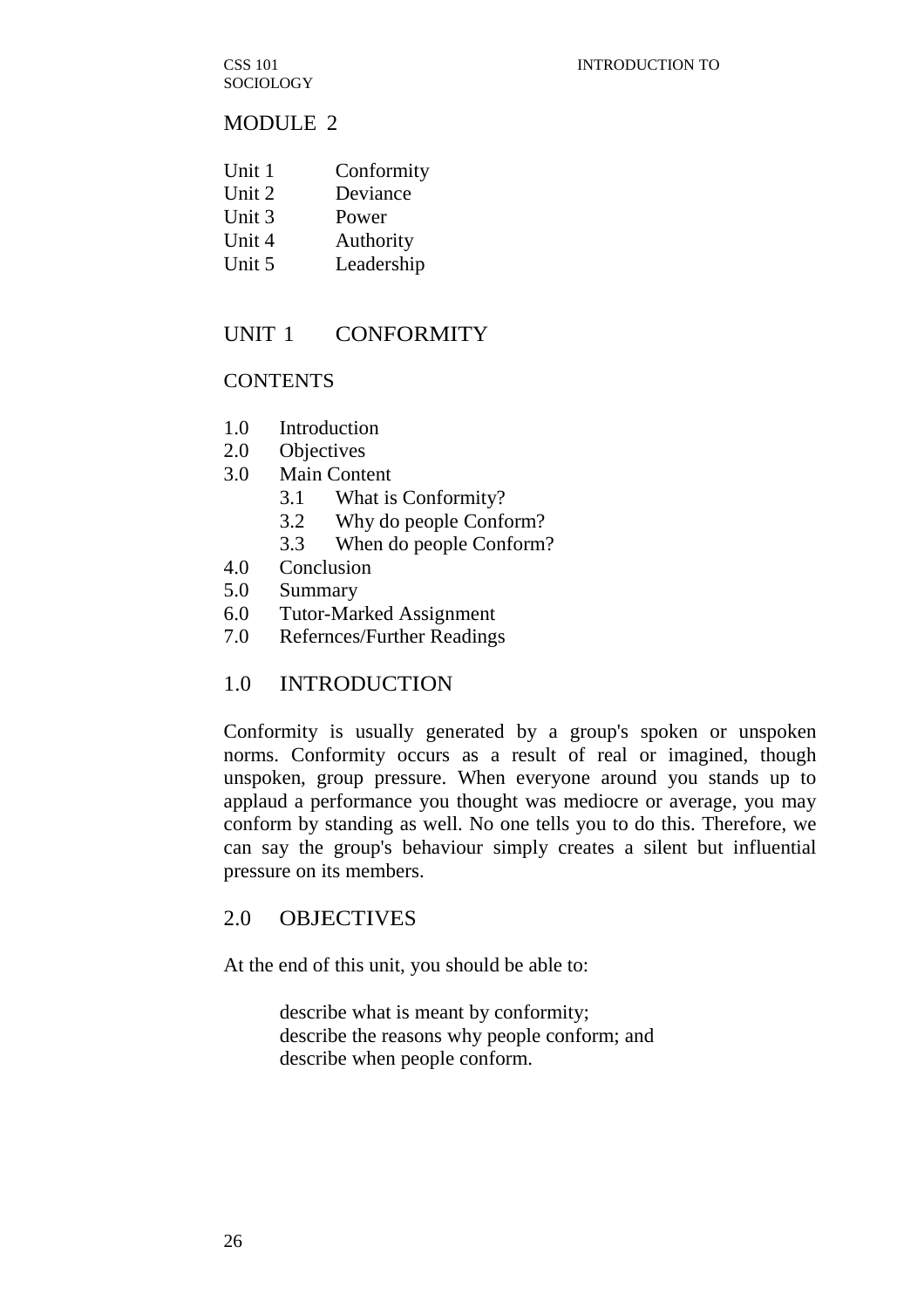# 3.0 MAIN CONTENT

# 3.1 What is Conformity?

Conformity is defined as behaviour which follows the established norms of a group or society. People do not always conform to social norms because they accept the values that underlie them. They may behave in the approved ways simply because it is expedient to do so, or because of sanctions. No society can be divided up in a simple way between those who deviate from norms and those who conform to them. Most of us on some occasions transgress generally accepted rules of behaviour.

# 3.2 Why do People Conform?

Research suggests three influential factors. First, people are motivated to be correct and norms provide information about what is right and wrong. Second, people are motivated to be liked by other members of the group. Finally, norms guide the dispensations of social reinforcement and punishment. With this, you should note that from childhood on, people in many cultures learn that going along with group norms is good and earns rewards. People also learn that breaking a norm may bring punishments ranging from scoldings for small violations to imprisonment for non-conformity with norms that have been translated into laws.

## SELF-ASSESSMENT EXERCISE 1

What factors influence people's level of conformity?

## 3.3 When do People Conform?

The following are factors that influence conformity:

Ambiguity of the Situation: This is one of the factors that encourage conformity. As the physical reality of a situation becomes less clear, people rely more and more on others' opinions, and conformity to a group norm becomes more likely.

Unanimity and Size of the Majority: In actual fact, people experience great pressure to conform as long as the majority is unanimous. Conformity also depends on the size of the group. The larger the group, the more conformity members experience.

Personal Characteristics: This is another factor that influences when people conform. In nearly any situation, some people will conform than others. One major determinant of conformity is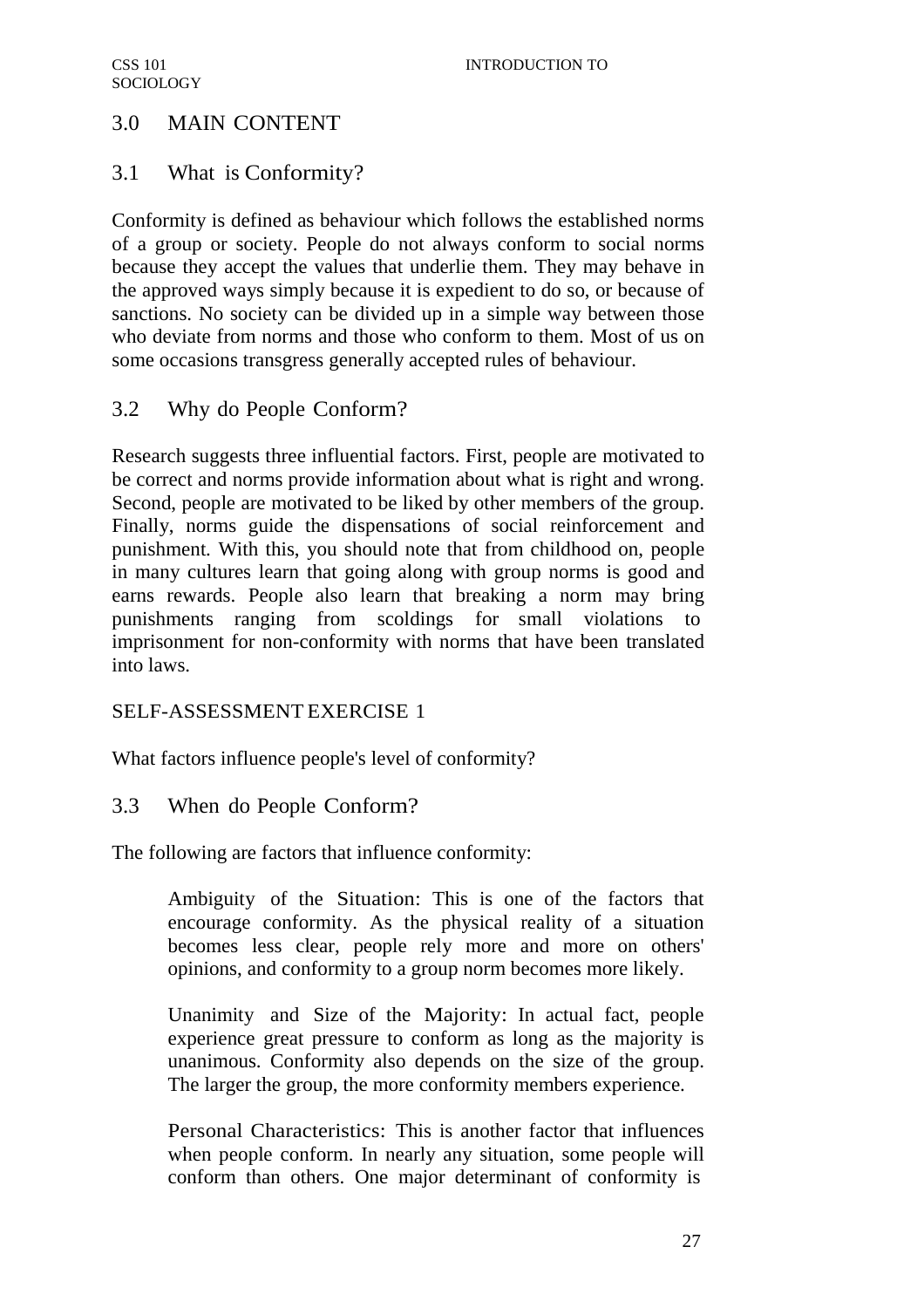familiarity with the task; social status is another. Research suggests that people who are unfamiliar with a situation or have relatively low status in a group are the ones most likely to conform. Attraction to a group also influences conformity. People are more likely to conform when they like the members of a group than where is no title or no attraction. It should be noted here that attraction may increase conformity because people tend to trust the judgment of those they like or because they want the approval of people to whom they are attracted.

Another personal characteristic that may shape conformity is the degree to which people are concerned with being liked or with being correct. People who are preoccupied with being liked are likely to conform particularly when they are also attracted to the others in the group. In contrast, people who are preoccupied with being right are likely to conform, no matter how much or how little they are attracted to others in the group.

### SELF-ASSESSMENT EXERCISE 2

Explain when people conform, citing examples peculiar to yourself?

### 4.0 CONCLUSION

Conformity has been identified to mean a change in behaviour or beliefs to match those of others in a group. It is a kind of social influence. In cases of ambiguity, people slowly develop a group norm an4 then adhere to it. Conformity occurs because people want to be right, because they want to be liked by others, and because conformity to group norms is usually reinformed.

## 5.0 SUMMARY

In this unit, we have dealt with the definition of conformity, the factors influencing why people conform, and lastly the factors influencing when people conform. Conformity is expressed as behaviour which follows the established norms of a group or society. People do not always conform to social norms because they accept the values that underlie them.

People tend to conform because in most cases, they are usually motivated to be correct and as a matter of fact, norms provide information about what is right and wrong. People are also motivated to be liked by other members of the group, and for that they tend to conform. People tend to conform usually when there is ambiguity of situation, familiarity with the task, etc.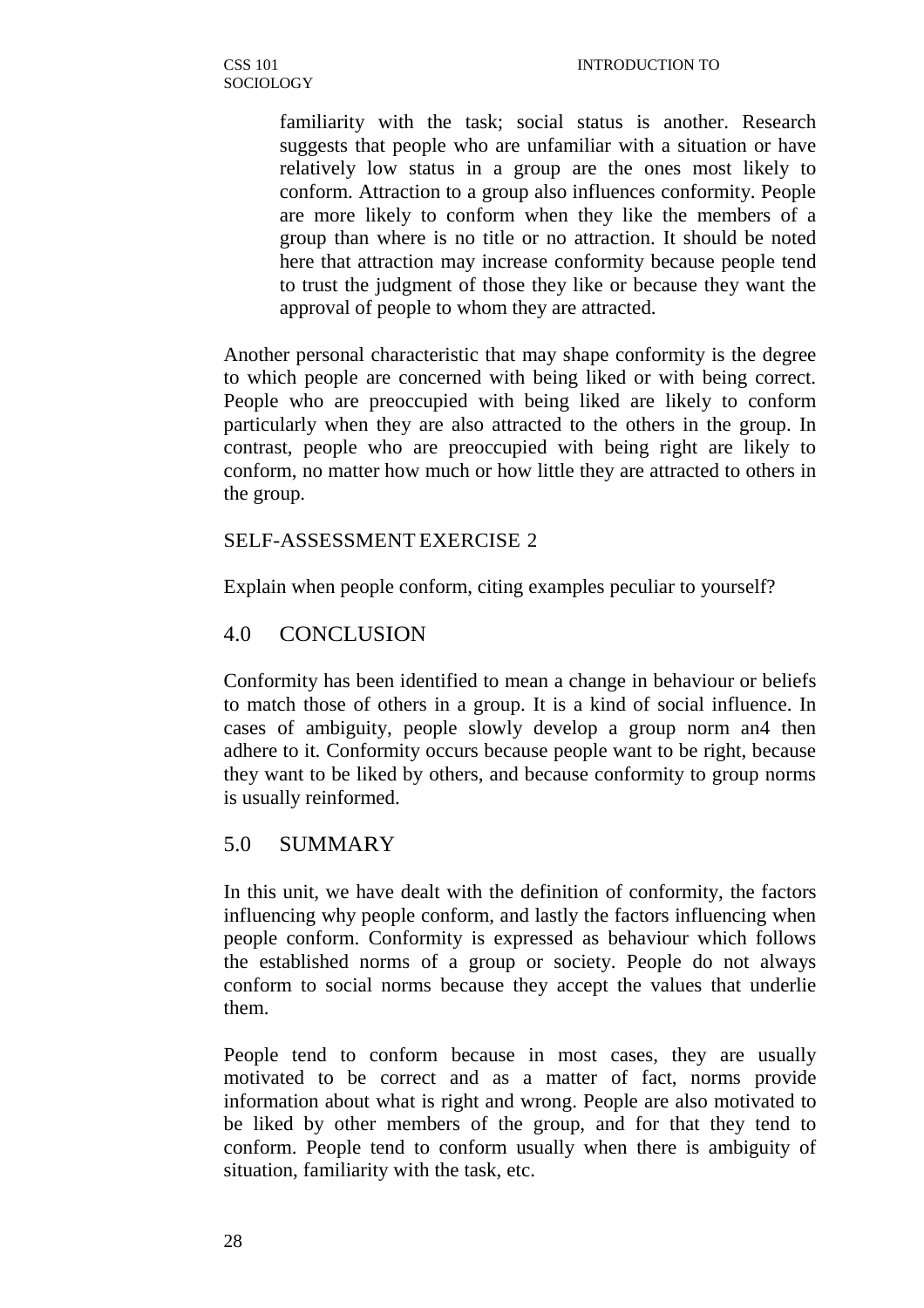# 6.0 TUTOR-MARKED ASSIGNMENT

- 1. What do you understand by "Conformity"?
- 2 a. Why do you think people conform?
- b. When do you think people conform?

# 7.0 REFERENCES/FURTHER READINGS

Giddens, A. (1993). *Sociology:* An *Introduction.* Polity Press in Association with Blackwell Publishers. (2nd ed.).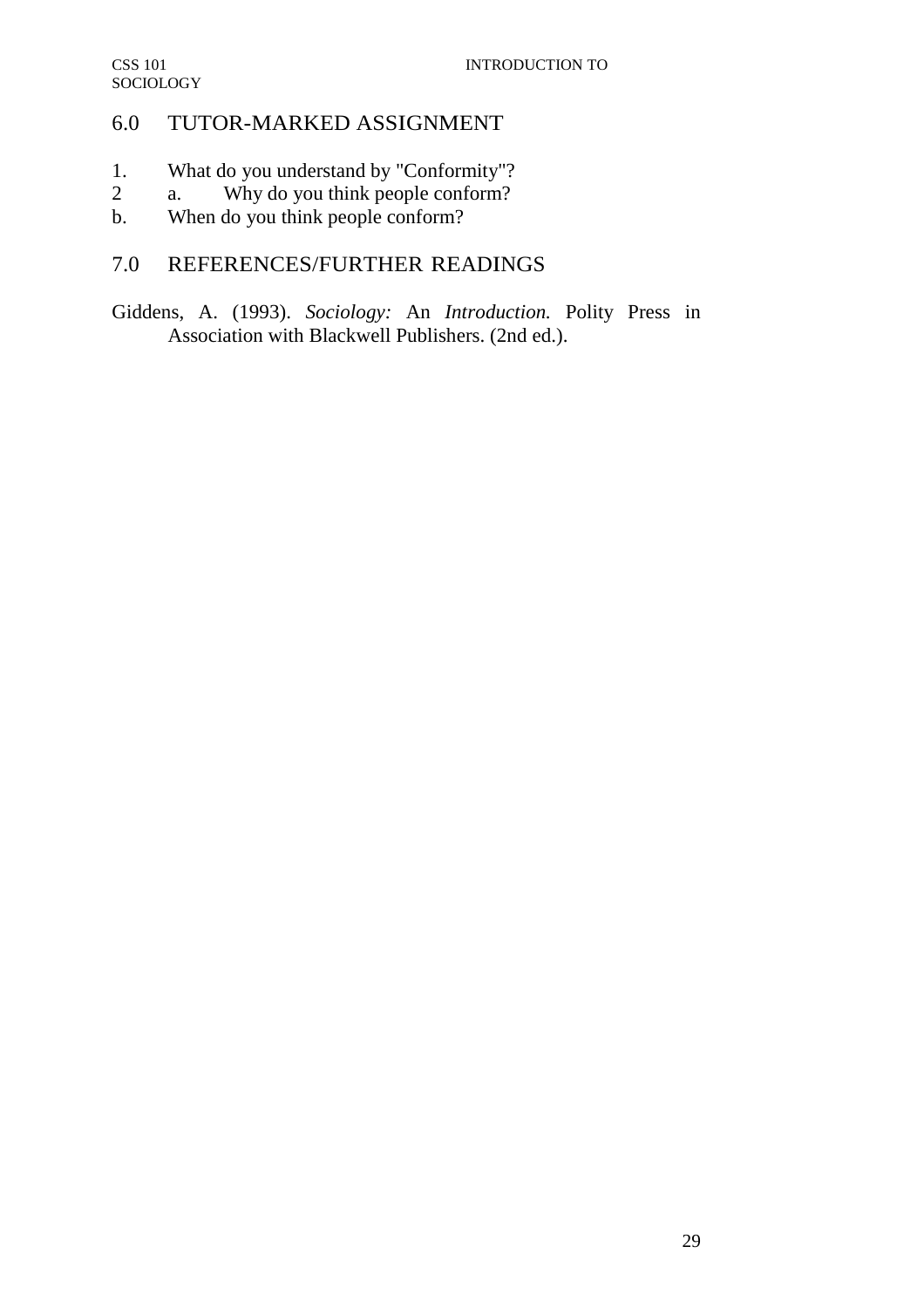CSS 101 **SOCIOLOGY** 

### UNIT 2 DEVIANCE

#### **CONTENTS**

- 1.0 Introduction
- 2.0 Objectives
- 3.0 Main Content
	- 3.1 Definition of Deviance
	- 3.2 Perspectives on Deviance
		- 3.2.1 Biological, Individual, Psychological
		- 3.2.2 Social Perspective
		- 3.2.3 Labelling Perspective
		- 3.2.4 Social Control Perspective
- 4.0 Conclusion
- 5.0 Summary
- 6.0 Tutor-Marked Assignment
- 7.0 References/Further Readings

#### 1.0 INTRODUCTION

Deviance is seen as non-conformity to a given norm, or set of norms, which are accepted by a significant number of people in community or society. Most of us on some occasions transgress generally accepted rules and behaviour. I must say here that many people have at some point committed minor acts such as theft, like taking something from a work -such as office note-paper -putting them to private use.

For some groups, an act is not deviant -If I use marijuana, that is not deviant in the Jazz playing groups to which I might belong, if I drink and I get drunk most of the time, that is not deviant among transient and fellow alcoholics. You should note here that what is defined as deviant is done by those with the power to make the definitions stick. The 'establishment', lawmakers, opinion leaders, heads of departments, leaders in groups and so forth.

### 2.0 OBJECTIVES

At the end of this unit, you should be able to:

define deviance; have a different look about deviance; and have a clear understanding of perspectives on deviance.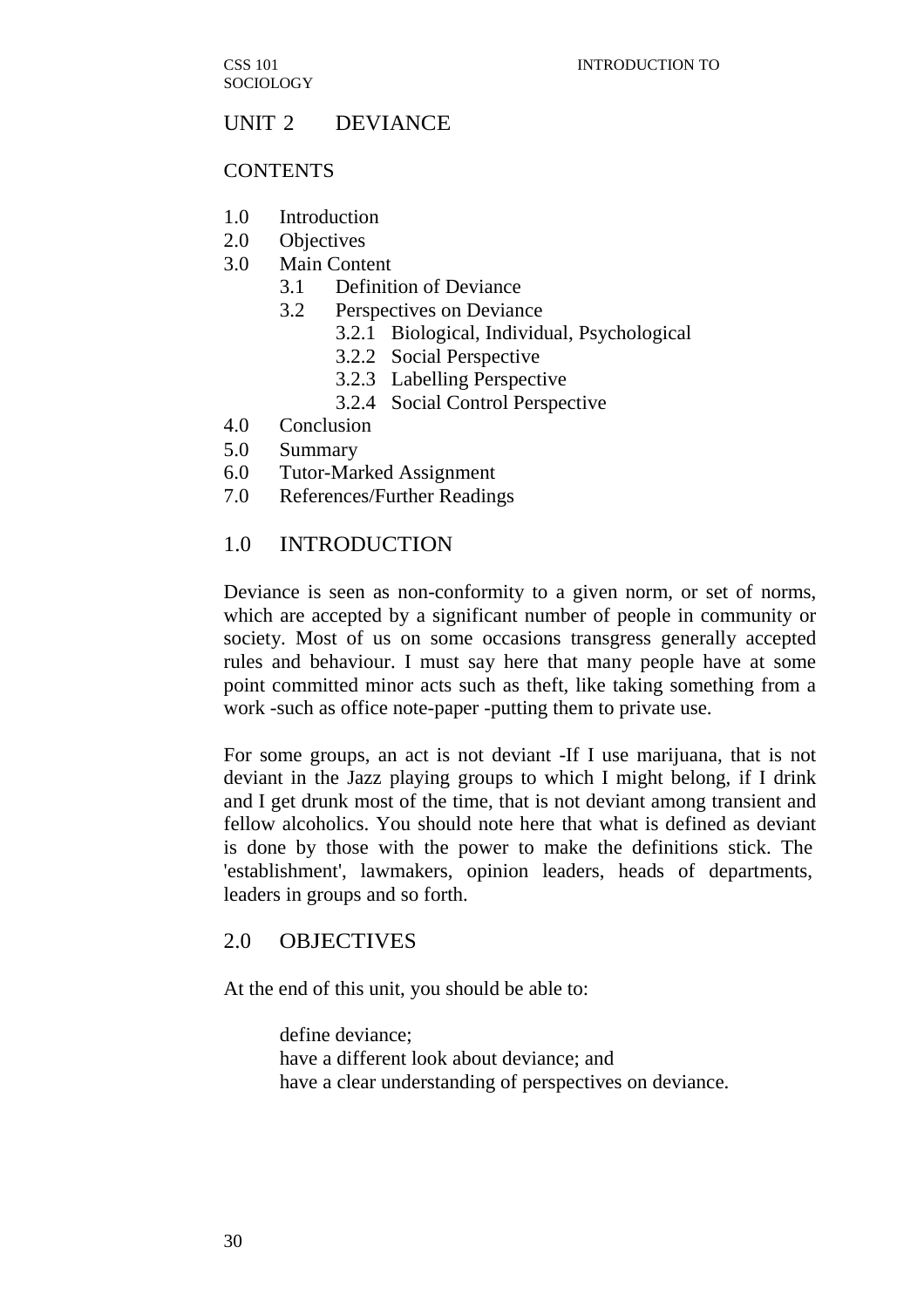# 3.0 MAIN CONTENT

## 3.1 Definition of Deviance

Deviance is defined thus:

- (a) behaviour that violates important norms of the group (or society);
- (b) the behaviour must occur frequently, e.g., if I show up at work once a year or only once drunk, chances are no one will call that deviant, but if I show up in that condition everyday, then it is deviant;
- (c) the rule violated must be important e.g., If I wear jeans to class all of the time, that will not be enough to label me serious deviant, eccentric perhaps, but not deviant. However, if I persist in propositioning students in the class in an examination period for favours of various kinds, that rule is considered important and I am likely to be labelled as deviant for this activity. It is also likely to cost me my position at the University (Open University of Nigeria)
- (d) the seriousness of the deviance: The deviance is considered serious if the rule being violated is important. Important rules are those that often govern acts and activities that are seen as threatening to the group. You have to keep in mind that this kind of thing is relative (what is considered as serious and threatening to the group depends entirely on the group in question). Think of examples where acts arouse a great response, but you do not see them as being that serious. Then consider the response from the group and how that response relates to the integrity of the group. Often you will find something very important to the group being threatened. Abortion, for example, threatens the sanctity of life for some group, for others it threatens the integrity of the family by permitting women to engage in sexual activity outside the bounds of matrimony. Since life and the family are seen as very, very important by these groups, abortion is seen as a threat to the group, and therefore, must be abolished so the sanctity of the group may be maintained.

## SELF-ASSESSMENT EXERCISE 1

From your own understanding, what is deviance?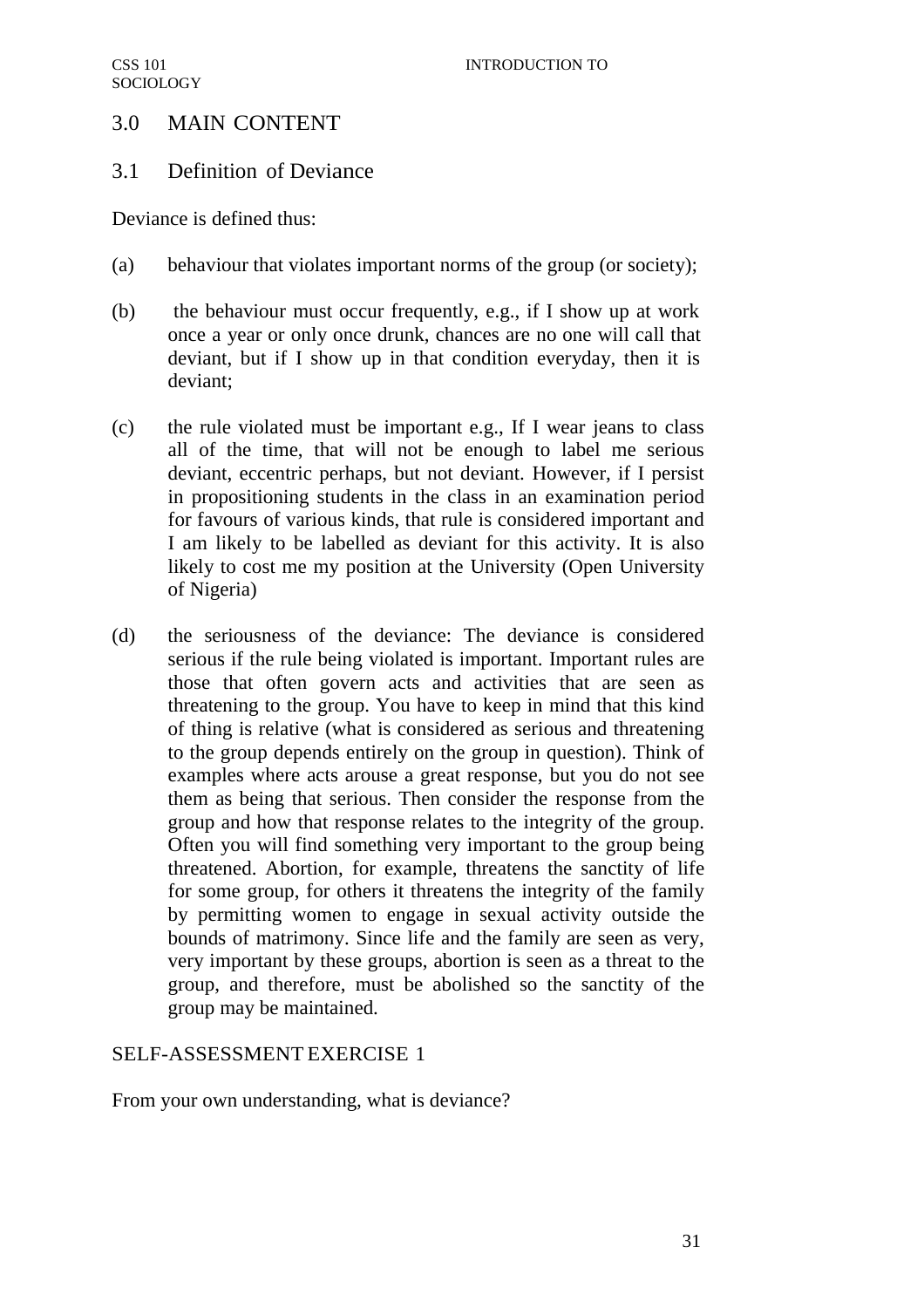## 3.2 Perspectives on Deviance

In this section, the perspectives on deviance will be examined. Four (4) major perspectives on deviance will be explained for your understanding:

## 3.2.1 Biological, Individual, Psychological

- (a) Lombroso's discussion two things are of importance here. First, this is an early attempt to explain "criminal behaviour's through physical characteristics. I would think that Lombroso was motivated by a sincere desire to be able to identify criminal behaviour and once identified to eliminate it. Second, the manner in which this was shown to be in-correct. This is very important since we draw conclusions of the kind made by Lombroso even today (that is we assume that because two things occur together in one kind of group, they must therefore be linked).
- (b) Genetic Based Violence, e.g., XYZ chromosomal difference.
- (i) Personal Space and Violent Behaviour: Personal space is the area around us that we consider to be an extension of our body or selves. The size of this bubble is culturally defined. Americans and Northern Europeans like a distance of 18" to 2", Mediterranean and Arabic people tolerate a much small space, often on the order of 15" or less. They like to be able to feel the breadth and to smell the other person.
- (ii) There is some suggestion that the size of the personal bubble each of us carries with us is related to violent behaviour, researchers have noted that violent prisoners often have a need for a larger personal bubble than most of us, they react violently when that bubble is unexpectedly violated. The violent behaviour in this case is attributed to the size of personal space, an individual social psychological characteristic.
- (iii) Alcoholism: This is seen to be partially, perhaps entirely genetically based.
- (iv) Personality Based Theories of Deviance: This relates to weak self-esteem, inability to control temper, rage. Another relates to too much self-control, holds in, then explosion.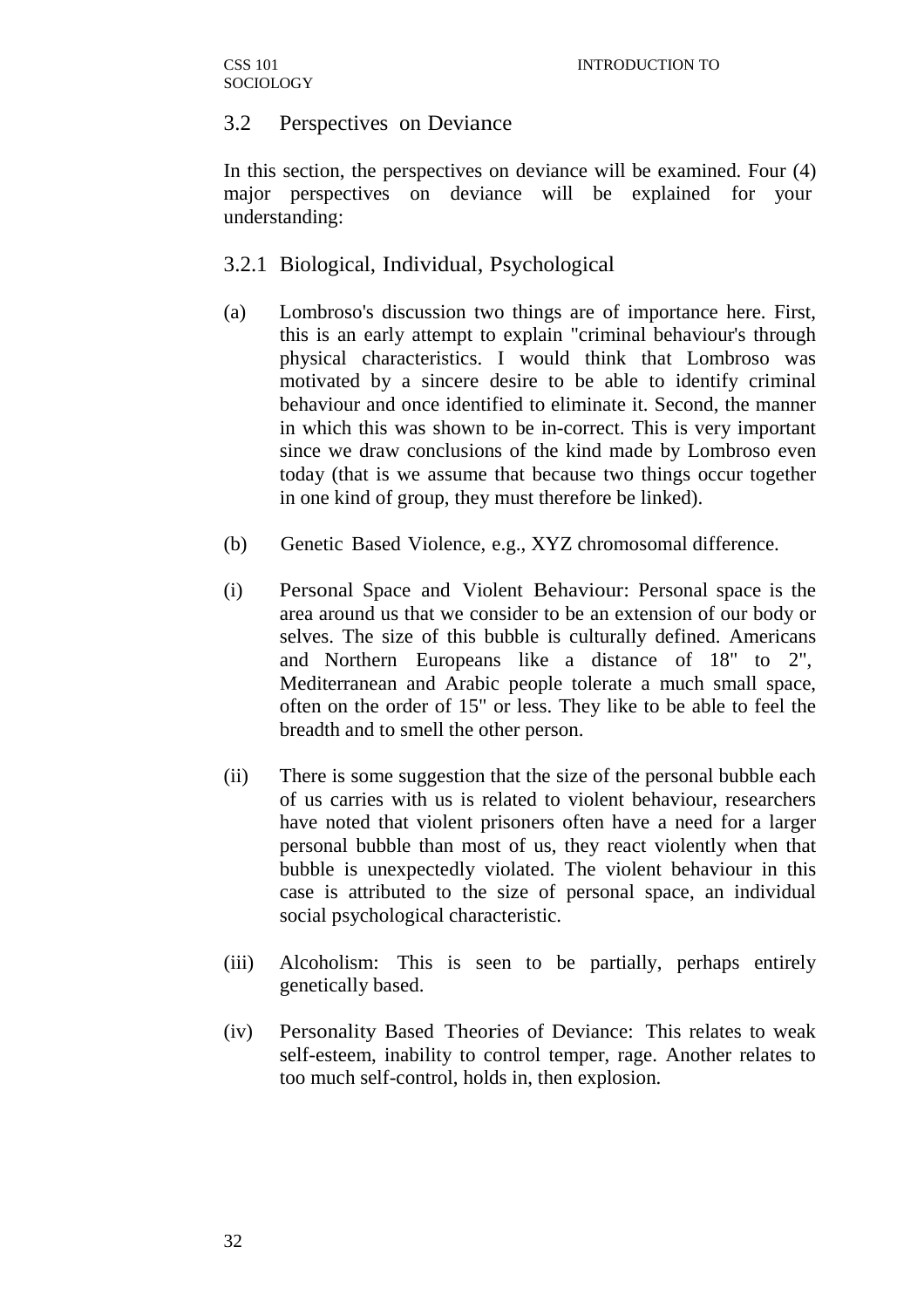# 3.2.2 Social Perspective

### (a) Differential Association

Differential association defines the cause of deviant or delinquent behaviour in the pattern of associations that we have. We are deviant or delinquent because we associate with people who are deviant or delinquent. Your parents (or you as a parent) are aware of this potential whenever you make a point of the kinds of children your children play with or go out with.

Note that much of our prison system is based in part on this set of ideas that one learns from association with criminals.

The key point is that the young person becomes deviant through association with others, learning from them. Some researchers suggest that children become involved in deviant acts because others reject them, not that they associate with delinquents.

### (b) Subcultural

The deviant groups exist within the community, youths are attracted to them. As a matter of fact, this is not a full deviance theory since it does not address how such subcultures come into existence in the first place. It is useful in general discussion of delinquency and deviance when people are drawn into such groups or 'subcultures'.

(c) Deviant Attachments

This comes close to helping to explain how deviance comes about, but suffers from the same flaw of the above, it does not address the issue of how the groups to which they become attached came into existence in the first place. Gangs come to have a prominent place in the discussion as they are often seen as meeting needs that some young people have and are not being met in the home. The gang forms to provide this kind of support, identity and attachment. Once formed, the bonds can be quite strong.

## 3.2.3 Labelling Perspective

Labelling occurs in response to the commission of deviant acts and is influential in how those acts and the actors are seen by others. Labelling occurs in a series of steps, outlined below:

(a) The first time we commit a deviant act that is primary deviance.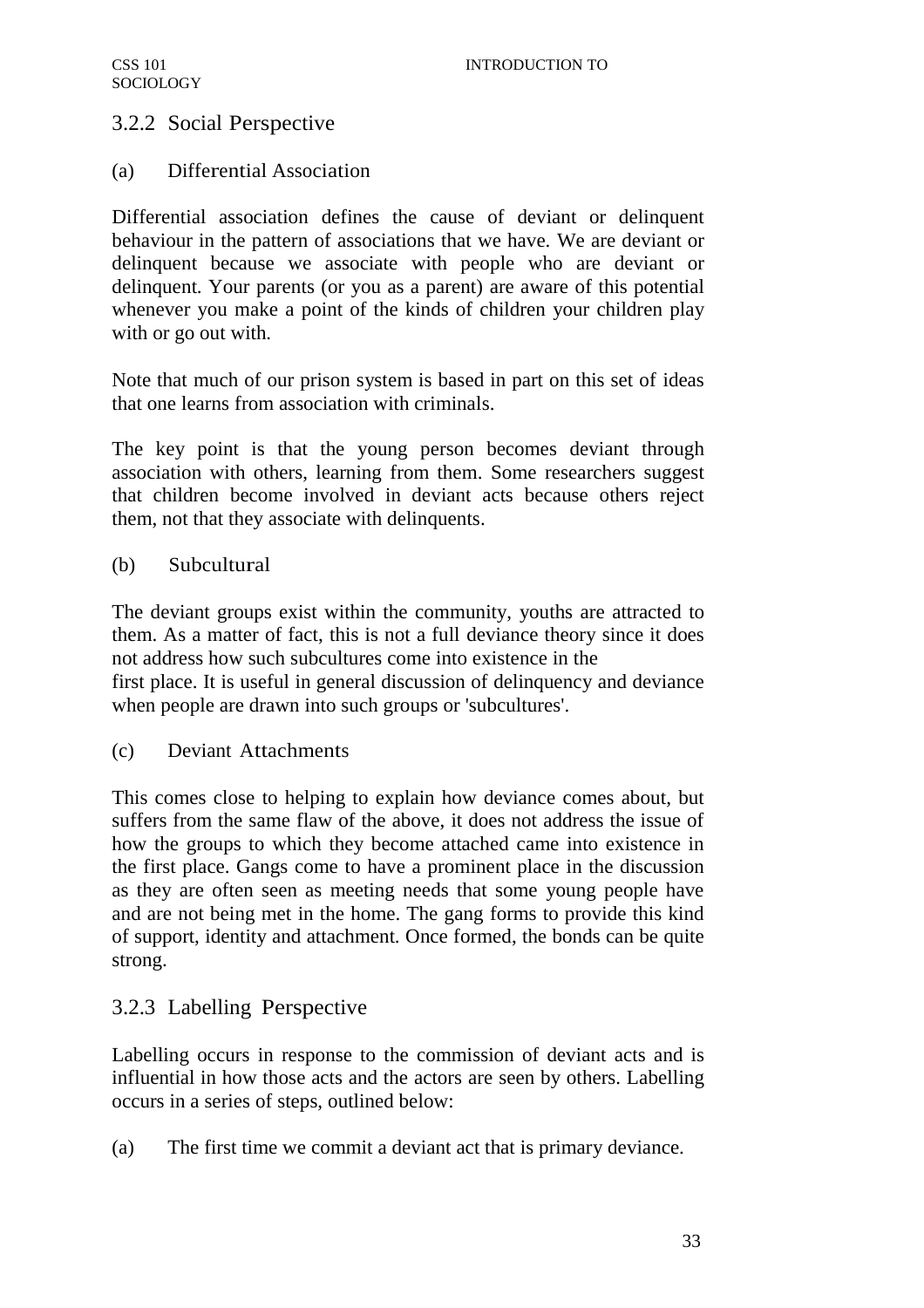- (b) If we are identified with the deviant act, then others may come to expect us to commit further acts of this kind (even if we did not do so in the first place).
- (c) When we do respond to this expectation with a deviant act. the act we commit is called secondary deviance. That is, the act is a response to be called a deviant, even if we were not to that point.
- (d) *For* example, suppose that a boy or a girl samples a drug. The parents, school authorities find out and are constantly watching the kid. The kid does not want to use drugs again, but everyone seems to believe that they are junkies, no one believes they are clean. Finally, the kid says to hell with it, if they think I am then I may as well go ahead and do it. THIS IS SECONDARY DEVIANCE.
- (e) Labelling is the process of labelling someone as deviant, criminal, or whatever the acts that follow from the secondary deviance. Note that this is a social process involving both the deviant and the group or persons doing the labelling.

# SELF-ASSESSMENT EXERCISE 2

Consider why you conform to the rules of the society.

## 3.2.4 Social Control Perspective

Rather than ask why people are deviant, we turn the question around and ask why do people conform? As we, look about us, we find that most people conform to the rules most of the time. Few of us are 'deviant' or criminal. If we did not conform there would have to be a policeman to watch each and everyone of us, everyone would be a policeman watching everyone else. In such circumstances, there is a low level of trust and the sense of community disappears. There are better ways of maintaining order and conformity. Efficient control is maintained when each of us is *our* own policeman. There are a number of social factors that contribute to this conformity and social control. Most notable among these are the internal controls of conscience and *our* attachments to groups. Direct and indirect external controls also exist.

(1) Conscience -your own internal policeman: Each of us has been carefully taught by *our* parents and by others to understand and to obey the rules. We have been instilled with a conscience that makes us feel guilty whenever we violate the rules. *For* example, I grew up in a rural area and was taught that it was wasteful to drop picked fruits and vegetables. I still wince whenever a piece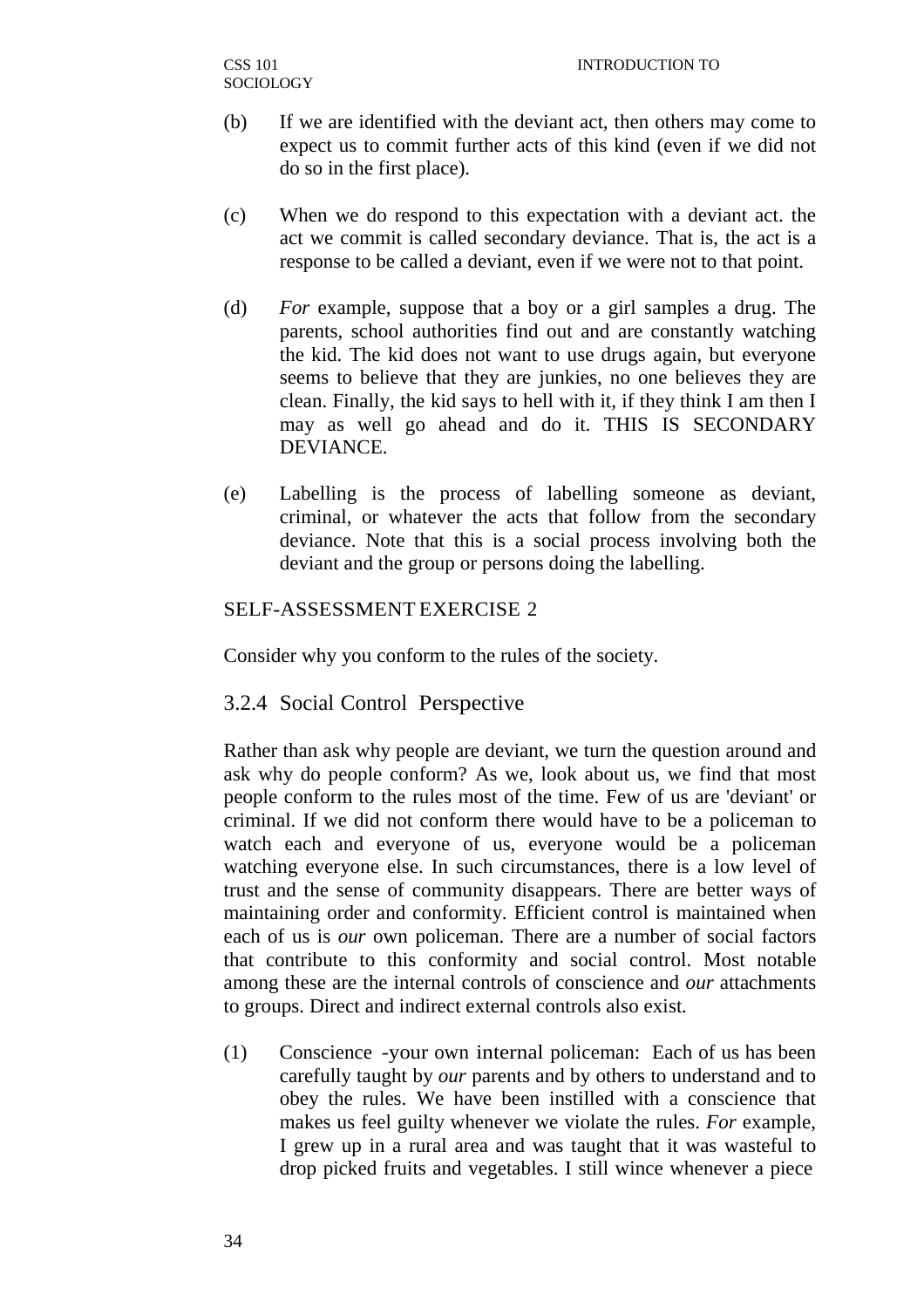of fruit gets away from me and drops to the ground or into the mud. This is a *form* of conscience. It is this internal 'policeman' that keeps us from driving through a red light very early in the morning when there is no traffic warden anywhere to be seen. Notice that kind of control is very, very efficient, it is always with us and means that we always conform to the norms, rules and expectations of *our* community.

- (2) Attachments -the 'baggage' we pick up, e.g. jobs, wives, kids, friends and so: These attachments provide us with a lot to lose. These are a variation on the attachments discussed above (those often related to the links that provide us with emotional support and worth). The 'attachments' in this sense are more the accumulated wealth and position we have in the community. One way to assess the kind of attachment is to look at a small businessman, who provides a service to the community in contrast to a similar individual who earns his living from a large corporation. The businessman has many, many links and connections to the community that are necessary *for* his survival and continued well-being. The corporate employee has no link to the local community (other than friends and perhaps family). The result is that the employee may not worry about cheating people in the community or actually stealing from them. He could move easily within the corporation and be gone. In this same thread note that as we grow older, we collect things that link us to the community and that make it more difficult to cheat, lie and steal in the community because we have so much more to lose. The young person who is just starting out has little in the way of things or reputation to risk, so can try many different kinds of things, including those that are illegal or deviant.
- (3) Note that most deviance occurs among those in their late teens and twenties, people with few attachments. In the effort to keep young people in school, the emphasis is on extracurricular activities, where you develop attachments to people in the activities and to the school. The more of these activities, and the more the attachments, the less likely the students is to drop out.
- (a) Direct, External Controls

These are the forces that can be brought to bear upon us. The state monopolises the legitimate use of force to control the population. Such force works so long as it is seen as being legitimate and not excessive. However, as soon as groups begin to see the application of force as illegal or excessive, then the effectiveness of these controls is greatly lessened and armed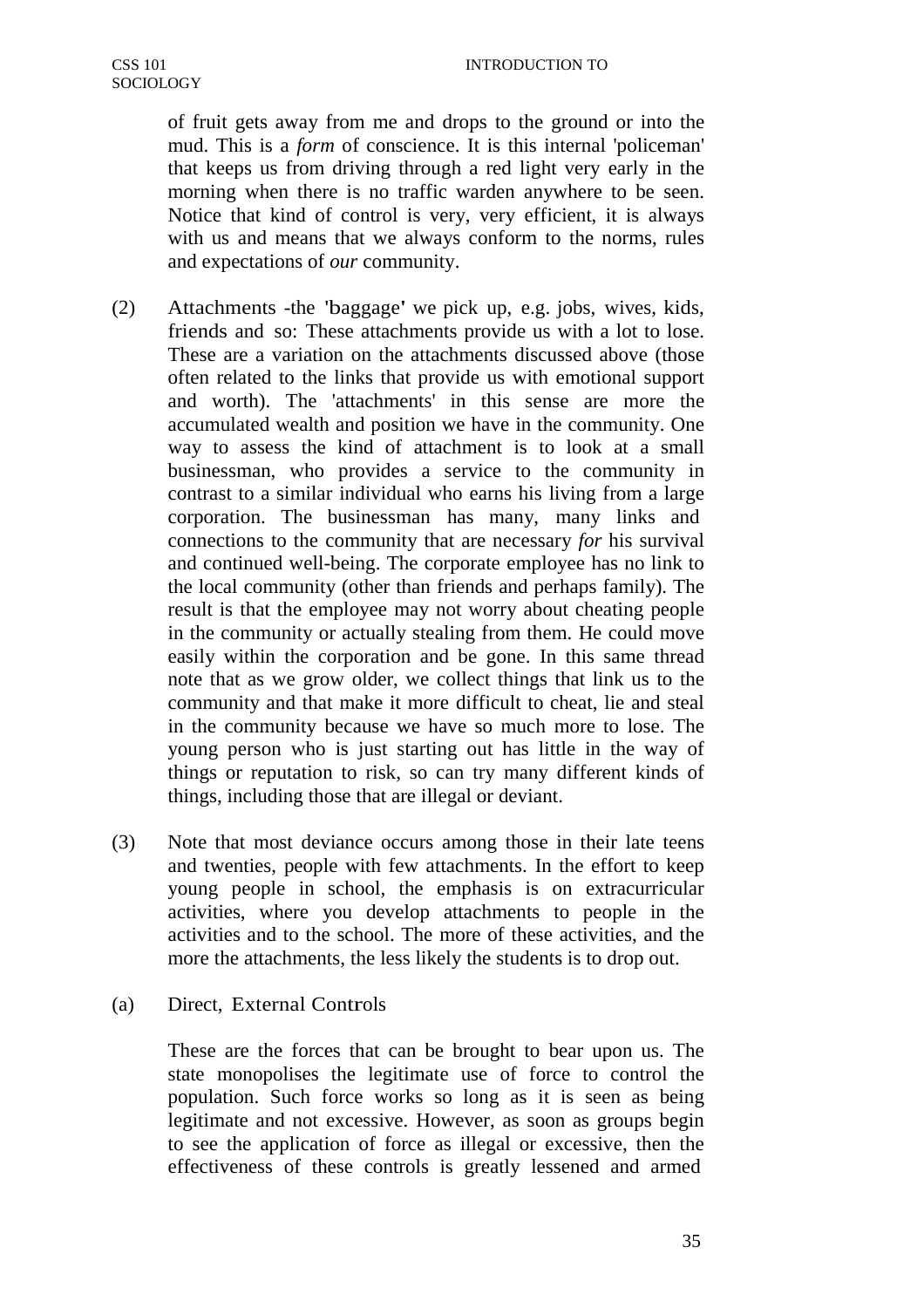conflict will break out. Several examples of the use of excessive or perceived illegal force come to mind.

(b) Indirect, External Controls

It is a fact to note that rewards and punishments are associated with work. People are often held under control by the threat of the loses of a job or loss of pay in that job. These become very powerful deterrents to those who might otherwise consider challenging authority. Consider your own position in the university as a student. If you want a degree, you must play by the rules, whether you like them or not. Those indirect, external controls become increasingly effective as we mature and gain more position within the society. Such controls often rest upon our fear of loss of income, position, or other material objects that we have accumulated.

# 4.0 CONCLUSION

Deviance is seen to be relative, that is what is considered to be deviant or criminal behaviour depends upon what groups are in power and what they consider to be deviant. Furthermore, there are differences among groups as to what is considered to be deviant behaviour. Jazz musicians have rarely considered the use of marijuana deviant, businesses almost always consider such as deviant. There are many explanations for deviant behaviour, some based in the individual and her/his psychology. Most explanations place the source of deviant behaviour in the realm of the social, in the structure of the society. These same explanations also note that most of us do not deviate seriously, but rather conform most of the time. Conformity is attributed to social control, both formal and informal and direct and indirect.

## 50 SUMMARY

In this unit, we have dealt with the definition of deviance and perspectives of deviance. Deviance has been defined as behaviour that violates important norms of the group (or society); the behaviour must occur frequently, and the rule violated must be important and serious.

## 6.0 TUTOR-MARKED ASSIGNMENT

- 1. Explain the concept "Deviance"
- 2. State and explain the perspective on deviance.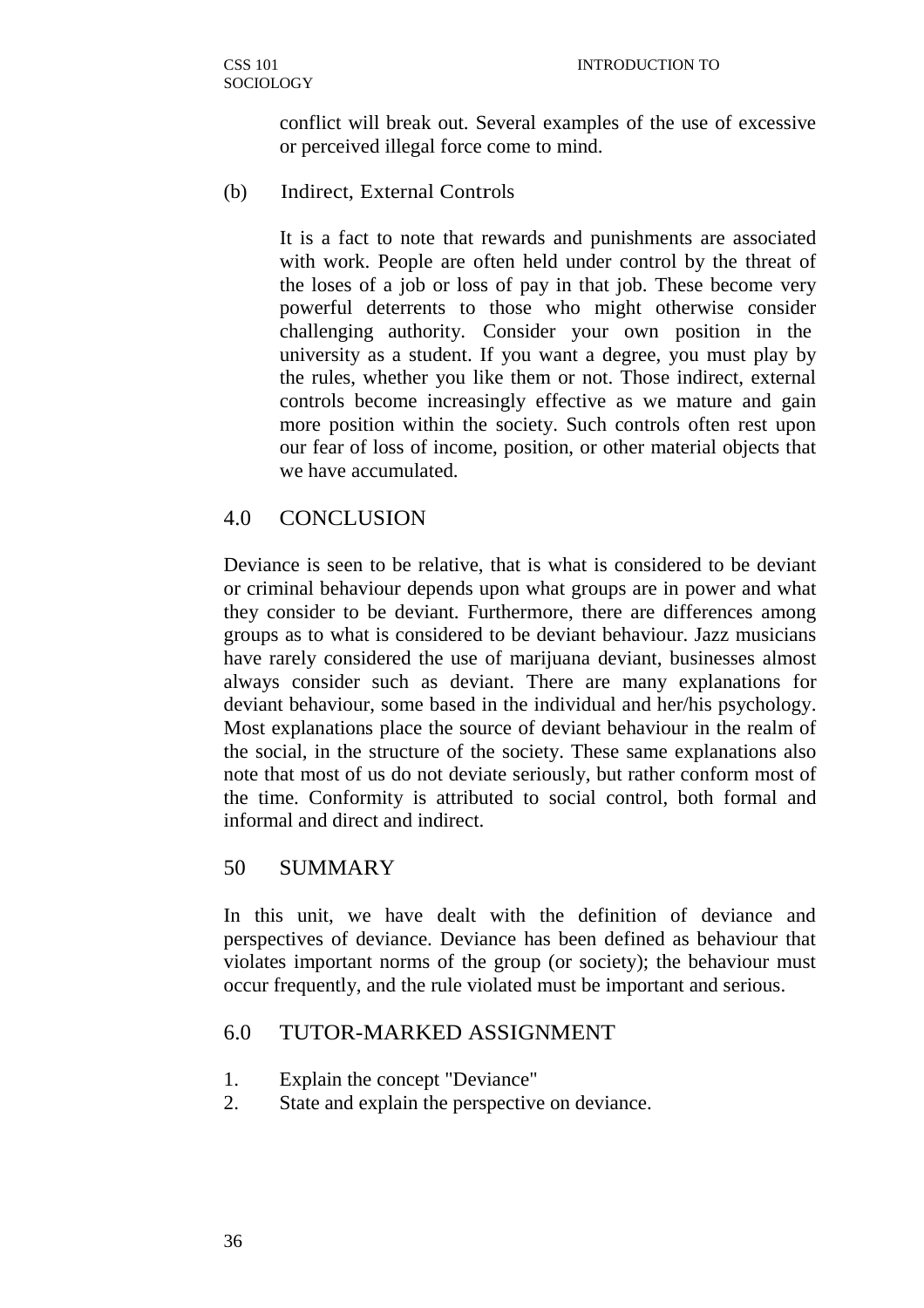# 7.0 REFERENCES/FURTHER READINGS

- Gelles, R..J. & Levine, A.. (1996). *Sociology: An Introduction.* (6th ed.) McGraw Hill.
- Giddens, A. (1993). *Sociology: An Introduction.* Polity Press in association with Blackwell Publishers. (2nd ed.).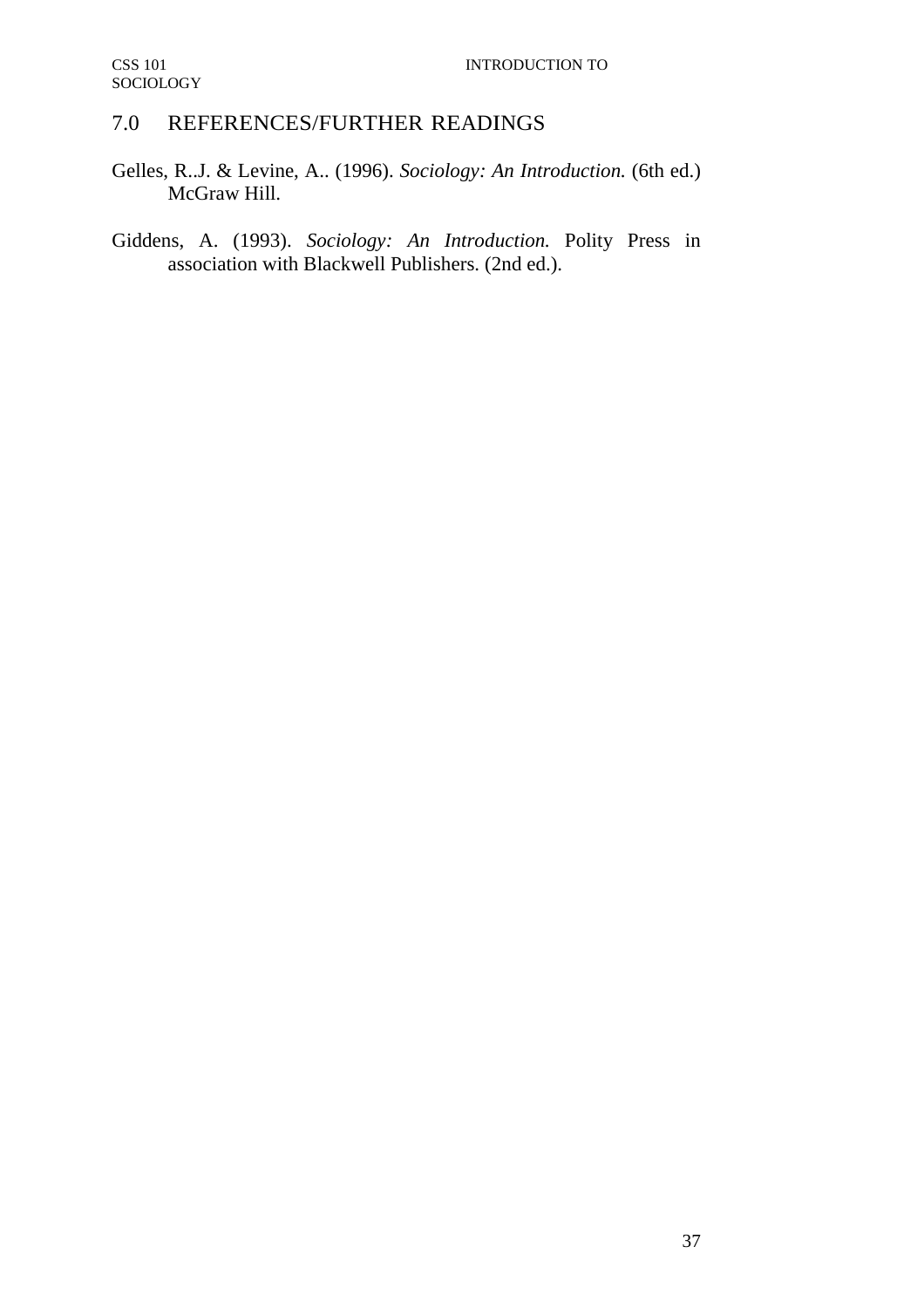## UNIT 3 POWER

#### **CONTENTS**

- 1.0 Introduction
- 2.0 Objectives
	- 3.1 Definition of Power
	- 3.2 Roles of Power
- 4.0 Conclusion
- 5.0 Summary
- 6.0 Tutor-Marked Assignment
- 7.0 References/Further Readings

Exercising influence over others depends on factors, which are valued by the others, knowledge and rank, for example. The degree of value of such factors depends on circumstances. For example:

A personnel manager whose role is seen by line colleagues as essentially a servicing (servile) function, and whose positional power is rather weak, may find his or her situation transformed by the on-set of a mass of employ merit legislation to which the firm must respond. Overnight, almost, the personnel role has become that custodian of the company's approach to the new laws, with the responsibility for ensuring consistency of behaviour throughout all functions.

### 2.0 OBJECTIVES

At the end of this unit, you should be able to:

describe what power; and explain the forms of power.

### 3.0 MAIN CONTENT

### 3.1 Definition of Power

Power has been seen as the ability to ensure compliance despite resistance from the individual involved. It is the ability to compel or influence others to do what they would otherwise not do. A person who has power can impose his will on others. He can do this by the use of threat of punishment if they disobey him. Power is exercised in all human relationship. For example, teachers have power over their students. Also, parents have power over their children.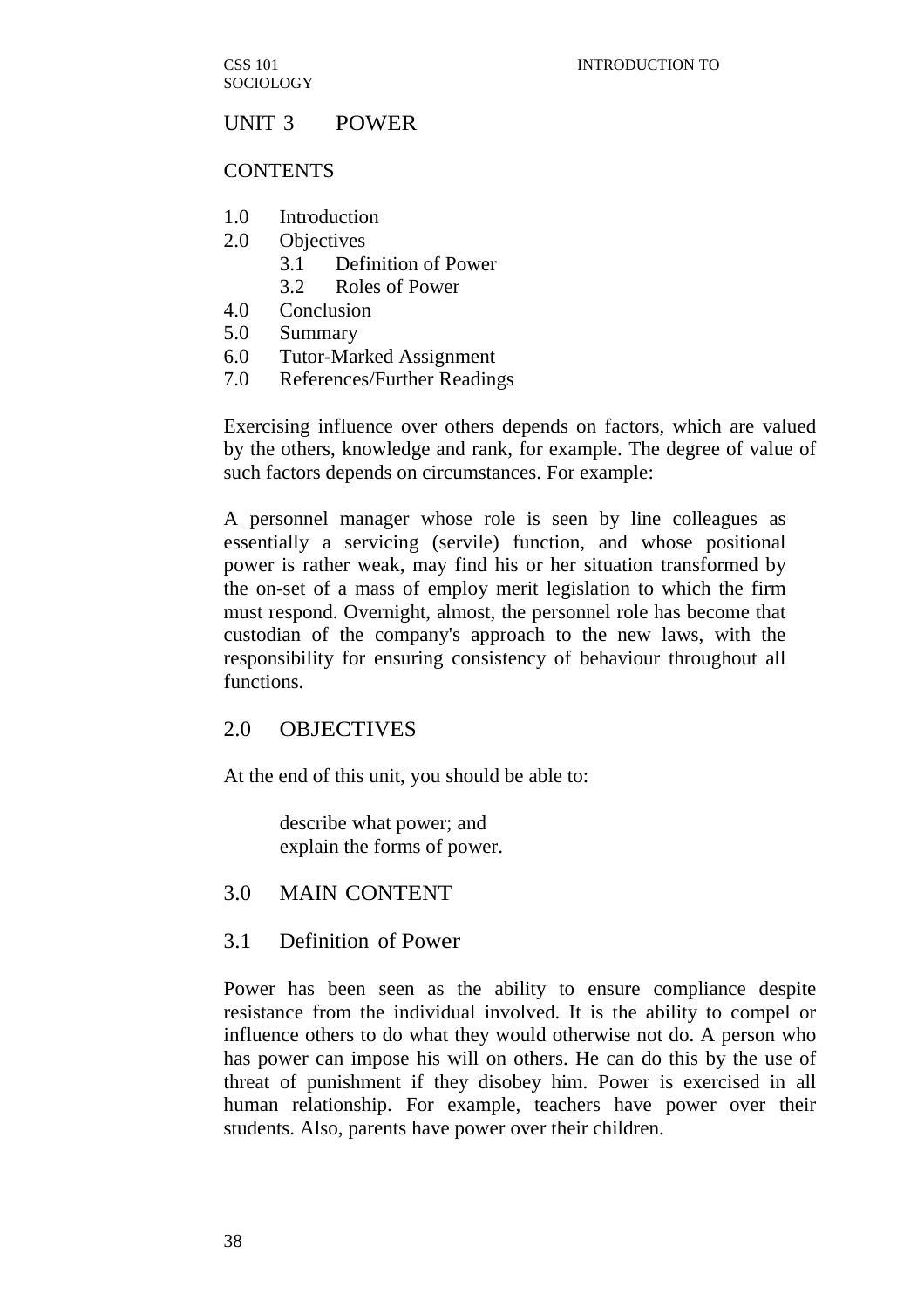Power is a key aspect of any managerial post, and springs from a variety of sources. Legge (1973) describes power as "(the) capability of exercising influence over the attitudes and/or behaviour of other individuals or group". This is a useful definition since it emphasises the capability of exercising influence. In other words, power does not necessarily rely either on formal authority, i.e. power granted by the organisation to a particular ' position-holder. Power is more of matter of what a person does, or is potentially capable of doing, to influence others. Thus, a trade union representative who successfully persuades a group of work mates to stop work has exercised power, regardless of whether he had any authority to do so under his union's rule.

## 3.2 Roles of Power

An understanding of role is vital to the effective performance of any job, because it enables the job-holder to assess his or her power position. A role may be defined as:

'the set of expectations held by the individuals concerned and those about them concerning how a job or task is to be performed.'

A role needs to be distinguished from a position, or job, which is primarily a statement of duties an individual has been allocated. The job description is merely the script, but the role is the way the script is acted out.

The various forms of power that are available to managers have been described by Handy (1985) as follows:

Physical Power – this is the capability of using physical force to achieve influence. An unlikely source of power for a manager, but a lockout is one such manifestation.

Resource Power - 'the possession of valued resources', as Handy puts it. Examples include control over salary and promotion prospects. This form of power is less available to managers in large bureaucracies, where such issues are dealt with in accordance with centrally-directed procedures.

Position Power – this is the power of office or position, as described by Weber. It refers to the rights written into the particular position (to allocate work, assess performance, etc.). Position power relies closely on resource power. However, it does give access to what Handy calls 'invisible assets', i.e. information, rights of access to key groups, and the right to organise work.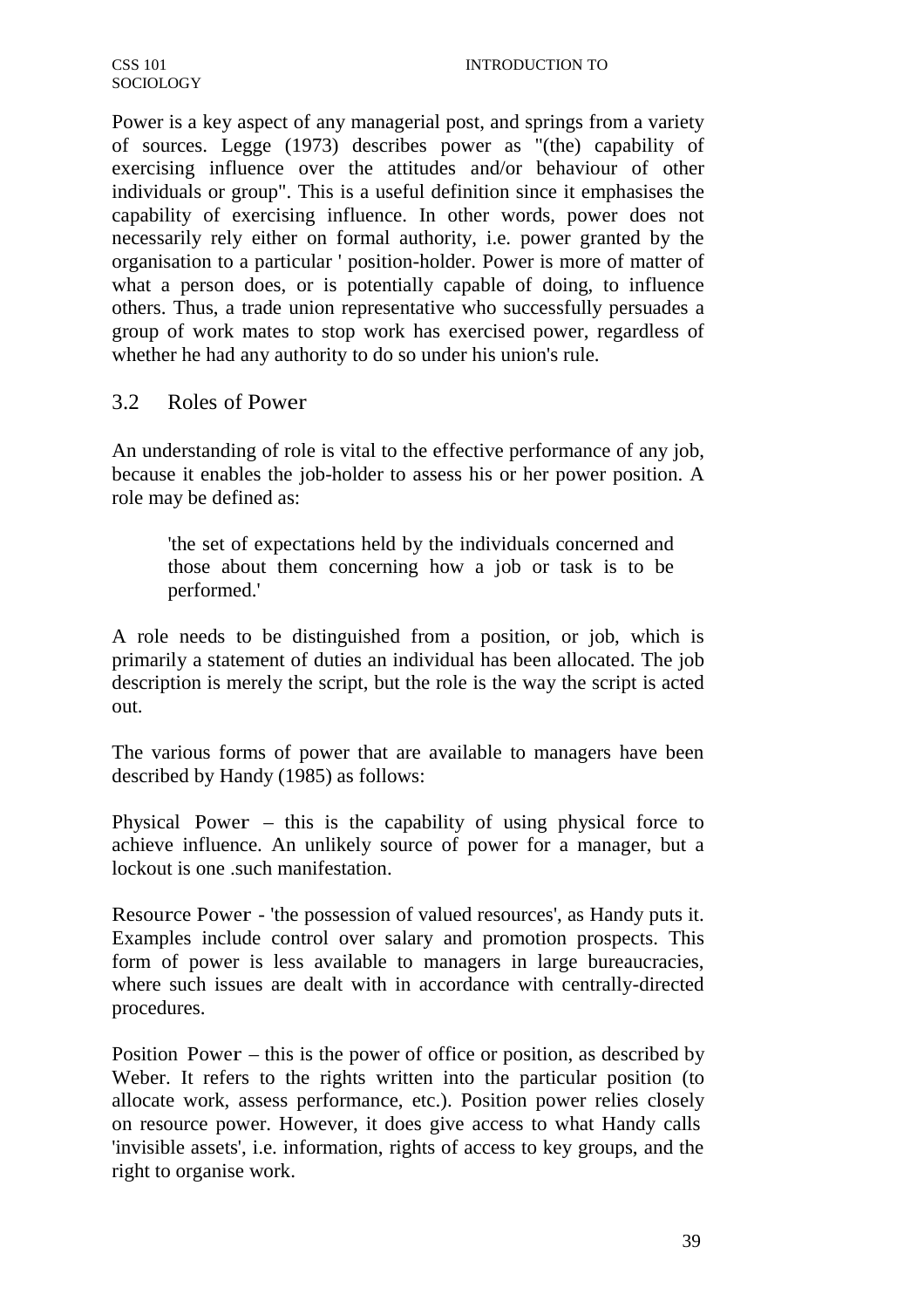CSS 101 **SOCIOLOGY** 

Expert Power – this arises from the possession of acknowledged expertise. This is power which, in effect to a position by those over whom it is to be used. Expert's power only exists if other people recognise it and value it.

Personal Power – this is the power of personality (charisma). Like expert power, it is only effective when it is recognised by those concerned.

Negative Power – this is the power to stop things happening, for example. Even lowly members of an organisation may have this form of power. It finds expression in the filtering or distorting of information. It tends to surface at times of low morale.

#### SELF-ASSESSMENT EXERCISE

Describe the forms of power known to you.

### 4.0 CONCLUSION

The possession of power, however achieved, is one thing. The use of power is another. As Legge puts it:

'.. .he (the manager) also needs sufficient political sensitivity to know how to relate the resources available to him to interests that are salient to those he wishes to influence'.

This political sensitivity represents the subjective dimension of power and on this the perception of one's role is crucial.

In this unit, we have dealt with the concept of power, and relationship between roles and power. Power has been described, as stated by Legge (1978) as the capability of exercising influence over the attitudes and/or behaviour of other individuals or groups. For your information, you should note that power is exercised when potential power wielders, motivated to achieve certain goals of their own, marshal in their power base resources (physical power, resource power, position power, expert power, personal power and negative power) that enable them to influence the behaviour of respondents by activating motives of respondents relevant to those resources and to these goals. This is done in order to realise the purpose of the power wielders, whether or not those are also the goals of the respondents.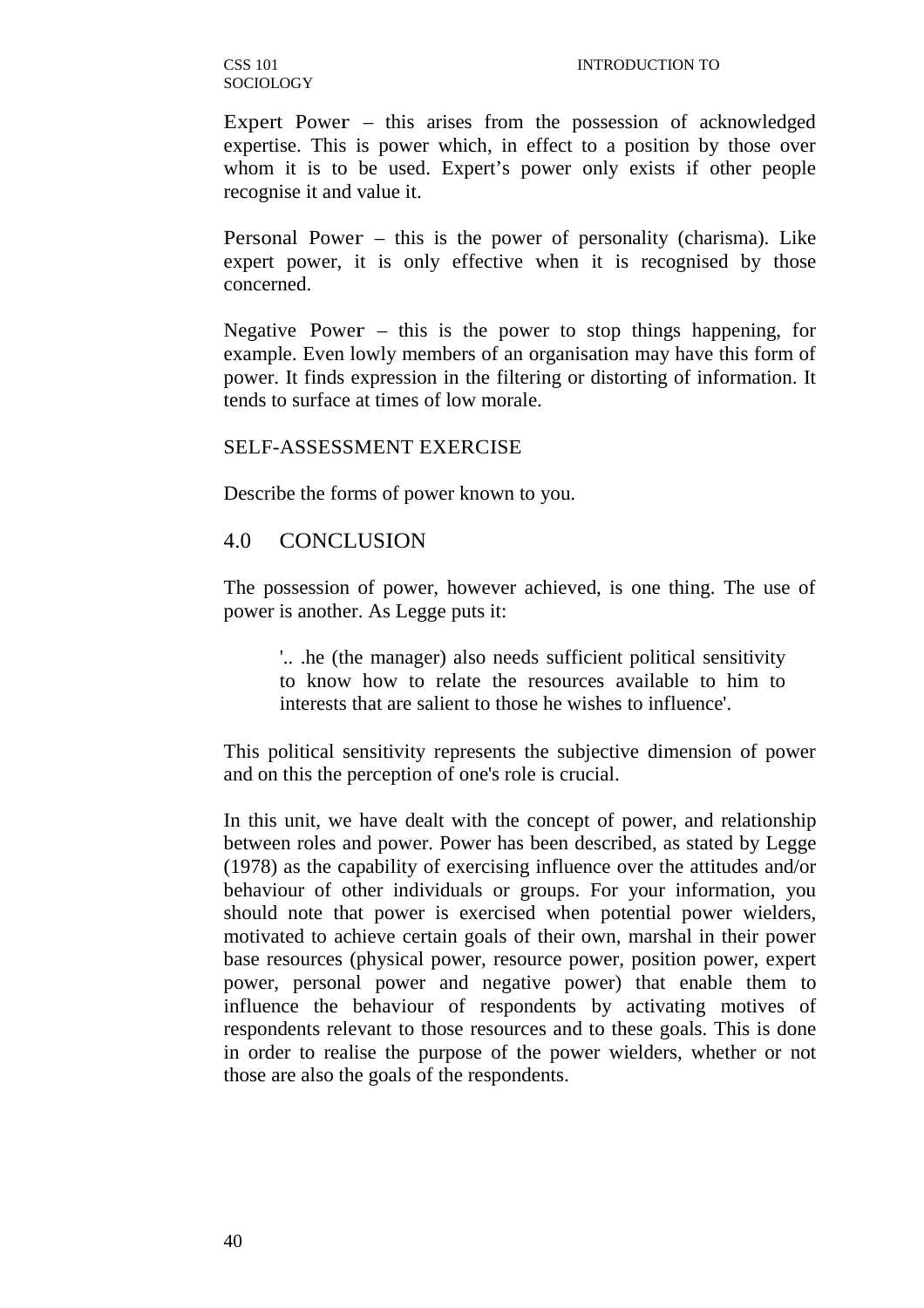# 6.0 TUTOR-MARKED ASSIGNMENT

- 1. What do you understand by the term "Power"
- 2. Describe the forms of power known to you.

# 7.0 REFERENCES/FURTHER READINGS

Handy, C. (1993). *Understanding* (4th ed.), Penguin.

Legge, K. 1978. *Power, Innovation and Problem-solving in Personnel Management.* McGraw-Hill.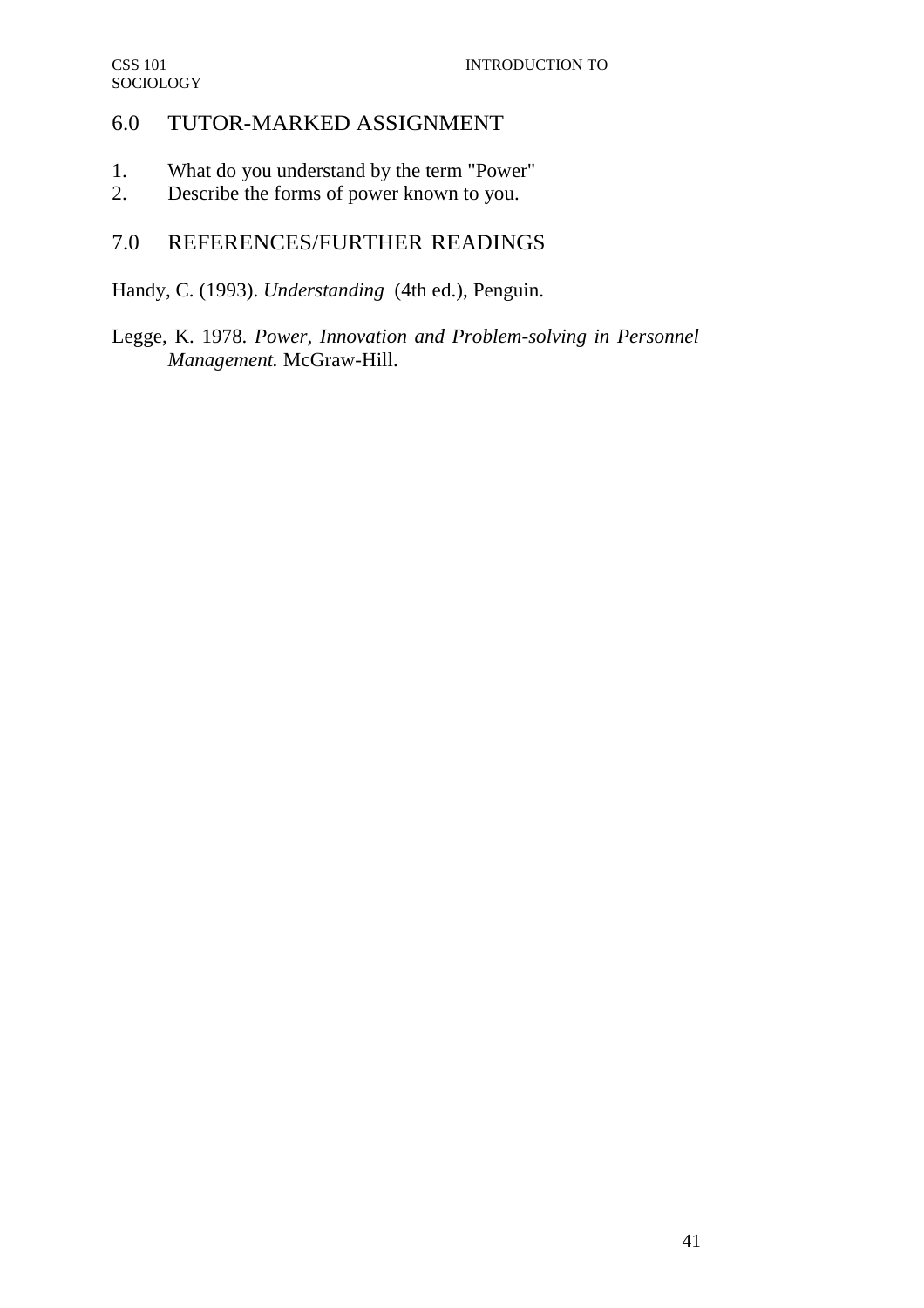CSS 101 SOCIOLOGY

### UNIT 4 AUTHORITY

#### **CONTENTS**

- 1.0 Introduction
- 2.0 Objectives
- 3.0 Main Content
	- 3.1 Defining Authority
	- 3.2 Types of Authority
- 4.0 Conclusion
- 5.0 Summary
- 6.0 Tutor-Marked Assignment
- 7.0 References/Further Readings

### 1.0 INTRODUCTION

Power is seen as the ability to control what other people do, even when they resist. In its raw form, power is the use of intimidation or physical coercion to force someone else to do one's bidding. All societies distinguish between the legitimate and the illegitimate use of power. For example in Nigeria today, most people consider it legitimate for the government to require that citizens pay income taxes but it is illegitimate for a politician to demand or accept a bribe.

Now coming to authority, sociologist uses the term authority to refer to the legitimate use of power. Authority depends on agreement that certain uses of power are valid and justified. Whereas power depends only on might, authority depends on cultural idea of what is right.

### 2.0 OBJECTIVES

At the end of this unit, you should be able to:

define and describe authority in detail; differentiate authority from power; and describe types of authority.

### 3.0 MAIN CONTENT

### 3.1 Definition of Authority

Authority has been identified as meaning legitimate use of power. It is depended on agreement that certain uses of power are valid and justified. This means further that not only by those who make decisions and issue commands can determine the validity and justifiability of authority, but also by those who are subject to those orders.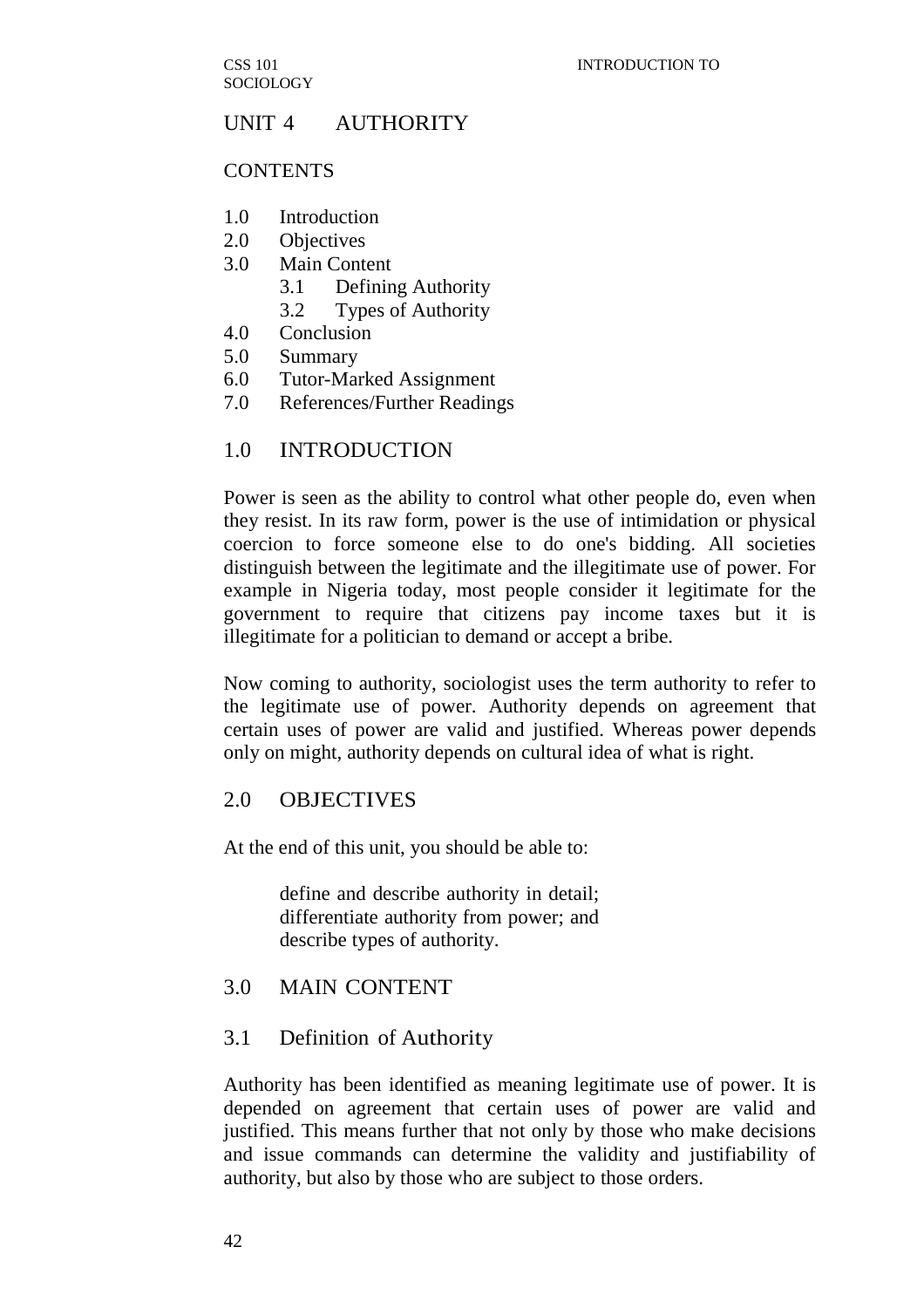One of the central functions of political institutions is to legitimized the ways in which power is exercised in a society. Nigerians, from example, usually assume that democracy -rule by the people -is the only legitimate form of government. But in different times and places, other political systems have enjoyed widespread popular support and voluntary allegiance.

# 3.2 Types of Authority

Max Weber (1946), identified three main sources of political legitimacy: traditional, charismatic, and rational-legal authority. Traditional authority is based on customs handed down through the generations. It is the sacred right of a king or queen, an emperor or tribal chief, to command his or her subject. In many cases, traditional authority is inherited. Although custom may impose some limits, traditional leaders are free to make unilateral decisions. A modern example of traditional leadership, although outside politics, is the Pope, whom many Roman Catholics recognise as the supreme authority on issues of morality.

Charismatic authority is based on special personal qualities. Charismatic leaders have no traditional or legal claim to power; indeed, they often oppose prevailing custom and existing laws. Their authority derives from their followers' belief that they have exceptional insight and ability or, perhaps, supernatural powers. Mahatma Gandhi, who used non-violent resistance to oppose British rule and lead India to independence, is an example of a charismatic leader. Another example is the Reverend Martin Luther King, Jr. Who viewed Gandhi as a model. Although King never held public office, he was considered the spokesperson for African Americans and he inspired collective action, against violent opposition, in the civil rights movement.

The third type of authority is Rational- Legal authority. In actual fact, rational-legal authority is derived from a formal system of rules or laws that specify who has the right to make which decisions and under what conditions. Authority is vested in the position or office, not in the person, who temporarily occupies that position, and the office-holder's authority is clearly defined and limited. For example, the President of Federal Republic of Nigeria does not have the authority to tell Nigerian coaples to limit their families to two children; our constitution protects individual liberty and our culture holds family matters as private.

## 4.0 CONCLUSION

Traditional, charismatic, and rational-legal authority are "ideal types", or abstractions of key characteristics. In practise, political systems depend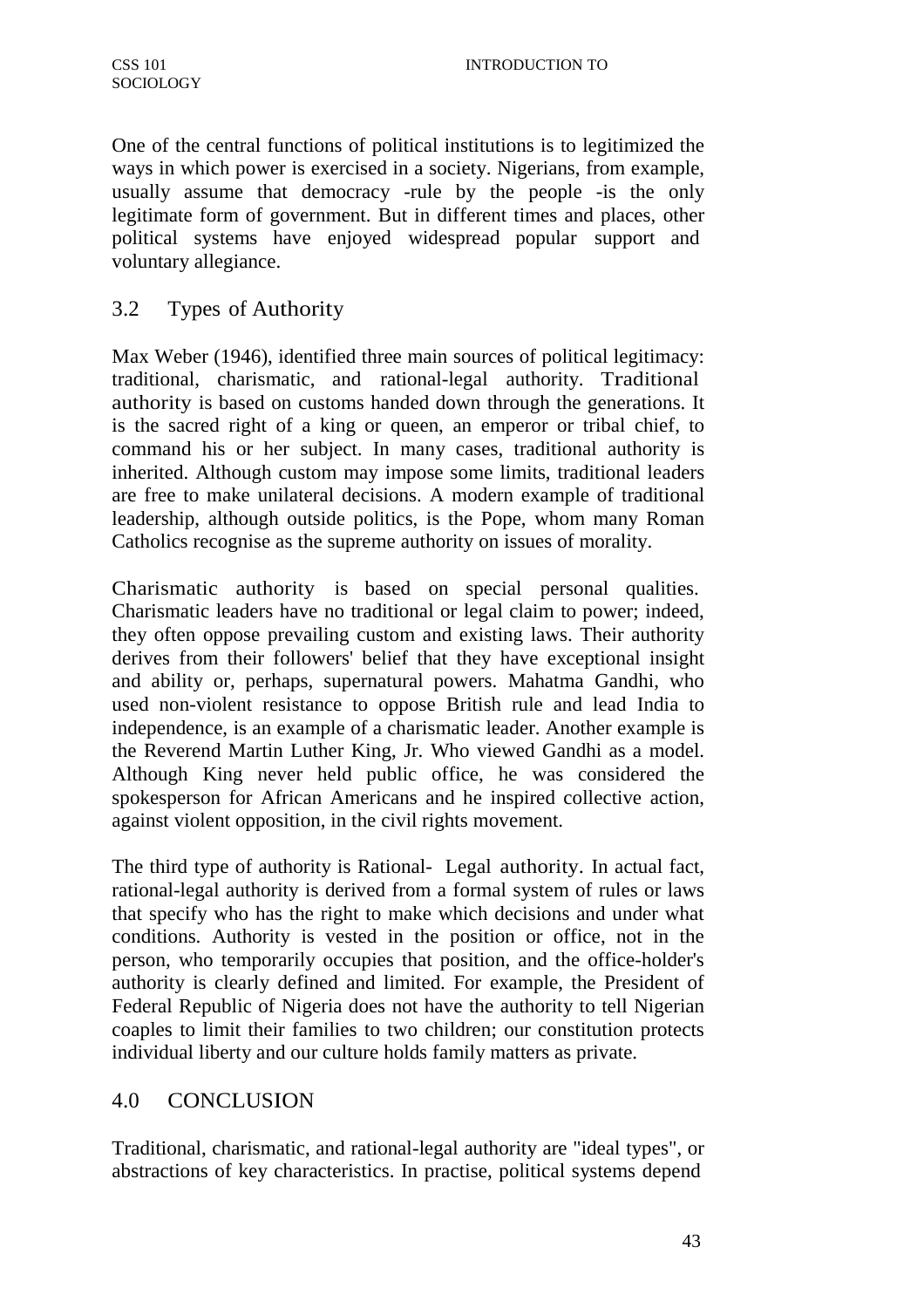on varying combinations of all tree. Charisma plays a role in who gets elected as President of the United States; once elected, the president has both rational -legal authority and traditional authority that accompanies this position.

Above all, it should be noted that authority is the right and duty to make decisions and the power to enforce them. It is power that is based on agreement by a majority of people in a society or group.

### 5.0 SUMMARY

In this unit, we have been able to explain in detail what is meant by authority, the difference between authority' and power, and types of authority. Authority has been described as legitimate use of power. Authority depends on agreement that certain use of power is valid and justified -not only by those who make decisions and issue commands but also by those who are subject to those orders. Three types of authority have been identified and these are: traditional authority, charismatic authority and rational-legal authority.

Traditional authority is an authority which derives from customs and traditions of a particular society. The authority of traditional rulers, for example, Obas, Obis and Emirs, is traditional. Charismatic authority is an authority which is based on the person's unique personal qualities which enables him to mobilise and lead people. Legal-rational authority is a type of authority which confers on the person the legal right to exercise that authority, for example, the authority of the president of Nigeria is legal -rational.

## 6.0 TUTOR-MARKED ASSIGNMENT

- 1 a. What do you understand by "Authority"?
- b. What is the difference between power and authority?
- 2. State and describe the three types of authority.

## 7.0 REFERENCES/FURTHER READINGS

Gelles, R..J. and Levine, A. (1996). *Sociology: An Introduction.* (6th ed.) McGraw Hill.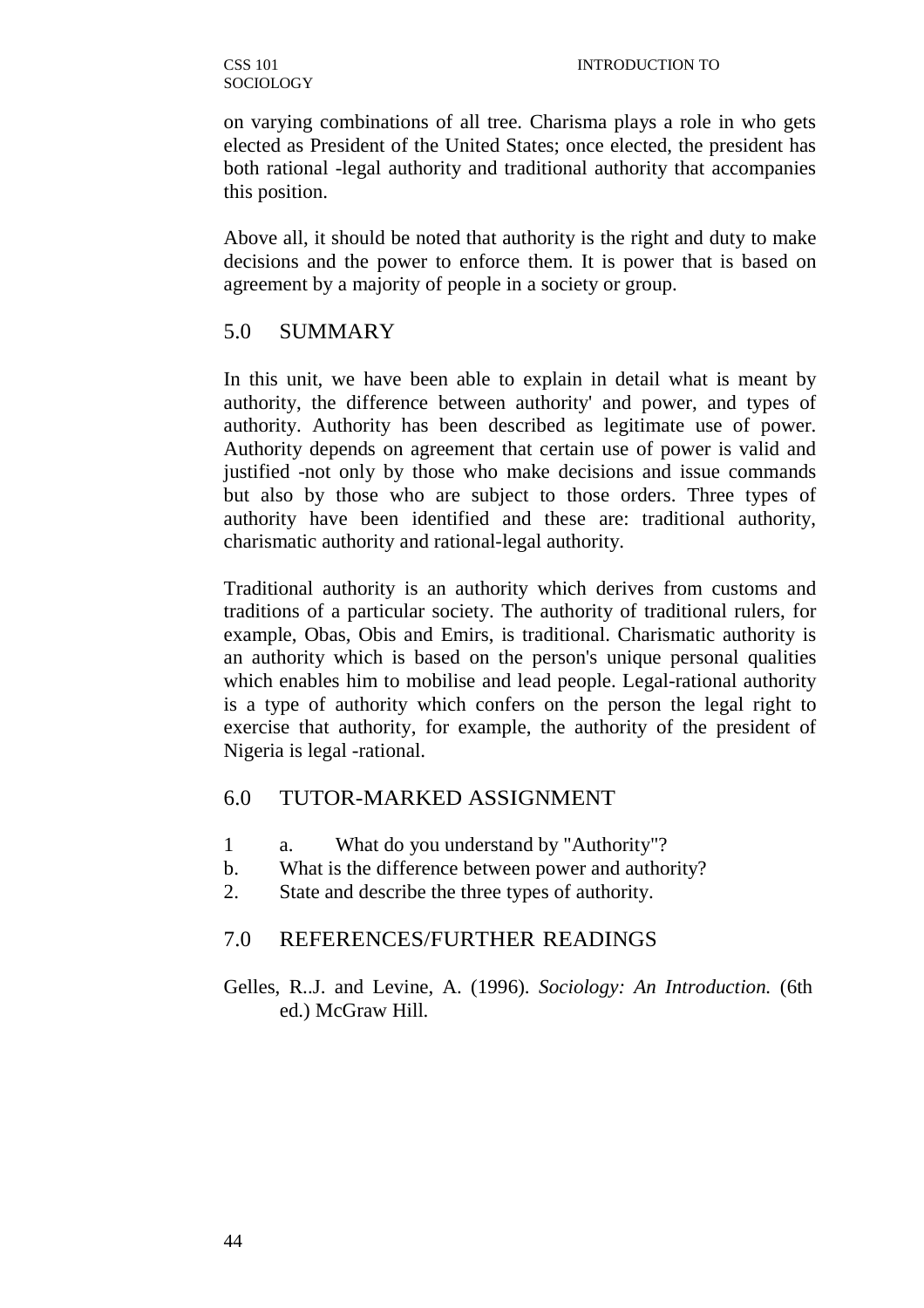# UNIT 5 LEADERSHIP

## **CONTENTS**

- 1.0 Introduction
- 2.0 Objectives
- 3.0 Main Content
	- 3.1 Definition of Leadership
	- 3.2 Leadership Theories
	- 3.3 Leaders versus Managers
- 4.0 Conclusion
- 5.0 Summary
- 6.0 Tutor-Marked Assignment
- 7.0 References/Further Readings

# 1.0 INTRODUCTION

Leadership is a vital element in the social relationships of groups at work. Groups need leaders and leaders need followers. The academic and management literature on leadership focuses almost exclusively on the individual traits, styles and behaviour that characterise the leaders. Some recent research in leadership has advanced beyond these more simplistic individual level models by calling attention to such things as "meaning -making" and "influence" and to the importance of understanding "followers". We are left wondering about the contexts in which creative, inclusive, inspiring individuals make sense of their work together.

We think of leadership as a dynamic process in which people come together to pursue changes, and in doing so collectively develop a shared vision of what the world (or some part or corner of it) should be like, making sense of their experience and shaping their decisions and actions. The role of articulating the vision of the group may be taken on by one individual or by several. It may be rotated or shared. The emergence of leadership is therefore, always a collective process of meaning-making.

# 2.0 OBJECTIVES

At the end of the unit, you should be able to:

define or describe leadership;. describe the major leadership theories; and differentiate leaders from managers.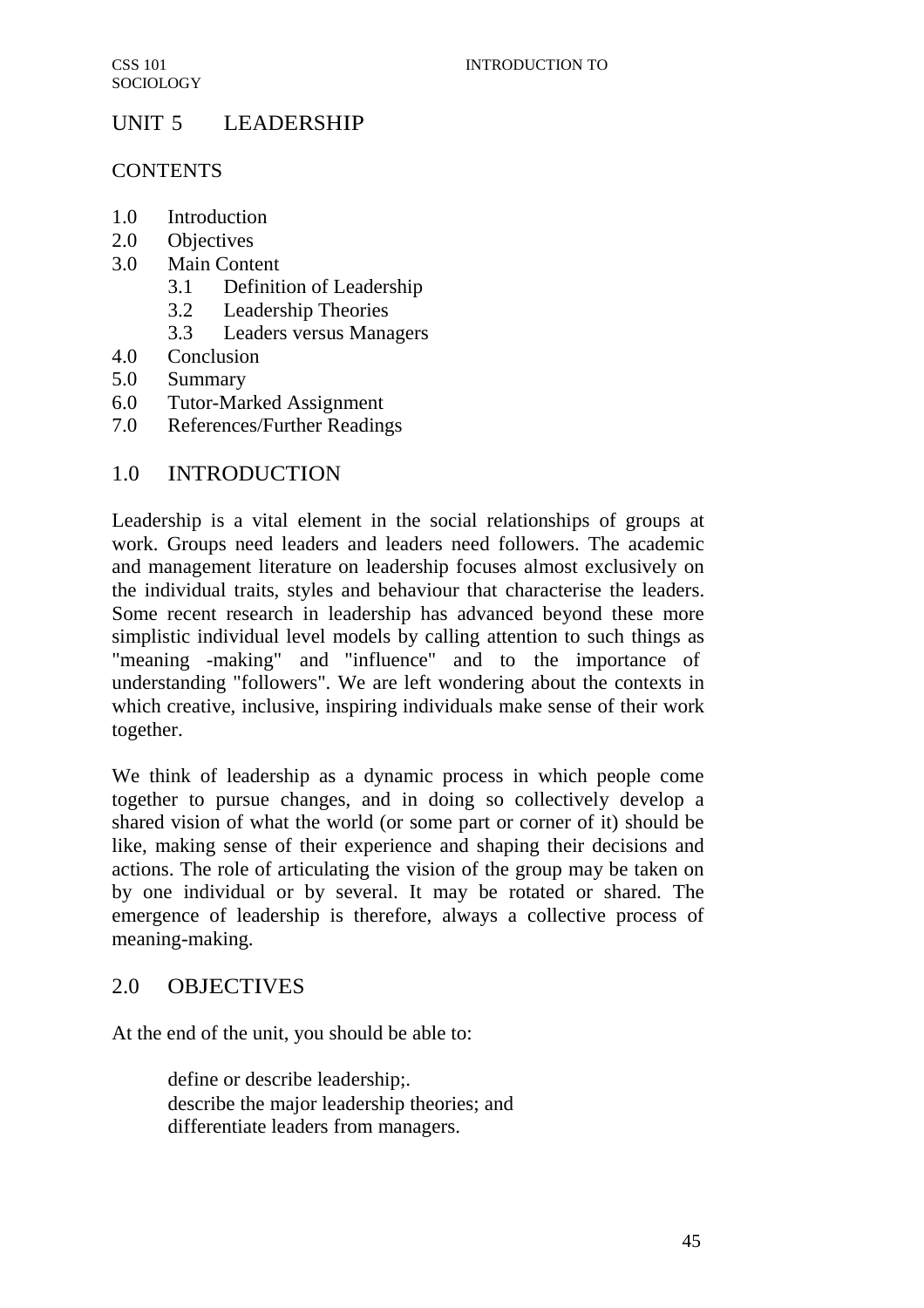### 3.0 MAIN CONTENT

#### 3.1 Definition of Leadership

Leadership is a concept that many people have written about but few have defined. However, a working definition is suggested as follows by Cole (1997):

"Leadership is a dynamic process at work in a group whereby one individual over a particular period of time, and in a particular organisational context, influences the other group members to commit themselves freely to the achievement of group tasks or goals"

This working definition encompasses several important features of leadership:

- 1) Leadership is a dynamic process, influenced by the changing requirements of the tasks, the group itself and the individual members. The implication of this is that there is no "one bestway' of leaders and leaders need to be able to exercise a range of behaviour to maintain their role effectively.
- 2) Leadership is not necessarily confined to one person, but may be shared between members. Usually, an appointed leader (e.g. manager) is nominally in charge of a group, but he or she may not always be the leader in practice.
- 3) The leader's principal role is to influence the group towards the achievement of group goals.
- 4) Leadership is exercised in, and influenced by, the particular set of circumstances which form the organizational context.

#### SELF-ASSESSMENT EXERCISE 1

What is leadership?

#### 3.2 Leadership Theories

Leadership itself, has been accompanied throughout time, by numerous theories, all claiming to answer the question: Are Leaders born or made? Those who accept the verdict, that leaders are born and not made, maintain:

"... that there are certain in-born qualities such as initiatives, courage, intelligence and humour, which altogether predestine a man to be a leader... the essential, pattern is given at birth" (Adler, 1991, p.4).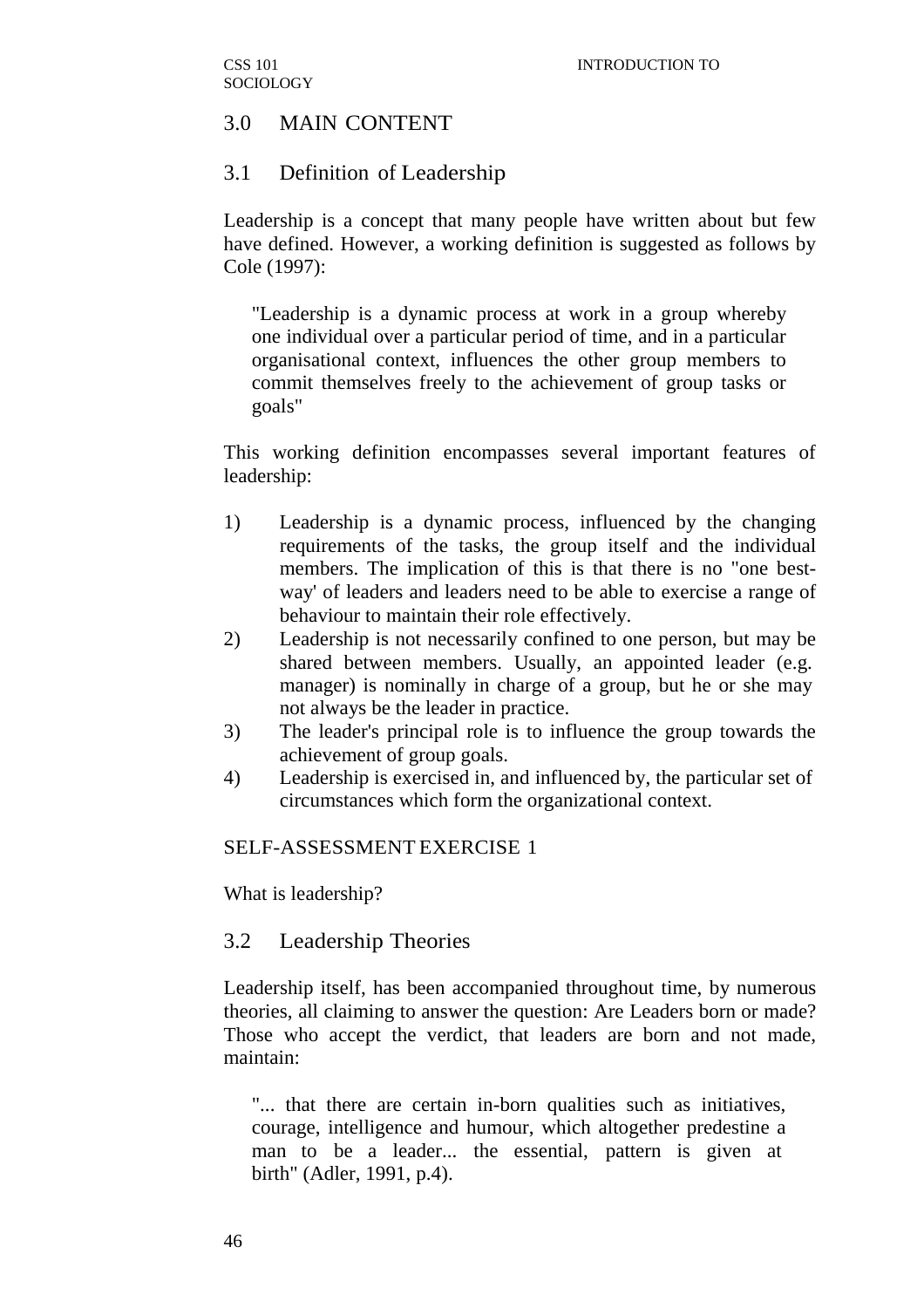Two leadership theories which concentrate on this point, are the greatman/greatwoman and the trait theories. The "'greatman/woman" theory involves its followers believing that major events, both nationally and internationally, are influenced by those persons in power.

The trait theory expand further on this conjecture, by concentrating on the personal characteristics of the leader. The theory, which until the mid-1940sformed the basis for most leaders, the list of which grew in length over the years, to include all manner of physical, personality and cognitive factors. including height, intelligence and communication skills. However, few traits emerged to conclusively differentiate leaders from non-leaders. The traits an individual has may increase the probability that a person will become a leader though whether such leadership is guaranteed, is uncertain. Nevertheless, it can be seen to be true that some people are more likely than others to assume leadership positions.

However, this theory still did not answer, why one member of a group emerged as the leader, rather than another, or why one particular leader proved to be better in some situations than another. The emergence of a related theory, the interactionist approach, attempted to explain the existing anormalies.

The interactionist theory, proposed that both the characteristics of the individual, and the situation in which the group found itself, accounted for whom would become the leader. Resulting from this theory, was the view that leaders are both born and made, due to the leader requiring certain abilities and skill, but as the situation and the needs of the group changed, so too the person acceptable as leader changed.

### SELF-ASSESSMENT EXERCISE 2

Describe the two theories explaining the concept of leadership.

## 3.3 Leaders versus Managers

Most people view leadership as being associated with the role of a manager. However, there are some, who suggest that leaders and managers are not equal positions. It has been said, that leading and managing involve separate and distinct behaviours and activities. Leaders and managers, these sources continue, vary in their orientation towards goals, conceptions about work, inter-personal style and selfperceptions.

Leadership has been described as being one aspect of what a manager does; but certainly not all of it. Managers, they assert, fulfill four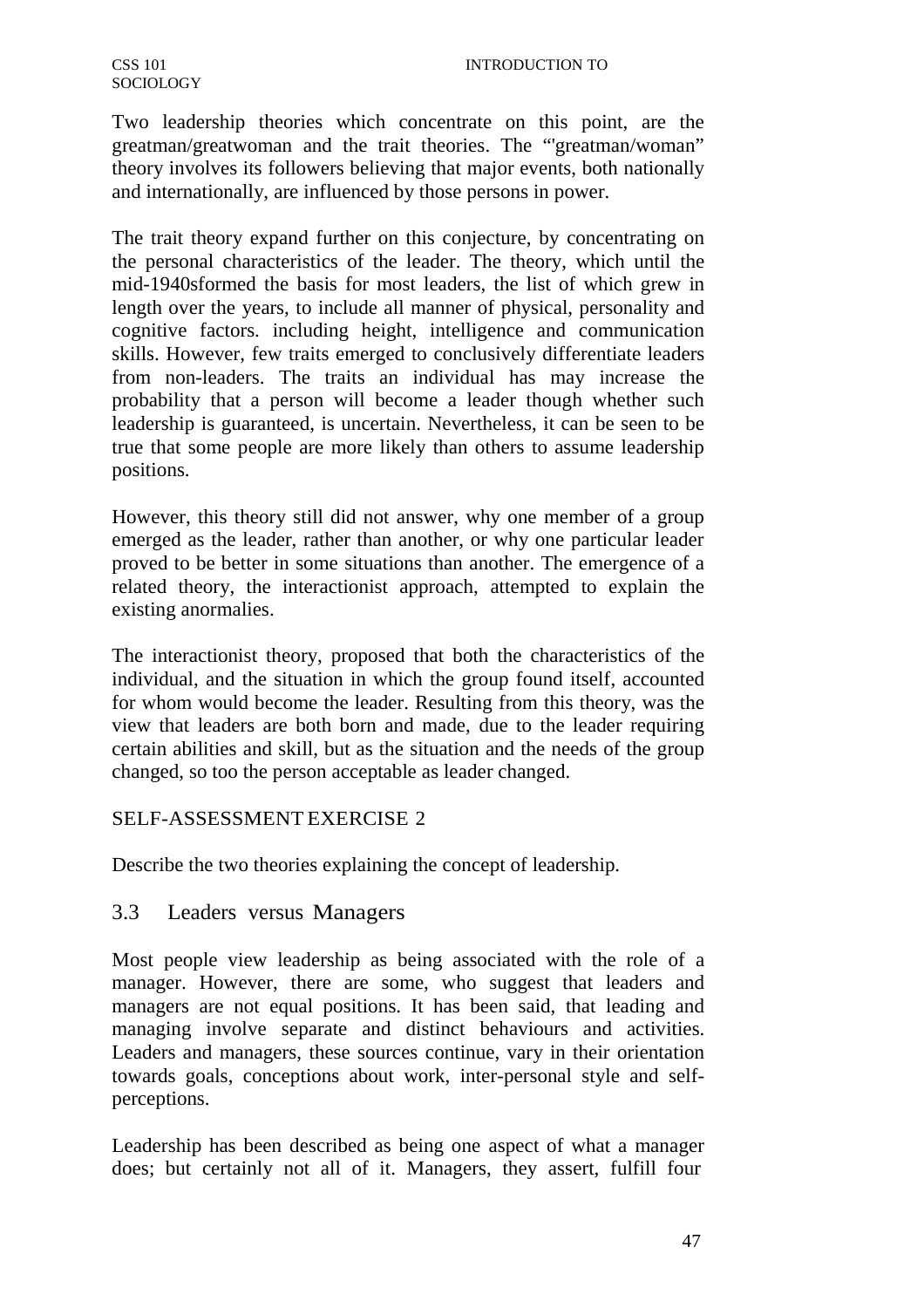functions, namely: planning, organising, controlling and leading. Thus leading aspect of management, involves influencing subordinates towards the achievement of organisational goals.

It is necessary here to point out that a manager may not necessarily be a group's leader. While a manager of a group performs activities of a planning, organising and controlling nature, the real leader may be one of his/her sub-ordinate.

In essence, managers, we can summarise, can in certain situations, be leaders, however, leadership is only one aspect of their function. Some people have the capacity to become excellent managers, but not strong leaders, others have great leadership potentials but for a number of reasons, have great difficulty becoming strong managers. Both leading and managing are desired aspects in a group situation, i.e. in a group situation, both shall be present, in order for the group to become an efficient and effective body.

### SELF-ASSESSMENT EXERCISE 3

What is the relationship between managing and leading?

### 4.0 CONCLUSION

Academic research on leadership- mostly done in applied psychology and management - has shifted its focus overtime from defining leadership as a trait or a behaviour, to defining it as a relationship, and in some cases as an activity. But most accounts of leadership still tend to emphasize traits, styles and contingency theories in an effort to formulate what makes X rather than Y a "good leader". Even in the more recent accounts, where leadership is linked to influence -how to most effectively mobilise others -or to transformational actions that recognise the value of culture, the heroic view of leadership tends to remain unchallenged.

## 5.0 SUMMARY

In this unit, we have been able to define leadership and we have also discussed the major theories of leadership in addition with comparing leaders and managers. While the term leadership is seen as a process of influence between a leader and his followers to attain group, organizational and societal goals, a leader is defined as "someone who occupies a position in a group, influences others in accordance with the role expectation of the position and co-ordinates and direct the groups in maintaining itself and reaching its goals.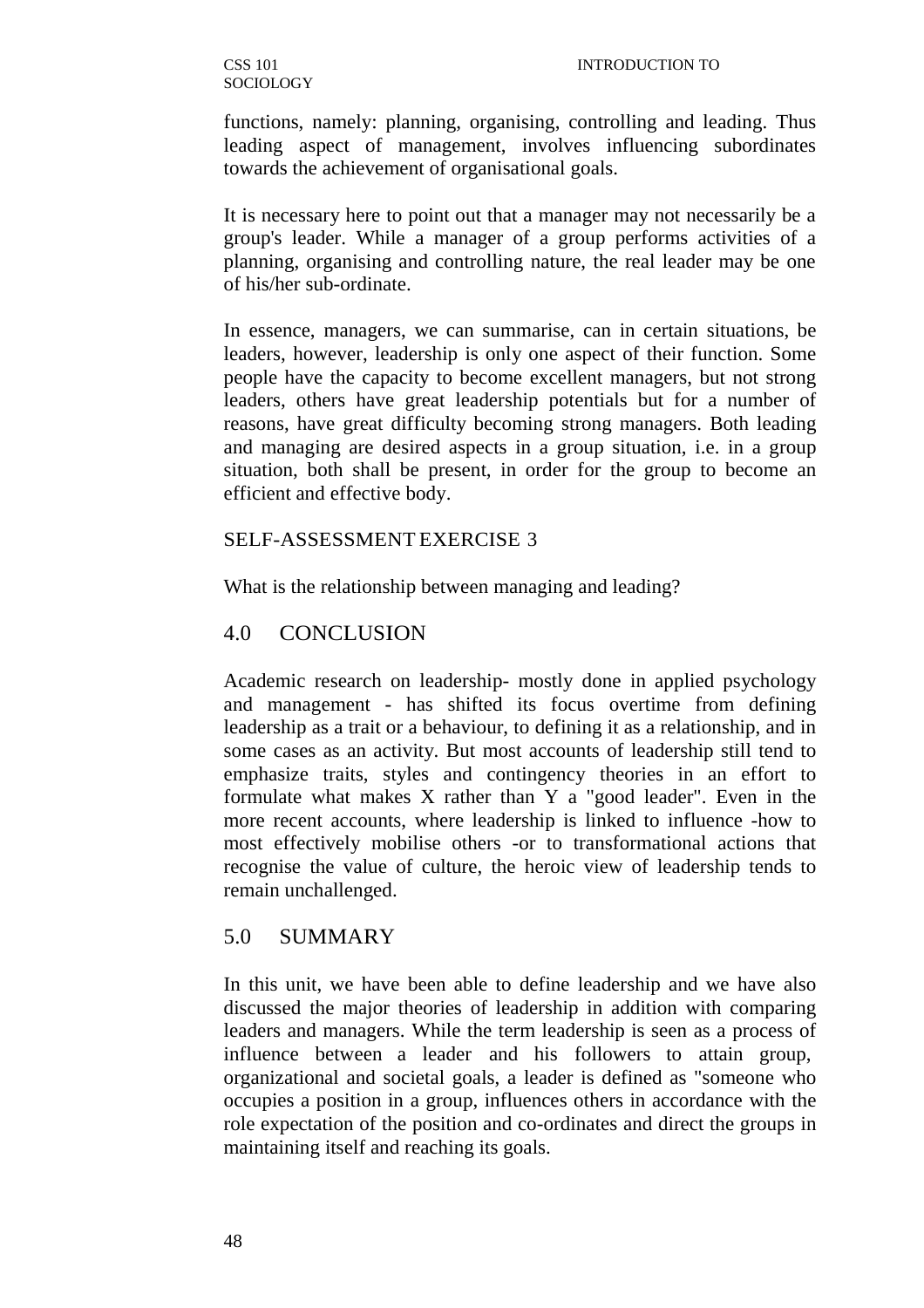## 6.0 TUTOR-MARKED ASSIGNMENT

- 1. What do you understand by the term "Leadership"? State ten (10) good characteristics of a leader.
- 2. Differentiate between trait theories and interactionist theory of leadership.

# 7.0 REFERENCES/FURTHER READINGS

- Adler, R.B. & Rodman, G. (1991). *Understanding Human Communication.* Holt Rhinehart and Winston, Forth Worth: Texas.
- Cole, E.A. (1997). *Personnel Management: Theory and Practice.* London: Letts Educational: Aldirie Place, (4th ed.).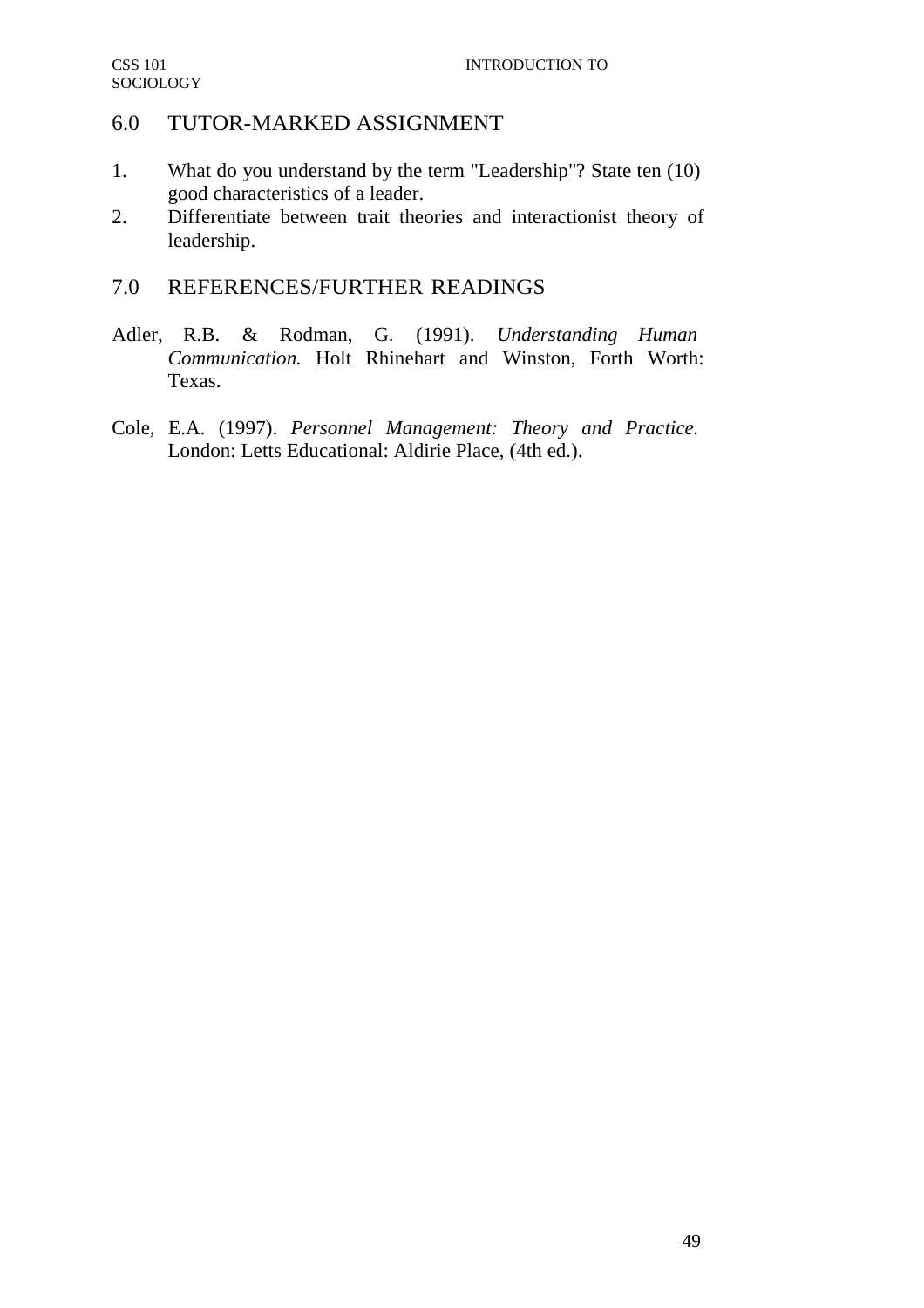CSS 101 SOCIOLOGY

#### MODULE 3

- Unit 1 Social Organisation
- Unit 2 Group
- Unit 3 Social Differentiation
- Unit 4 Religion
- Unit 5 Social Interaction

### UNIT 1 SOCIAL ORGANISATIONS

## **CONTENTS**

- 1.0 Introduction
- 2.0 Objectives
- 3.0 Main Content
	- 3.1 Meaning of Social
	- 3.2 Levels of Social
	- 3.3 The Roles of Individuals in Social
- 4.0 Conclusion
- 5.0 Summary
- 6.0 Tutor-Marked Assignment
- 7.0 References/Further Readings

### 1.0 INTRODUCTION

Social organization is an important area of study by the social scientists. You should bear with me that all societies are , some simple, others complex. It is a thing of interest to note that social organization gives the basis for maintaining order in a society and for predicting its behaviour as well as those of its members. You should note that it is usually being emphasised that the units in social organization could be individuals, institutions or . A social organization can be organization or . The form which a social organization takes has to do with its complexing and its defined or vagues, simple or multiple, but changing functions.

### 2.0 OBJECTIVES

At the end of this unit, each student is expected to have better understanding of:

what is meant by social organization; levels of social ; and the roles of individuals in social organization.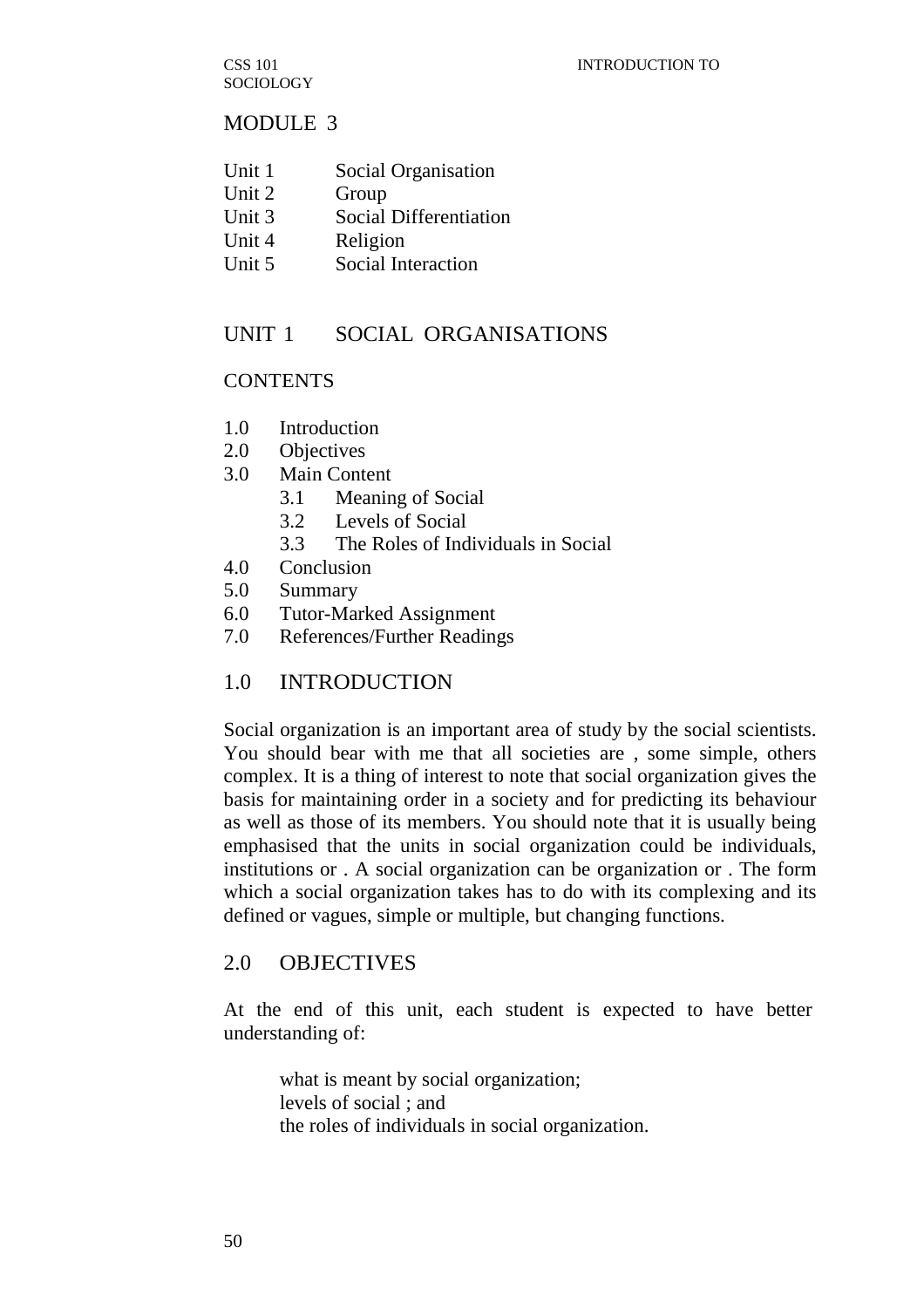# 3.0 MAIN CONTENT

## 3.1 Meaning of Social

Social organization has been considered by social scientists as indicating an organization in which individuals and relationships are ordered with reference to the goals of the society concerned. Social organization is said to have two aspects which include, first, the form of structure which relates to the fact that all the individuals and institutions that compose a society are given sizes and positions which functions in an interrelated pattern.

Secondly, social organization has been seen as a process. This has to do with the order of the social organization i.e. how the components of the society are ordered. As a matter of fact, social organization is said to be dynamic. Usually, there is growth, and adaptation in the structure as well as in the functions of any social organization.

## SELF-ASSESSMENT EXERCISE 1

Describe what is meant by social organization.

## 3.2 Levels of Social

There are three levels of social, namely: inter-personal level, group level and the total level of the society. The inter-personal level usually occurs between persons, it is the most elementary form of social organization. Examples of interpersonal level of relationship include a teacher and his/ her students, a father and his children, a pastor and his followers; a leader and his followers, etc. You should note that to study adequately social organization in any society, there is need for adequate knowledge of inter-personal relations.

The group level of social organization relates to a large number of people whose interests vary. When group relations are adequately studied, then people's attention to major areas of social conflict can be easily directed. Apart from this, it should be noted that social scientists particularly Sociologists, Social psychologists, etc. are usually interested on group behaviour.

The third and highest level of social organization, total level of the society, is made up of both interpersonal and inter-group relations. The inter-play between various groups is part of the organization at the societal level. You should bear in mind that it is at this level that various personal, institutional and group roles are related to one another.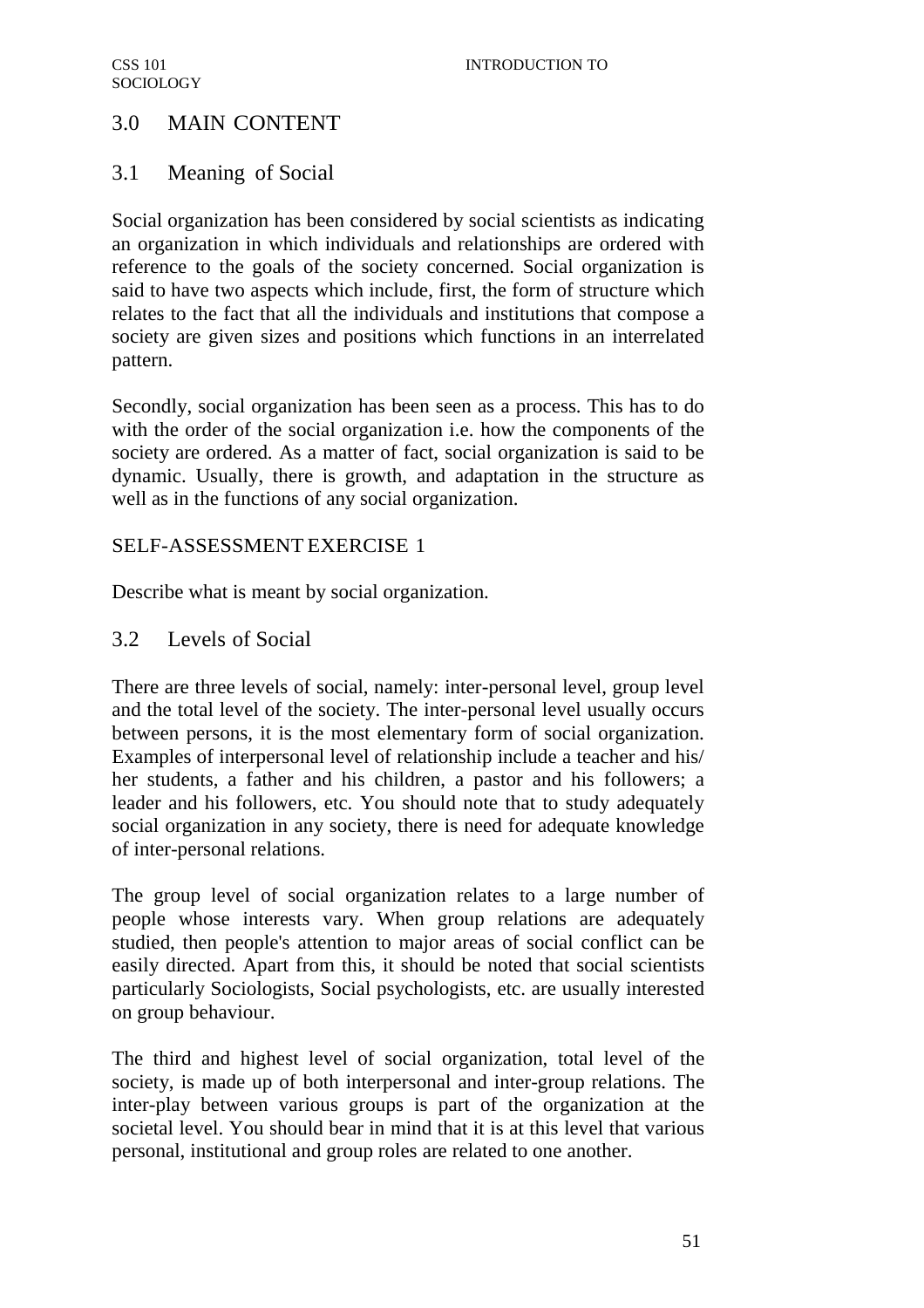#### SELF-ASSESSMENT EXERCISE 2

Describe the levels of social.

### 3.3 The Roles of Individuals in Social

Different individuals or institutions are not equally talented or equipped to function or perform adequately effectively. Social organization, however, recognizes and utilizes these inequalities amongst the components of any given society. This means that social organization signified some notions of division of1abour, of social differentiation and of differences in thecapabilities of individuals. Obviously, the individual differences can be the result of physiological or hereditary elements or environmental factors.

On this note, social organization recognizes the importance of division of labour. People and institutions are arranged into different positions and roles which they hold in the service of the whole unit. Through this, the best in everybody is being utilized. As a matter of fact, every individual is given the opportunity to contribute his or her skill or ability in the activity in which he or she has been considered capable and fit for. Therefore, it is now interesting to note that social organization is an organization of roles. Every individual is a role player in any given society. Bodies such as school, church, mosque, military, police, etc are role players in any given society. For example, within government, there are role players in the executive arm of government, legislative arm of government and judiciary arm of government.

In addition, in our secondary school system, the role players include the principal, a number of vice- principals, Heads of Department, School Counsellors, some student representatives, etc.

A major point you should be aware of is that the various roles are not played just haphazardly. On this note, it is, therefore, the concern of social organization in ensuring that roles are ordered and also that positions are duly regulated.

#### SELF-ASSESSMENT EXERCISE 3

Explain what you understand by the role of individuals in social organization.

### 4.0 CONCLUSION

Social organization has been regarded as an important area for maintaining orderliness and possible prediction of human behaviour in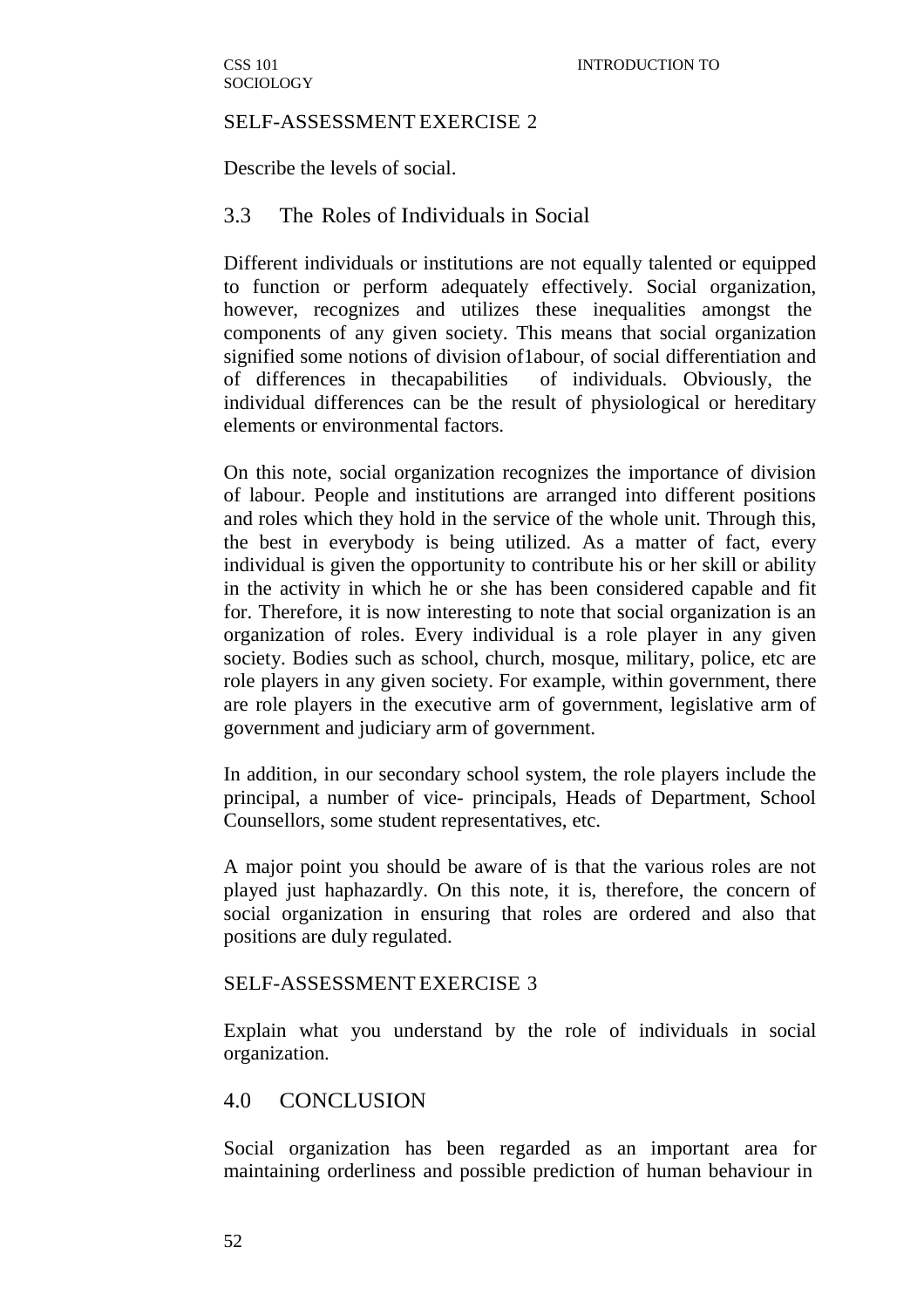any society. It emphasises the importance of division of labour which gives room for individuals to contribute their quotas to the functioning of a society based on their levels of skill and knowledge.

## 5.0 SUMMARY

In this unit; efforts has been made to define social organization and explain the levels of social organization. Efforts have also been made to describe the role of individual in social organization. Social organization has been described as an organization in which individuals and relationships are ordered with reference to the goals of the society. It is also being described that social organization is of three levels: interpersonal level, group level and the total level of the society.

It was also said that in social organization, the best of everybody is utilised in that every individual is given the opportunity to contribute his or her talent or labour in any activities he is considered capable and fit for.

# 6.0 TUTOR-MARKED ASSIGNMENT

- 1 a. What do you understand by the term Social organization?
- b. Describe the roles of individuals in Social organization.
- 2. Describe the levels of social organization.

## 7.0 REFERENCES/FURTHER READINGS

Giddens, A. (1993). *Sociology: An Introduction.* Polity Press in Association with Blackwell Publishers. (2nd ed.).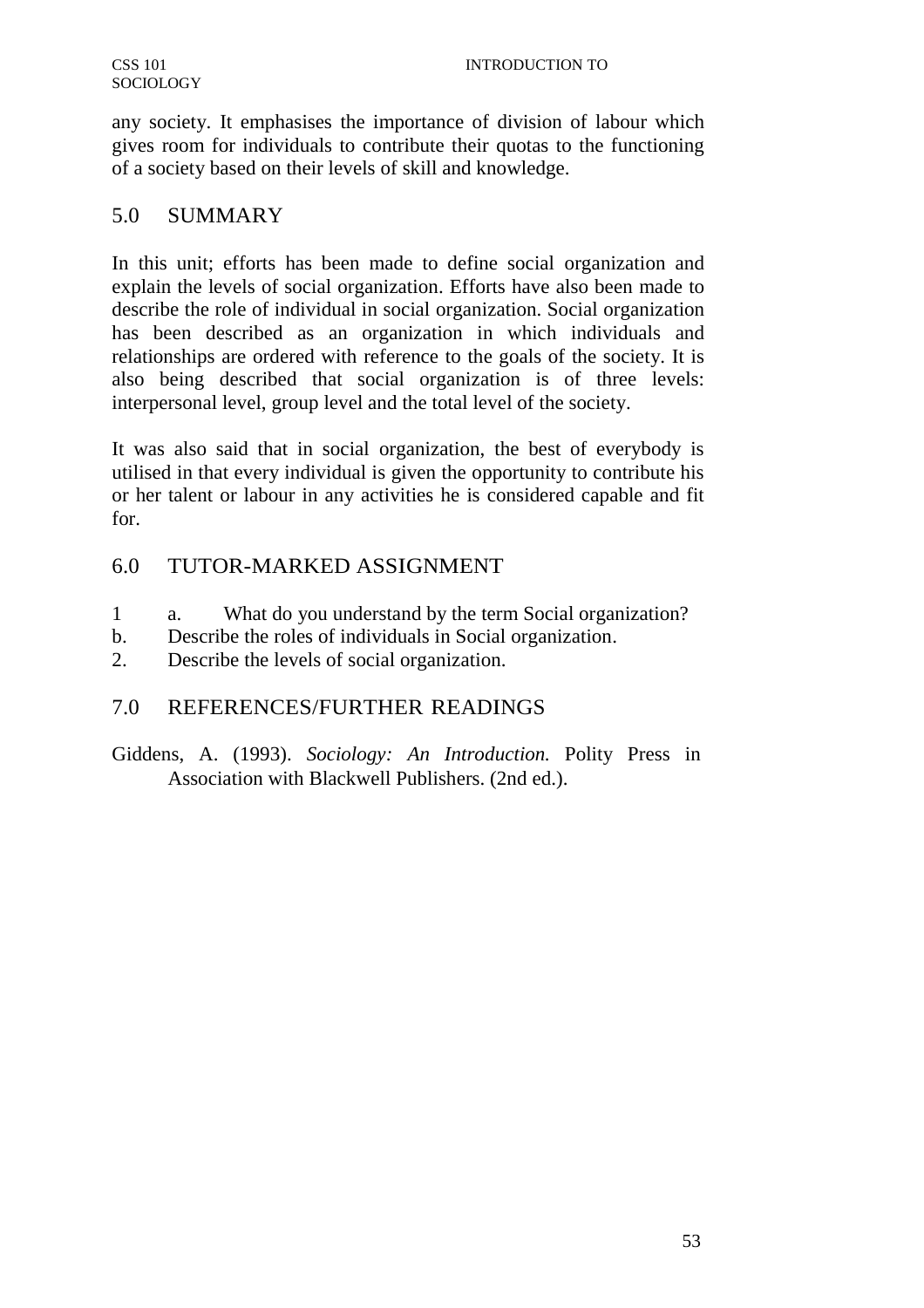### UNIT 2 GROUPS

#### **CONTENTS**

- 1.0 Introduction
- 2.0 Objectives
- 3.0 Main Content
	- 3.1 Definition of Group
		- 3.1.1 Informal and Formal Group
		- 3.1.2 Primary and Secondary Group
		- 3.1.3 In-Group and Out-group
		- 3.1.4 Group Cohesiveness
		- 3.1.5 Group Effectiveness
		- 3.1.6 Team Process
- 4.0 Conclusion
- 5.0 Summary
- 6.0 Tutor-Marked Assignment
- 7.0 References/Further Readings

### 1.0 INTRODUCTION

In the beginning, God made an individual- and then he made a pair. The pair formed a group, together they begat others and thus the group grew. Unfortunately, working in a group led to fiction, the group disintegrated in conflict and Cain settled in the land of Nod -there has been trouble with groups ever since. When people work in groups, there are two quite separate issues involved. The first is the task and the problems involved in getting the job done. Frequently, this is the only issue which the group considers. The second is the process of the group work itself: The mechanisms by which the group acts as a unit and not as a loose rabble. However, without due attention to this process, the value of the group can be diminished or even destroyed; yet with a little explicit management of the process, it can enhance the worth of the group to the many times the sum of the worth of its individuals. It is this synergy which makes group work attractive in corporate organisation despite the possible problems (and time spent) in group formation.

#### 2.0 OBJECTIVES

At the end of this unit, you should be able to:

define group, why a group, and process of group development; differentiate between informal and formal group; differentiate between primary and secondary group; differentiate between "in-group and out-group"; understand what is meant by group cohesiveness;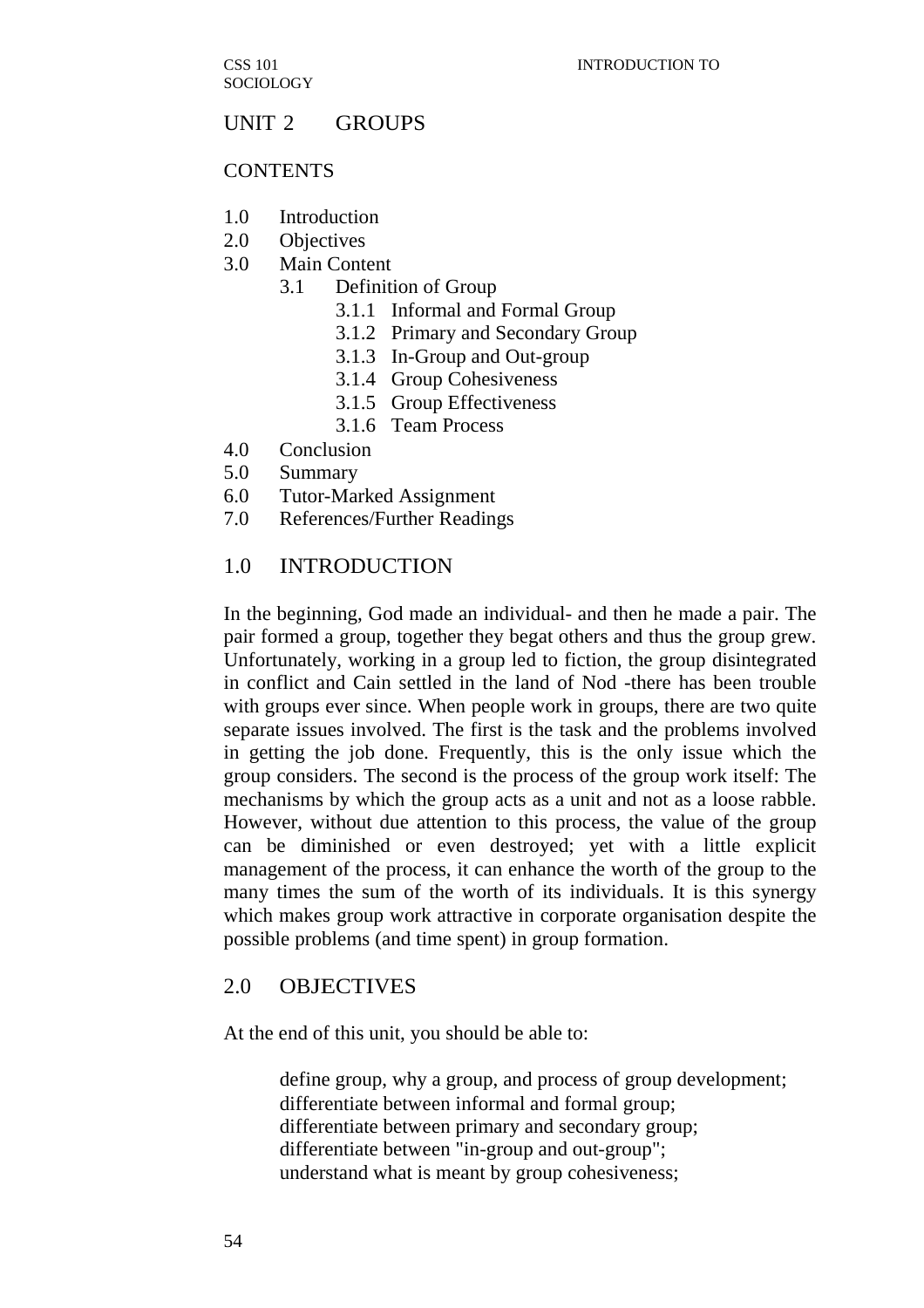describe group effectiveness and factors encouraging it; and describe team processes.

# 3.0 MAIN CONTENT

# 3.1 Definition of Group

A group of people working in the same room, or even on a common project, does not necessarily involve the group process. If the group is managed in a totally autocratic manner, there may be little opportunity for interaction relating to the work; if there is functioning within the group, the process may never evolve. On the other hand, the group process maybe utilised by normally distant individuals working on different projects.

Schein (1965) defines a group as any number of people who (1) interact with one another, (2) are psychologically aware of one another, and (3) perceive themselves to a group. In his view, these three conditions need to be fulfilled if a group is to be distinguished from a random collection of individuals. Schein also assumed that groups share some common aim or purpose. Workgroups, for example, have a clear purpose, spelt out in the picture of the tasks assigned and the standards to be achieved.

Why a Group?

Groups are particularly good at combining talents and providing innovative solutions to possible unfamiliar problems. In cases where there is no well-established approach/procedure, the wider still and knowledge set of the group has a distinct advantage over that of the individual. In general, however, there is an over-riding advantage in a group-based work force which makes it attractive to Management: that it engenders a fuller utilisation of the work force.

A group can be seen as self-managing unit. The range of skills provided by its members and the self- monitoring which each group performs makes it a reasonably safe recipient for delegated responsibility. Even if a problem could be decided by a single person, there are two main benefits involving the people who will carry out the decision. Firstly, the motivational aspect of participating in the decision will clearly enhance its implementation. Secondly, there may well be factors which the implementer understands better than the single person who could supposedly have decided alone.

More indirectly, if the lowest echelons of the workforce each become trained, through participation in group decision making, in an understanding of the companies' objectives and work practices, then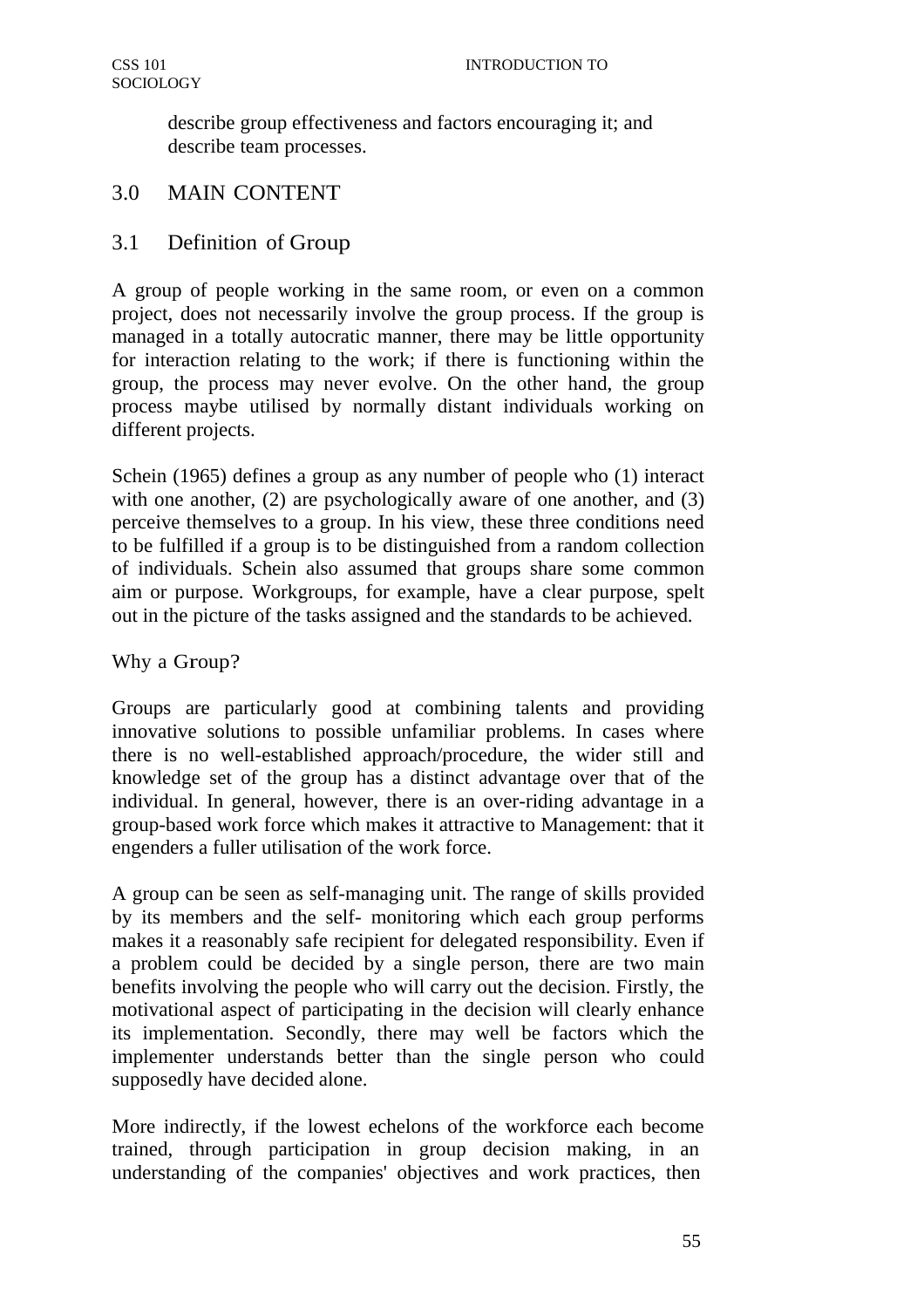each will be better able to solve work-related problems in general. Further they will also individually become a safe recipient for delegated authority which is exemplified in the celebrated right of Japanese car workers to halt the production line.

From the individual's point of view, there is the added incentive that through belonging to a group, each can participate in achievements well beyond his/her individual potential. Less idealistically, the group makes provision for an environment where the individual's self-perceived level of responsibility and authority is enahanced, in an environment where accountability is shared: thus providing a perfect motivator through enhanced self-esteem coupled with two stresses.

Group Development

How does a group develop? This is the next question to be answered. As a matter of fact, it is common to view the development of a group as having four stages:

Forming Storming Norming Performing

Forming is the stage when the group first comes together. Everybody is very polite and very dull. Conflict is seldom voiced directly, mainly personal and definitely destructive. Since the grouping is new, the individuals will be guarded in their own opinions and generally reserved. This is particularly so in terms of the more nervous and/or subordinate members who may never recover. The group tends to defer to a large extent who emerge as leaders.(pool fools). Now can you flashback on what happened to you when you joined a particular group (i.e. may be social or religious group)? How did you relate with other members of this group? How did they relate to you also? These are meant for you to think over.

Storming is the next stage, when all Hell breaks loose and the leaders are lynched. Factions form, personalities clash, no one concedes a single point without first fighting tooth and nail. Most importantly, very little communication occurs since no one is listening and some are still unwillingly to talk openly. True, this battle ground may seem a little extreme for the groups to which you belong.

The next stage is Norming. At this stage the sub-groups begin to recognise the merits of working together and the in-fighting subsides. At this stage, since a new spirit of co-operation is evident, every member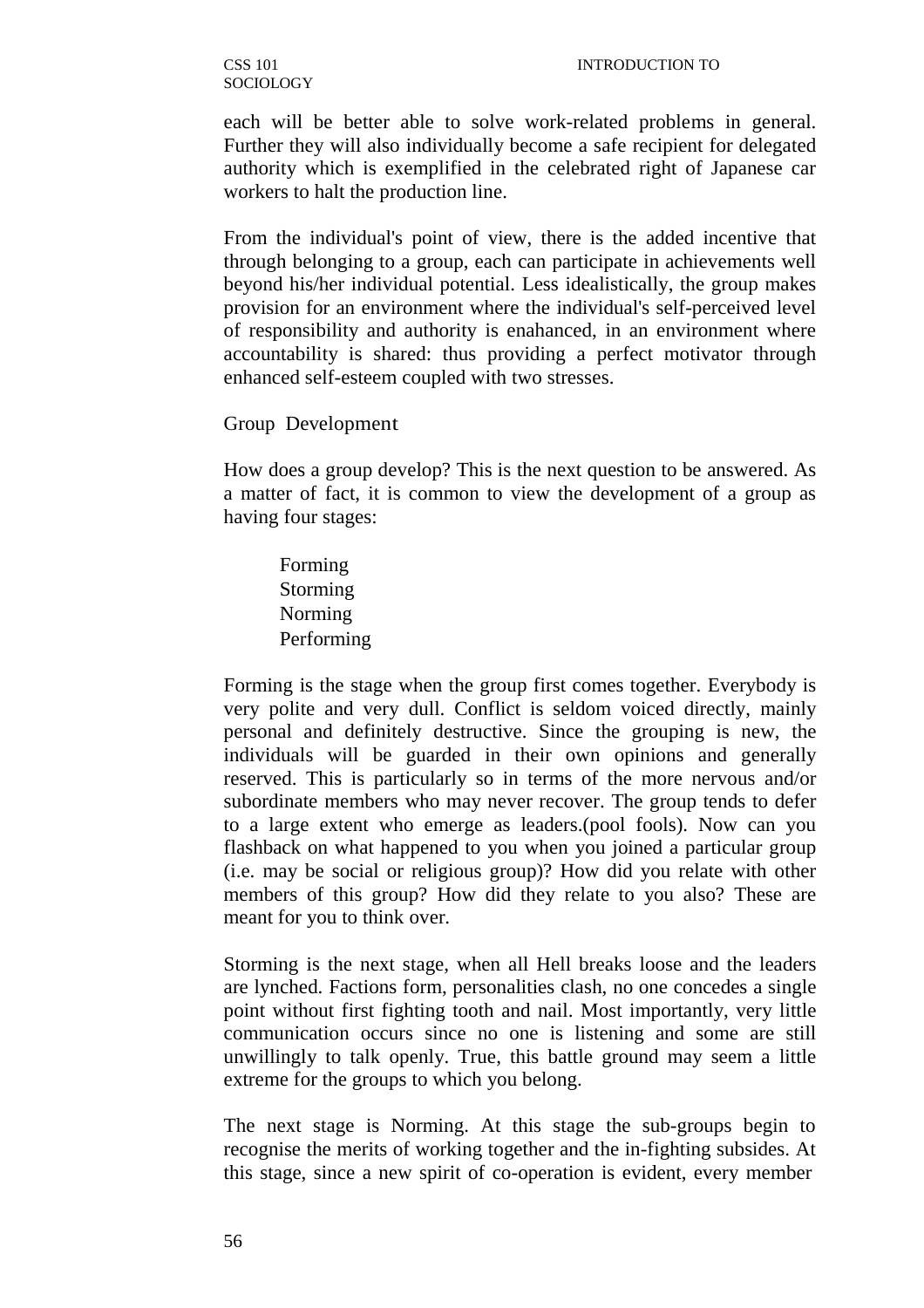begins to feel secure in expressing their own view points and these are discussed openly with the whole group. The most significant improvement is that people start to listen to each other. Work methods become established and recognized by the group as a whole.

And finally; performing this is the culmination, when the group has settled on a system which allows free and frank exchange of views and a high degree of support by the group for each other and its own decisions.

In terms of performance, the group starts at a level slightly below the sum of the individual's levels and then drops abruptly to its nadir until it climbs during norming to a new level of performing which is (hopefully) well above the start.

## SELF-ASSESSMENT EXERCISE 1

- i. Distinguish a group from a random collection of individuals.
- ii. Explain the stages of group development.
- iii. Why is group formed? Explain why you formed the group you belong to.

## 3.1.1 Informal and Formal Groups

'Formal' or official groups are groups forming a pair of the organizational structure, established by management to see to the smooth running of the organization. For example, in a banking industry, looking at a particular ban, there may be marketing team, personnel team, finance team, etc. In each of these teams, there is the expectation of achievement of a specific goal in order to allow the entire bank to keep on moving effectively. Informal groups or unofficial groups are those groups which are established by the employees themselves, for their own purposes rather than to fulfill organizational ends. Informal or unofficial groups have their purposes, which are generally to meet the social and security needs of the employees, for your information, it is good to note that the purposes of these unofficial groups may fit in fairly well with organizational objectives, but more than likely will be opposed to them.

Burns and Stalker (1961) make the interesting point that in 'mechanistic' (hierarchical) , loyalty is to the concerned, and obedience is to superior. In this kind of organization, there is every possibility of open conflict between the behaviour of people in an unofficial group as compared with their behaviour as members of official groupings.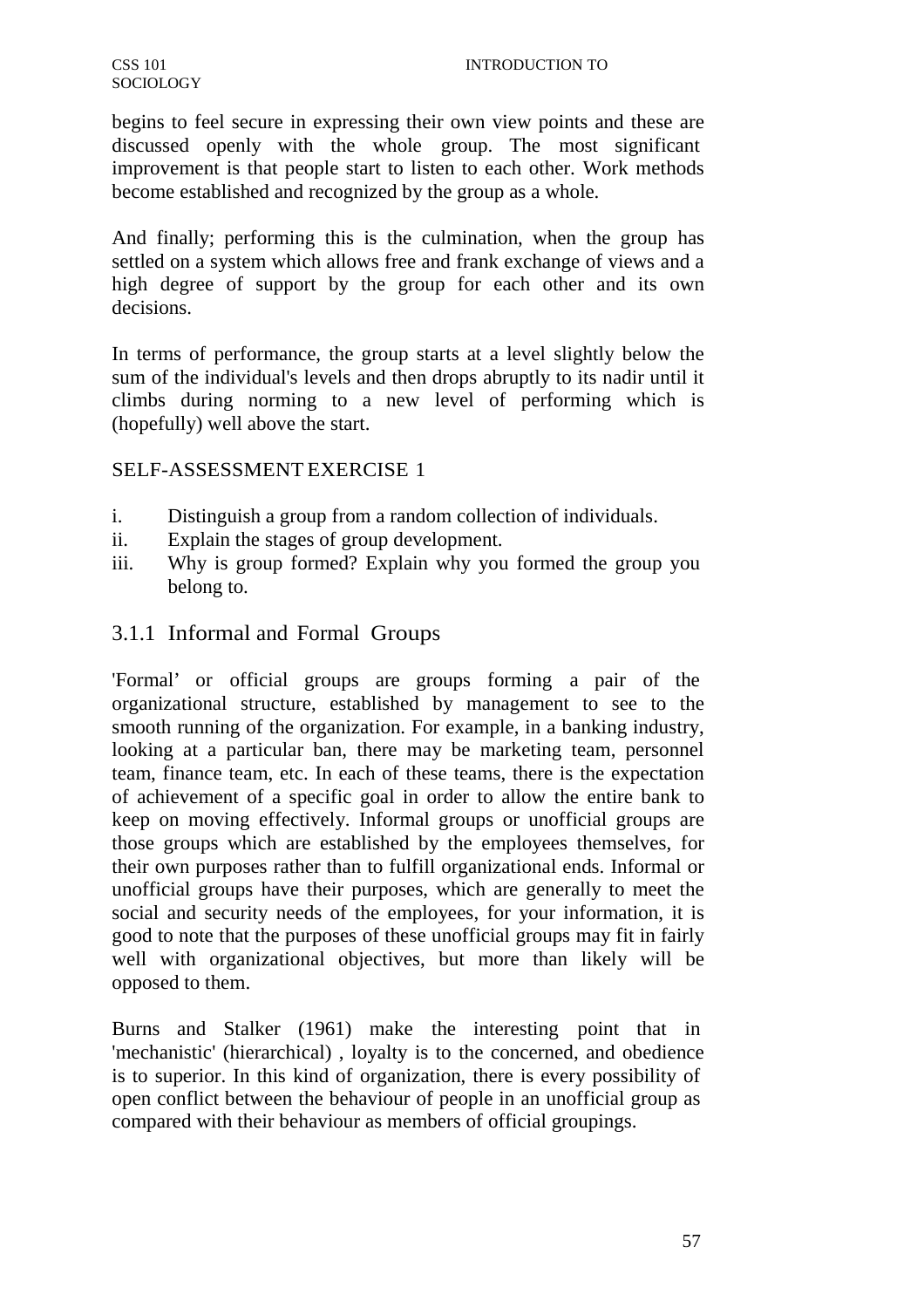# 3.1.2 Primary and Secondary Group

## Primary Group

This is relatively small, simple group of people. People in a primary group are in face-to-face relationship, for example, a family group or a village group. The group usually has some form of performance and it's small number of people interact relatively intimately, intensely and frequently. This kind of interaction could be likened to one in which an individual often has his earlier form of education and training according to the local culture and values. In this kind of group, the relationship is voluntary and personalised, and everyone is interested in everyone else as persons, having his or her own value. The interaction that exists in primary groups could occur within a relatively defined territory like a village or a ward within a town.

Unlike the primary group, in secondary schools, there is less frequency and intensity of contact between members of the group. It is necessary to note here that all the members of the group do not often know themselves, not all the members live in close proximity, for example, a city or corporation. Although, secondary groups may also have face-toface relationship but contact between individuals in the group are very ephemeral and impersonal.

### SELF-ASSESSMENT EXERCISES 2

- i. Differentiate between informal group and formal group.
- ii. Differentiate between primary group and secondary group.
- iii. Explain why informal group is inevitable in any work organization.

# 3.1.3 "In-Group" and "Out-Group"

The changes that occur within a group are important in the changing relationship between groups. These changes may form good base for a psychological analysis of group dynamics. Group dynamics has to do with the interactions between groups and the changes in such interactions.

Group dynamics involves in-group/out-group relationship. An in-group is characterised by a 'we-feeling'. A person has loyalty to this group and makes sacrifices to retain his membership and to maintain the continuity and strength of the group. Members cherish one-another's comradeship. An in-group carries some element of sympathy amongst members and a sense of attachment to one another. There is often a feeling that what the group has is the best. Members of other groups are out-group members.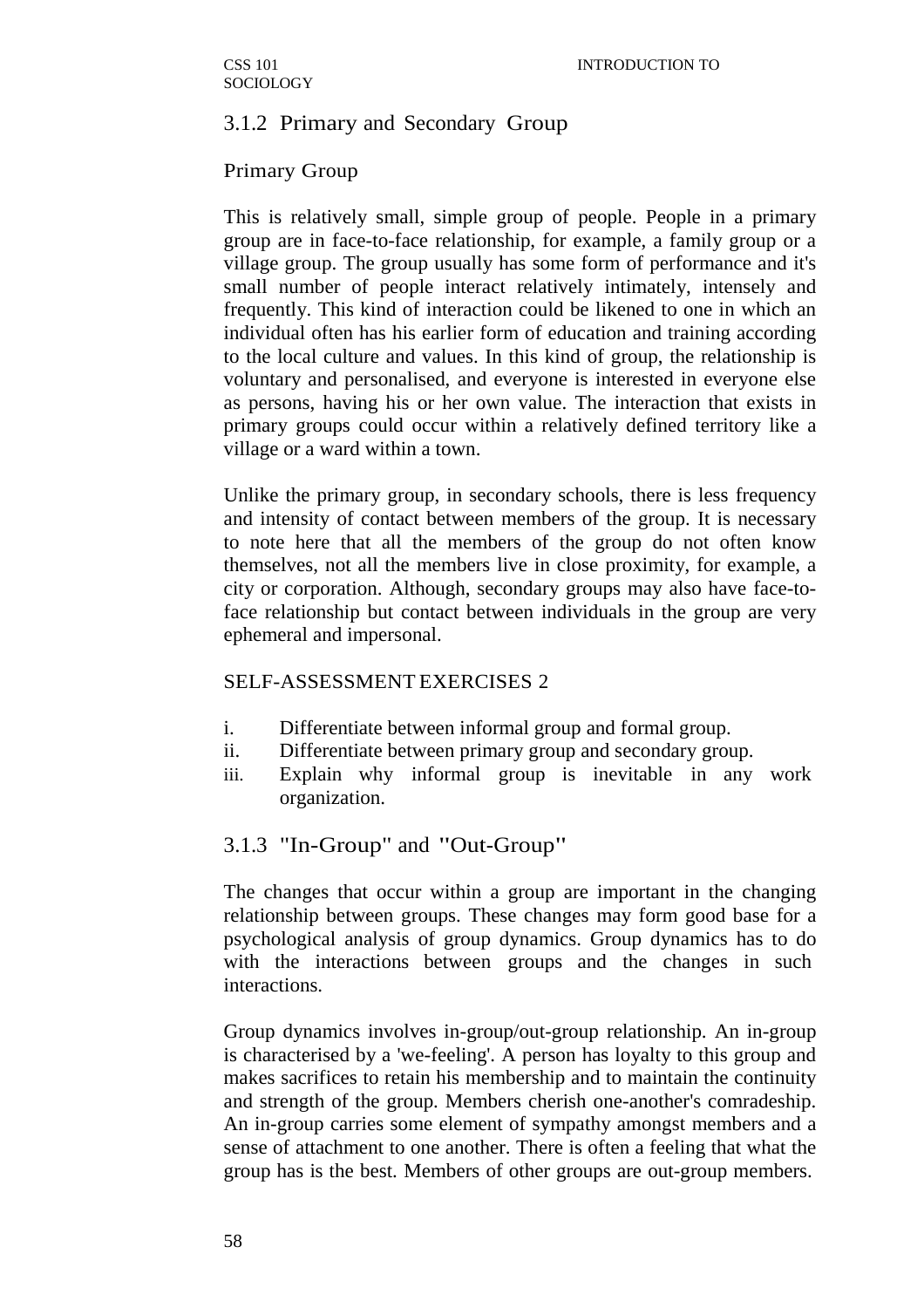An out-group thus refers to intergroup relations. It is a relationship of "we and they". Such inter-group relations could be friendly or conflictual. In any case, the separateness of the membership and of their identity is maintained.

An analysis of in-group/out-group relations is essential in understanding a society and the processes of control. Such an analysis must take account of the luring nature of some groups and of the relative cohesion and intensity of interaction in one group but absent from other.

# SELF-ASSESSMENT EXERCISES 3

In your own words, describe what is meant by in-group/out-group relationships.

# 3.1.4 Group Cohesiveness

The cohesiveness of any group is the extent to which the group members develop strong ties to each other and to the group as a whole ('team spirit'). It is also a measure of the ability of the group to attract new members. A very cohesive group is one that demonstrates strong bonds of loyalty within its membership and strict adherence to the established norms of the group.

A number of factors have been identified to encourage group cohesiveness' and these include:

similarity of work physical proximity system of work task structure group size (especially small size) external threats prospect of rewards leadership style of manager common social features (age, sex, etc.)

It should be noted here that where a high level of cohesiveness has been achieved in a group, external forces will playa significantly reduced role in bringing about change in the group. Change in such a situation can only be realised if key members of the group agree to adopt the new ways. In a less cohesive group, there is possibility for a change from without.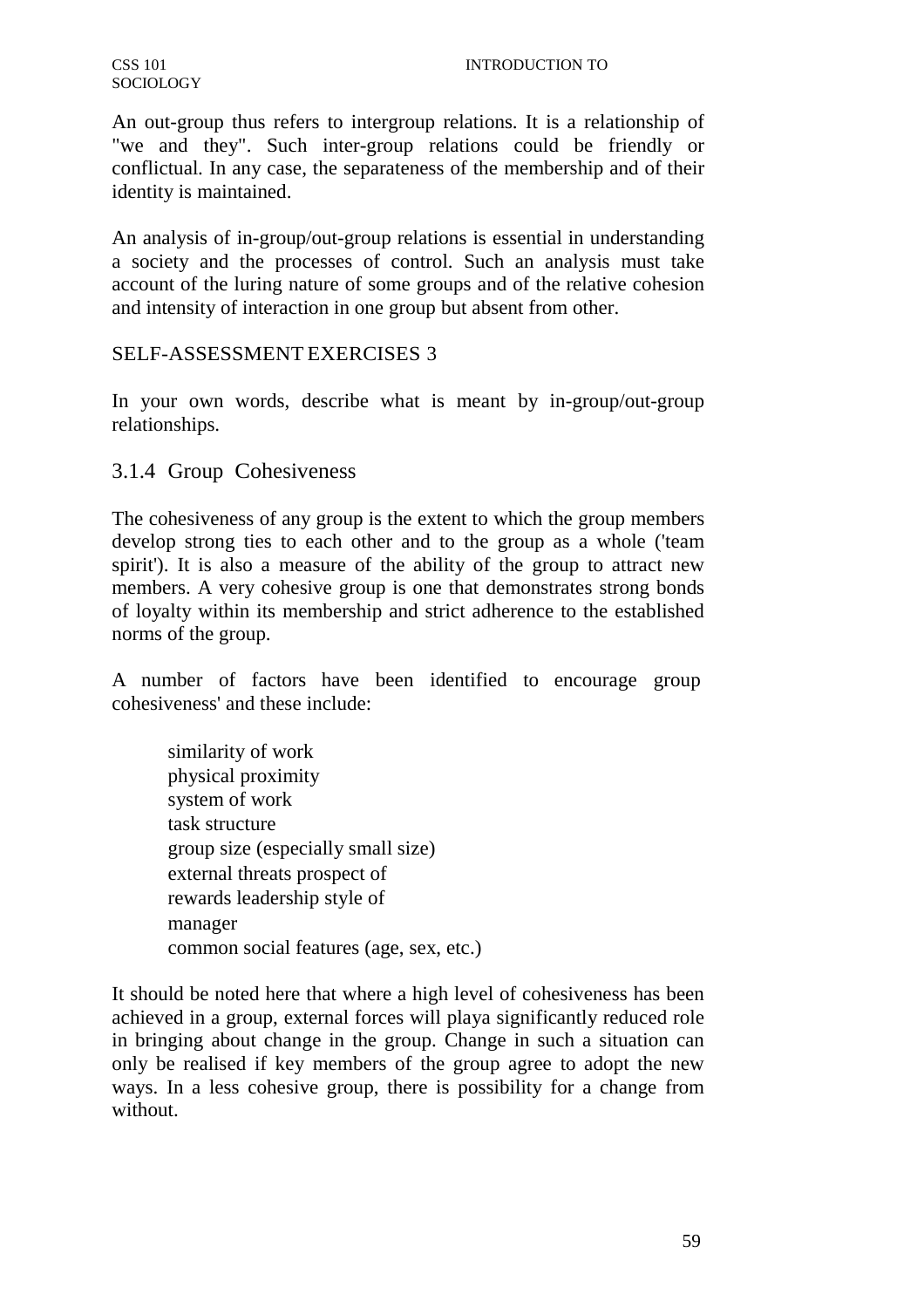#### SELF-ASSESSMENT EXERCISES 4

- i. What do you understand by group cohesiveness?
- ii. In the group you belong, are you highly cohesiveness or lowly cohesive? Describe what makes you that.

#### 3.1.5 Group Effectiveness

In looking at the effectiveness of a group, there are two major criteria for measuring success:

How effectively were group tasks accomplished? What was the level of individual satisfaction with membership of the group?

The first question tends to look on effectiveness from the point of view of organizational goals, the second considers personal goals. seek success in terms of tasks accomplished, targets achieved, solutions rendered and other benefits. Individuals seek personal satisfaction from membership of the group, opportunities to perform a role and to gain status within the group.

However, it is important to note that both organizational and individual goals can be achieved, but where conflict exists, then it is the role of a leader in charge to minimize the negative consequences of this conflict.

#### SELF-ASSESSMENT EXERCISES 5

- i. What do you understand by Group effectiveness?
- ii. How to do you measure effectiveness in your own group?

#### 3.1.6 Team Process

According to Adair (1986), a team is more than just a group with a common aim. It is a "group in which the contributions of individuals are seen as complementary. Collaboration (i.e. working together) is the keynote of a team activity. Adair suggests that the test of a good (i.e. effective) team is:

'whether... its members can work as a team while they are apart, contributing to a sequence of activities rather than to a common task, which requires their presence in one place and at one time'.

The most important factor in team is its effectiveness. Woodcock (1965) identified this and as a result he describes the characteristics of effective team work. These characteristics include: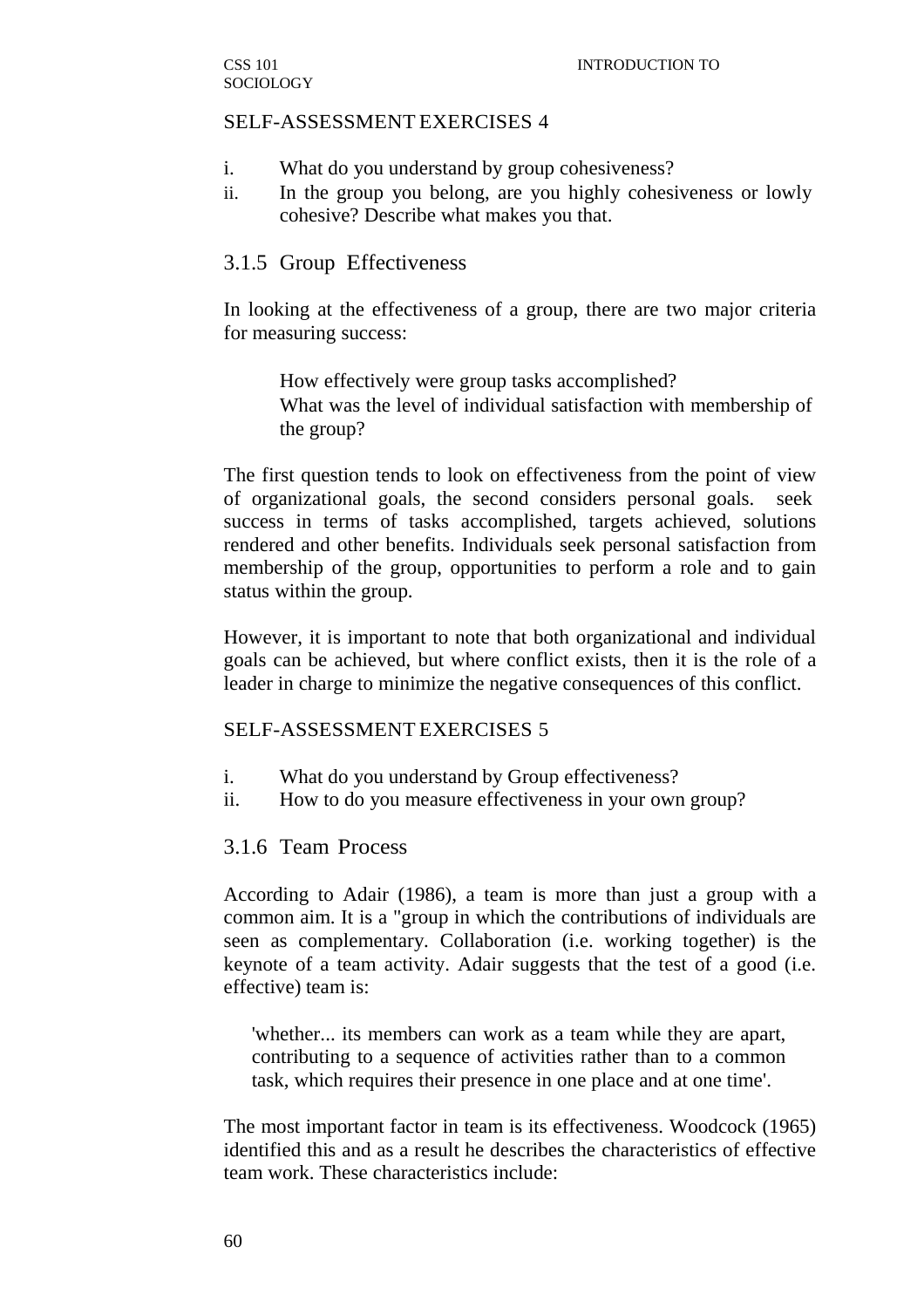support and trust clear objectives and agreed goals openness and confrontation sound procedures cooperation and conflict appropriate leadership, etc.

Above all, Adair (1986) emphasises the importance of careful selection of team members. He noted that the professional competence of team member should not be more emphasised, but the ability to work as a team member, and the possession of 'desirable personal attributes' such as willingness to listen, flexibility of outlook, and the capacity to give and accept trust.

# SELF-ASSESSMENT EXERCISE 6

What do you mean by Team?

# 4.0 CONCLUSION

Groups are like relationships -you have to work at them. In the workplace, they constitute an important unit of activity but one whose support needs are only recently becoming understood. By making the group itself responsible for its own support, the responsibility becomes an acceleration for the group process. What is vital, is that these needs are recognized and explicitly dealt with by the group. Time and resources must be allocated to this by the group and by Management, and the group process must be planned, monitored and reviewed. , Just like any other managed process.

# 5.0 SUMMARY

In this unit, efforts has been made to define group, the processes of group development, and bringing out differences between informal and formal groups, primary and secondary groups, and in-group and outgroup'. We have also been able to describe team processes, group effectiveness and group cohesiveness. You now know that group is different from a random collection of individuals, and that in a group, three conditions are expected to be met: interaction among members, psychological awareness of one another and perception of themselves to be a group.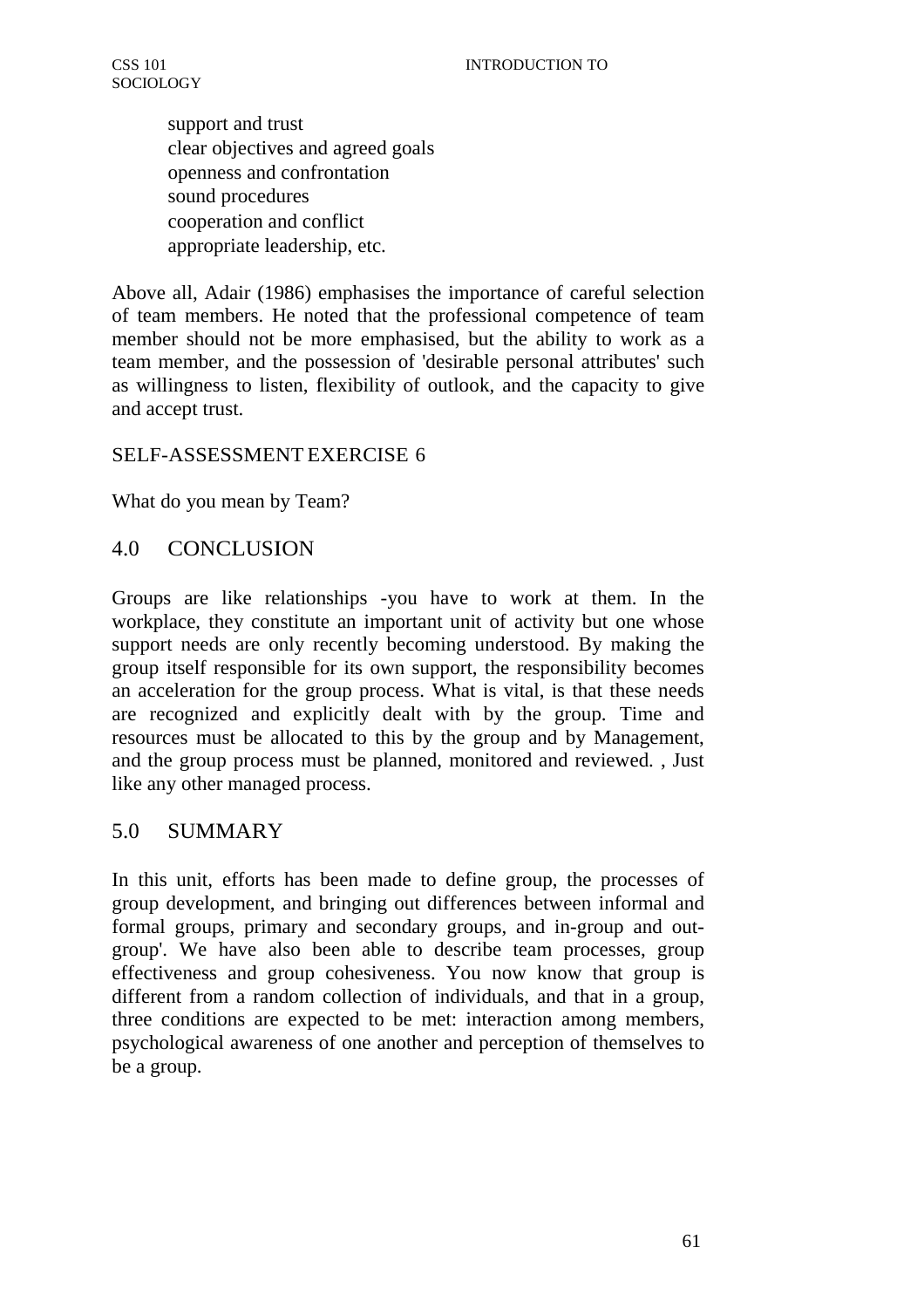### 6.0 TUTOR-MARKED ASSIGNMENT

- 1. a. What do you understand by the term, "Group"?
- b. Differentiate between Informal and Formal Group.
- 2 a. What do you understand by group cohesiveness?
- b. State the factors that encourage group cohesiveness.

### 7.0 REFERENCES/FURTHER READINGS

Adair, J. (1973). *Action-Centered Leadership.* McGraw-Hill.

Adair, J. (1986). *Effective Team building.* Gower.

- Cole, E.A. (1997). *Personnel Management: Theory and Practice.* London: Letts Educational, Aldine Place, (4th ed.).
- Schein, E.H. (1965). *Organisational Psychology.* Prentice Hall. Woodcock, M. 1979. *Team Development Manual.* Gower.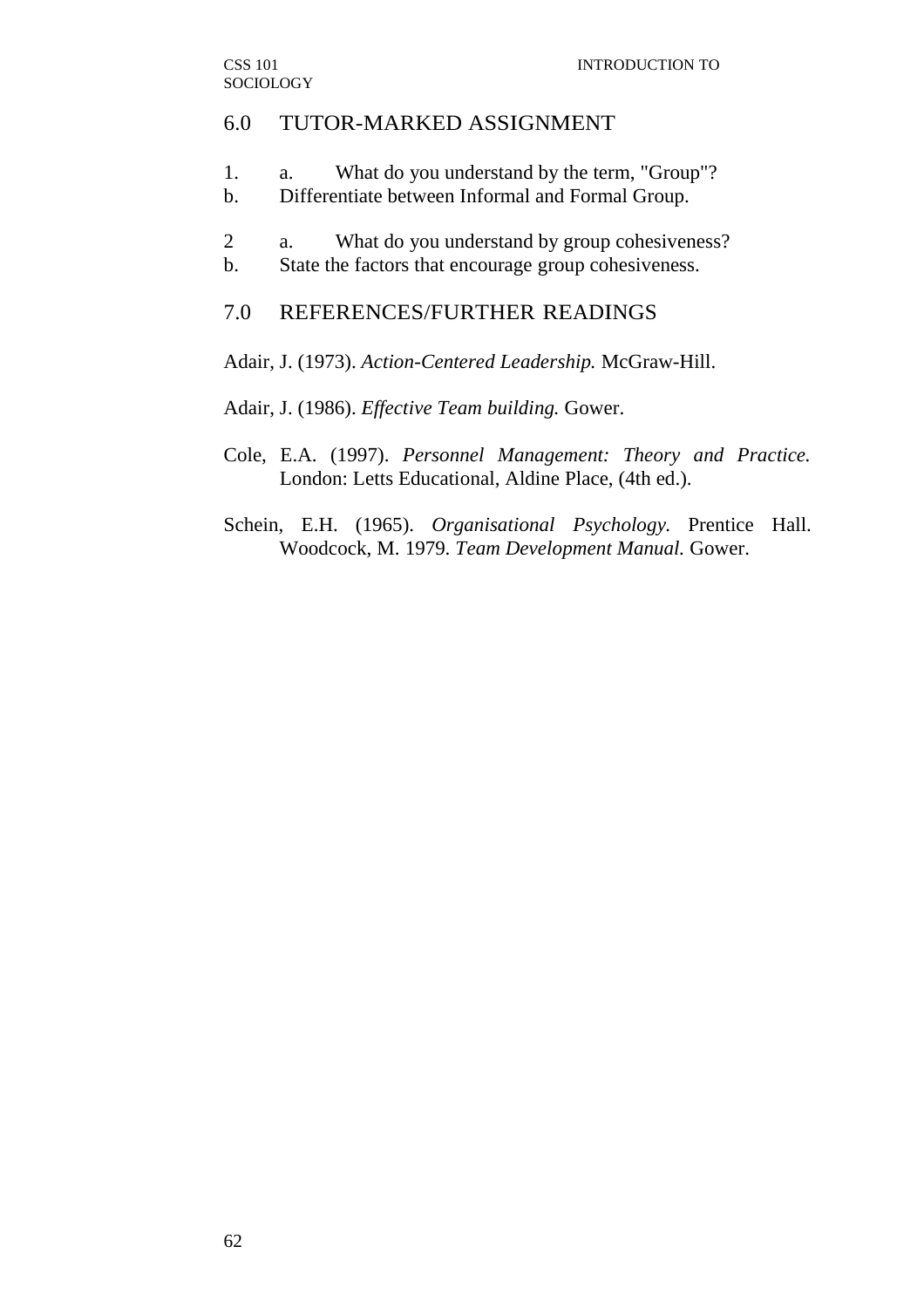# UNIT 3 SOCIAL DIFFERENTIATION

### **CONTENTS**

- 1.0 Introduction
- 2.0 Objectives
- 3.0 Main Content
	- 3.1 Meaning of Social Differentiation
	- 3.2 Distribution of Members of a Society to Available **Positions**
- 4.0 Conclusion
- 5.0 Summary
- 6.0 Tutor-Marked Assignment
- 7.0 Reference/Further Readings

# 1.0 INTRODUCTION

Human societies are known to differ from animal societies in at least one important respect: even the simplest human society appears to be more internally differentiated from the most complex animal society. Some of these differences are of biological variations: some are male while others are female; some people are taller than others, etc. Apart from this, people in society are also differentiated by any acquired social differences; people differ from one another in their interests, in their attitudes and beliefs, and in their habits. As a matter of fact, these known individual differences determine the social positions or roles, such as being a Doctor, Pharmacists, Mechanical Engineer, Sociologist, Physicist, Chemists, etc.

# 2.0 OBJECTIVES

At the end of this unit, you should be able to:

describe what is meant by social differentiation; and describe how members of a group or society are distributed to available positions.

# 3.0 MAIN CONTENT

# 3.1 Definition of Social Differentiation

Social differentiation can be expressed as meaning the divisions of every human society into distinctive social roles and functions, based upon both inherited and acquired differences.

Social differentiation is easily noticed in every human society .It is very important for every society because its operations and existence enhance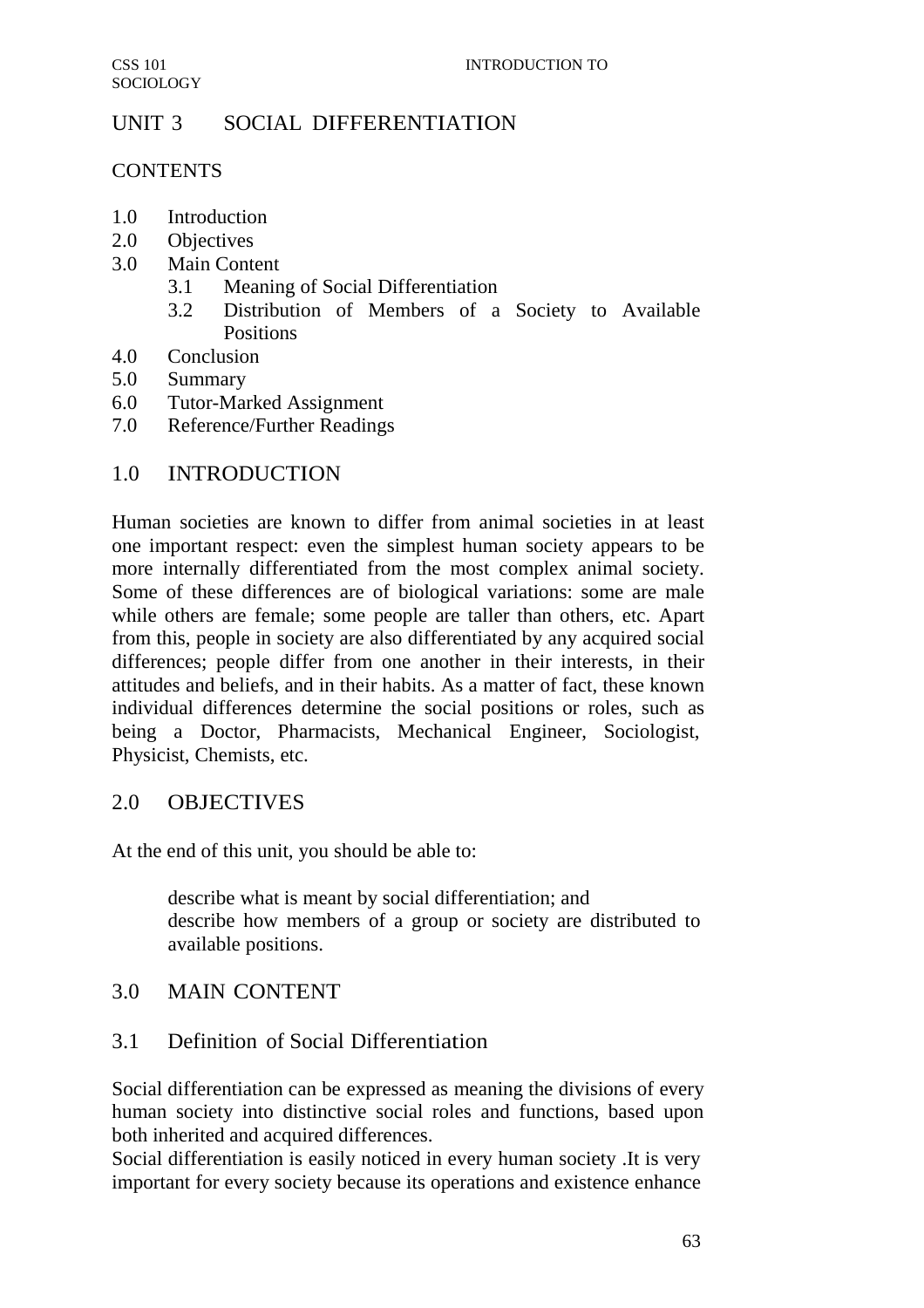the continued survival of the society. In human societies, the coordination of individual efforts to maintain the society is usually achieved through what is termed as cultural specialisation.

# 3.2 Distribution of Members of a Society to Available Positions

Human societies distribute their members in the available social positions and induce them to perform the duties of these positions. Therefore, one of the ways of doing this is by *ranking.* Ranking is one of the ways in which human societies distribute their members in the available social positions. This means that positions available are valued differently such that positions are ranked in order of importance. Therefore, the individuals that fill the position of great importance to the society and who perform functions requiring exceptional skills and abilities usually receive greater reward and priviledges which may include prestige, money, etc., while those individuals that perform the less important tasks are made to receive lesser rewards and privileges. This kind of activities is necessary in order to allow the society to function effectively.

Another way is stratification which happens to be a special type of social differentiation. Societies elaborate the ranking process further by arranging certain social positions in a graded hierarchy of socially superior or inferior ranks. As a matter of fact, when a society displays a graded series of ranks, we say that it is stratified.

### SELF-ASSESSMENT EXERCISE 1

Explain the two (2) major ways societies distribute its members to positions.

### 4.0 CONCLUSION

Social stratification is a persistent social fact in the modem societies today. Functionalists (a school of thought in sociology) hold that social stratification is an inevitable and necessary element-of-modern societies.

### 5.0 SUMMARY

In this unit, we have been able to describe what is meant by social differentiation and how human society into distinctive social roles and functions, based usually upon both inherited and acquired differences. Ranking is one of the ways in which human societies distribute their members in the available social positions. Another way is stratification which happens to be a special type of social differentiation.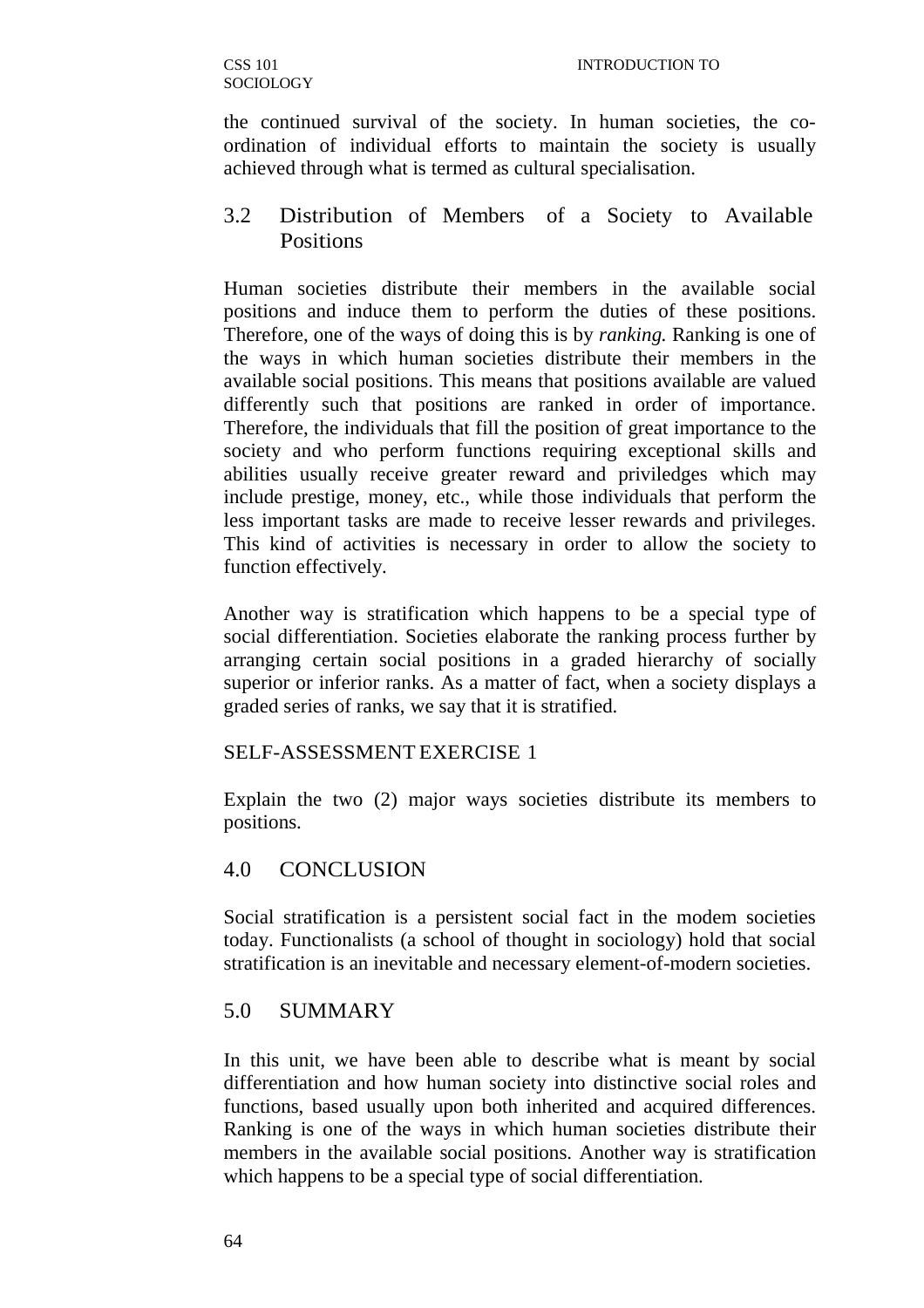# 6.0 TUTOR-MARKED ASSIGNMENT

- 1. What do you understand by Social differentiation?
- 2. Explain how human societies distribute their members to available positions.

# 7.0 REFERENCES/FURTHER READINGS

Gelles, R..J. and Levine, A. (1996). *Sociology: An Introduction.* (6th ed.) McGraw Hill.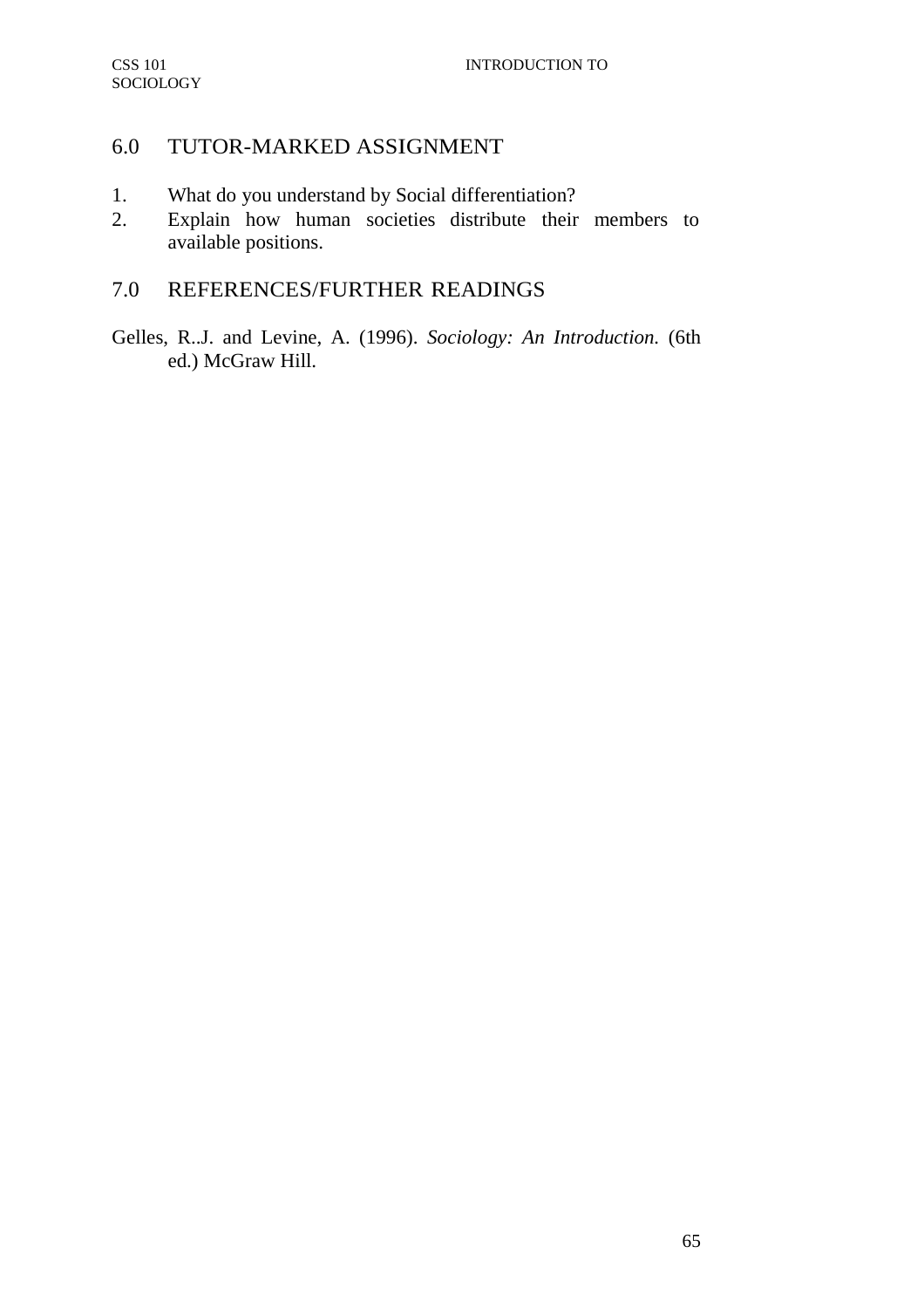## UNIT 4 RELIGION

#### **CONTENTS**

- 1.0 Introduction
- 2.0 Objectives
- 3.0 Main Content
	- 3.1 Definition of Religion
	- 3.2 Elements of Religion
	- 3.3 Religion and Society: Three Views
	- 3.4 The Nature of Religious
	- 3.5 Types of Religious
- 4.0 Conclusion
- 5.0 Summary
- 6.0 Tutor-Marked Assignment
- 7.0 References/Further Readings.

Nearly all social scientists would agree what the role religion plays in society has changed. In traditional societies, religion was seen as an authority in all areas of social life; few activities remained unaffected farmers prayed or make offerings to their gods or ancestors before planting crops. Priests or Shamans were responsible for: curing. Conflicts within and between families or villages were acted out in religious rituals; disputes were settled through religious trials. Formal education was in the hands of the clergy.

Now, in modem industrial societies, religion is one of many, specialized institutions. Farmers go to agricultural experts and the weather bureau for advice on crops; the sick put their lives in the hands of physicians; conflicts are settled in courts run by legal experts; and so on. With this, religion has been stripped of many of its former functions and must compete with other institutions for authority.

### 2.0 OBJECTIVES

At the end of this unit, each student is expected to know:

the definition of religion; the elements of religion; the relationship between religion and societies; the nature of religious ; and the type of religious .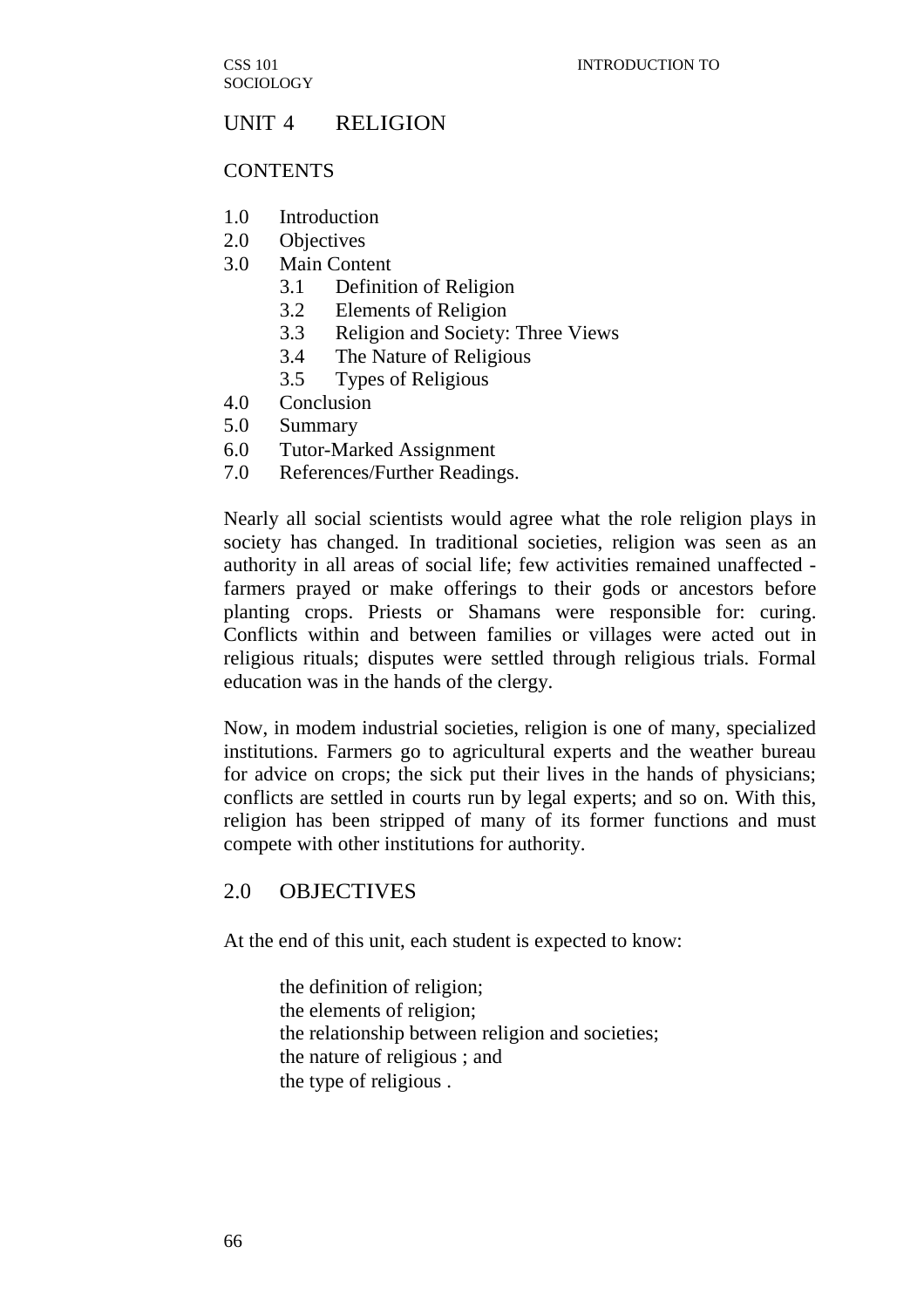# 3.0 MAIN CONTENT

# 3.1 Definition of Religion

Religion is defined as a set of beliefs, symbols, and practices (for example, rituals), which is based on the idea of the sacred, and which unites believers into a socio-religious community. The sacred is contrasted with the profane because it involves feelings of awe. Sociologists have defined religion by reference to the sacred rather than to a belief in a god or gods, because it makes social comparison possible.

# 3.2 Elements of Religion

The religious frame work is composed of four basic elements: beliefs, rituals, subjective experiences, and community.

Beliefs

Religious beliefs affirm the existence of a divine or supernatural order, define its character and purposes, and explain the role humans play in that order. It is essential for you to know that a belief is a conviction that cannot be proved or disproved by ordinary means. Religious beliefs therefore organise an individual's perception of the world and serve as a guide for behaviour. For example, animist religions hold that the world is inhabited by spirits with motives and emotions like our own. Although believers do not worship these spirits as gods, they do attempt to influence their behaviour through magic. This animist belief in spirits explains the occurrence of illness or accidents and prescribes a course of action. Similarly, the Christian belief in original sin, Christ and his miracles, and eternal salvation or damnation shapes perceptions and establishes a code of conduct.

### Rituals

Religious rituals are formal, stylised enactment of religious beliefs -processions, chants, prayers, sacraments, and the like. Religious rituals differ from other activities in that believers attach a symbolic meaning to them. Religious symbols are concrete embodiments of values, idea, judgments, longings and beliefs.

### Subjective Experience

The subjective experiences of religion grow out of beliefs and rituals. Beliefs direct people to interpret certain inner states and group experiences as "religious". Rituals may be used to invoke or recall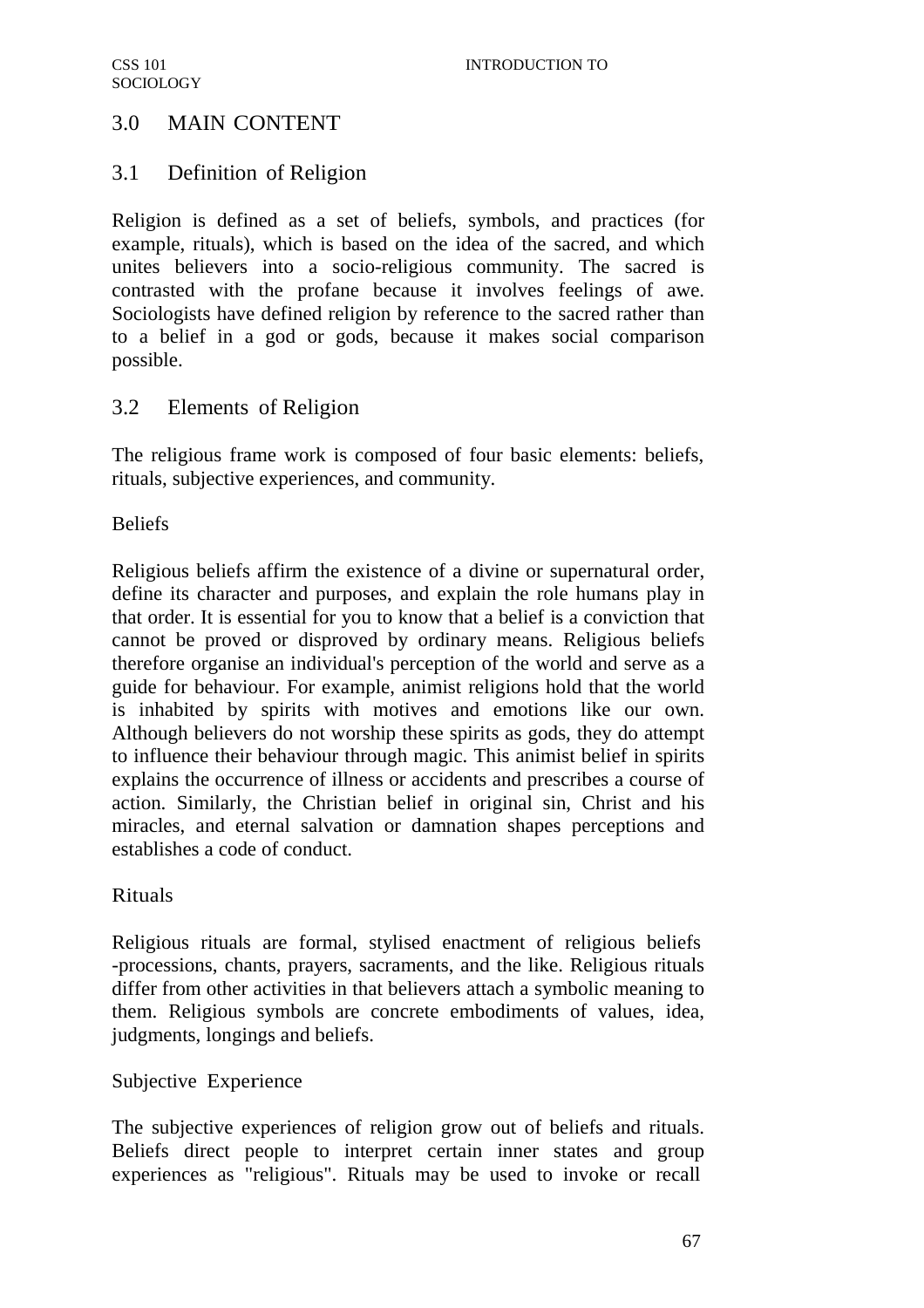communication with the supernatural. Religious experiences range from the quiet sense of peace that comes from the belief the one's life in the hands of a divine power to the intense mystical experiences that inspire terror and awe.

#### Community

Belongings to a community of believers is a central part of religious experience. Shared beliefs, rituals, and subjective experiences heighten group identification.

### SELF-ASSESSMENT EXERCISE 1

State and explain the elements of religion.

## 3.3 Religion and Society: Three Views

Three nineteenth and twentieth-century thinkers have provided contrasting views of the relationship between society and religion. In the work of Durkheim, he emphasised the function of religion as a celebration of the society order. In the work of Karl Marx on the other hand, he saw religion as an instrument of oppression used by a ruling class to cover up economic exploitation of the masses. The third think, Max Weber, saw religion as an agent of social change.

### SELF-ASSESSMENT EXERCISE 2

Describe the relationship between religion and society going by the three views of Emile Durkheim, Karl Marx and Max Weber.

### 3.4 The Nature of Religious

Religions are not only to be regarded as sets of beliefs and practices, but also social . Sociologists recognize four distinct types of religious organization which include the established church, the sect, the denomination, and the cult. It should be noted that "church" in this context does not refer specifically to a Christian organisation but refer any established religion.

### SELF-ASSESSMENT EXERCISE 3

What is your understanding of the nature of religious?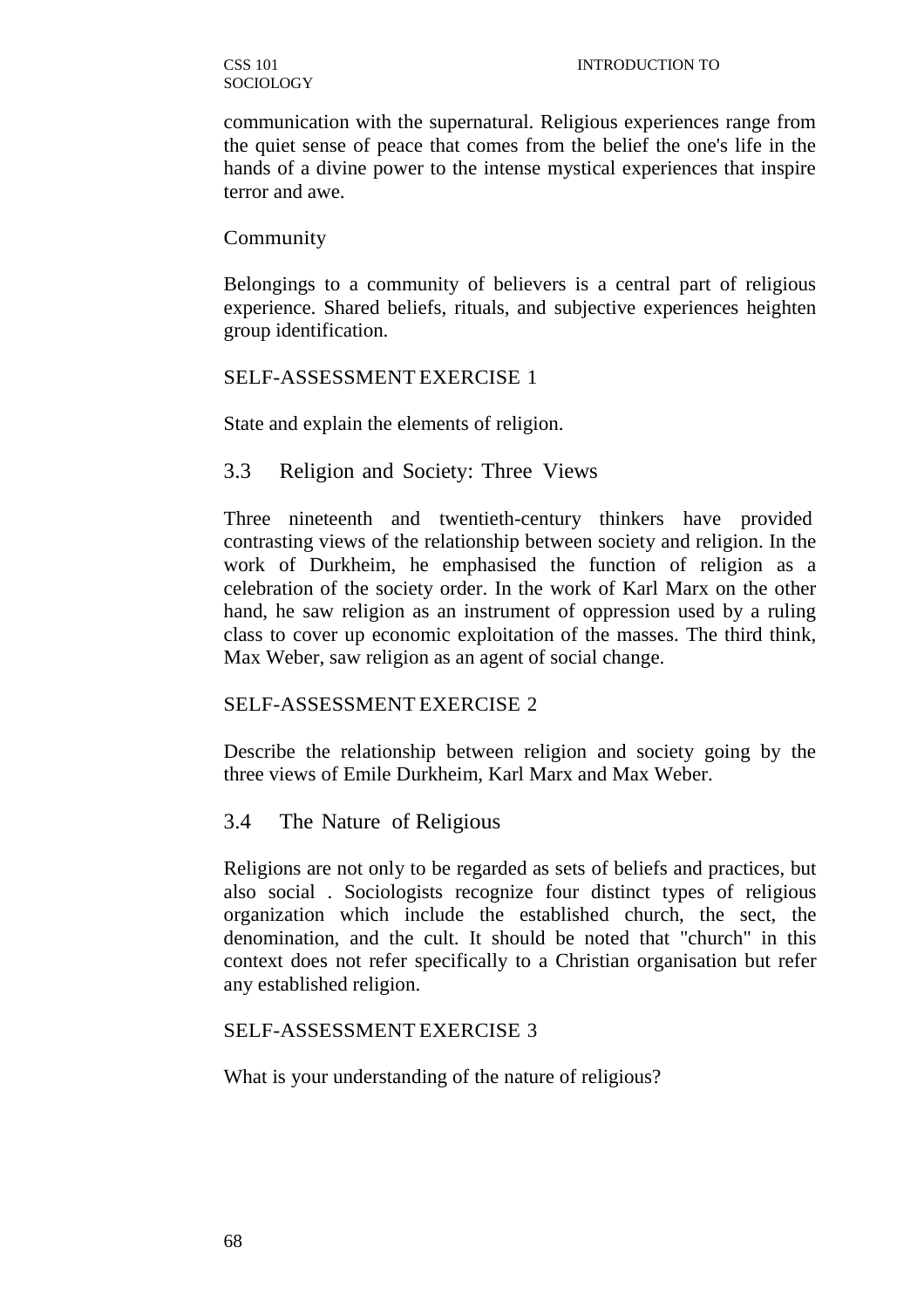# 3.5 Types of Religious

This can be considered in four distinct types, namely established church, sect, denomination and cult.

# Established Church

Established church refers to a religious organisation that claims unique legitimacy and has a positive relationship to society. An established church is the official religion of its society. It endorses existing political and economic institutions and is, in turn, endorsed by the state.

The Catholic Church in medieval Europe and the Anglican Church in Elizabethan England are familiar examples. In Japan, the Shinto religion dates from before the fifth century. Its emphasis on the worship of natural phenomena and its belief in *Kami,* kindly supernatural beings who looked out for people, led to its being made the national religion, reaching its peak in the years just before world war II.

## Sect

A Sect is a religious organisation that asserts its unique legitimacy but stands apart from society. A sect usually claims to have a monopoly over the route to salvation. Where an established church is seen as entering into society in order to influence it, a sect views society as "too sinful" to influence except from without. Usually, a sect dissociates itself from existing political and economic institutions, and its members may withdraw from "worldly" affairs thereby creating a separate community for its members.

# Denomination

Generally speaking, denominations are less exclusive than sects, more tolerant of diversity of religious belief more "worldly", less demanding of their members, more formal in liturgy, and more demanding in professional requirements for religious functionaries. You have to note here that a denomination is usually a religious organisation that has a positive relationship to society. A denomination is also known to accept the legitimacy of other religions.

Most of the major religious groups in Nigeria today include Methodists. Anglican, Catholics, Pentecostal, Baptists, etc. All these are seen as denominations.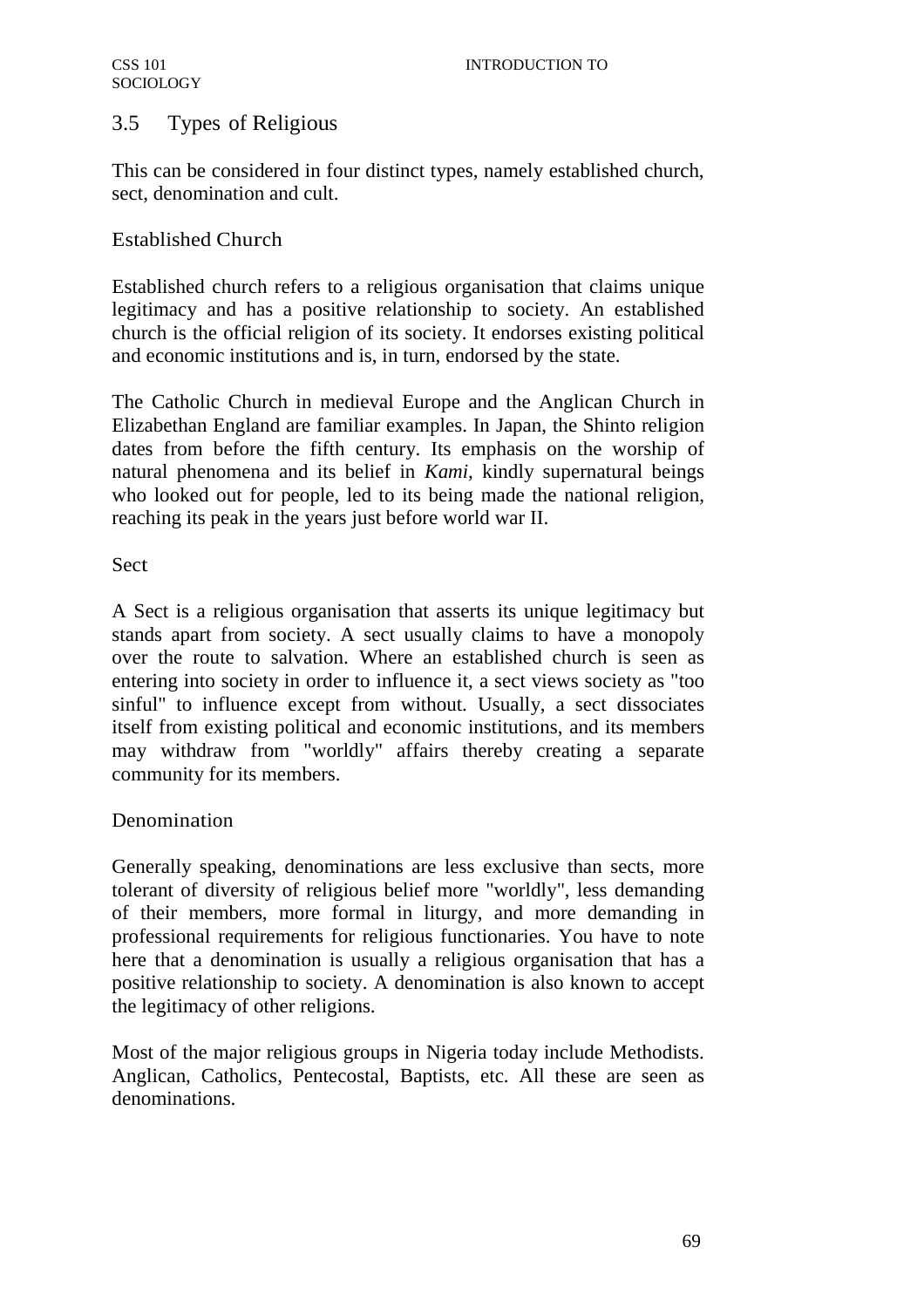Cult

A cult is a religious organisation that accepts the legitimacy of other religious but has a negative relationship to society. Like a sect, a cult holds that there is "something wrong" with the way most people in society live. Where sects are often "at war" with society, cults tend to focus on the individuals. They are often more concerned with getting the individual in tune with the supernatural, and with individual peace of mind than with social change. Cults are known to be more tolerant of other religions.

### SELF-ASSESSMENT EXERCISE 4

Explain the four types of denomination.

### 4.0 CONCLUSION

Nearly all social scientists would agree that the role of religion plays in society has changed. In traditional societies, religion was seen as an authority in all areas of social life; few activities remained unaffected. During the traditional period, farmers prayed or made offerings to their gods or ancestors before planting crops. Conflicts within and between families or villages were usually acted out in religious rituals.

Today, in modem societies, religion has been one of the many specialised institutions. Farmers go to agricultural experts and the weather Bureau for advice on crops; the sick put their lives in the hands of physicians; conflicts are settled in courts run by legal experts; and so on. With this therefore, religion has been stripped of many of its former functions for authority.

### 5.0 SUMMARY

In this unit, we have been able to define religion, stating its elements, describing the relationship between society and religion. In the unit also, we have been able to describe the nature of religious and types of religious organisations.

Religion has been described as any set of institutionalised beliefs and practices that deal with the ultimate meaning of life. In religion, certain elements are recognised, these are beliefs, rituals, subjective experience and community. Religious organisations have been categorised into: established church; sect; denomination, and cult.

Therefore, religions are not only to be regarded as sets of beliefs and practices, but also social organisations.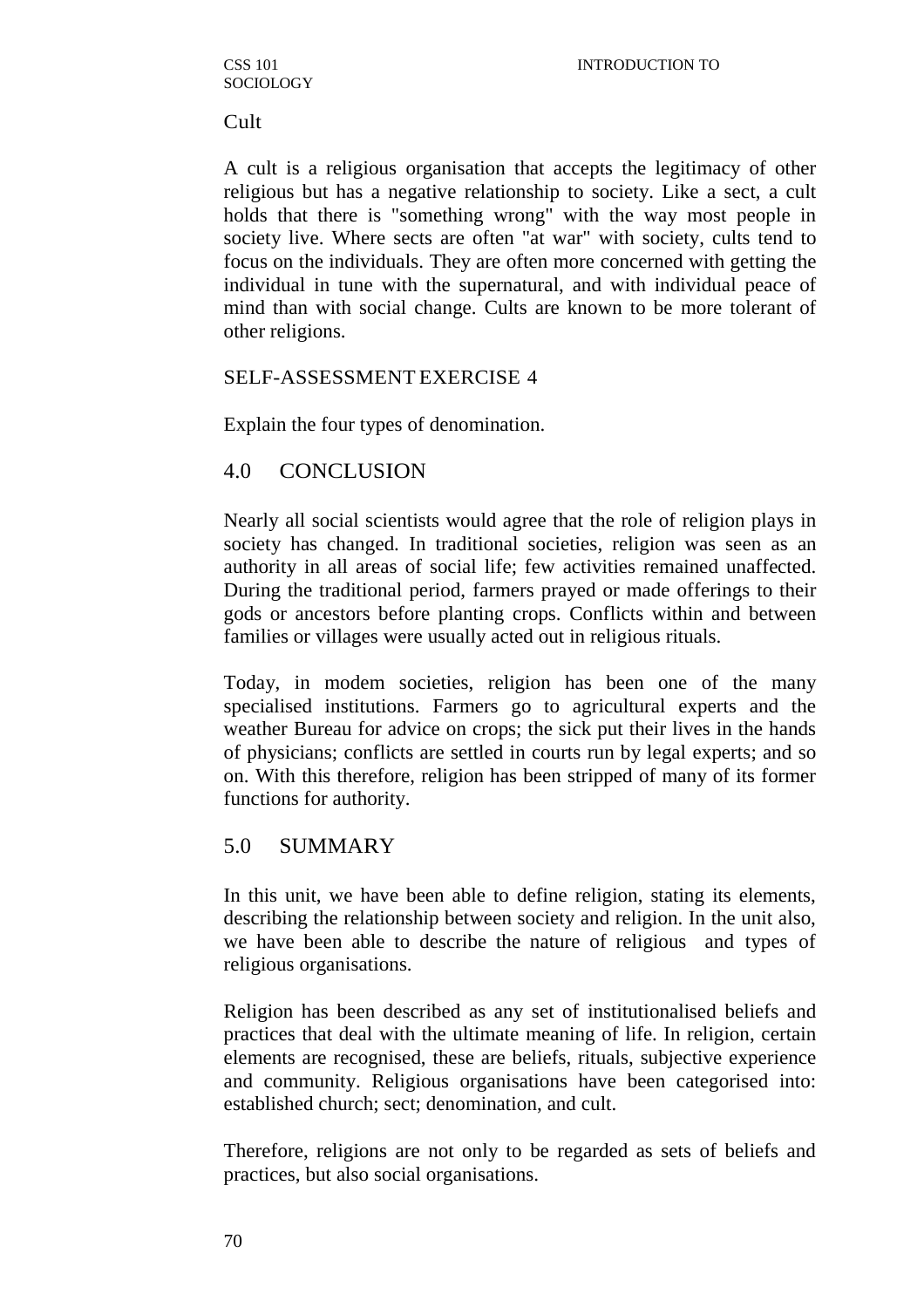# 6.0 TUTOR-MARKED ASSIGNMENT

What do you understand by the concept "religion" State and explain the elements of religion. 2. State and explain the four (4) types of religion.

# 7.0 REFERENCES/FURTHER READINGS

- Gelles, R.J & Levine, A. (1996). *Sociology: An Introduction.* (6th ed.) McGraw Hill.
- Giddens, A. (1993). *Sociology: An Introduction.* Polity Press in Association with Blackwell Publishers. (2nd ed.)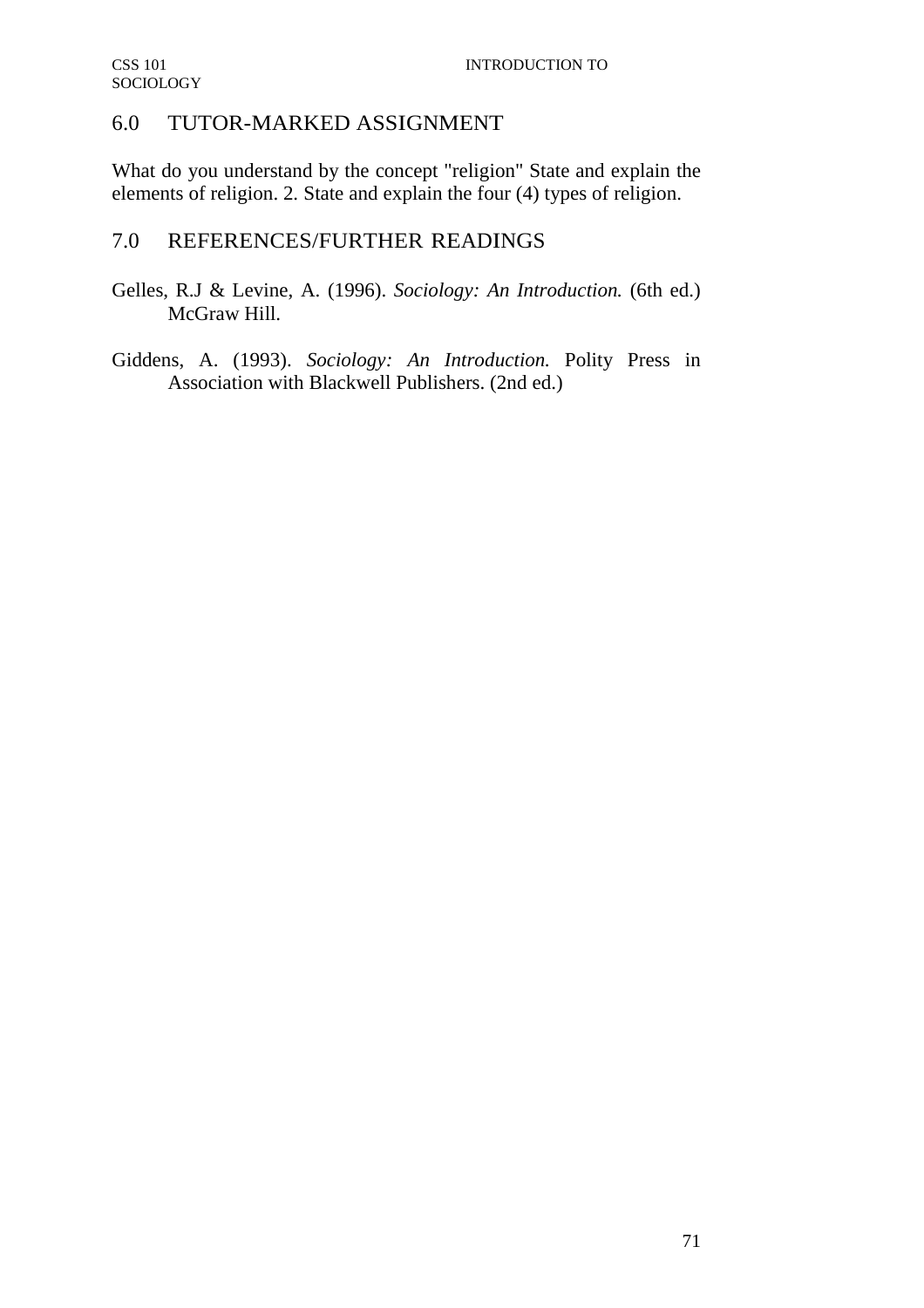# UNIT 5 SOCIAL INTERACTIONS

#### **CONTENTS**

- 1.0 Introduction
- 2.0 Objectives
- 3.0 Main Content
	- 3.1 Meaning of Social Interactions
	- 3.2 The Role of Cultural Scripts and Ethnomethodology on Social Interactions
	- 3.3 Social Identities in Social Interactions
	- 3.4 Making Social Interactions Positive (A Case Study of Children)
- 4.0 Conclusion
- 5.0 Summary
- 6.0 Tutor-Marked Assignment
- 7.0 References/Further Readings

## 1.0 INTRODUCTION

A conversation, a game of cards, a dinner party, making love -what do these activities have in common? They cannot be accomplished by only one person. All are examples of social interactions, in which one person's action depends on the actions of the other, and vice versa. Social interaction is the result of mutual influence, not simply parallel or simultaneous activity.

Social interactions range from the most superficial contacts -strangers passing in the street or attending the same concert -to deep, long lasting, complex relationship, such as those between husband and wife or parent and child.

# 2.0 OBJECTIVES

At the end of this unit, you should be able to:

describe social interactions;

understand the role of cultural script and ethnomethodology on social interactions;

understand the influence of social identities in social interactions; and

describe how social interactions can be made positive.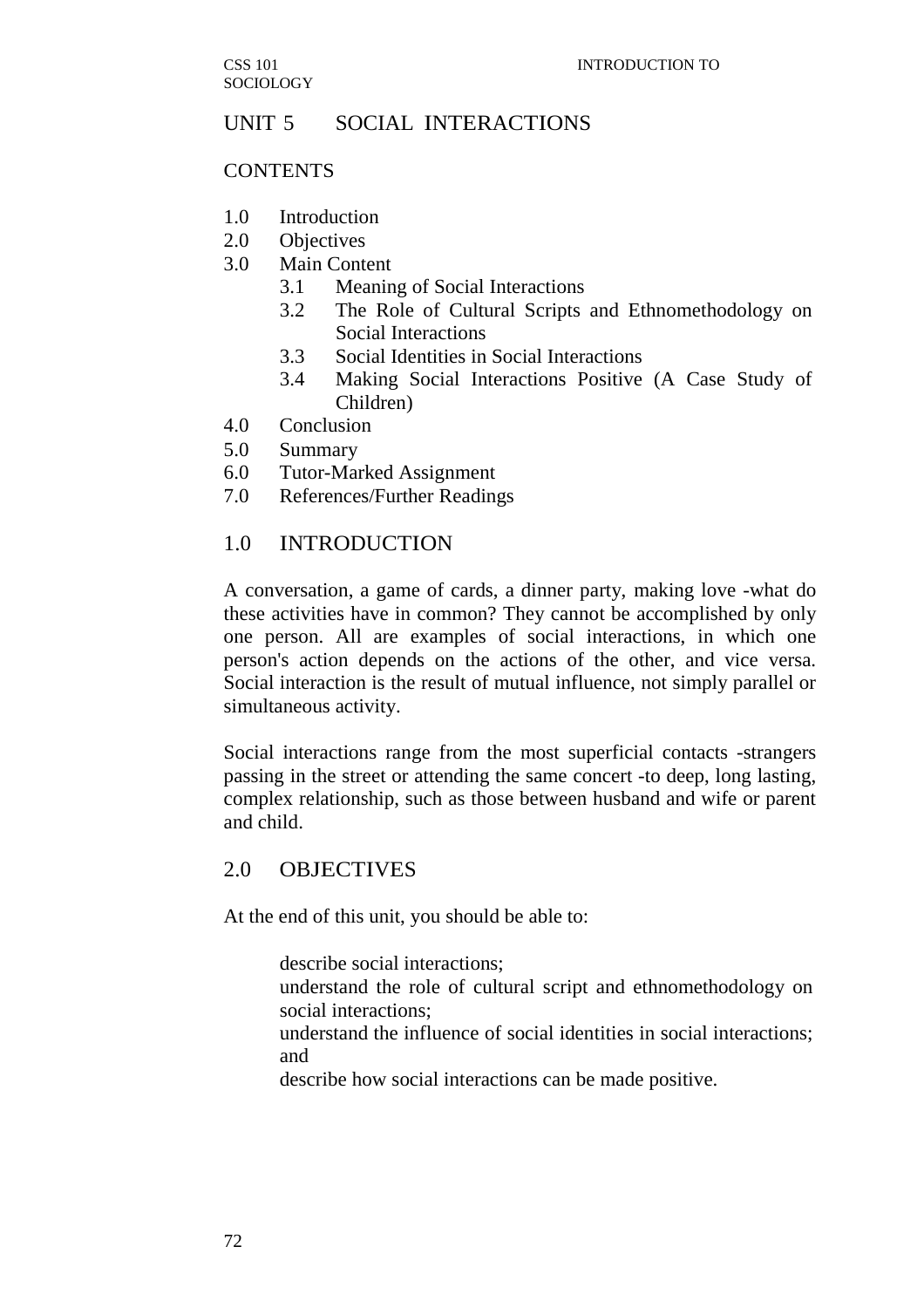# 3.0 MAIN CONTENT

# 3.1 Meaning of Social Interactions

Social interaction is defined as the "interactions and relationships' that exists between/or among people in everyday life. For example, when you are seated in a bus or train, you glance at the person next to you; take '-- note of that person's sex, age, and even clothing, and based on this you adjust your behaviour accordingly. If she is a young lady and you are a young man (unmarried), you might initiate a conversation with a comment on the weather, a remark about something the other person is reading or carrying. The young lady in the next seat may respond to an overture with a nod and then open her book, signaling that she is not interested in talking. If on the other hand, she continues the conversation, then the two of your would probably talk about your jobs or why you are both travelling to Lagos. With this, you would not discuss your sex lives, and you would probably avoid getting into deep political or religious debate. On this, your interactions are further limited by the physical layout of the luxurious bus and by the other people on the bus. All these are what we pass through in our daily lives and therefore, we cannot avoid them.

## SELF-ASSESSMENT EXERCISE 1

What do you understand by social interactions?

# 3.2 The Role of Cultural Scripts and Ethnomethodology on Social Interactions

The most important studies of every day social behaviour come from symbolic interactions. Symbolic interactionists stress the role of language and other symbols (such as fashion) in the social construction of identity and in the structure of relationships. It is a thing of interest to note that social expectations set the stage for interaction but do not dictate behaviour. Individuals do not perform their roles automatically the drama-turgical approach (i.e. analogy between the real life and the stage), on the stage, each person interprets a role in his or her own way. Some learn their parts well, while others continually bungle their lines. In some situations, there are strict rules governing interactions, and participants are expected to follow the script closely. Other situations are more improvisational, with participants making up the "story" as they go along.

In many cases, we are so accustomed to our culture's script that we take expected role behaviour for granted. This now takes us to the issue of ethnomethodology which is coined to mean countless unspoken, often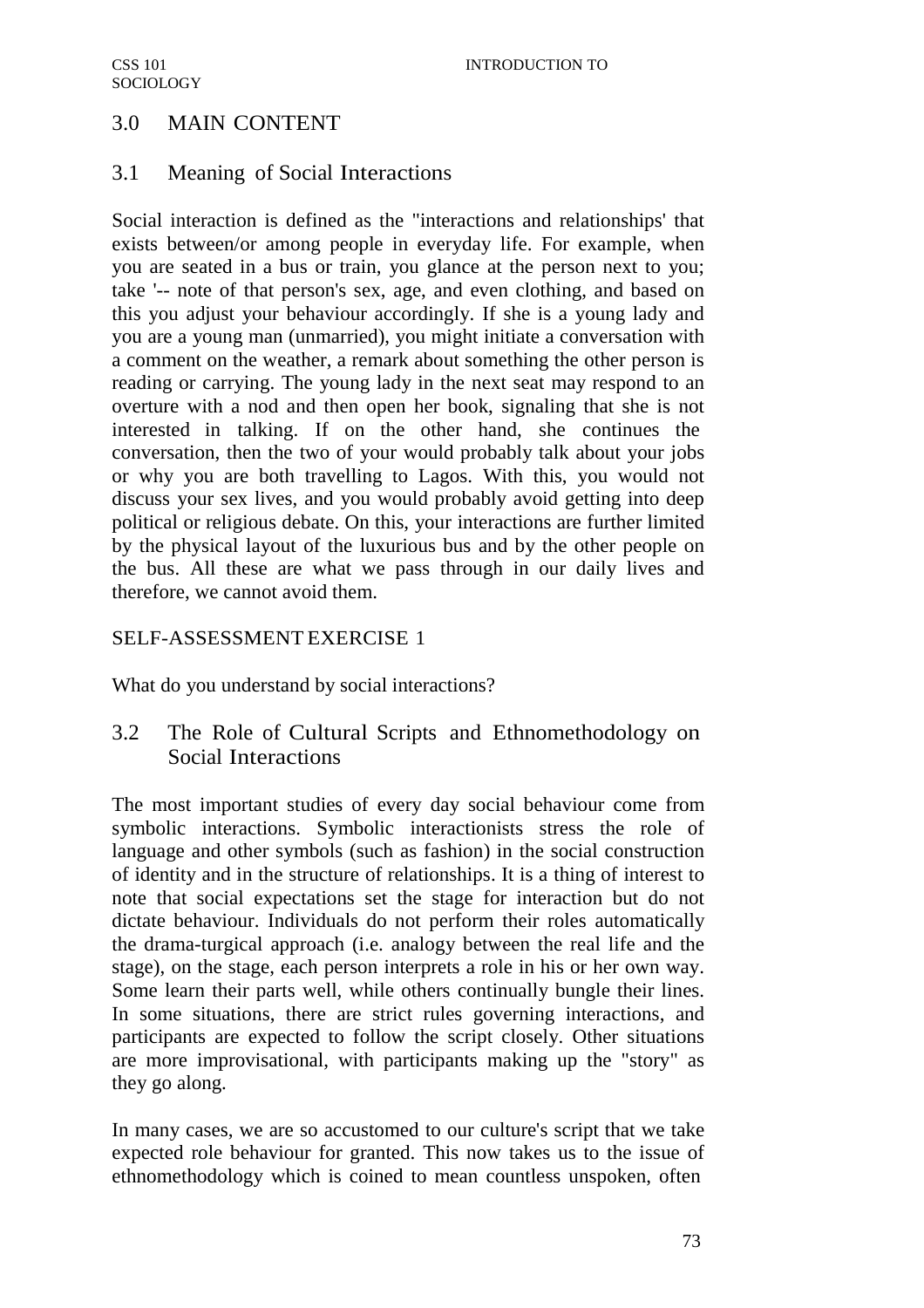unconscious rules people use to maintain order and predictability in everyday social interaction.

# 3.3 Social Identities in Social Interactions

A social identity is "our sense of who and what we are. As our personal identity is based on our individual biography and idiosyncrasies; our social identity derives from the positions we occupy in society, as student, daughter, friend, poet, vegetarian, and the like. It includes roles to which we aspire as well as the positions we currently occupy. Our social identity depends in large degree on our perception of how others see us. Our private identity may include thoughts and experiences we never divulge to anyone; our social identity requires public validation. This is particularly true when we are taking on a new role or leaving an old one: entering college, starting a new job, becoming a parent, or becoming single again after divorce. In addition, each of us has various situational identities that become dominant in certain settings. A woman may be a professor in class, at faculty meeting, and at professional conferences; when she gets home, however, her identity as "Mummy" comes first.

Social identities are not simply day-dreams (or nightmares). They are a major source of plans for action (helping us to decide whether to do this or that); they provide the criteria for evaluating our actual performances making us feel good or bad in our daily lives (helping us interpret the situations, events and people we encounter).

### SELF-ASSESSMENT EXERCISE 2

What do you understand by social identities?

3.4 Making Social Interactions Positive (A Case Study of Children)

Social interactions are the everyday give and take situations that occur. A social interaction may include saying "Hello" or asking an appropriate question such as "May I play with you?" Social interactions also include the activities that help children make friends. Social skills are the tools that are necessary in order to have positive social interactions. When one child hits another child, they are having a social interaction, but it is not a positive interaction. You may need to help structure these interactions so they are positive rather than negative. One way that a child care provider might structure interactions is to build games and activities into daily routines that will encourage children to work and play together. If a child yells out loud or grabs a toy from his peer, the caregiver might model a more appropriate way to say, "I want my way" or "I want that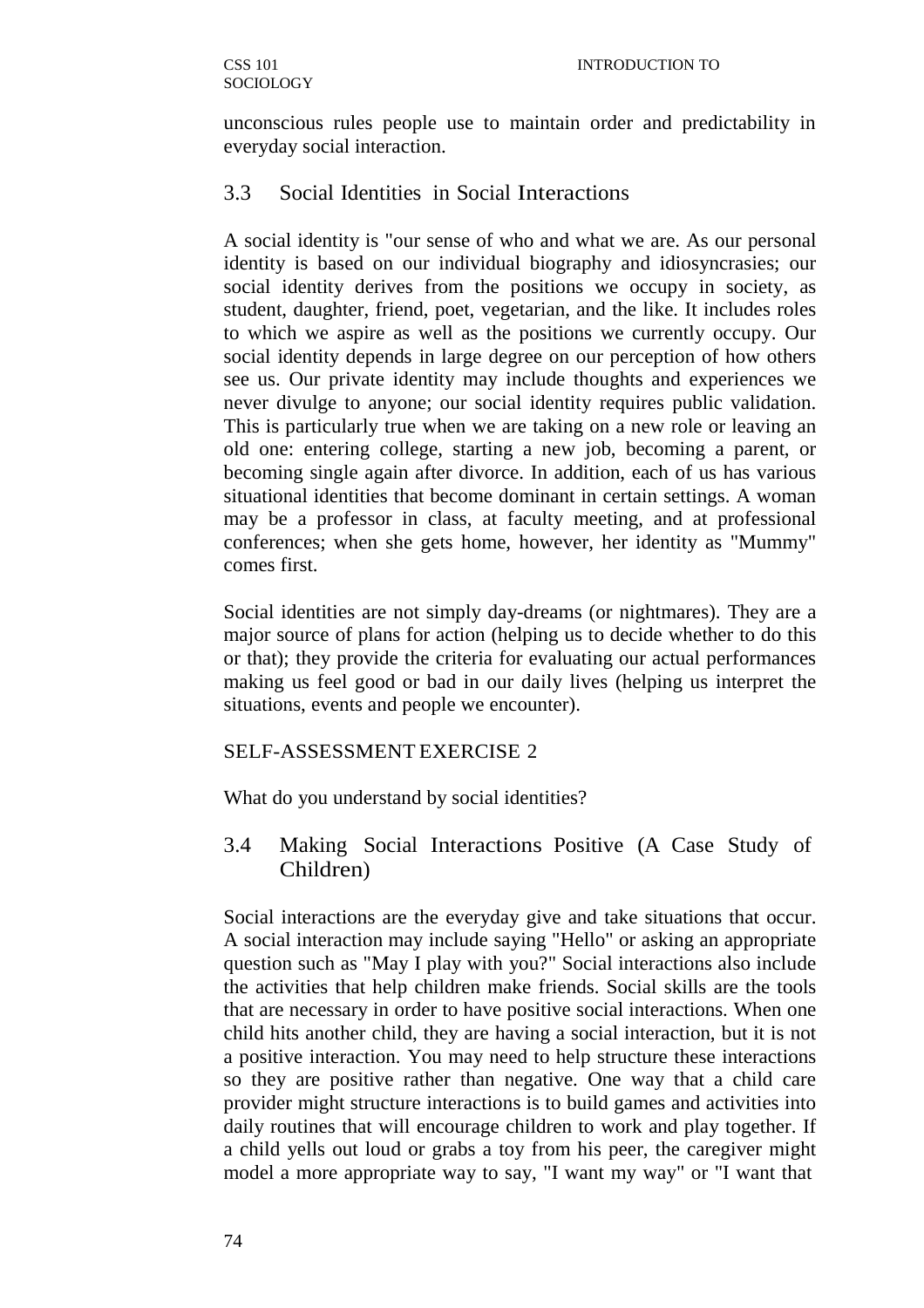toy." What may start out as a negative interaction can be turned into positive one.

While games and songs are often used to teach positive social skills, modelling appropriate social skills is still important. Turn-taking is a very vital social skill because it helps children interact with each other in a positive manner. It is also a functional skill that a child will use throughout his/her lift} time. When a child is first learning to take turns, he/she needs to learn about reciprocity. The provider can model this: rather than frequently telling the children to take turns, she can show them how to do things during games and activities designed to demonstrate reciprocity.

It is also important to help children feel good about themselves. Children who have positive self-esteem are usually less aggressive and more tolerant of others. One way to help children develop good selfesteem is to consistently give them messages that they are valued as part of the class. These messages can be verbal, such as "you work so hard" or "you chose such lovely colours for your picture", but body language also conveys messages. Even when it is necessary to correct a child, do so at his/her eye level. A touch on the shoulder or a nod of the head also lets a child know you like what he/she is doing.

# 4.0 CONCLUSION

Daily social life takes place as a series of encounters with others in varying contexts and locations. Most of us meet and talk to a variety of others in the course of the average day. Social interaction involves numerous forms of non-verbal communication of the exchange of information and meaning through facial expressions, gestures or movements of the body. Non-verbal communication is sometimes referred to as 'body language', but this is misleading, because we characteristically use such non-verbal cues to eliminate, amplify or expand on what is being said in words.

# 5.0 SUMMARY

In this unit, we have been able to describe what is meant by social interactions, the role of cultural scripts and ethnomethodology on social interactions, relationship between social identities and social interactions.

In this unit also, we have been able to describe social interactions which can be made positive using the children's interactions as a case study.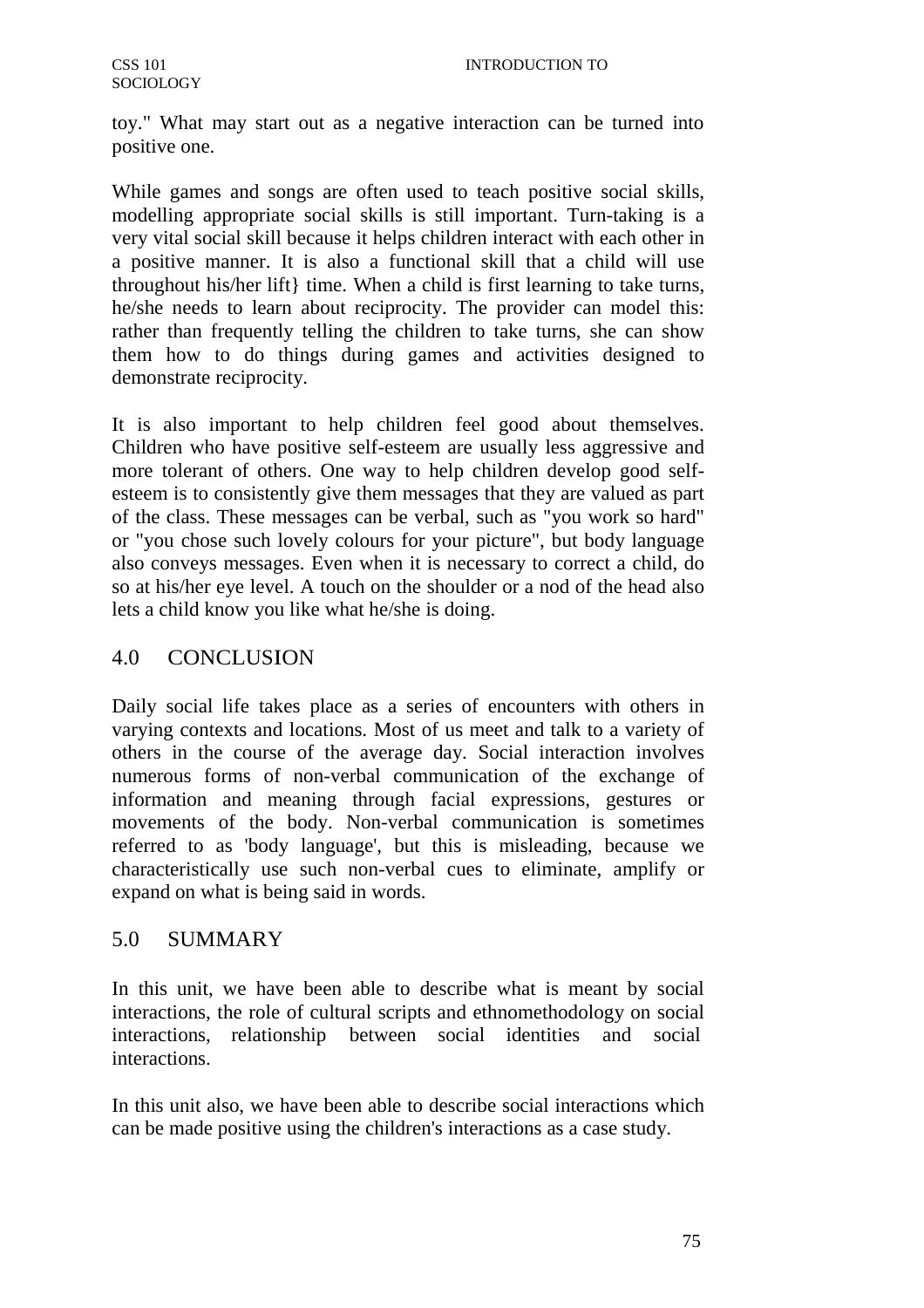However, social interactions are purely inevitable and efforts should be made to allow it to work effectively.

# 6.0 TUTOR-MARKED ASSIGNMENT

- 1. a. What do you understand by social interactions?
- b. Describe the role of cultural scripts and ethnomethodology on social interactions.
- 2. a. What do you understand by social identities in social interactions?
- b. How can social interactions be made positive using the interactions among children as a case study?

# 7.0 REFERENCES/FURTHER READINGS

- Gelles, R.J & Levine, A. (1996). *Sociology: An Introduction.* (6th ed.) McGraw Hill.
- Giddens. A. (1993). *Sociology: An Introduction.* Polity Press in association with Blackwell Publishers. (2nd ed.).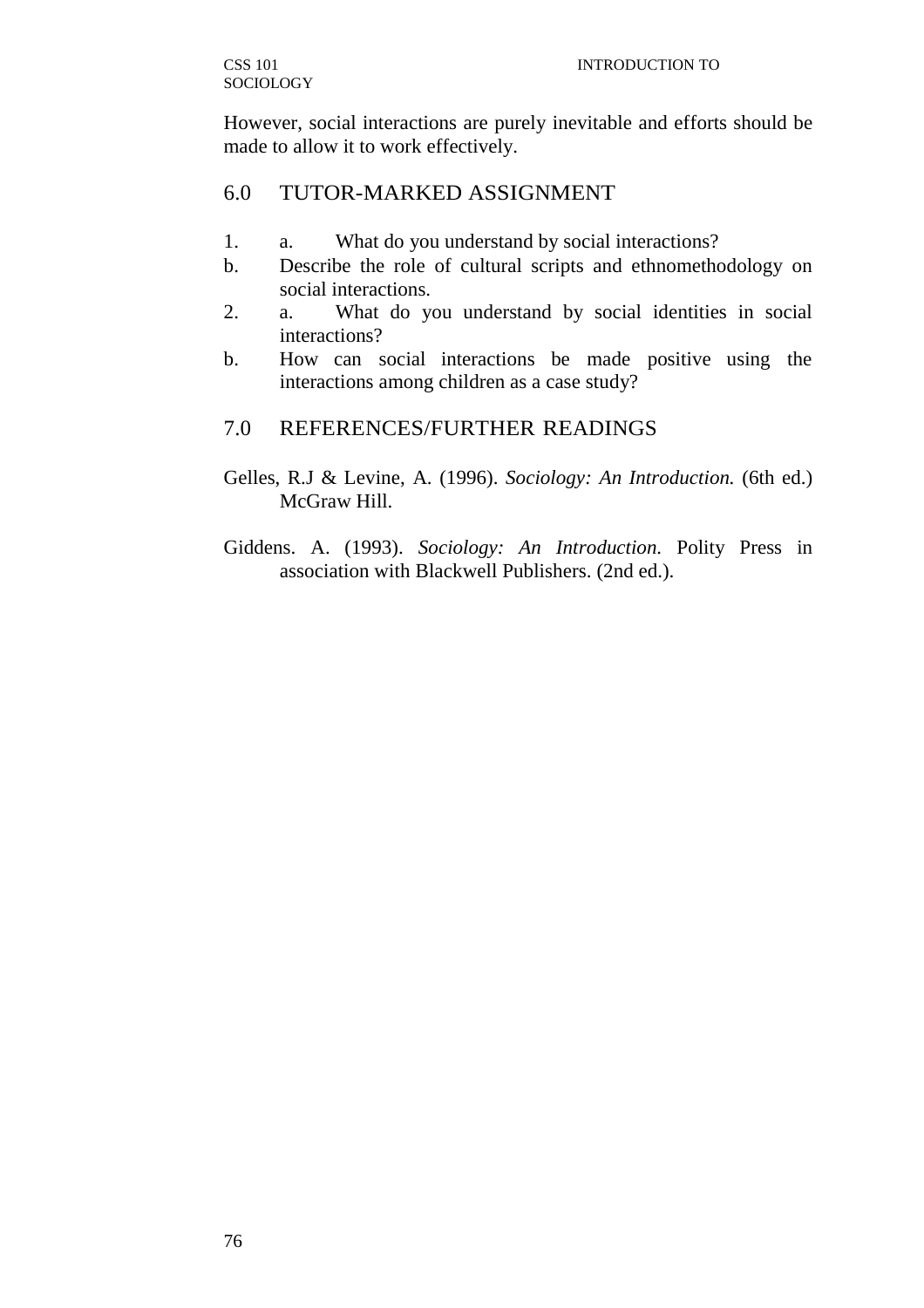# MODULE 4

- Unit 1 Social Stratification
- Unit 2 Social Mobility
- Unit 3 Collective Behaviour
- Unit 4 Public Opinion and Propaganda
- Unit 5 Social Change

# UNIT 1 SOCIAL STRATIFICATION

# **CONTENTS**

- 1.0 Introduction
- 2.0 Objectives
- 3.0 Main Content
	- 3.1 Definition of Social Stratification
	- 3.2 Stratification Dimension
	- 3.3 Bases on which People are Stratified
- 4.0 Conclusion
- 5.0 Summary
- 6.0 Tutor-Marked Assignment
- 7.0 References/Further Readings

# 1.0 INTRODUCTION

Stratification is a very general term referring to a hierarchy of inequality. Traditionally, the term has been applied mostly to societal rather than to other types of social systems. There has been disagreement among analysis in the stratification sense, there is general agreement that it involves "economic", prestige, and power differences or some combination of them.

# 2.0 OBJECTIVES

At the end of this unit, you should be able to:

define and describe fully what is meant by social stratification; describe the stratification dimension; and describe the bases on which people are stratified.

# 3.0 MAIN CONTENT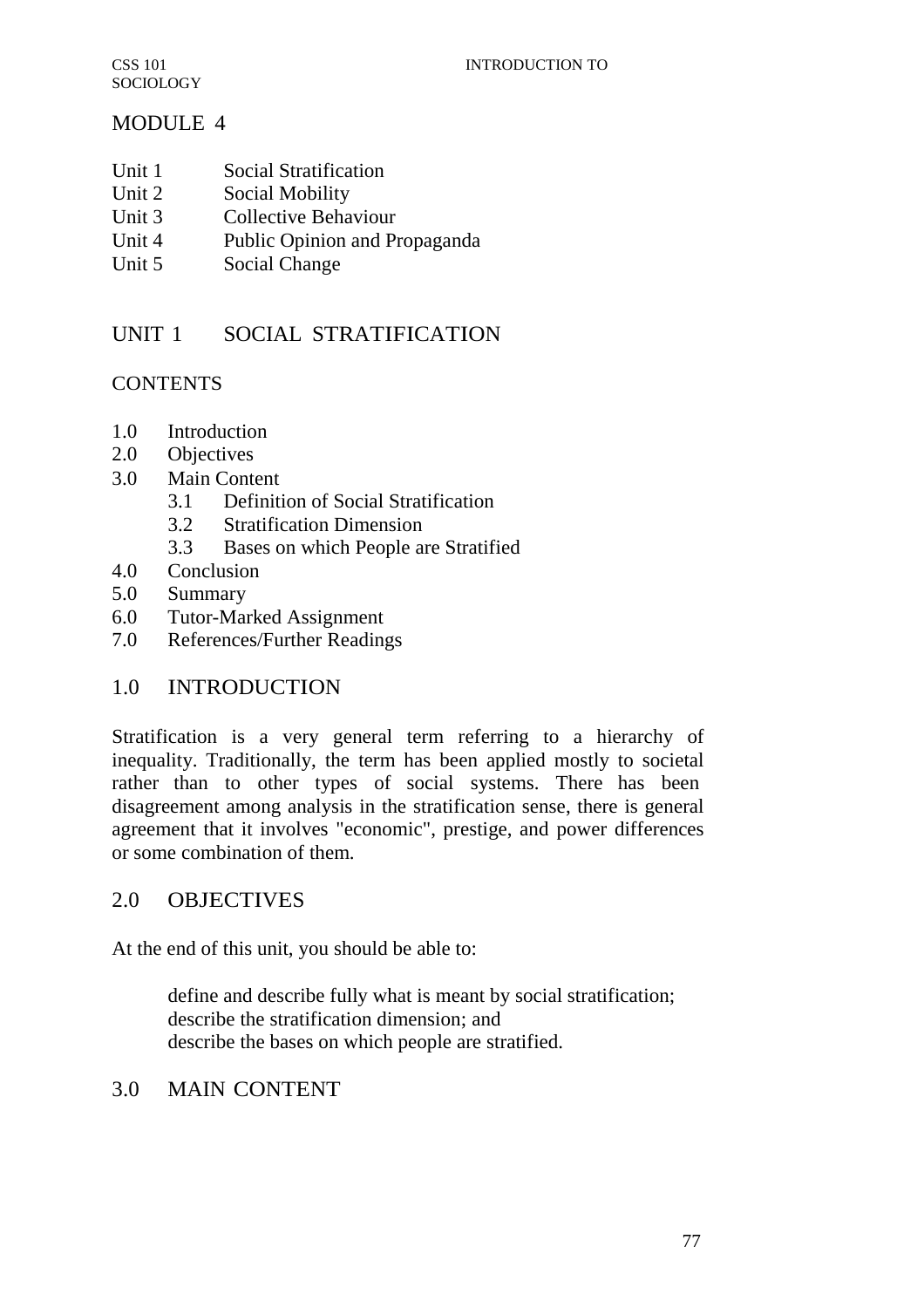# 3.1 Definition of Social Stratification

Social stratification is defined as the unequal distribution of attributes, qualities, or possessions among members of a society that at usually regarded within that society as desirable and valuable.

# 3.2 Stratification Dimension

Now, that you have been exposed to what is meant by stratification, then there is need to discuss the pattern of stratification within a society. In reality, social scientists make use of three dimensions, namely: (i) Class (ii) Status (iii) Power

- Class: This refers to the relative amount of money, wealth and other economic goods that a person or social group possesses. . Status: This refers to the relative degree of prestige and priviledge that a person or social group can successfully claim from
- other members of the society. Power: This refers to the ability of ensuring compliance among members of a group.

## SELF-ASSESSMENT EXERCISE 1

Explain the three dimensions of stratification that social scientists use.

3.3 Basis on which People are Stratified

Practically, some factors have been considered important for stratification to work effectively. These factors include:

- i) Power (e.g. political, military or economic power)
- ii) Income (amount, type of and sources)
- iii) Authority.
- iv) Ethnic status, religion, and race
- v) Education, learning and wisdom.
- vi) Ownership of property,
- vii) Occupation or skill, and achievement in it, etc.

### SELF-ASSESSMENT EXERCISE 2

Describe the basis on which people are stratified.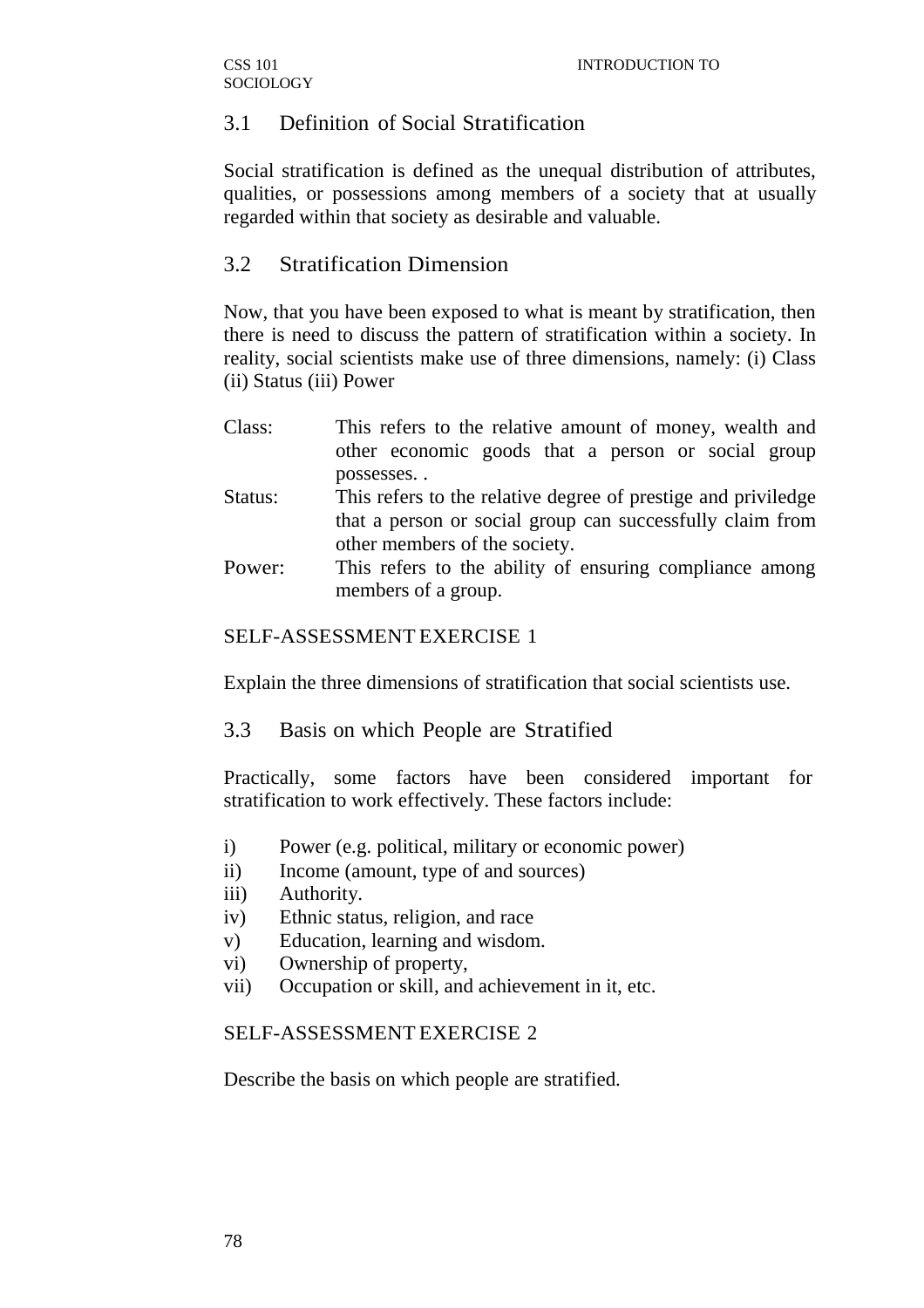# 4.0 CONCLUSION

Social stratification is a persistent social fact in the modem societies today. For example, functionalists hold that social stratification is an inevitable and necessary element of modem societies.

In this unit, effort has been made to define social stratification, describing the stratification dimension and bases on which people are being stratified. Social stratification has been seen as the division of a society into layers (or strata) whose occupants have unequal access to social opportunities and rewards. In a stratified society, social inequality is institutionalised; that is, it is part of the social structure and is passed from one generation to another.

# 6.0 TUTOR-MARKED ASSIGNMENT

- 1. What do you understand by social stratification?
- 2 a. Describe what you understand by stratification dimension.
- b. Describe what you understand by bases on which people are stratified.

# 7.0 REFERENCES/FURTHER READINGS

- Gelles, R.J. & Levine, A. (1996). *Sociology: An Introduction.* (6th ed.) McGraw Hill.
- Giddens, A. (1993). *Sociology: An Introduction.* Polity Press in Association with Blackwell Publishers. (2nd ed.).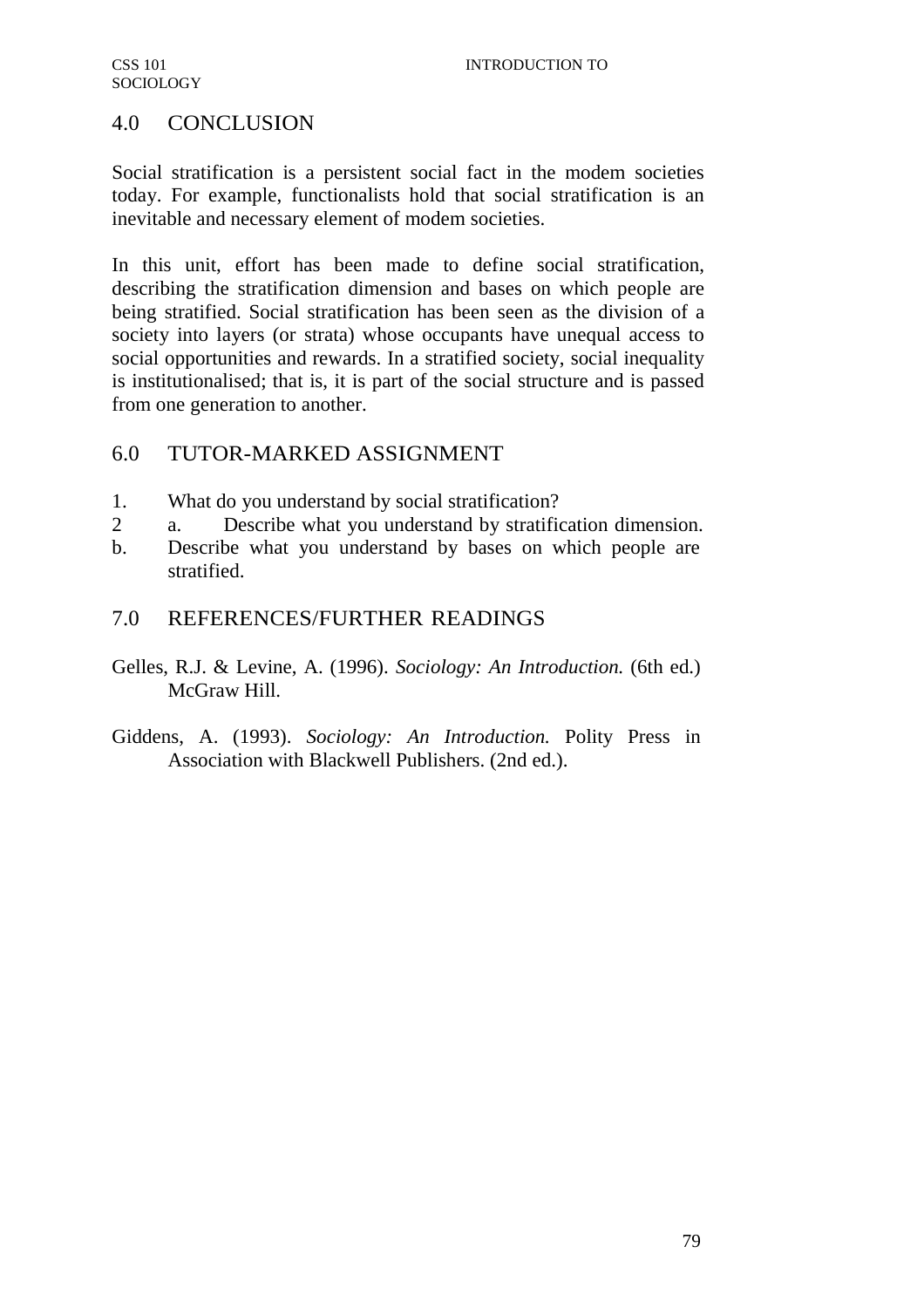# UNIT 2 SOCIAL MOBILITY

#### **CONTENTS**

- 1.0 Introduction
- 2.0 Objectives
- 3.0 Main Content
	- 3.1 Definitions of Social Mobility
	- 3.2 Types of Social Mobility
		- 3.2.1 Individual Mobility
		- 3.2.2 Group Mobility
		- 3.2.3 Career Mobility
		- 3.2.4 Generational Mobility
		- 3.2.5 Vertical Mobility
		- 3.2.6 Horizontal Mobility
- 4.0 Conclusion
- 5.0 Summary
- 6.0 Tutor-Marked Assignment
- 7.0 References/Further Readings.

#### 1.0 INTRODUCTION

The study of social mobility has a long sociological pedigree, extending back to the mid-nineteenth-century writings of Karl Marx and John Stuart Mill, with major contributions in the early twentieth century from Vilfredo Pareto (who proposed a theory of the 'circulation of elites) and Pitirim Sorokin. The now vast literature on the subject is inextricably entangled with wide discussions of (among other things) education, gender, culture, power, statistical techniques, and the role of theory in social research.

It is possible, indeed, to trace many of the classic debates in modern sociology back to the early arguments about mobility. For example, in social mobility (1927), Sorokin wrote that 'channels of vertical circulation exists in any stratified society, and are as necessary as channels for blood circulation in the body'. Sorokin was particularly interested in the role of educational institutions in allocating people to the various occupational positions. Anticipating the radical critiques of the new sociology of education of the 1970s, he argued that schools function primarily as a testing, selecting, and distributing agency; in other words, they merely certify children for particular positions in the labour market, rather than promoting each individual's .abilities or encouraging the development of talent.

Confronted by this potentially vast field of interest, it is useful for heuristic purposes to view the modern literature on social mobility as a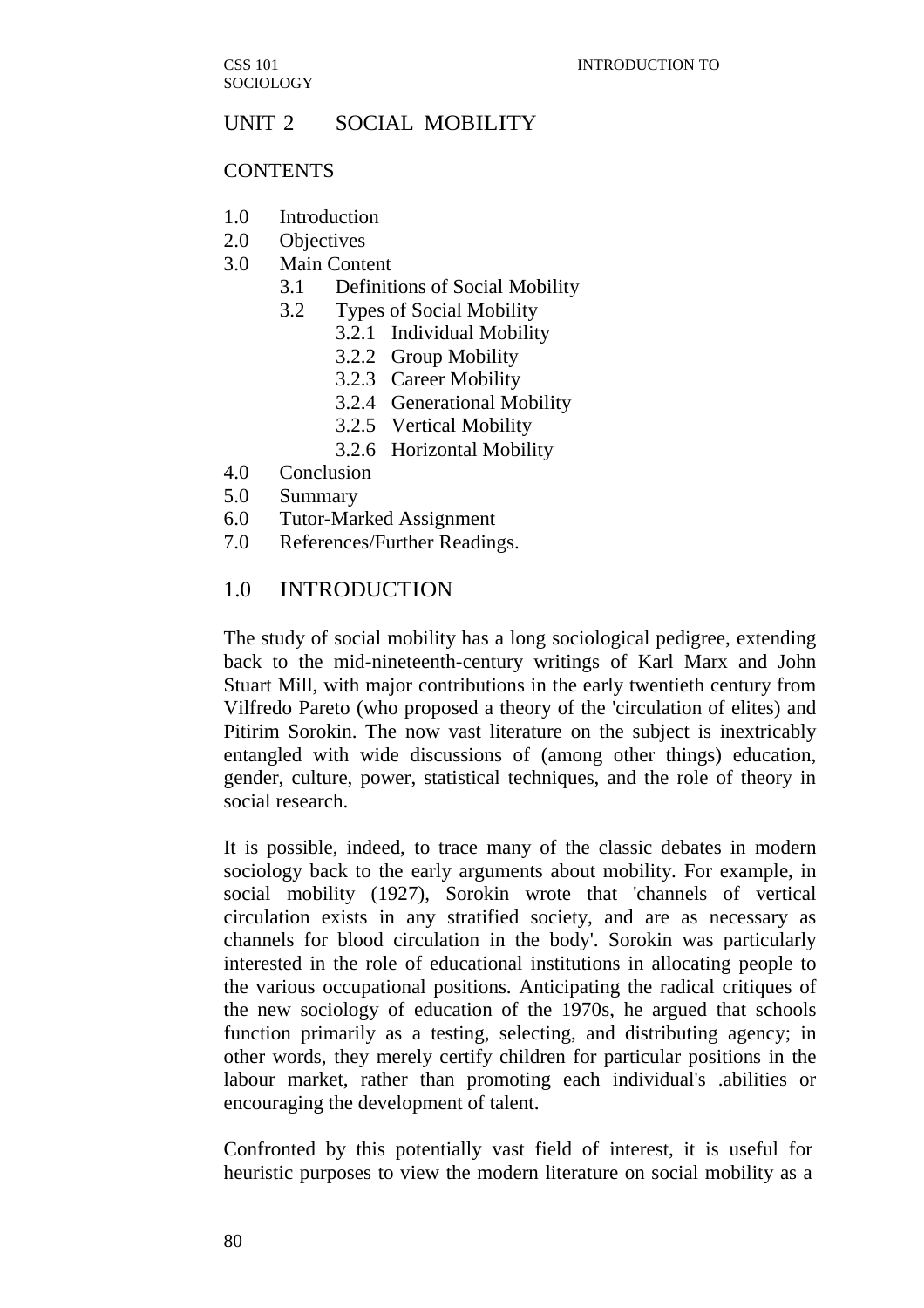dispute between two divergent research programme which have set the terms of discussion for this subject since 1945 and continue to dominate the field even today. On the one hand, there are those investigators who view mobility in the context of a social hierarchy, within which individuals can be ranked according to income, educational attainment, or socio-economic prestige. On the other, there are those who set in within the context of a class structure, embracing social locations defined by relationships prevailing within labour-markets and production units. During the 1950s and 1960s, the former hierarchy perspective was dominant, culminating in the so-called status-attainment tradition of mobility studies emanating principally from the United States. This was increasingly challenged, during the 1970s and 1980s, by researchers schooled within or influenced by the European tradition of class analysis.

The status-attainment programme sees the principal interest of mobility studies as being an attempt to specify those attributes which are characteristic of individuals who end up in the more desirable rather than the less desirable jobs. Characteristically, these studies investigate the extent to which the present occupational status of individuals is associated with the status of their family of origin, rather than individual achievements such as educational attainment. One virtue of this approach, as compared to earlier cross- tabulations of father's occupation by son's occupation, was that it disentangled at least some of the processes that linked the generations. For example, researchers explored the effects of father's education on son's occupational attainment, and showed that these were distinct from the effect of father's occupation. Most studies maintained that son's education was the crucial link between family background and occupational success, arguing that as much as half of the association between the two was mediated via education, with children from more privileged family backgrounds being higher educational achievers than their poorer peers. Later, researchers extend the field of interest to include data on income, with most concluding that the impact of family background on earnings is substantial, but operates entirely indirectly through educational and occupational attainment.

# 2.0 OBJECTIVES

At the end of this unit, you should be able to:

understand fully the concept of social mobility; and describe the types of social mobility.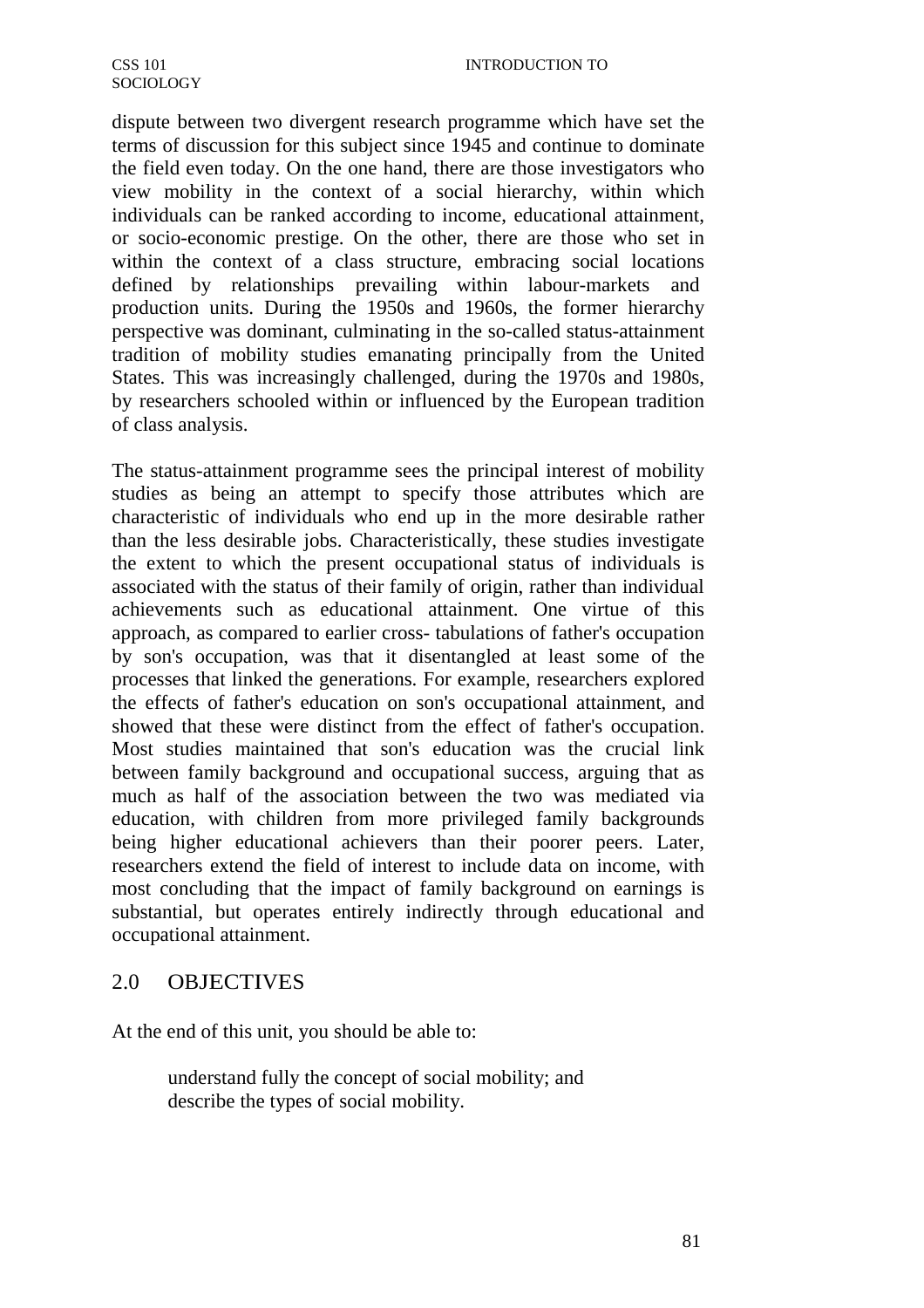# 3.0 MAIN CONTENT

# 3.1 Definitions of Social Mobility

The movement -usually of individuals but sometimes of whole groups -between different positions within the system of social statification in any society, is referred to as social mobility. It is conventional to distinguish upward and downward mobility (that is, movement up or down a hierarchy of privilege), and inter-generational from intra generational or career mobility (the former referring to mobility between a family of origin and one's own class or status position, the latter to the mobility experienced during an individual career, such as respondent's first job compared to his or her present job.

In a nutshell, social mobility is further referred to as the movement up or down within the stratification system.

## 3.2 Types of Social Mobility

In sociology, the following types of social mobility have been identified:

individual mobility group mobility .career mobility generational mobility vertical mobility horizontal mobility

# 3.2.1 Individual Mobility

This refers to the movement of individuals from one social class to another. In this case, an individual may move easily as a result of his/her educational attainment or economic strength from one social position to another. This is a common type of mobility which takes its measurement by comparing an individual's present position to the social class into which he was born and grew up. Most people from poor family backgrounds but who later became known in the society just as a result of their economic wealth or educational opportunities could be said to be an example of individual mobility.

### 3.2.2 Group Mobility

This has to do with the movement of a group of individuals from one social status to another, usually from a lower one to a higher one. The group upward movement may reflect hard work on the part of the group members or luck.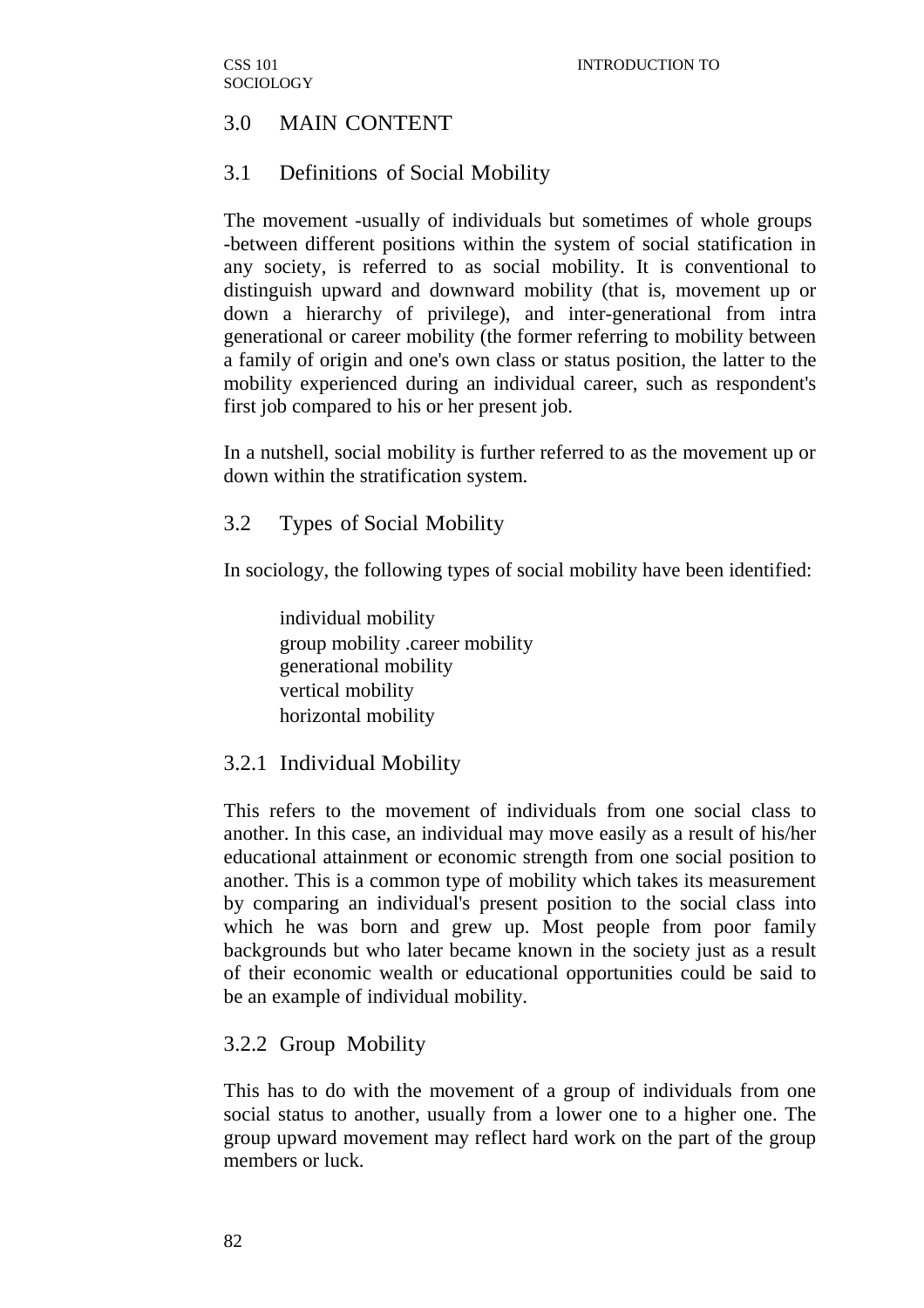# 3.2.3 Career Mobility

This entails the changes in the social status of an individual. These changes could be largely due to education, mother dominance, number of siblings, etc. The changes being mentioned here are what an individual experiences in his life time i.e. his or her achievements.

# 3.2.4 Generational Mobility

This relates to any change in status that occurs between a child and a parent. There is every possibility for a child to rise above the status into which he or she was born; so when this happens, then it is referred to as generational mobility.

# 3.2.5 Vertical Mobility

This refers to movement either upward or downwards across various strata. For example, in, one's place of work, one could be promoted (i.e. upward mobility). On the other hand, another individual in another place of work could be demoted (i.e. downward mobility) due to certain offence he or she has committed in the organisation.

# 3.2.6 Horizontal Mobility

This refers to movement on the same status. For example, a bank manager in Ibadan can be taken to Lagos branch of the bank to be the new bank Manager. This is obviously horizontal mobility because the affected individual still maintains the status.

### SELF-ASSESSMENT EXERCISE 1

- i. What do you understand by social mobility?
- ii. State the various types of social mobility.

# 4.0 CONCLUSION

It should interest you that social mobility in Nigeria has not been fully stable and established. This is so because ascriptive criteria still influence the pattern of mobility. So much people today have actually grown upward in their different status, partly due to their educational attainment. This now shows that educational attainment partly influences or determines social mobility in the country.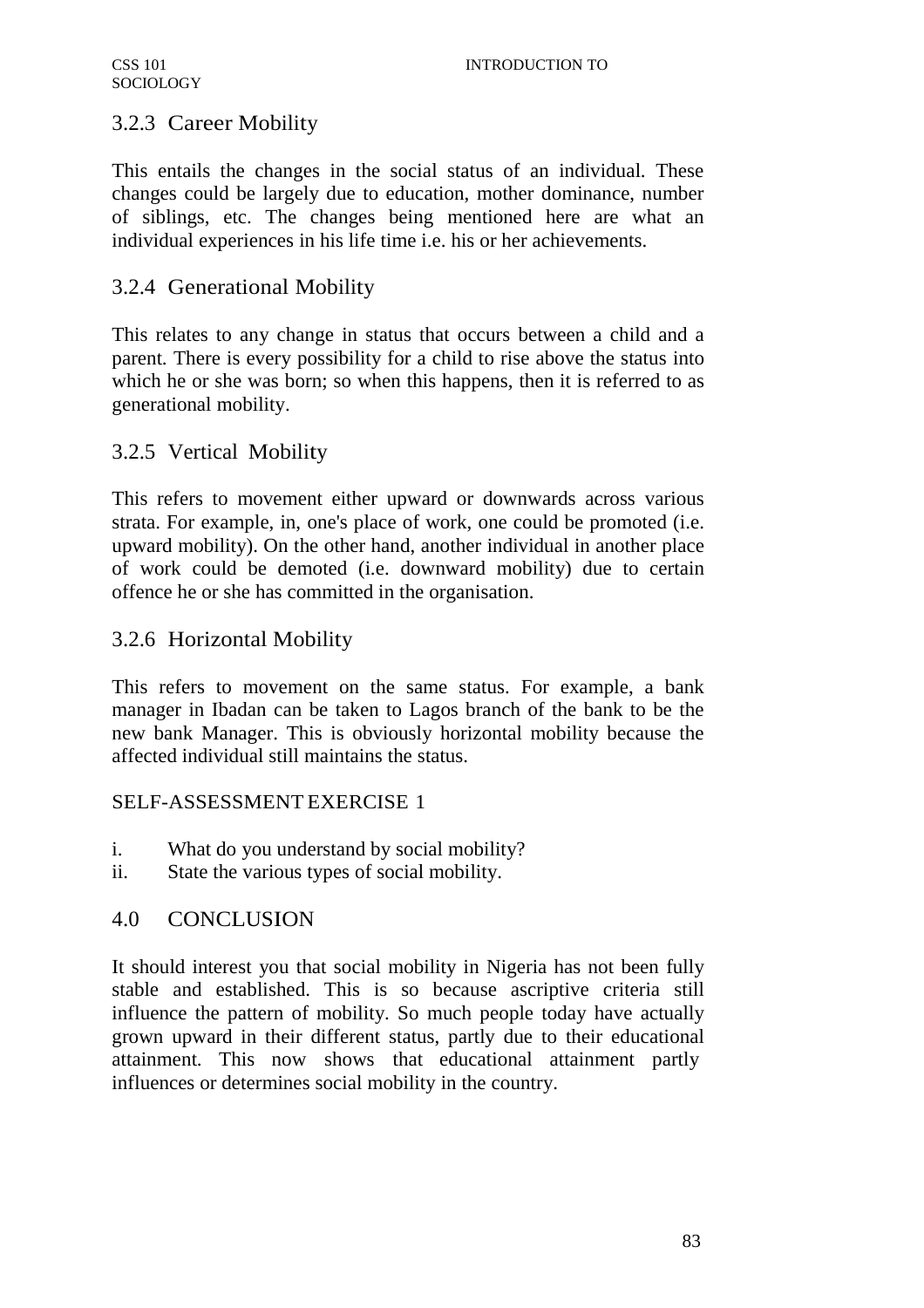# 5.0 SUMMARY

In this unit, we have been able to define social mobility. Efforts have also been made to describe some of the major types of social mobility. We have been able to state that social mobility is usually the movement of individuals but sometimes of whole groups between different positions within the social statification in any society. Some of the known types of social mobility include: horizontal mobility, vertical mobility, generational mobility, etc.

## 6.0 TUTOR-MARKED ASSIGNMENT

- 1. What do you understand by social mobility.
- 2. State and explain five (5) types of social mobility.

# 7.0 REFERENCES/FURTHER READINGS

Agbonlahor, F.I. and Olutayo, A.O., *et at.* (1995). *Issues and Perspectives in Sociology.* Nigeria: Sam Bookman Educational and Communication Services.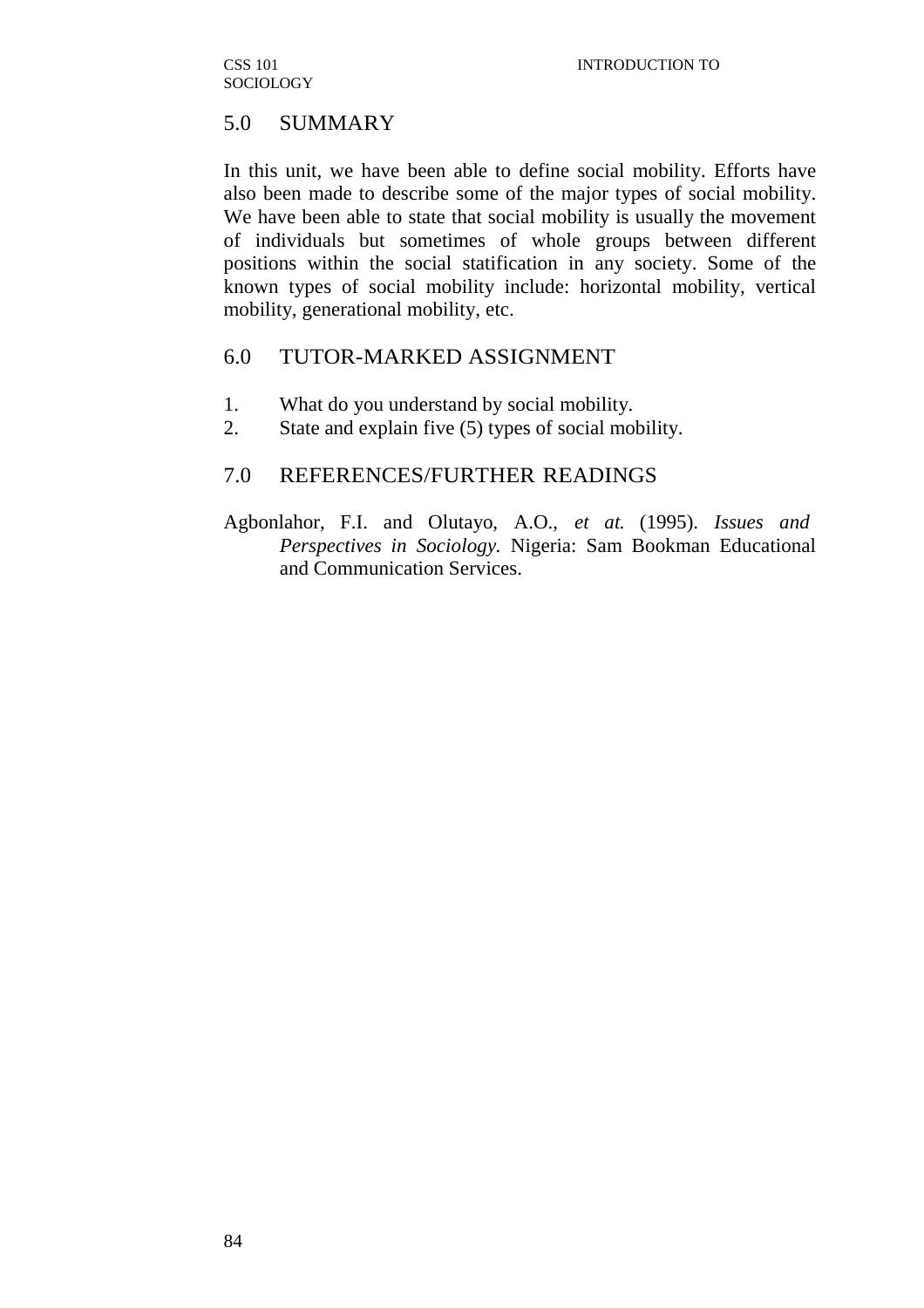# UNIT 3 COLLECTIVE BEHAVIOUR

## **CONTENTS**

- 1.0 Introduction
- 2.0 Objectives
- 3.0 Main Content
	- 3.1 What is Collective Behaviour
	- 3.2 Forms of Collective Behaviour
	- 3.3 Collective Behaviour as a Breakdown in Social Order
- 4.0 Conclusion
- 5.0 Summary
- 6.0 Tutor-Marked Assignment
- 7.0 Reference/Further Readings

# 1.0 INTRODUCTION

Why would "ordinary people" engage in looting and vandalism? Why do crowds become violent? Some Sociologists have argued that the answers lie in crowd psychology. Gustava LeBon, who has been called the 'grandfather of collective behaviour theory, strongly, supported a contagion theory of crowd behaviour. LeBon was greatly influenced by the current events of his time. France, in his day, (the second half of the nineteenth century) was not unlike the United States in recent decades. Everything seemed to be changing. Demonstrations that bordered on riots were almost weekly events. LeBon was also influenced by some of his contemporaries: Charles Darwin; who had traced the origins of humanity back to the animal kingdom, and the Sigmund Freud, who was exploring the unconscious levels of the mind.

# 2.0 OBJECTIVES

At the end of this unit, you should be able to:

understand the meaning of collective behaviour; describe forms of collective behaviour; and describe collective behaviour as a breakdown in social order.

# 3.0 MAIN CONTENT

# 3.1 What is Collective Behaviour?

Collective behaviour is seen as a potentially wide-ranging field of study which deals with the ways on which collective behaviours emerge as responses to problematic circumstances and situations. At one extreme, this can mean the study of coordinated and organised social movements;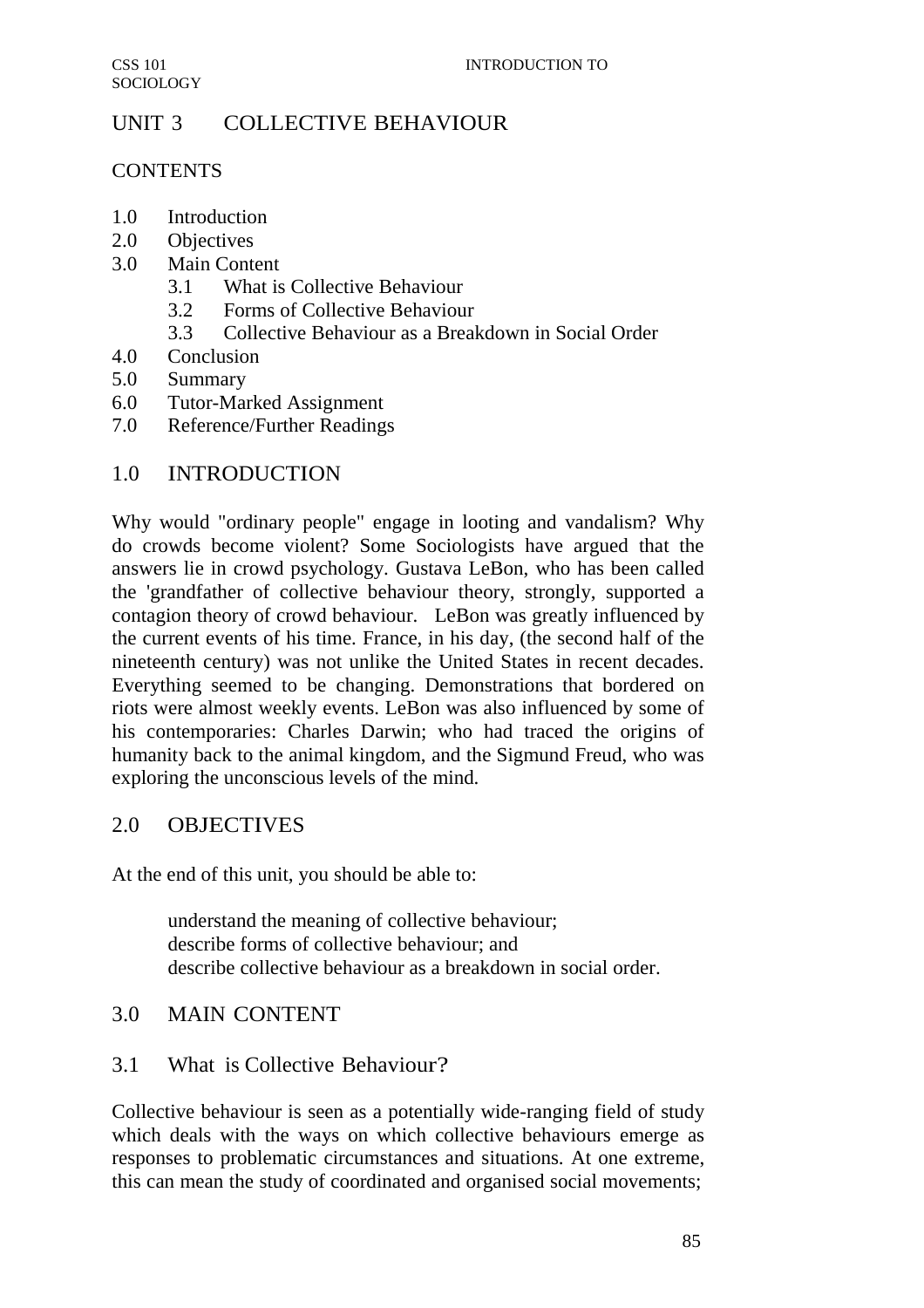at the other, it refers to the seemingly spontaneous eruption of common behavioural patterns, as for example, in episodes of mass hysteria. Between these are responses to natural disaster, riots, lynchings, crazes, fads, fashions, rumours, looms panics and even rebellions or revolutions.

In crowds, according to LeBon, people cease to act as individuals. People of different ages, sexes, educational levels, and occupations chant the same slogans, to the same things. If one person runs, everybody runs. The crowd develops a mind of its own. Participants become highly suggestible: they will believe almost anything.

Specifically, collective behaviour has to do with the noninstitutionalised group behaviour that takes place without clear-cut direction from the normative system of culture. Usually, collective behaviour is unplanned and its effects unforeseen.

#### SELF-ASSESSMENT EXERCISE 1

What is your understanding of collective behaviour?

### 3.2 Forms of Collective Behaviour

The six main forms of collective behaviour include:

panics crowds fashions rumours social movements .public opinion

Panic

This is one of the forms of collective behaviour which ensues when people, being faced with danger such as fire outbreak, tend to loose their capacity to cooperate and hence their chances of escape are reduced. It is usually seen as the most transitory and rarest form of mass action.

#### **Crowds**

This is the next form of collective behaviour which tends to be more structured than panics and usually being guided by social norms. The presence of the influence of social norms on crowds makes possible members of a crowd to be easily persuaded to work toward a common goal.

Public opinion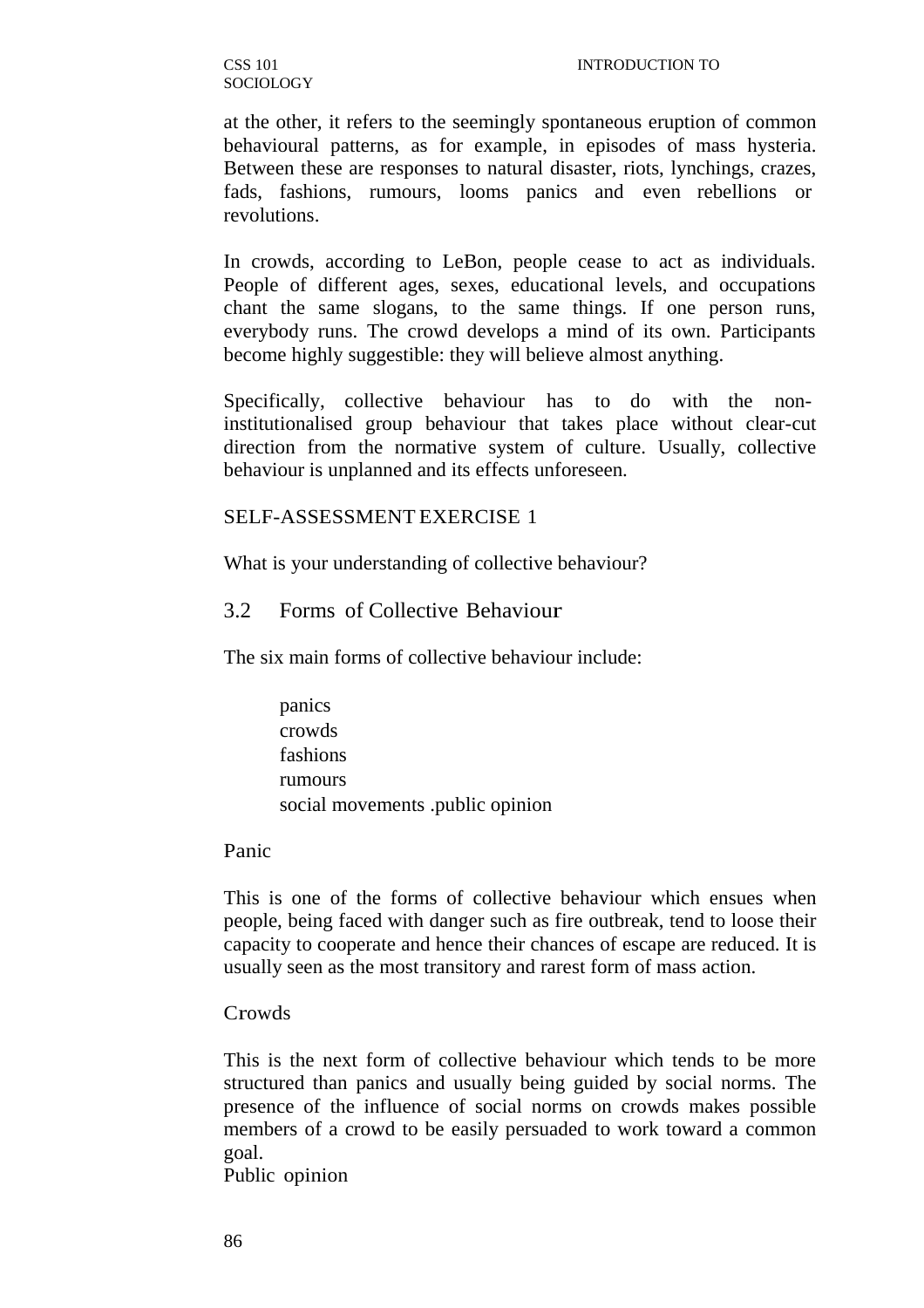This refers to the aggregate views of the people on a particular public issue or government policy at a given period. It is a form of collective behaviour in which a relatively large number of people put their views on a particular public issue together.

### Social Movement

This refers to the (more or less) organised effort of a large number of people to produce some social change. Examples of this are the women's movement (e.g. women empowerment campaign team in Nigeria), environmental movement (e.g. movement to ban nuclear weapons), etc. On the- surface, social movements resemble collective behaviour. Although they are non-violent, protest demonstrations may seem as spontaneous, unstructured, and emotional as a riot.

## Fashions

Fashion is seen as a great though brief enthusiasm among a relatively large number of people for a particular innovation. Fashions tend to be ephemeral (i.e. short-lived) since their novelty wears off quickly. Ideally, every aspect of human life (e.g. clothes, architecture, philosophy, hair-styles) is usually influenced by fashions.

### Rumours

This refers to an unverified story that is spread from one person to another. It is the distortions made on a story that is supposed to be relayed on to another person. Going deeper, rumours promote panics, mobs or even riots. Practically, rumours are found in every society and are even part of interpersonal communication.

# 3.3 Collective Behaviour as a Breakdown in Social order

Often, the media reports episodes of "collective madness". For no apparent reason, large numbers of people usually stop exercising critical judgement and self-control. As a matter of fact, upon closest inspection, such breakdowns may in fact, have some rather long-standing reasons, whether one accepts them as justifying outburst of violent group behaviour or not. Based on this, when the contagious elements in collective madness are fear or anxiety, rather than anger and frustration, the result is called *mass hysteria.* On the other hand, when the contagion involves wild enthusiasm about some person, object, or activity, the result is called a *craze.* Based on the views of functionalists, they see mass hysterias and crazes as collective responses to a breakdown in social order. They occur when large numbers of people are troubled but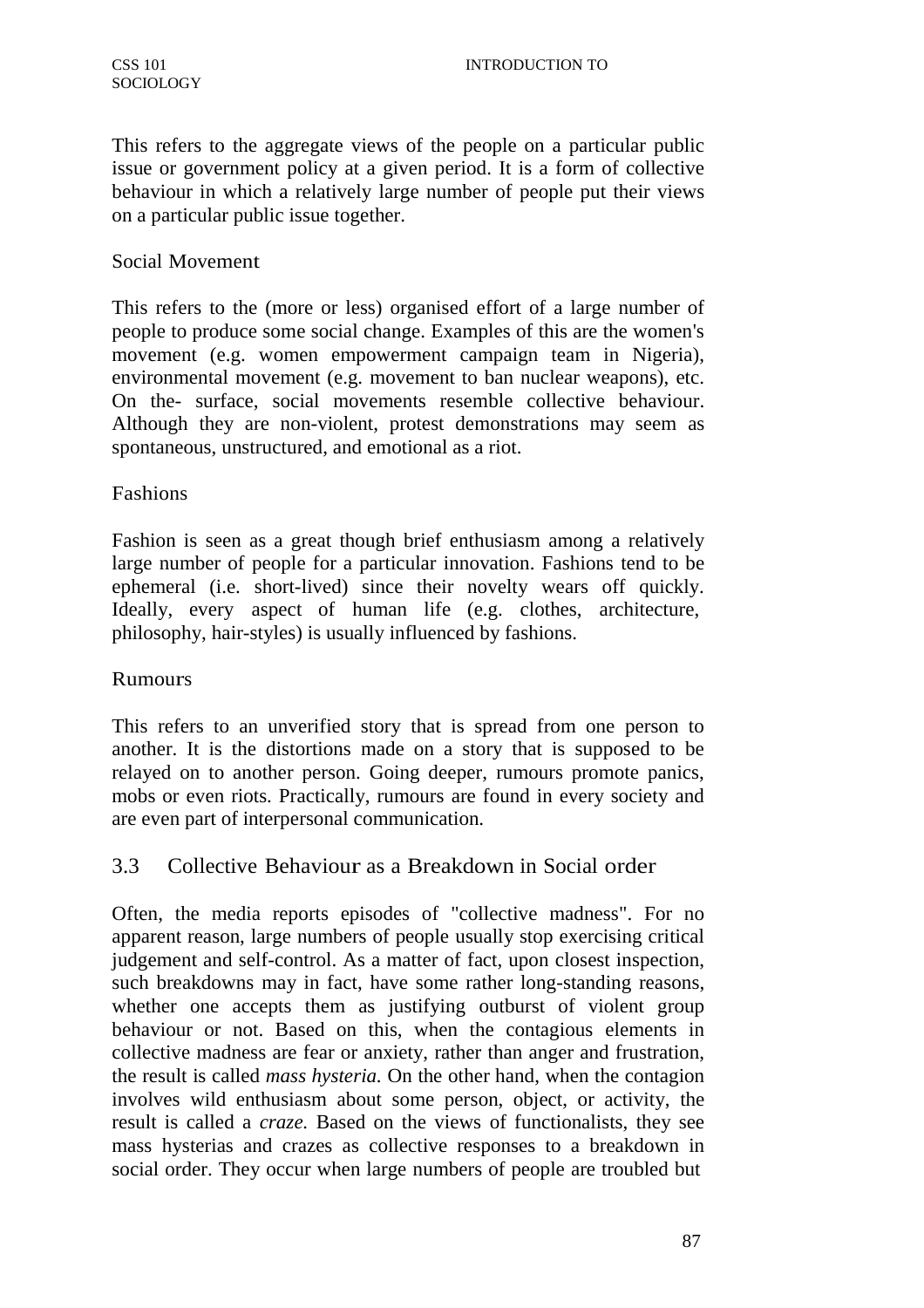are not sure why or what to do to alleviate the problem. As a result, they become irrational in the sense that they are not aware of the real reason for their distress and their behaviour is not aimed at the actual source of the problem.

### SELF-ASSESSMENT EXERCISE 2

Express your views on collective behaviour as a breakdown in social order.

# 4.0 CONCLUSION

It should be noted, however, that not all crowds are violent. Some crowds gather to express a common emotion such as joy, excitement, or grief. These are referred to as expressive crowds. Also, a crowd that gathers at a rock concert or at a religious revival is an example of expressive crowd. Therefore, expressive crowds differ from crowds that are violent in that they are more of a means of collectively expressing an emotion and are not intended to lead to violence or political action.

# 5.0 SUMMARY

In this unit, efforts have been made to describe what is meant by collective behaviour, forms of collective behaviour, and collective behaviour as a breakdown in social order. It has been argued that far from being irrational, behaviour in crowds is determined by rational calculation. People in crowds usually weigh the possible benefits of participation against the costs and join a riot only if they believe it will "payoff'. Actually the benefits may be tangible (stolen goods) or intangible (the satisfaction of expressing frustration).

# 6.0 TUTOR-MARKED ASSIGNMENT

- 1. What is your understanding of collective behaviour. State and explain at least four (4) forms of collective behaviour.
- 2. Describe your understanding of collective behaviour as a breakdown in social order.

# 7.0 REFERENCES/FURTHER READINGS

Gelles, R. J., & Levine, A. (1996). *Sociology: An Introduction.* (6th ed.) McGraw Hill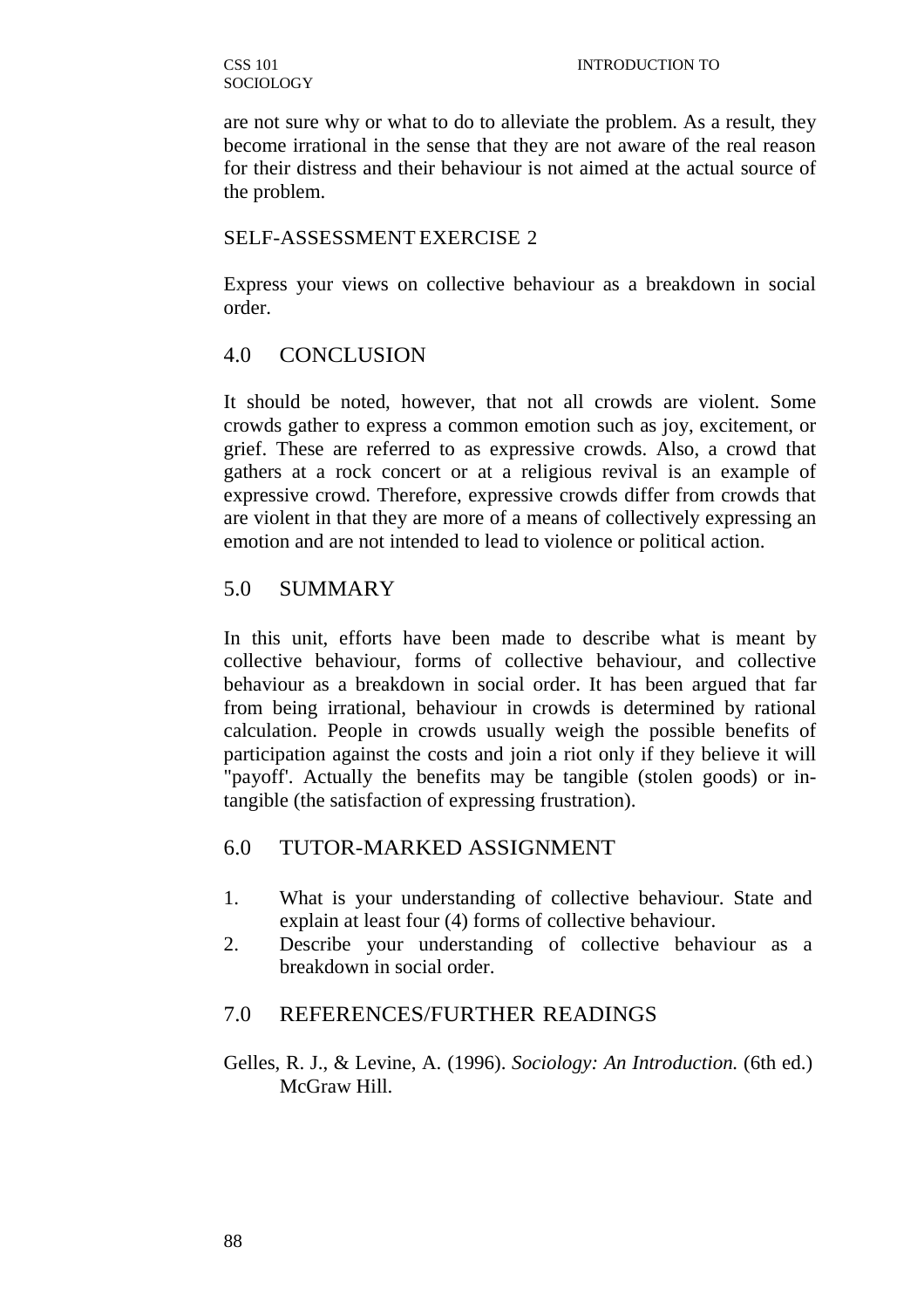# UNIT 4 PUBLIC OPINION AND PROPAGANDA

## **CONTENTS**

- 1.0 Introduction
- 2.0 Objectives
- 3.0 Main Content
	- 3.1 Definition of Public Opinion and Propaganda
	- 3.2 Portion of Public Opinion
	- 3.3 Importance of Public Opinion
	- 3.4 Measurements of Public Opinion
- 4.0 Conclusion
- 5.0 Summary
- 6.0 Tutor-Marked Assignment
- 7.0 References/Further Readings

# 1.0 INTRODUCTION

Among Sociologists, there are two different ways of viewing mass departures from social expectations and normative behaviour. The first, especially common among functionalists, interprets collective behaviour as a symptom that something has "gone haywire" in the social system (i.e. usual methods of social control are not working, and people are behaving irrationally). The second, called collective-action theory sees collective behaviour as the result of rational decision on the part of collectivities.

# 2.0 OBJECTIVES

At the end of this unit, you should be able to describe: What is meant by public opinion:

factors involved in the formation of public opinion; importance of public opinion; and measurement of public opinion.

# 3.0 MAIN CONTENT

# 3.1 Definition of Public Opinion and Propaganda

Public opinion can be defined as the aggregate views of the people on a particular public issue or government policy at a given period. You should note here that whenever a public is identified, there tends to be opinion formation.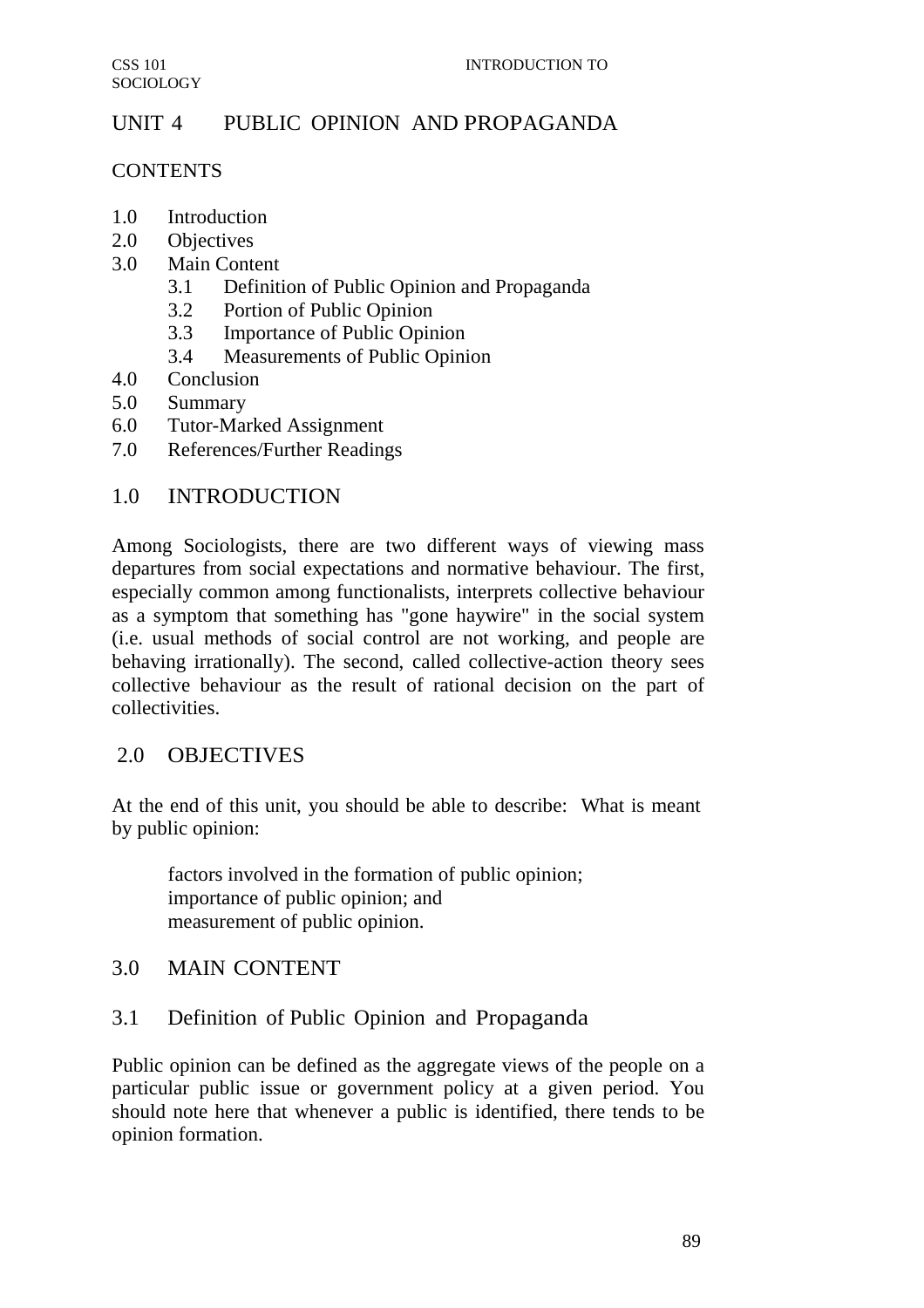## 3.2 Formation on Public Opinion

Public opinion can be formed in various ways. These include:

Through the Mass Media: This is to say that people can express their views through the radio, newspaper and the television.

Symposia and Lecturers: This indicates that public opinion can be formed at meeting in which ideas on matters of public importance are expressed and discussed.

Pressure Groups and Political Parties: This indicates that pressure groups and political parties help in the formation of public opinion. Through this means, people's views and opinions are easily shaped.

Bureau of Information: A bureau of information is a government's agency which is meant to inform the public on the activities of government. This now shows that government can assist in the formation of public opinion through the establishment of a bureau of information. This would make the government to easily know people's opinions on government policies.

Elections: Elections are another strategy of forming public opinion. This is made possible through the education of members of the public by political parties on important public issues. This usually occurs during campaigns or through advertisements.

### SELF- ASSESSMENT EXERCISES 1

How do public opinion form?

#### 3.3 Importance of Public Opinion

Below are the importances of public opinion:

Measuring the popularity of the government: This shows that through public opinion, the government will be able to measure the popularities of its policies.

Formulation of government policies is made easy: Through public opinion, government is able to formulate policies. This means that the government is able to know that the views of the people are on any public issue and it is able to take that into consideration while formulating its policies.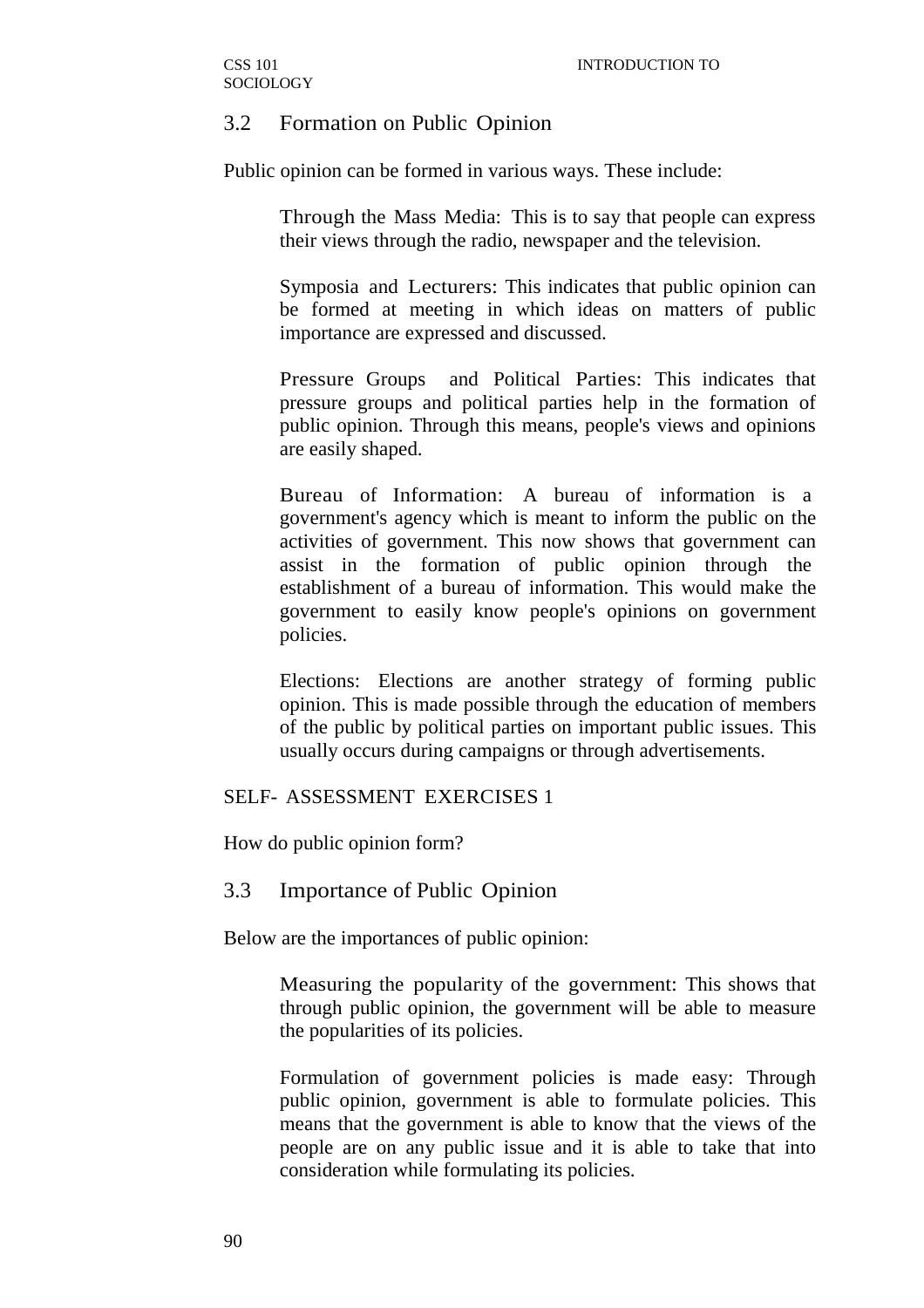A means of decision-making: This shows that people are made to participate in the decision making process through their opinion on certain issues.

A means of checking the excesses of government: Public opinion can be helpful in ensuring for accountability. For example, through public opinion, the government can be made accountable for its actions.

## SELF-ASSESSMENT EXERCISE 2

Describe why you think public opinion is important and necessary. .

## 3.4 Measurement of Public Opinion

Public opinion can be measured with the following:

Through referendum: A referendum is a direct vote through which all the people in a society declare their position on any particular issue. It is a technique of measuring the acceptability or non-acceptability of any government proposal.

Through elections: It is a fact to note that government can easily know a lot through the conduct of an election. As a matter of fact, the result of an election could help us to know how popular or unpopular a government and its policies are.

Through opinion polls: Opinion polls are another way of measuring public opinion. Opinion polls are methods by which a cross-section of the public are interviewed on a given issue, with a view of identifying and measuring their position on it.

Through meeting the people: People can be met directly in order to know their opinion on any particular issue. People can be located in their various communities or neighbourhoods.

The above-listed techniques of measuring public opinion have been used by the government (Federal, State and Local governments), private bodies and other bodies as ways of knowing what is on people's mind.

#### SELF-ASSESSMENT EXERCISE 3

Describe the techniques of measuring public opinion.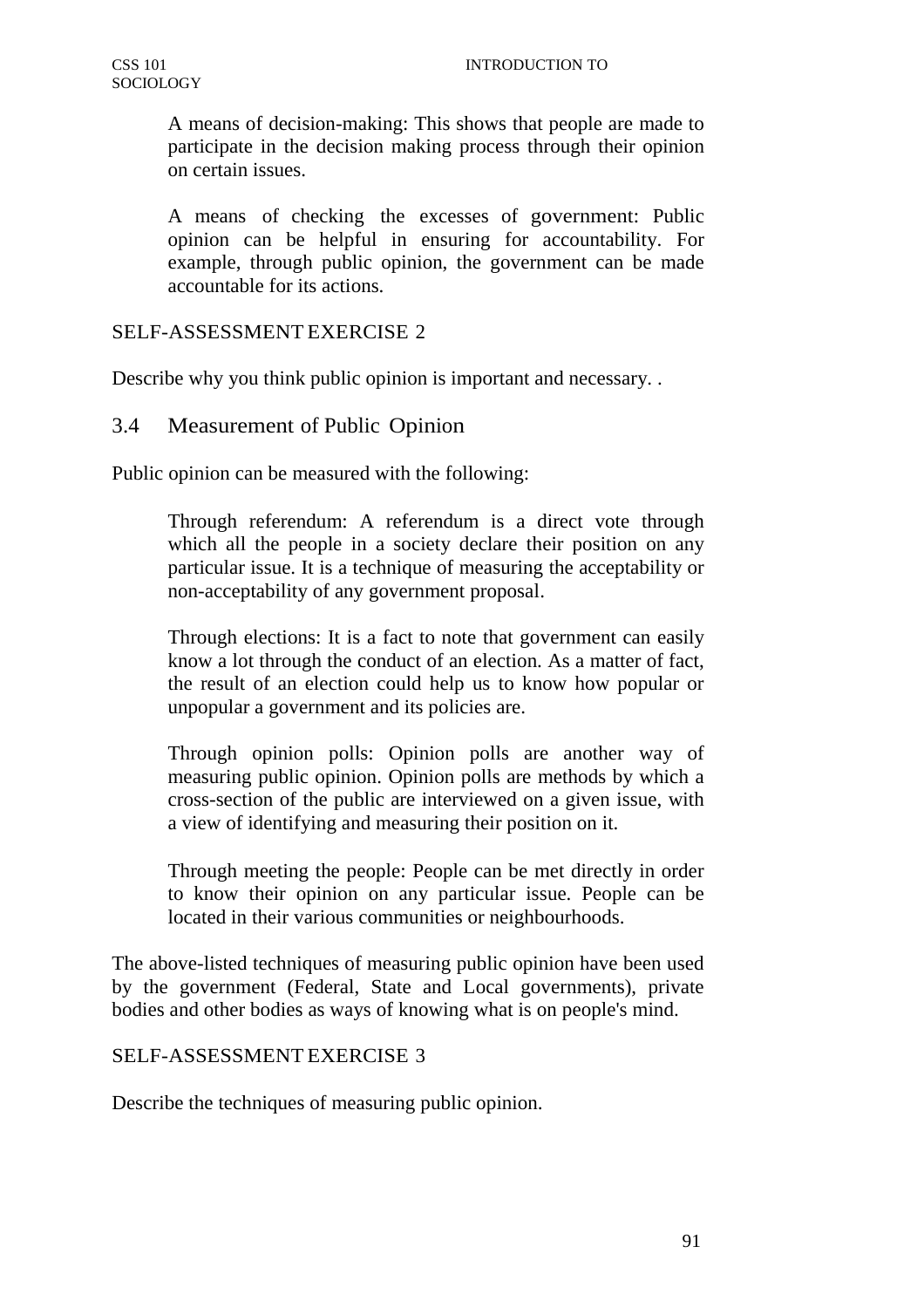# 4.0 CONCLUSION

Public opinion has been identified as the collection of ideas and attitudes usually shared by the members of a particular public. It should be of interest to note here that public opinion helps in maintaining social control particularly over the leaders and the population in general. Not only this, public opinion can possibly serve as a unifying element in society. For example, Nigerian society which is purely heterogeneous (i.e. being made up of different kinds of people such as Hausa, Ibo, Tiv, Yoruba, etc.) is to some extent unified on certain issues, particularly in times of great crisis, which, however, demands a collective effort.

## 5.0 SUMMARY

In this unit, we have been able to give a definition of public opinion; how public opinion is formed; importance of public opinion, and measurement of public opinion. Public opinion has been expressed as the aggregate views of the people on a particular public issue or government policy at a given period. Public opinion is said to come up through mass media, symposia and lectures, pressure groups and political parties, bureau of information, and through elections. Public opinion has been described as being important in that it helps in formulation of government policies, it helps to measure the popularity of the government, participation in decision-making and lastly, it is a strategy of checking the excesses of government.

Effort has also been made to describe how public opinion is measured. Measurement of public opinion can come through opinion polls, elections, referendum and meeting the people directly.

# 6.0 TUTOR-MARKED ASSIGNMENT

- 1 a. Define public opinion.
- b. How do public opinion form?
- 2 a. Explain the importance of public opinion
- b. Describe how public opinion can be measured.

# 7.0 REFERENCES/FURTHER READINGS

Agbonlahor, F.I, Olutayo, A.O., *et al.* (1995). *Issues and Perspectives in Sociology.* Nigeria: Sam Bookman Educational and Communication Services.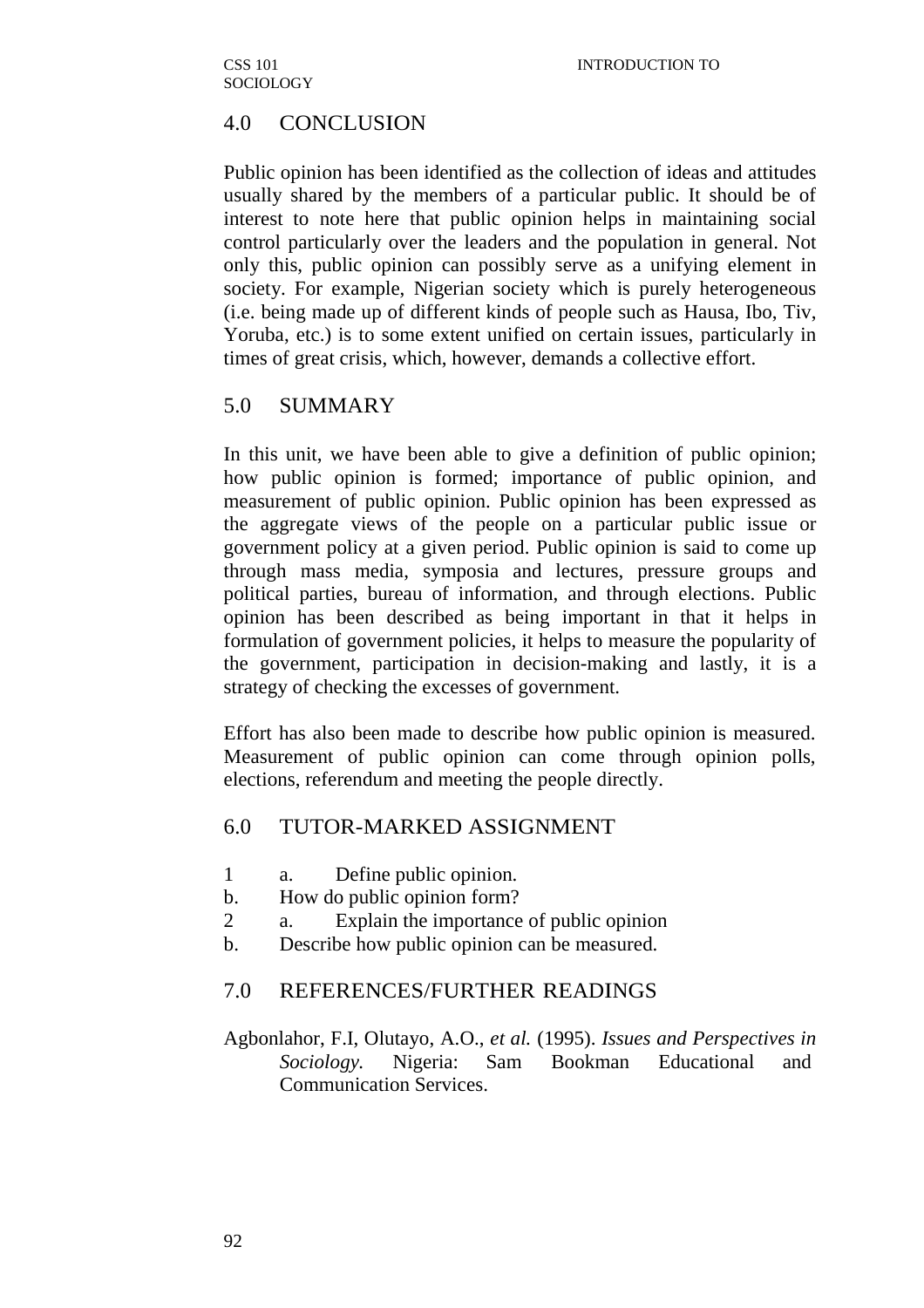# UNIT 5 SOCIAL CHANGE

## **CONTENTS**

- 1.0 Introduction
- 2.0 Objectives
- 3.0 Main Content
	- 3.1 Definition of Social Change
	- 3.2 Sources of Social Change
	- 3.3 Resistance to Social Change
- 4.0 Conclusion
- 5.0 Summary
- 6.0 Tutor-Marked Assignments
- 7.0 References/Further Readings

# 1.0 INTRODUCTION

One of the central problems of sociology is change, most especially social change. In the middle of the nineteenth century, the first attempts at sociological analysis were prompted by the need to explain two great waves of change that were sweeping across Europe; namely, industrialisation, and the expansion of democracy and human rights in the wake of the American and French Revolutions. Auguste Comte, in his theory of social dynamics, proposed that societies progressed through a series of predictable stages based on the development of human knowledge. The general tendency of nineteenth-century theories of social change was towards historicism and utopianism.

This century, theories of social change have proliferated and become more complex, without ever wholly transcending these formulations. In the modern world, we are aware that society is never static, and that social, political and cultural changes occur constantly. Change can be initiated by governments, through legislative or executive action (for example, legislating for equal pay or declaring a war), by citizens organised in social movements (for example, trade unionism, feminism); by diffusion from one culture to another (as in military conquest, migration, colonialism) or by the intended or unintended consequences of technology. Some of the most dramatic social changes in modern times have been initiated by such interventions as the motor car, antibiotics, television, and computers. Change can also come through the impact of environmental factors such as drought, famine, and interventional shifts in economic or political change.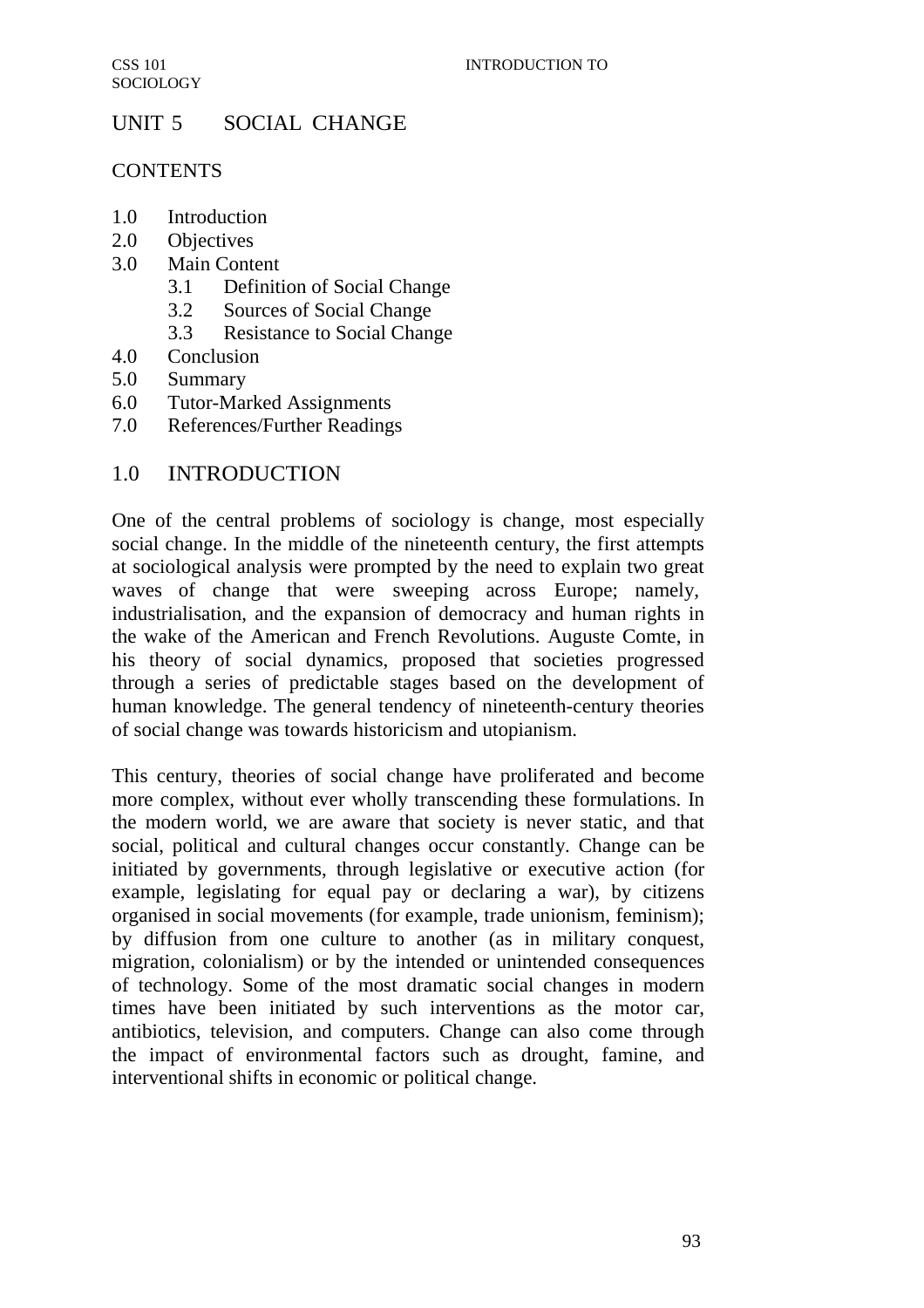# 2.0 OBJECTIVES

At the end of this unit, you should be able to:

define social change; describe sources of change; and describe resistance to change.

## 3.1 Definition of Social Change

Wilmot (1985: 174) sees social change as "the alteration in the sources or organization of society or its component parts overtime." This alteration, he says, may be in terms of four variables, viz: size, complexity, direction and functions. In terms of size, a society can, through deliberate policies, bring about a change in itself. A practical example is the creation of local government areas from already existing ones by government. Once size changes, functions, direction and complexity will invariably change.

MacGee *etal* (1977: 589) refer to social change as the transformation in patterns of social organisation or activity. The emphasis in this definition is on the changes which the transformation process introduced into the older order of society. Therefore, social change can be seen as an overhaul of the socio-political, economic and other structures of society. It is either gradual and imperceptible or sudden.

#### 3.2 Sources of Social Change

Social change can be as a result of the following:

#### Discovering

Parsons (1951) defined discovery as an addition to knowledge. "Discovery refers to such matters as the discovery of new astral bodies, new elements and new treatment for disease (Parsons, 1951: 94).

#### Education

Education, as it is, involves the process of transmitting ideas, knowledge and values to individuals in order to bring about a change in their behaviour. The knowledge and skills gained from education are usually being applied which therefore brings about changes of all sorts.

This is another source of social change. Invention has to do with combining existing elements of culture so that some thing new could be produced. Invention as a source of social change is of two types: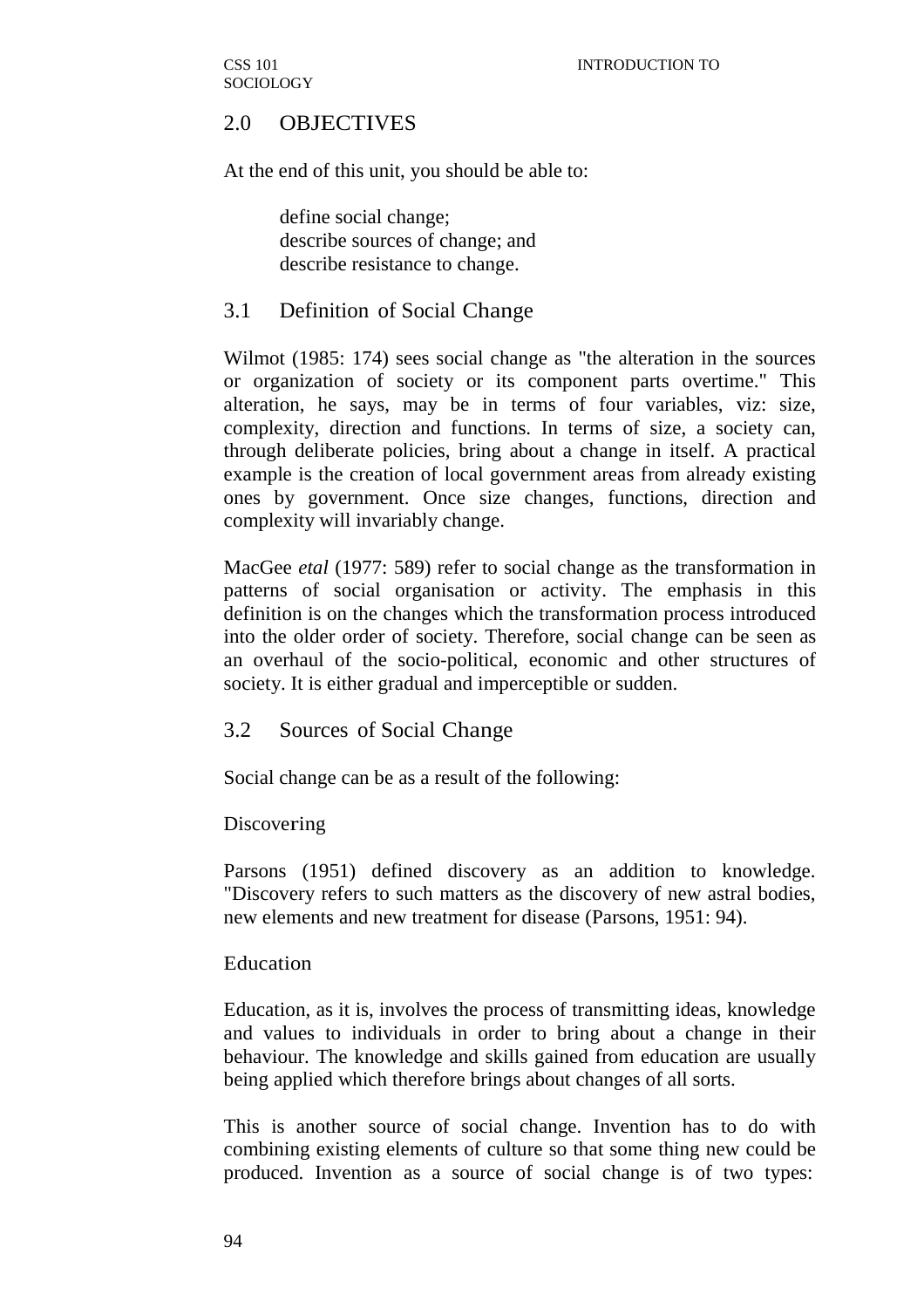material inventions and social inventions. Material inventions have to do with the idea and materials available to the inventor. Social inventions relate to things such as alphabet, constitutional governments, etc.

#### SELF-ASSESSMENT EXERCISE 1

Explain the sources of social change.

## 3.3 Resistance to Change

Several factors have been identified mostly by sociologists as making people to resist change. Some have argued in favour of economic costs of the change; some have also argued in favour of the early imperfections in new inventions.

Change can be resisted due to some other factors which include the threats constituted by the change; strong opposition particularly from concerned groups, the difficulty in adapting to new things developed, etc. All these could make people to resist change of any sort. .

## SELF-ASSESSMENT EXERCISE 2

What do you understand by resistance to change?

# 4.0 CONCLUSION

It is a fact to note that change is inevitable and that social change is continuous in all societies though some changes are more notable than others.

The issue of great concern now is that any time change is introduced; it should be taken as something very vital and progressive. This does not mean that people must not assess the change; in actual fact there is need for real assessment of any social change.

#### 5.0 SUMMARY

In this unit, we have dealt with definitions of social change and we have also discussed the sources of social change, and resistance to change. Social change has been identified as the transformation or modification process that brings about an influence on the old methods of doing things which have been identified as old-fashioned.